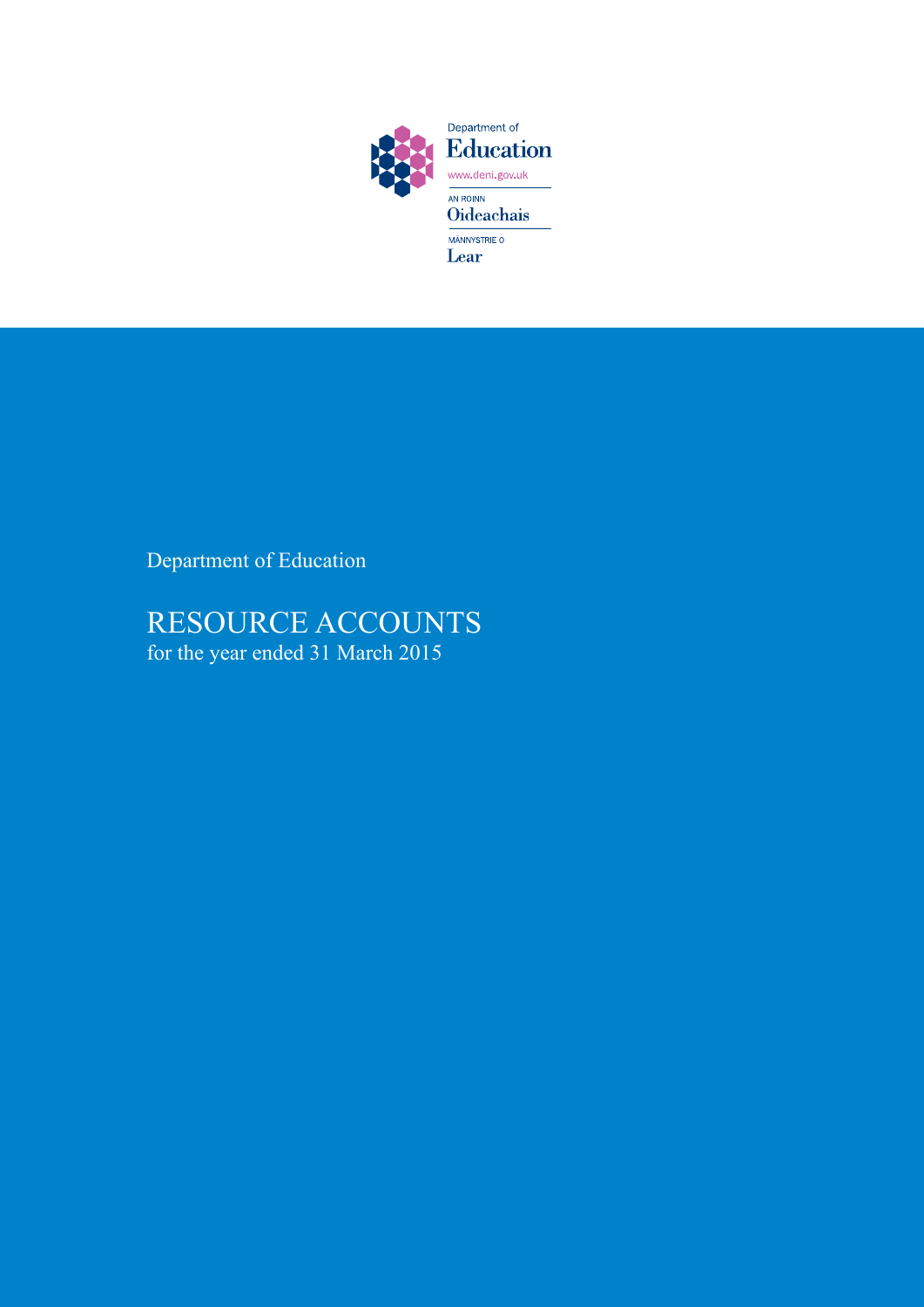## **Department of Education Annual Report and Accounts For the year ended 31 March 2015**

*Laid before the Northern Ireland Assembly by the Department of Finance and Personnel under section 10(4) of the Government Resources and Accounts Act (Northern Ireland) 2001* 

*3 July 2015*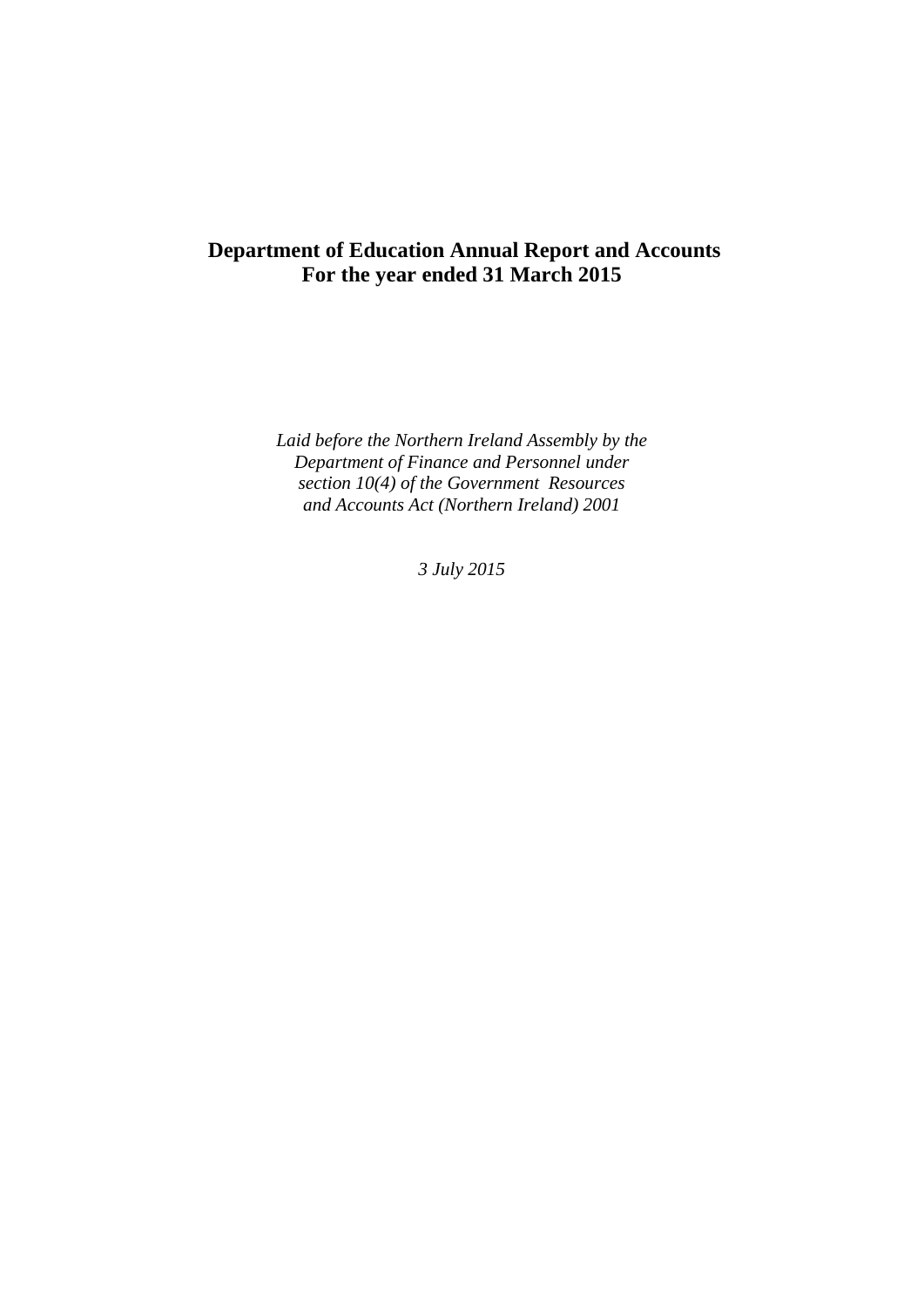

## © Crown Copyright 2015

You may re-use this information (excluding logos) free of charge in any format or medium, under the terms of the Open Government Licence v.3. To view this licence visit www.nationalarchives.gov.uk/doc/open-government-licence/version/3/ or email: psi@nationalarchives.gsi.gov.uk.

Where we have identified any third party copyright information, you will need to obtain permission from the copyright holders concerned.

This publication is also available at www.deni.gov.uk.

Any enquiries regarding this document should be sent to us at Department of Education, Rathgael House, 43 Balloo Road, Rathgill, Bangor, BT19 7PR.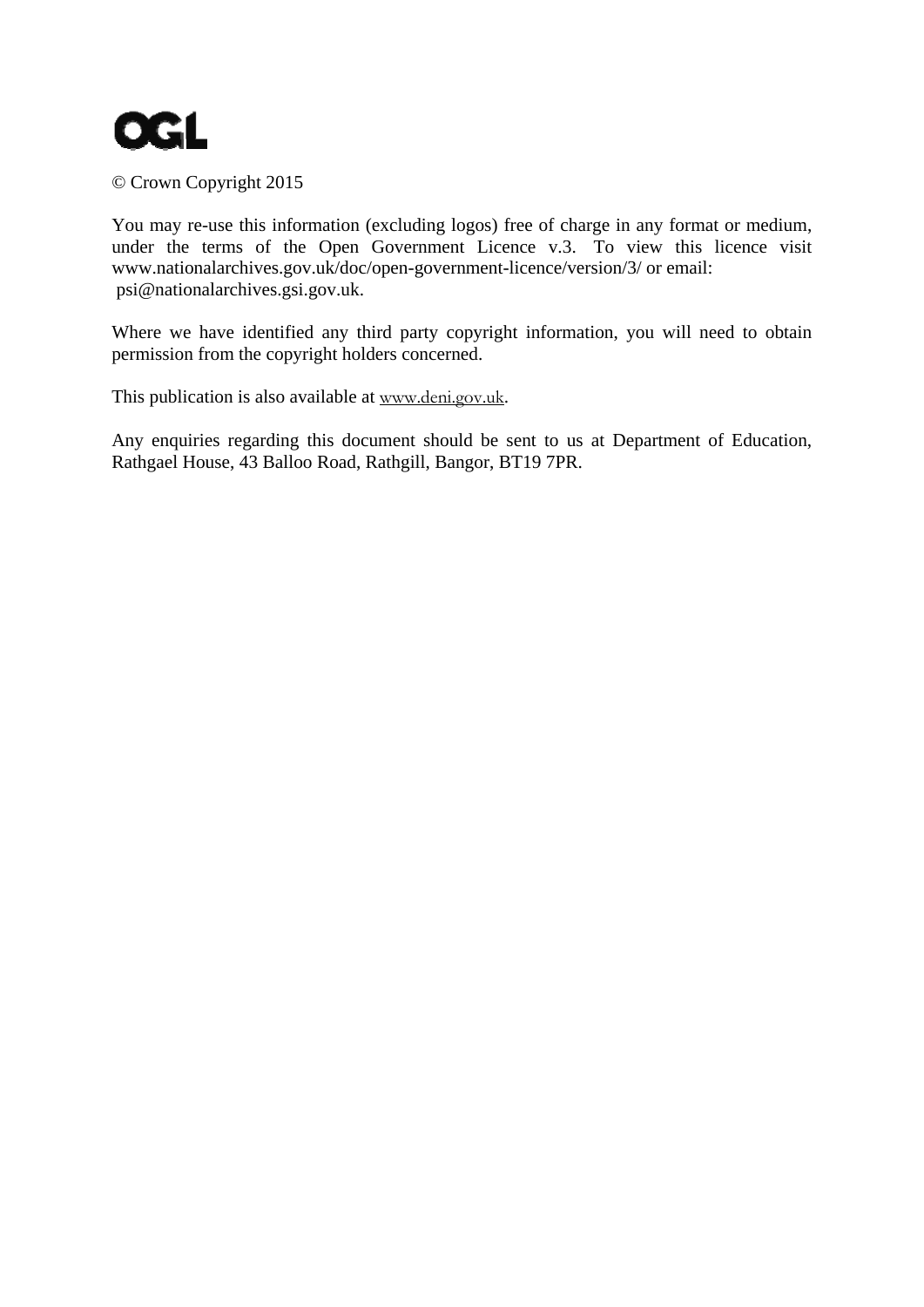## **DEPARTMENT OF EDUCATION**

| <b>Contents</b>                                               | Page         |
|---------------------------------------------------------------|--------------|
| Annual report                                                 |              |
| Management Commentary - Directors' Report                     | $\mathbf{1}$ |
| Management Commentary - Strategic Report                      | 6            |
| <b>Remuneration Report</b>                                    | 50           |
| <b>Resource Accounts</b>                                      |              |
| <b>Statement of Accounting Officers' Responsibilities</b>     | 57           |
| <b>Governance Statement</b>                                   | 59           |
| Certificate and Report of the Comptroller and Auditor General | 79           |
| <b>Statement of Assembly Supply</b>                           | 82           |
| Notes to the Statement of Assembly Supply                     | 84           |
| <b>Statement of Comprehensive Net Expenditure</b>             | 92           |
| <b>Statement of Financial Position</b>                        | 93           |
| <b>Statement of Cash Flows</b>                                | 94           |
| Statement of Changes in Taxpayers' Equity                     | 95           |
| Notes to the Departmental Resource Accounts                   | 97           |

## **Annual Report and Accounts for the year ended 31 March 2015**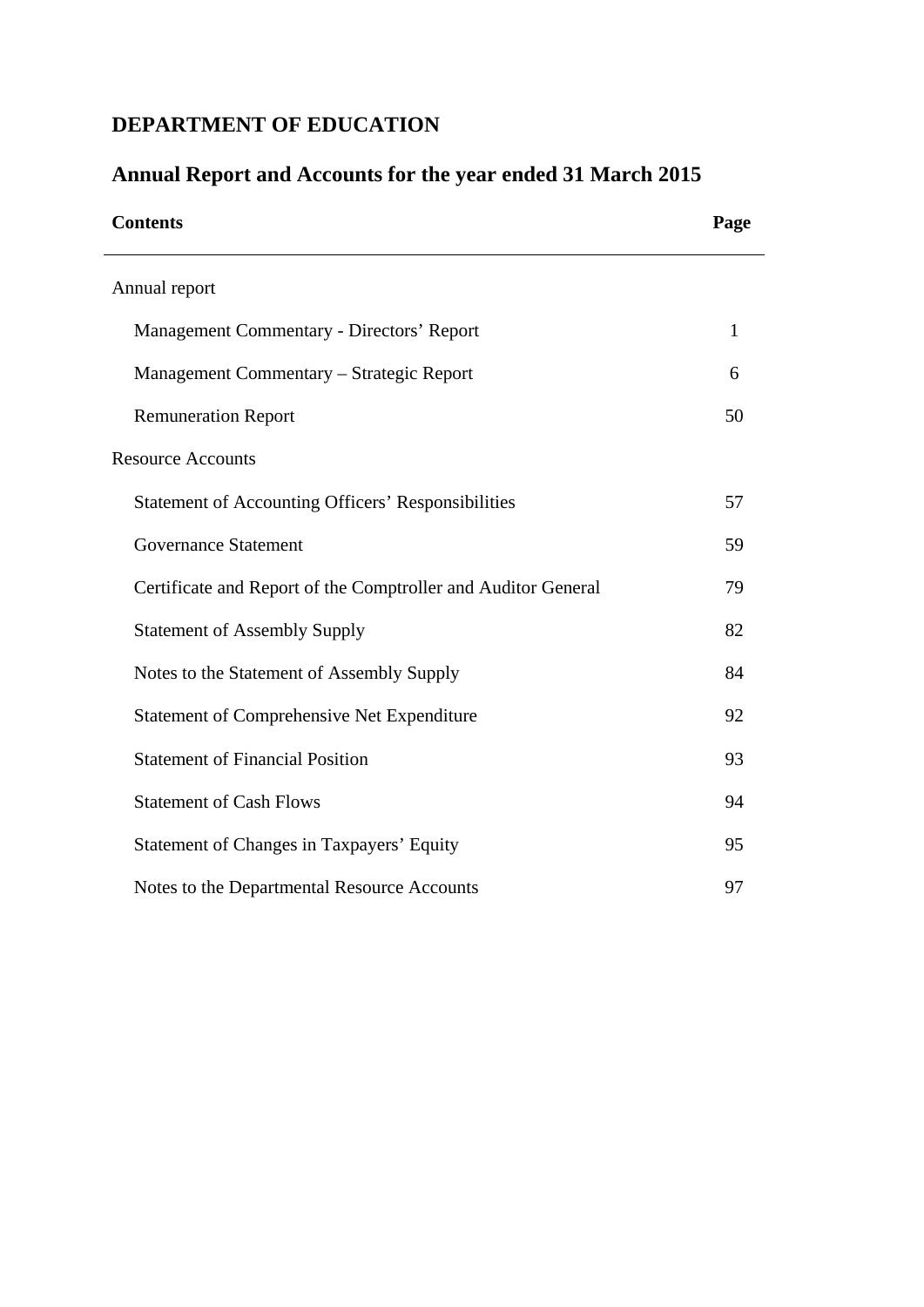## **DEPARTMENT OF EDUCATION**

## **ANNUAL REPORT**

## **MANAGEMENT COMMENTARY - DIRECTORS' REPORT**

#### **1. Ministerial responsibility**

The Minister with responsibility for the Department of Education (DE) is Mr John O'Dowd MLA.

#### **2. Senior officers**

The Department is headed by the Minister for Education, supported by the Permanent Secretary, three Deputy Secretaries (one of whom is not a member of the Departmental Board), a Chief Inspector, executive directors and two independent non-executive directors. The composition of the senior management team during the year was as follows:

| Mr Paul Sweeney         | <b>Permanent Secretary</b>                   |
|-------------------------|----------------------------------------------|
| Mrs Katrina Godfrey     | <b>Deputy Secretary</b>                      |
| Mrs Fiona Hepper        | <b>Deputy Secretary</b>                      |
| Mrs Noelle Buick        | Chief Inspector, Education and Training      |
|                         | Inspectorate                                 |
| Mr Gavin Boyd*          | Interim Chief Executive, Education Authority |
| Mr Trevor Connolly      | Director                                     |
| Mr Barry Jordan         | Director                                     |
| Non-executive directors |                                              |

\*Mr Boyd is not a member of the Departmental Board but is an additional Accounting Officer of the Department.

#### **3. Payment of suppliers**

Mr John Smyth Mrs Fiona Keenan

The Department is committed to the prompt payment of bills for goods and services received, in accordance with the Better Payment Practice Code. Unless otherwise stated in the contract, payment is due within 30 days of the receipt of the goods or services, or presentation of a valid invoice or similar demand, whichever is later.

As part of the Northern Ireland Assembly's efforts to support businesses during the current economic position, Accounting Officers were asked to support a commitment to paying invoices within 10 working days.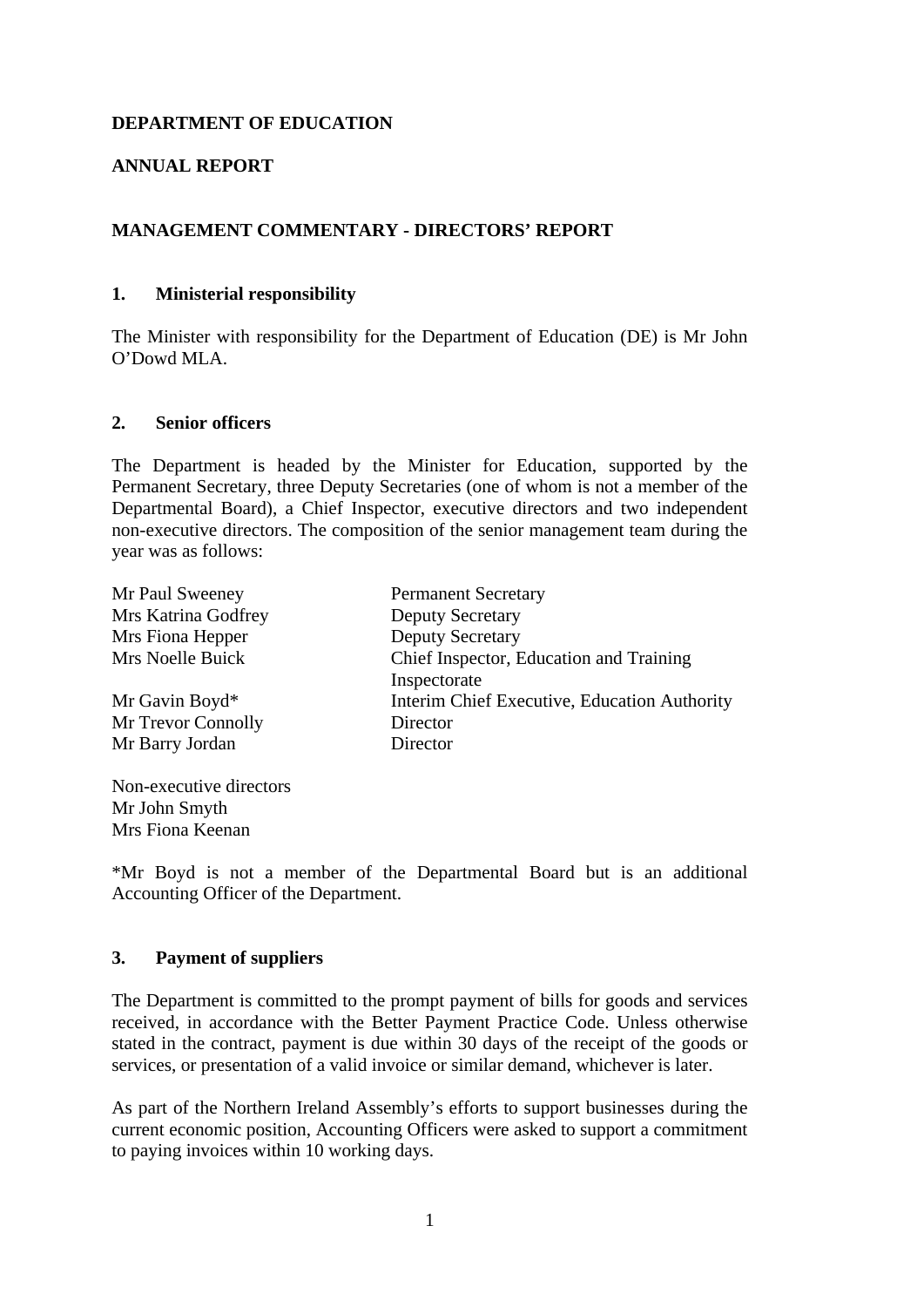The Department's performance both in terms of paying invoices within 10 days and 30 days, can be viewed on the Account NI website: http://www.accountni.dfpni.gov.uk/nics\_prompt\_payment\_table\_2014-2015\_march15.pdf

No interest was paid under the Late Payment of Commercial Debts (Interest) Act 1998.

## **4. Off Payroll Payments**

There were no 'off-payroll' engagements at a cost of over £58,200 per annum in place during 2014-15.

## **5. Pension liabilities**

Treatment of pension liabilities is disclosed in accounting policy note 1.12 and in the Remuneration Report.

## **6. Financial Instruments**

Financial instruments are not material for the assessment of the Department's assets, liabilities, financial position and profit and loss (see note 11 of the resource accounts).

## **7. Events occurring since the end of the financial year**

Following Royal Assent on 11 December 2014, the Education Authority (EA) was established under the Education Act (Northern Ireland) 2014. With effect from 1 April 2015, the EA subsumed 6 of the Department's 13 NDPBs (the 5 Education and Library Boards (ELBs) and the Staff Commission for Education and Library Boards (SCELB)).

Since 31 March 2015, applications for the Voluntary Exit Scheme have been processed and communications have issued to staff. Exits through the Scheme will be dependent on confirmation of funding. As one of the measures to live within budget, and to achieve paybill savings, the Department estimates that around 70 staff will need to be lost through the Scheme. That number may increase depending on the timing of staff exits. This is a non-adjusting event and consequently, the 2014-15 accounts have not been adjusted.

## **8. Company directorships**

There are no company directorships or significant interests held by any of the senior management team members which conflict with their management responsibilities, in particular Mrs Fiona Keenan is a director of Keenan HR Consulting Limited and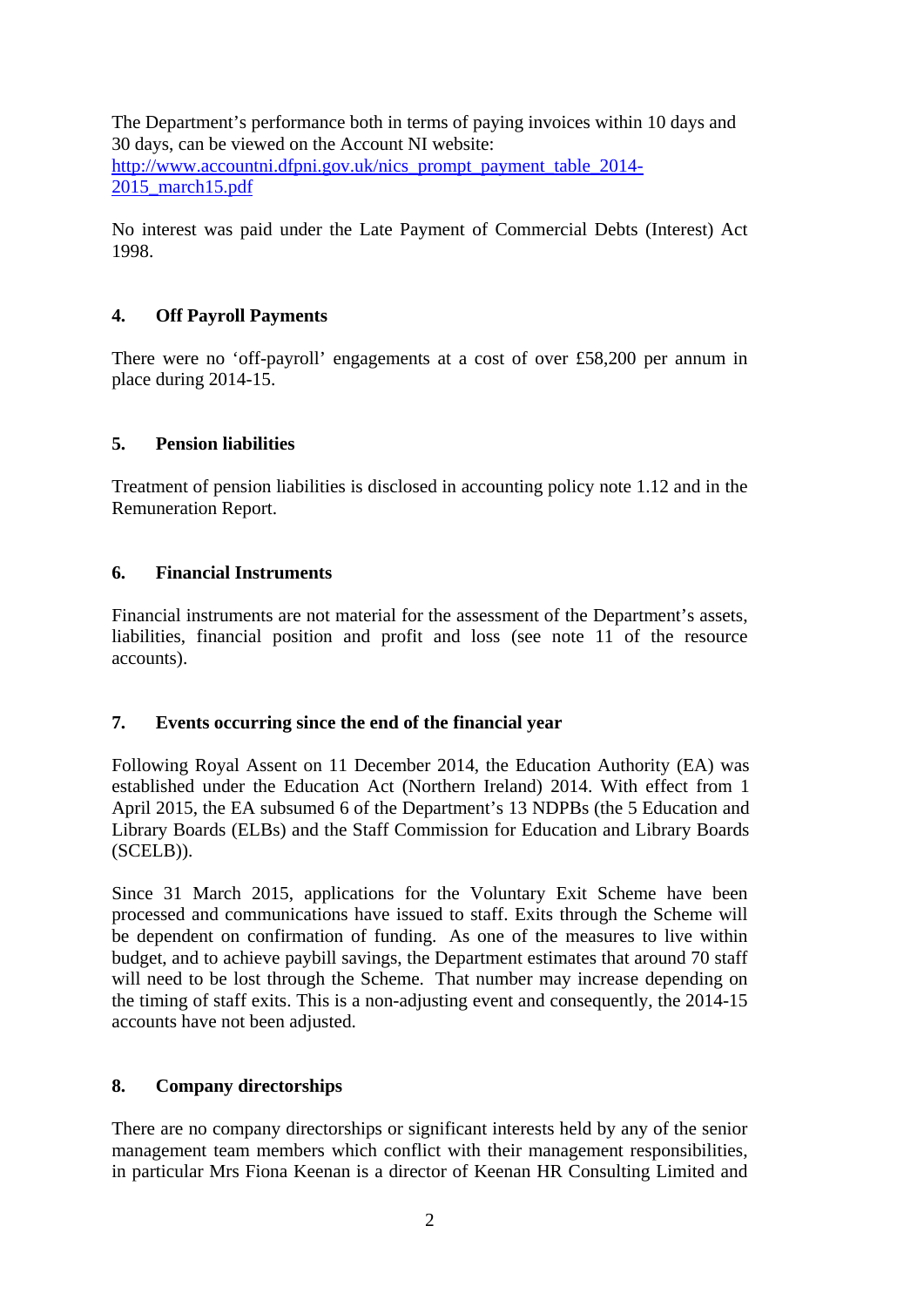has confirmed that this role has not conflicted with her position as an independent non-executive director of the Department of Education.

During the 2014-15 financial year, Mr Boyd was also Interim Chief Executive of the Southern Education and Library Board on a non-remunerable basis.

## **9. Auditor**

The financial statements are audited by the Comptroller and Auditor General for Northern Ireland (C&AG) in accordance with the Government Resources and Accounts Act (Northern Ireland) 2001. He is head of the Northern Ireland Audit Office and he reports his findings to the Northern Ireland Assembly. He and his staff are wholly independent of the Department.

The audit of the financial statements for 2014-15 resulted in a notional audit fee of £85k which is included in the administration costs in the Statement of Comprehensive Net Expenditure. During the year the Department paid £7k to the Northern Ireland Audit Office for the completion of non-audit work relating to the National Fraud Initiative.

## **10. Equality Statement**

The Department in carrying out its functions has a statutory responsibility, to have due regard to the need to promote equality of opportunity:

- between persons of different religious belief, political opinion, racial group, age, marital status or sexual orientation;
- between men and women generally;
- between persons with disability and persons without; and
- between persons with dependants and persons without.

In addition, without prejudice to the above obligation, the Department should also in carrying out its functions, have regard to the desirability of promoting good relations between persons of different religious belief, political opinion or racial group.

## **11. Complaints Handling**

The Department introduced a revised complaints procedure on 1 September 2014. Details are on the Department's internet site at http://www.deni.gov.uk/contactus/complaints-procedure-1408.htm.

Since its introduction two complaints have been received under the procedure and these were resolved within the agreed timescales. An end year report on complaints received will be considered by the Departmental Board by 30 June 2015.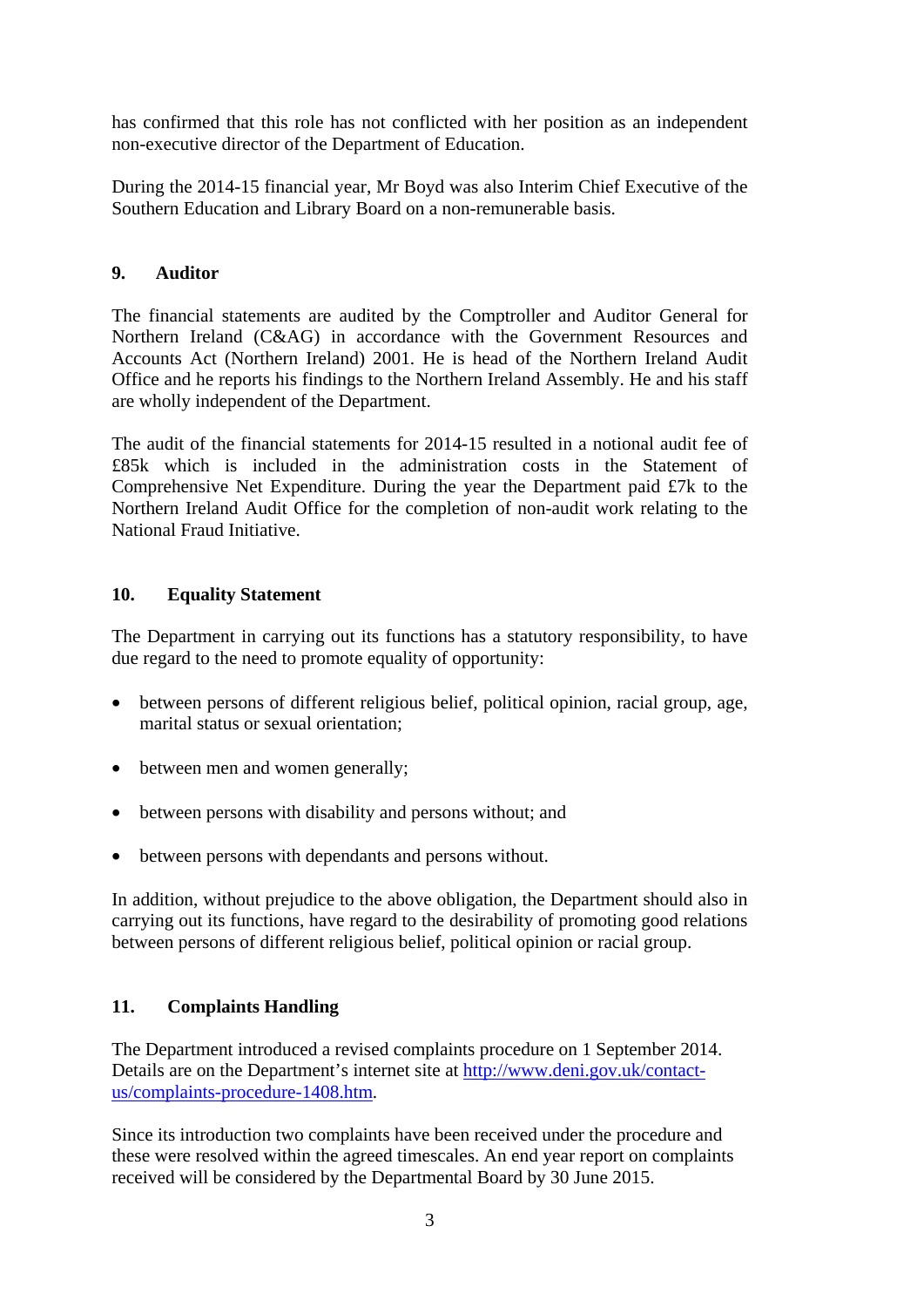## **12. Personal Data Related Incidents**

The Department is required to report personal data related incidents that have occurred during the financial year. A "personal data related incident" is defined as a loss, unauthorised disclosure or insecure disposal of protected personal data. Protected personal data is information that links an identifiable living person with information about them which, if released, would put the individual at risk of harm or distress.

*Table: Summary of protected personal data related incidents formally reported to the Information Commissioner's Office (ICO) in 2014-15.* 

| <b>Month of</b><br><b>Incident</b> | <b>Nature of</b><br><b>Incident</b> | <b>Nature of Data</b><br><b>Involved</b> | <b>Number</b><br>of People<br>potentially<br><b>Affected</b> | <b>Notification Steps</b> |
|------------------------------------|-------------------------------------|------------------------------------------|--------------------------------------------------------------|---------------------------|
| March                              | An envelope                         | Personal                                 |                                                              | The intended              |
| 2015                               | posted by DE                        | information.                             |                                                              | recipient was             |
|                                    | using Royal Mail                    |                                          |                                                              | advised once the          |
|                                    | Recorded                            |                                          |                                                              | matter was notified       |
|                                    | Delivery failed to                  |                                          |                                                              | to the ICO on 25          |
|                                    | get delivered by                    |                                          |                                                              | March 2015 and            |
|                                    | Royal Mail and                      |                                          |                                                              | investigations are        |
|                                    | so far has not                      |                                          |                                                              | ongoing.                  |
|                                    | been traced.                        |                                          |                                                              |                           |

## **13. Sickness Absence**

Information available from the Northern Ireland Statistics and Research Agency estimates that for the period April 2014 to March 2015 the Department will record an average of 10.2 days lost per full time equivalent member of staff (2.9 days for shortterm absences and 7.3 days for long-term absences) against a target of 7.8 days (2013-14: 9.4 days against a target of 8.3). It is important to note, however, that these figures are provisional and are subject to change between now and the publication of the Financial Year Northern Ireland Civil Service (NICS) absence report for the year 2014-15, expected to be autumn 2015. Historically, though, changes between provisional and final figures have been minimal.

## **14. Future developments**

The Stormont House Agreement contains a commitment to reduce the number of Northern Ireland Civil Service Departments from 12 to 9 following the Assembly election in May 2016, which will involve functions transferring from some departments to others. The number, names and high level functions of the new departments are currently being considered by Ministers. It is anticipated that staff working in the affected areas will transfer with the function. The proposed 9 departmental model outlines a machinery of government change where the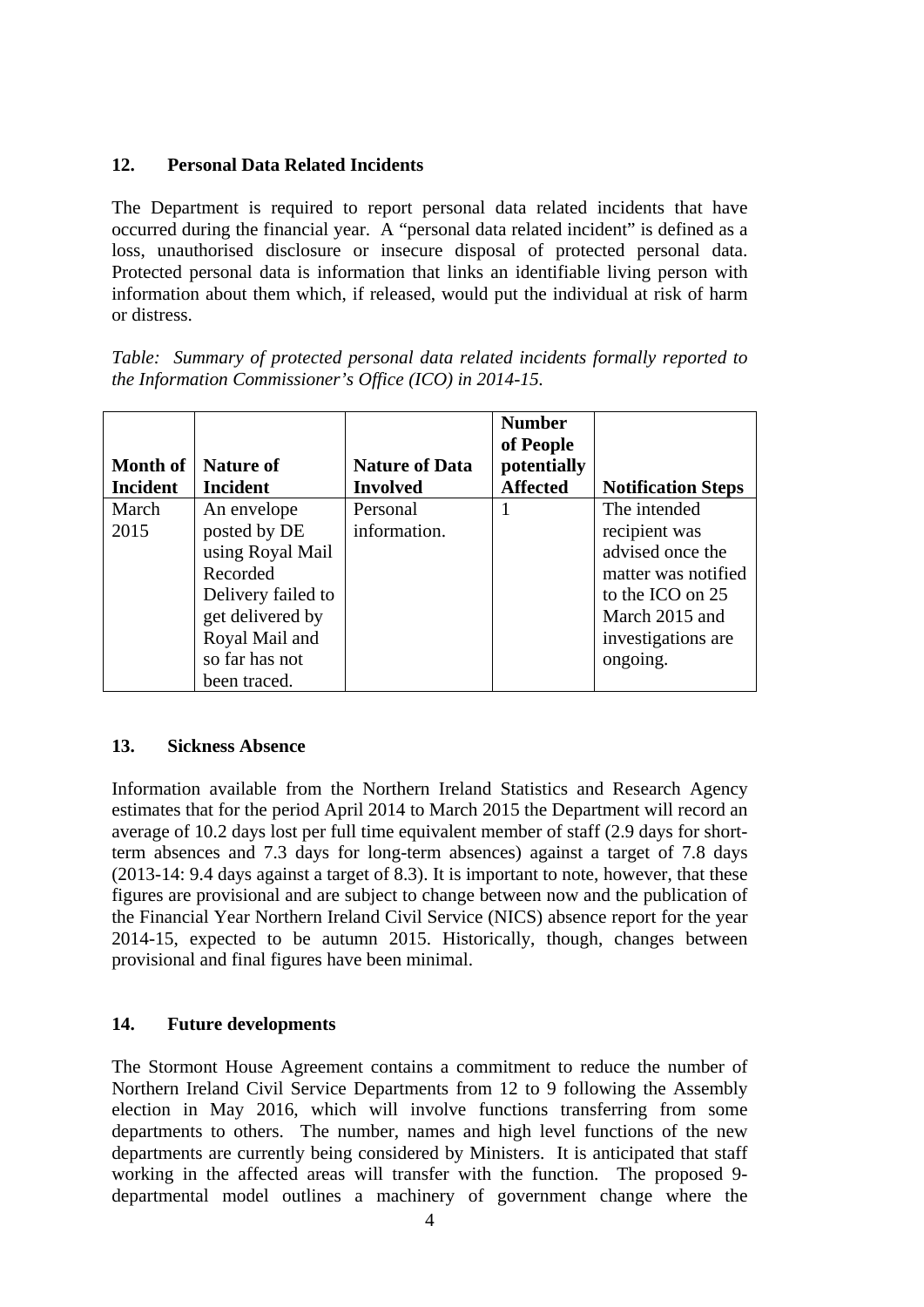Department of Education will take on additional functions.

#### **15. Disclosure of information to auditors**

As Accounting Officer I can confirm that I am not aware of any relevant audit information of which the Department's auditors are unaware. I have taken all the steps that I ought to have taken to make myself aware of any relevant audit information and to establish that the Department's auditors are aware of that information.

Signed: **Sime 2015** 

**Accounting Officer**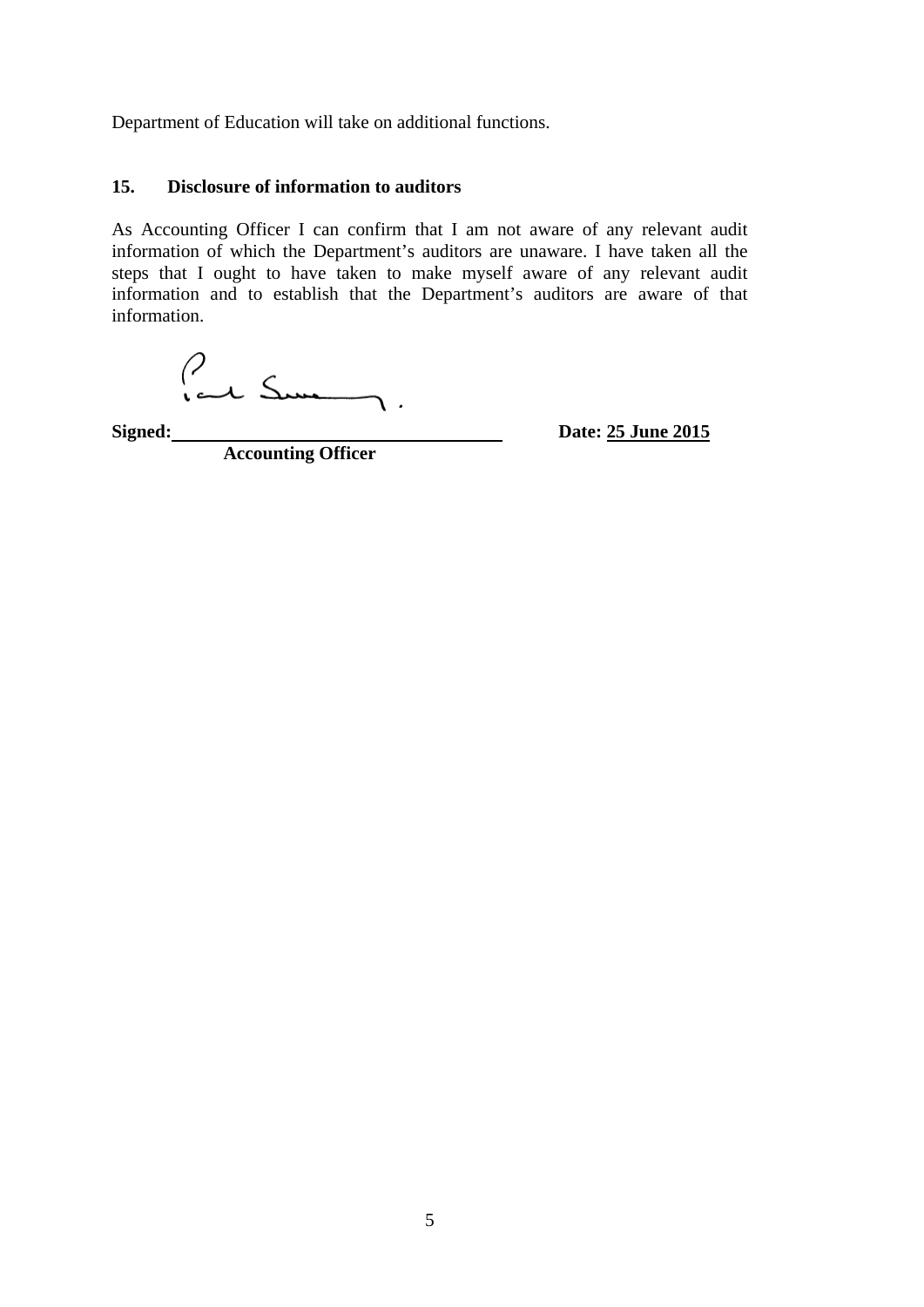## **MANAGEMENT COMMENTARY – STRATEGIC REPORT**

#### **16. Departmental accounting boundary**

These accounts have been prepared in accordance with directions given by the Department of Finance and Personnel in pursuance of the Government Resources and Accounts Act (Northern Ireland) 2001 and relate to the activities of the Department of Education and the Exceptional Circumstances Body. All other associated education and health bodies are outside the accounting boundary defined within the *Government Financial Reporting Manual (FReM).* 

#### **17. Associated bodies**

The Department provides funding to a number of public and private sector bodies which are outside the Departmental Resource Accounting boundary. For resource accounts purposes, with the exception of the Exceptional Circumstances Body, all other Non-Departmental Public Bodies (NDPBs) fall outside the Departmental accounting boundary and their results are not therefore consolidated with those of the Department. Financial information in respect of the individual NDPBs may be obtained from their separately published annual report and accounts.

The following list represents those bodies for which the Department had direct funding responsibility during this financial year.

Executive NDPBs

Belfast Education and Library Board\* Comhairle na Gaelscolaiochta Council for Catholic Maintained Schools General Teaching Council for Northern Ireland Middletown Centre for Autism Northern Ireland Council for Integrated Education Northern Ireland Council for the Curriculum, Examinations and Assessment North Eastern Education and Library Board\* Southern Education and Library Board\* South Eastern Education and Library Board\* Staff Commission for Education and Library Boards\* Western Education and Library Board\* Youth Council for Northern Ireland

#### Tribunals

Exceptional Circumstances Body

Other Public Sector bodies

Grant Maintained Integrated Schools (GMIS)\*\* Voluntary Grammar Schools (VGS)\*\*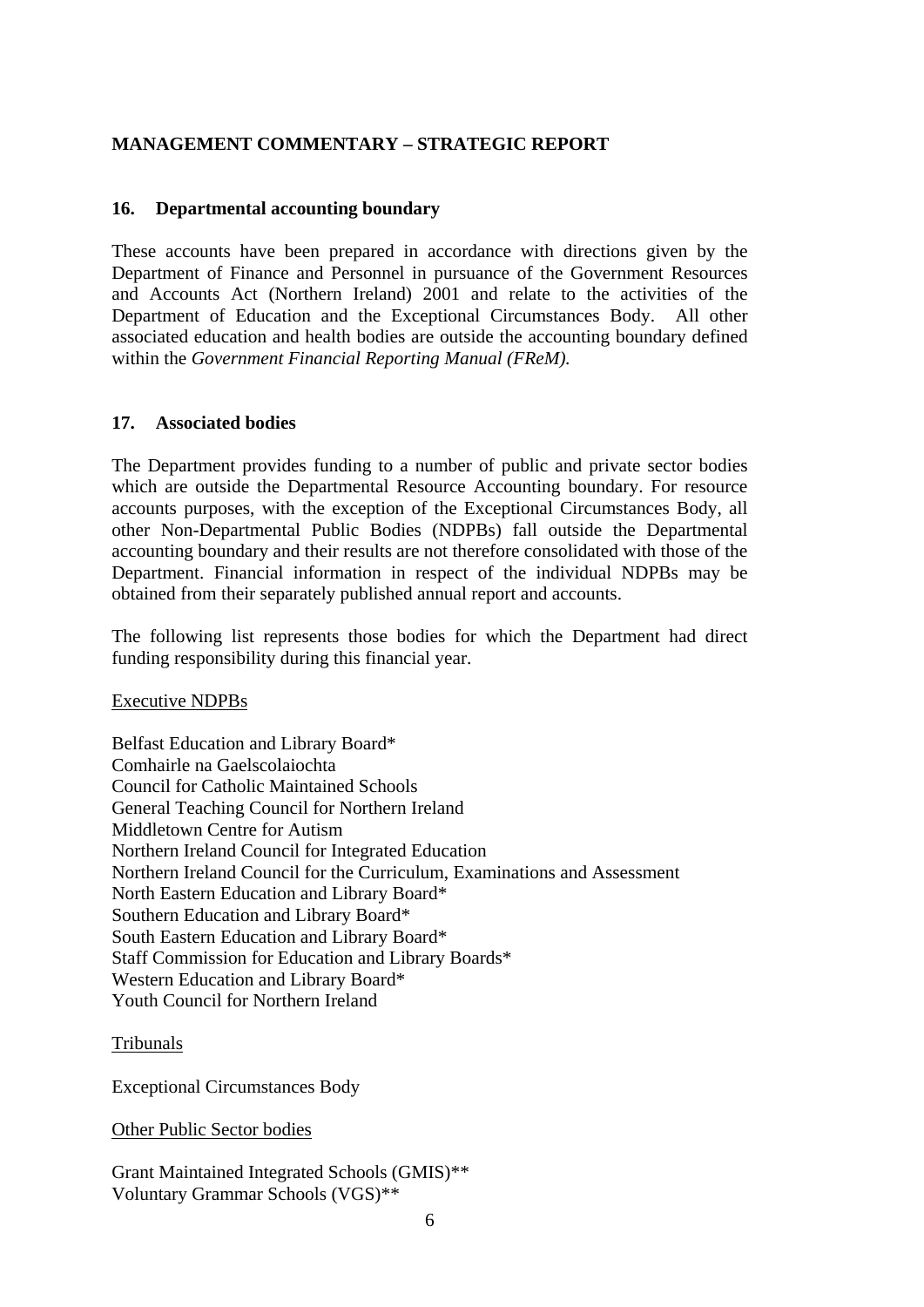\* Note: Following Royal Assent on 11 December 2014, a new public sector body, the Education Authority, was established under the Education Act (Northern Ireland) 2014. With effect from 1 April 2015, the Education Authority subsumed 6 of the Department's 13 NDPBs (the 5 ELBs and the Staff Commission for Education and Library Boards). There were no transactions between the Department and the Education Authority during the year ended 31 March 2015.

\*\* Note: Other schools, maintained and controlled, are funded via the Education and Library Boards.

## **18. Departmental reporting cycle**

The Department's original Estimates for the year were included in the *"Northern Ireland Main Estimates 2014-2015"* publication. These Estimates were subject to in-year revision and revised Estimates were included in the *"Northern Ireland Spring Supplementary Estimates 2014-2015"* publication. Both these publications are available from The Stationery Office in published form or the website for the Department of Finance and Personnel (www.dfpni.gov.uk) in electronic form.

The Department's Estimates include provision of funding for the following:

- Departmental administration;
- the Education and Library Boards;
- Voluntary and Grant Maintained Integrated Schools;
- Centrally Financed Services;
- Early Years Services;
- Receipts from the Department for Employment and Learning relating to Further Education and Student Support;
- Provisions and Impairments;
- the Northern Ireland Council for the Curriculum, Examinations and Assessment;
- the Council for Catholic Maintained Schools;
- the Staff Commission for Education and Library Boards;
- the General Teaching Council for Northern Ireland;
- Comhairle na Gaelscolaiochta;
- Northern Ireland Council for Integrated Education;
- Middletown Centre for Autism:
- Youth Council for Northern Ireland;
- Youth Services; and
- Notional Charges.

## **19. Purpose, objectives and strategy of the Department**

The *Corporate Plan for Education 2012-15* was first published in 2012 and then subsequently reviewed by the Department in 2013. The corporate plan reflects and incorporates the education commitments contained in the Executive's Programme for Government (PfG) 2011-15 and provides a basis from which the corporate plans for the education sector should be based.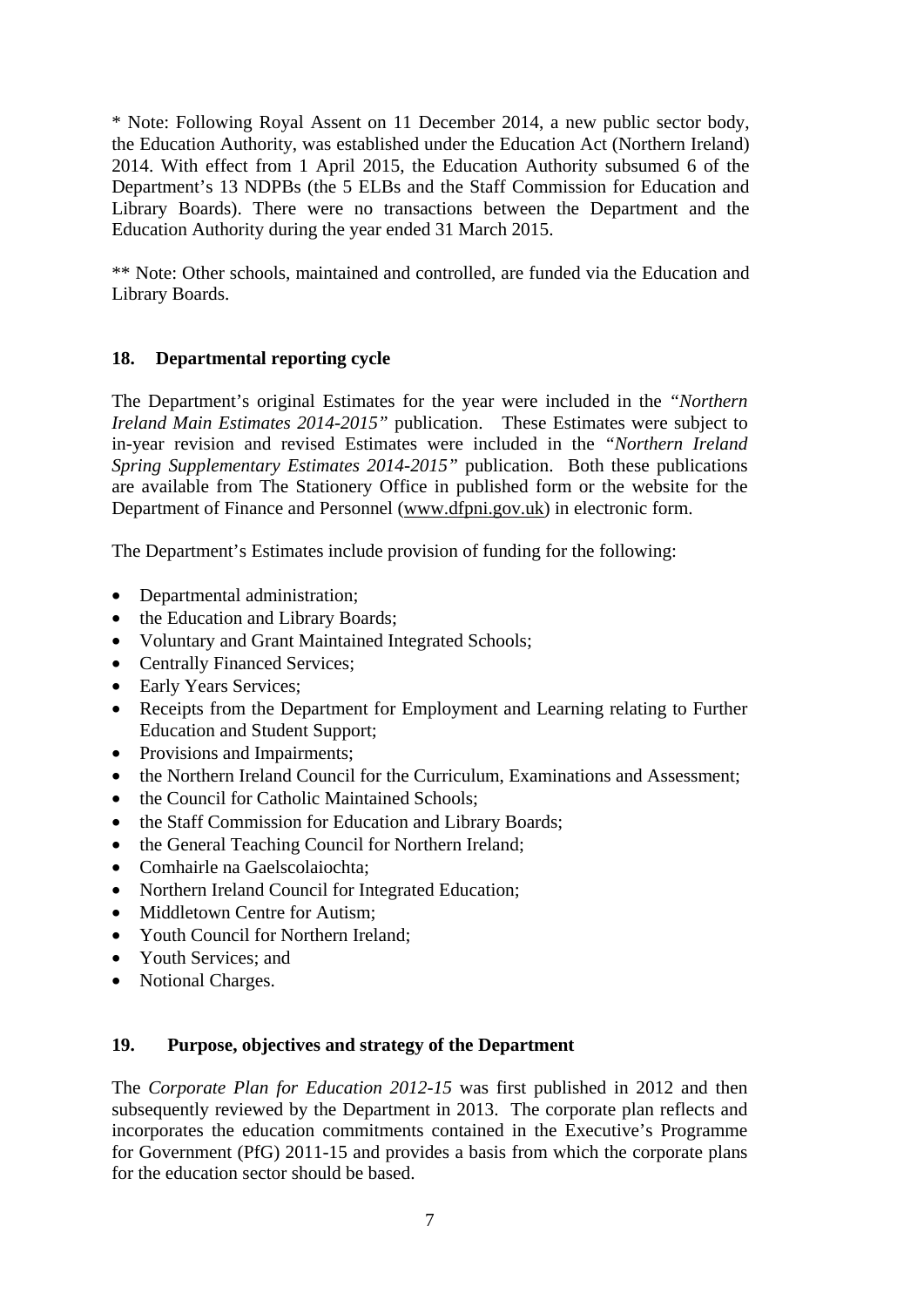The Corporate Plan for Education sets out two overarching goals. These are:

- **Raising standards for all** through high quality teaching and learning, ensuring that all young people enjoy and do well in their education and that their progress is assessed and their attainment recognised, including through qualifications; and
- **Closing the performance gap, increasing access and equality addressing** the underachievement that exists in our education system; ensuring that young people who face barriers or are at risk of social exclusion are supported to achieve to their full potential; and ensuring that our education service is planned effectively on an area basis to provide pupils with full access to the curriculum and Entitlement Framework.

The three enabling goals reflect the three priority areas through which we will work to achieve the overarching goals. They are:

- **Developing the education workforce** recognising the particular professional role of teachers and school leaders in delivering an effective curriculum and raising standards and also the important role of other education professionals and those who support them;
- **Improving the learning environment** making sure that strategic investment supports the delivery of the area plans; that the premises in which young people learn are safe, fit for purpose and conducive to learning; and that the environment provides opportunities for sharing and for building a more cohesive society; and
- **Transforming the governance and management of education** ensuring that the arrangements for governing and managing education here are modern, accountable and child-centred and that education services are delivered efficiently and effectively in support of schools.

## **20. Programme for Government 2011-15**

The PfG sets out the strategic priorities and key plans of the Northern Ireland Executive. The work of the education service is fundamental to the delivery of the PfG and fundamental to the mission of the Department of Education.

The PfG 2011-15 recognises the particular contribution of education to:

- growing a sustainable economy and investing in the future;
- creating opportunities, tacking disadvantage and improving health and wellbeing;
- building a strong and shared community; and
- delivering high quality and efficient public services.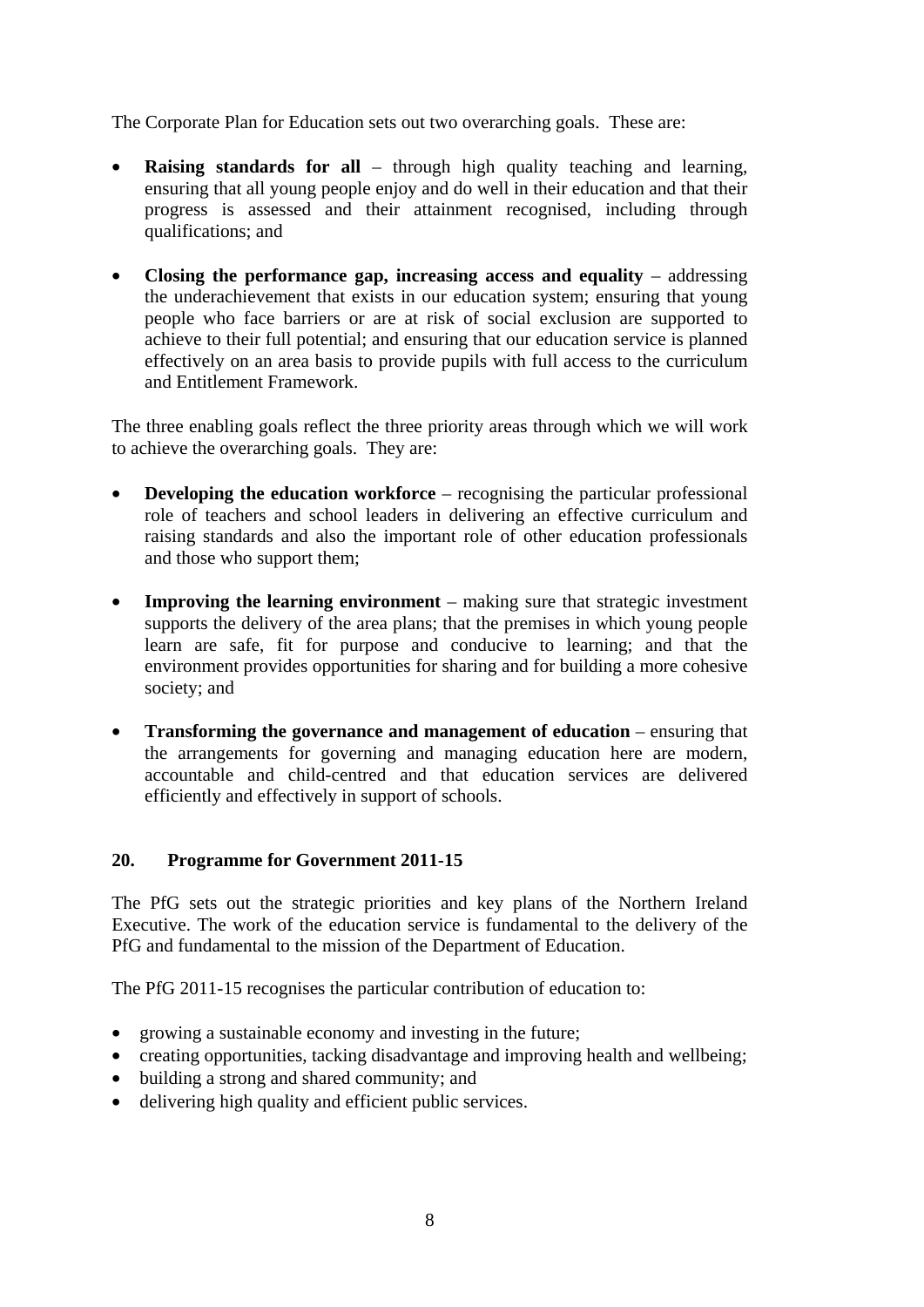The PfG contains 82 specific commitments, 8 (see footnotes  ${}^{1}x^{2}$ ) of which fall to the Department of Education to deliver.

| <b>Commitment</b>                                                                                                                                                                                                                            | <b>Milestones</b>                                                                                          | <b>Progress Report</b>                                                                                                                                                                                                                                                                                                                                                                                                                                                                                                                                                                                                                                                                                                                                                                                                                                                                                                                              |
|----------------------------------------------------------------------------------------------------------------------------------------------------------------------------------------------------------------------------------------------|------------------------------------------------------------------------------------------------------------|-----------------------------------------------------------------------------------------------------------------------------------------------------------------------------------------------------------------------------------------------------------------------------------------------------------------------------------------------------------------------------------------------------------------------------------------------------------------------------------------------------------------------------------------------------------------------------------------------------------------------------------------------------------------------------------------------------------------------------------------------------------------------------------------------------------------------------------------------------------------------------------------------------------------------------------------------------|
|                                                                                                                                                                                                                                              | 2014/15                                                                                                    | at end March 2015                                                                                                                                                                                                                                                                                                                                                                                                                                                                                                                                                                                                                                                                                                                                                                                                                                                                                                                                   |
|                                                                                                                                                                                                                                              | (unless otherwise stated)                                                                                  |                                                                                                                                                                                                                                                                                                                                                                                                                                                                                                                                                                                                                                                                                                                                                                                                                                                                                                                                                     |
|                                                                                                                                                                                                                                              |                                                                                                            |                                                                                                                                                                                                                                                                                                                                                                                                                                                                                                                                                                                                                                                                                                                                                                                                                                                                                                                                                     |
| 21. Increase the overall<br>proportion of young<br>people who achieve at<br>least 5 GCSEs at $A^*$ - C<br>or equivalent including<br>GCSEs in Maths and<br>English by the time<br>they leave school<br>Including:<br>Increase the proportion | $2012/13$ Increase to 61%<br>2013/14 Increase to 63%<br>2014/15 Increase to 66%<br>2012/13 Increase to 42% | The latest data (published in May<br>2015) show that the proportion of<br>school leavers with at least 5 GCSEs<br>$A^*$ -C (inc. equivalents) including<br>GCSE English and GCSE maths has<br>increased from $59.5\%$ in $2010/11$ to<br>$63.5\%$ in 2013/14. The proportion<br>of school leavers entitled to free<br>school meal achieving this measure<br>has increased from 31.7% in<br>2010/11 to 34.9% in 2013/14.                                                                                                                                                                                                                                                                                                                                                                                                                                                                                                                             |
| of young people from<br>disadvantaged<br>backgrounds who<br>achieve at least 5<br>GCSEs at $A^*$ - C or<br>equivalent including<br>GCSEs in Maths and<br>English                                                                             | 2013/14 Increase to 45%<br>2014/15 Increase to 49%                                                         | The Department undertakes a range<br>of measures to support school<br>improvement. The Minister for<br>Education announced in 2013/14<br>additional funding to be targeted at<br>raising educational standards. This<br>funding is providing for a CPD<br>project for KS2 and KS3 literacy<br>and numeracy teachers focused on<br>the delivery of high quality teaching<br>and learning and to address issues<br>faced by pupils at transition to post<br>primary. The project has been<br>delivered to the first cohort of<br>schools, with 316 KS3 teachers<br>receiving training and 252 primary<br>and post-primary principals<br>attending the cross-phase<br>conferences. The community<br>education initiatives programme has<br>now completed its 2nd year to<br>support improved educational<br>outcomes in areas of deprivation,<br>including specifically areas of<br>educational deprivation. The<br>Delivering Social Change Signature |

These commitments, associated milestones and progress report for 2014-15 are summarised below:

 1 Commitment 71 "Establish a Ministerial advisory group to explore and bring forward recommendations to the Minister of Education to advance shared education", has been achieved and is no longer reported on.

 $2$  The NI Executive agreed to withdraw commitment 76 "We will make the Education and Skills Authority operational in 2013" from the 2011-15 PfG.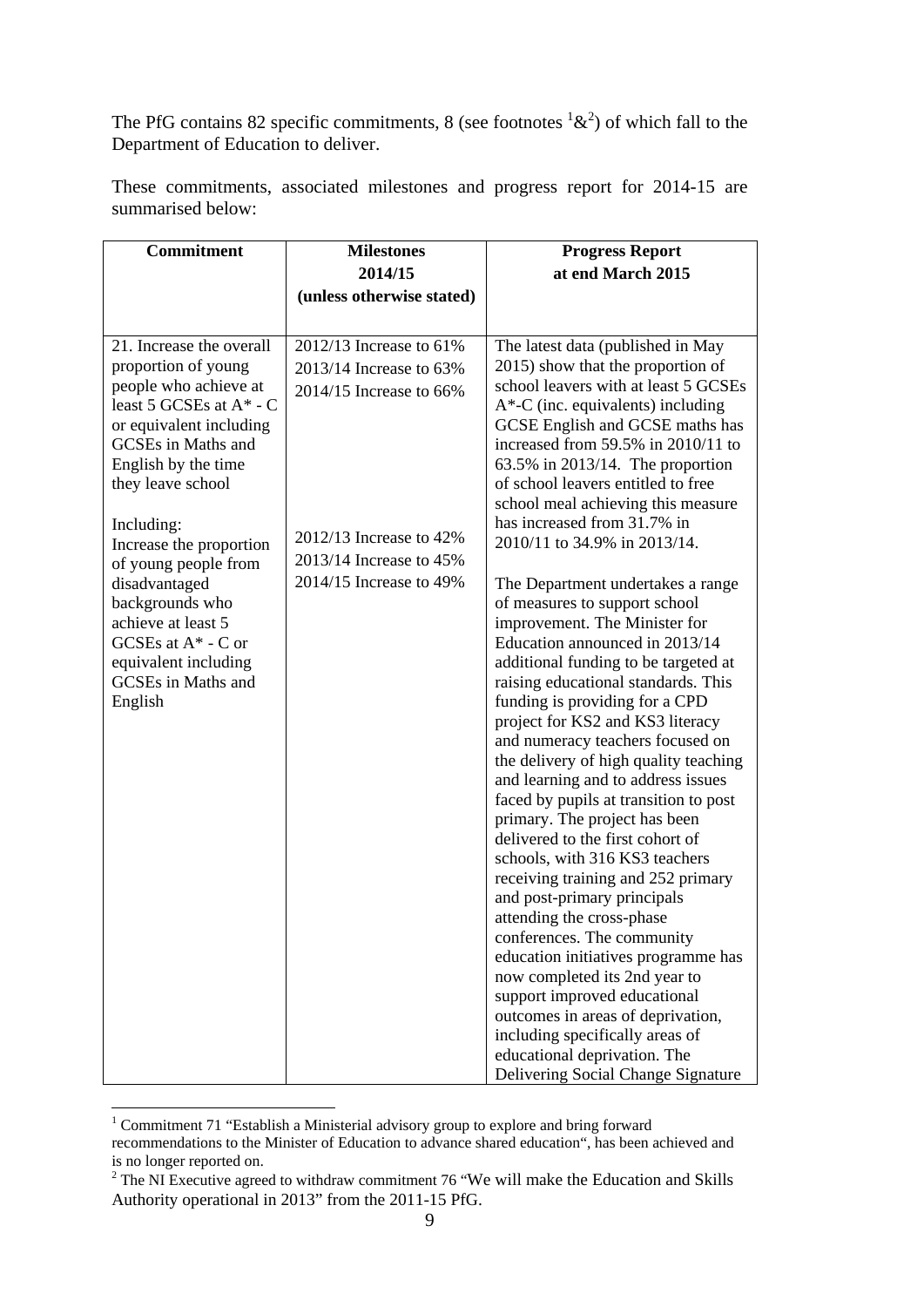| <b>Commitment</b>                                                                                                                           | <b>Milestones</b>                  | <b>Progress Report</b>                                                                                                                                                                                                                                                                                                                                                                                                                                                                                                                                                                                                                                                                                                                                                                                                                                                                                                                                                                                                                                                                                                                                                                                                                                                                                                                                                                                                                                                                                                                                                                                                                                                                                                |
|---------------------------------------------------------------------------------------------------------------------------------------------|------------------------------------|-----------------------------------------------------------------------------------------------------------------------------------------------------------------------------------------------------------------------------------------------------------------------------------------------------------------------------------------------------------------------------------------------------------------------------------------------------------------------------------------------------------------------------------------------------------------------------------------------------------------------------------------------------------------------------------------------------------------------------------------------------------------------------------------------------------------------------------------------------------------------------------------------------------------------------------------------------------------------------------------------------------------------------------------------------------------------------------------------------------------------------------------------------------------------------------------------------------------------------------------------------------------------------------------------------------------------------------------------------------------------------------------------------------------------------------------------------------------------------------------------------------------------------------------------------------------------------------------------------------------------------------------------------------------------------------------------------------------------|
|                                                                                                                                             | 2014/15                            | at end March 2015                                                                                                                                                                                                                                                                                                                                                                                                                                                                                                                                                                                                                                                                                                                                                                                                                                                                                                                                                                                                                                                                                                                                                                                                                                                                                                                                                                                                                                                                                                                                                                                                                                                                                                     |
|                                                                                                                                             | (unless otherwise stated)          |                                                                                                                                                                                                                                                                                                                                                                                                                                                                                                                                                                                                                                                                                                                                                                                                                                                                                                                                                                                                                                                                                                                                                                                                                                                                                                                                                                                                                                                                                                                                                                                                                                                                                                                       |
|                                                                                                                                             |                                    |                                                                                                                                                                                                                                                                                                                                                                                                                                                                                                                                                                                                                                                                                                                                                                                                                                                                                                                                                                                                                                                                                                                                                                                                                                                                                                                                                                                                                                                                                                                                                                                                                                                                                                                       |
| 42. Improve literacy<br>and numeracy levels<br>among all school<br>leavers, with additional<br>support targeted at<br>underachieving pupils | Implement and monitor<br>programme | programme for literacy and<br>numeracy continues to deliver<br>additional support in English and<br>maths to thousands of pupils in<br>primary and post-primary schools.<br>As at 31 March 2015, all of the<br>270.6 FTE teachers are in post. In<br>2013/14 academic year<br>approximately 10,000 pupils in<br>primary and post primary schools<br>received additional support. The<br>second cohort of pupils are now<br>receiving support this academic<br>year. Evaluation Reports from ETI<br>and the WELB are currently being<br>finalised.<br>The ETI has also introduced projects<br>to support schools through the<br>identification and dissemination of<br>good practice in the teaching of<br>GCSE English and mathematics and<br>the Promoting Improvement in<br>English and Maths project working<br>with 19 post primary schools.<br>The Minister has in place a coherent<br>set of policies designed to improve<br>educational outcomes for young<br>people and to address the root causes<br>when pupils are not achieving to<br>their full potential. The<br>Department's literacy and numeracy<br>strategy -Count, read: succeed -<br>supports teachers and school leaders<br>in their work to raise overall levels<br>of attainment in literacy and<br>numeracy. The strategy is supported<br>by a range of additional measures<br>and funded programmes to improve<br>literacy and numeracy.<br>The most recently published data<br>shows that the proportion of school<br>leavers achieving GCSE A*-C in<br>English has increased from 69.1% in<br>2010/11 to 72.6% in 2013/14. The<br>proportion achieving GCSE A*- C<br>in maths has increased from 65.4%<br>to 70.2% during this period. The |
|                                                                                                                                             |                                    | proportion of school leavers entitled<br>to free school meals achieving                                                                                                                                                                                                                                                                                                                                                                                                                                                                                                                                                                                                                                                                                                                                                                                                                                                                                                                                                                                                                                                                                                                                                                                                                                                                                                                                                                                                                                                                                                                                                                                                                                               |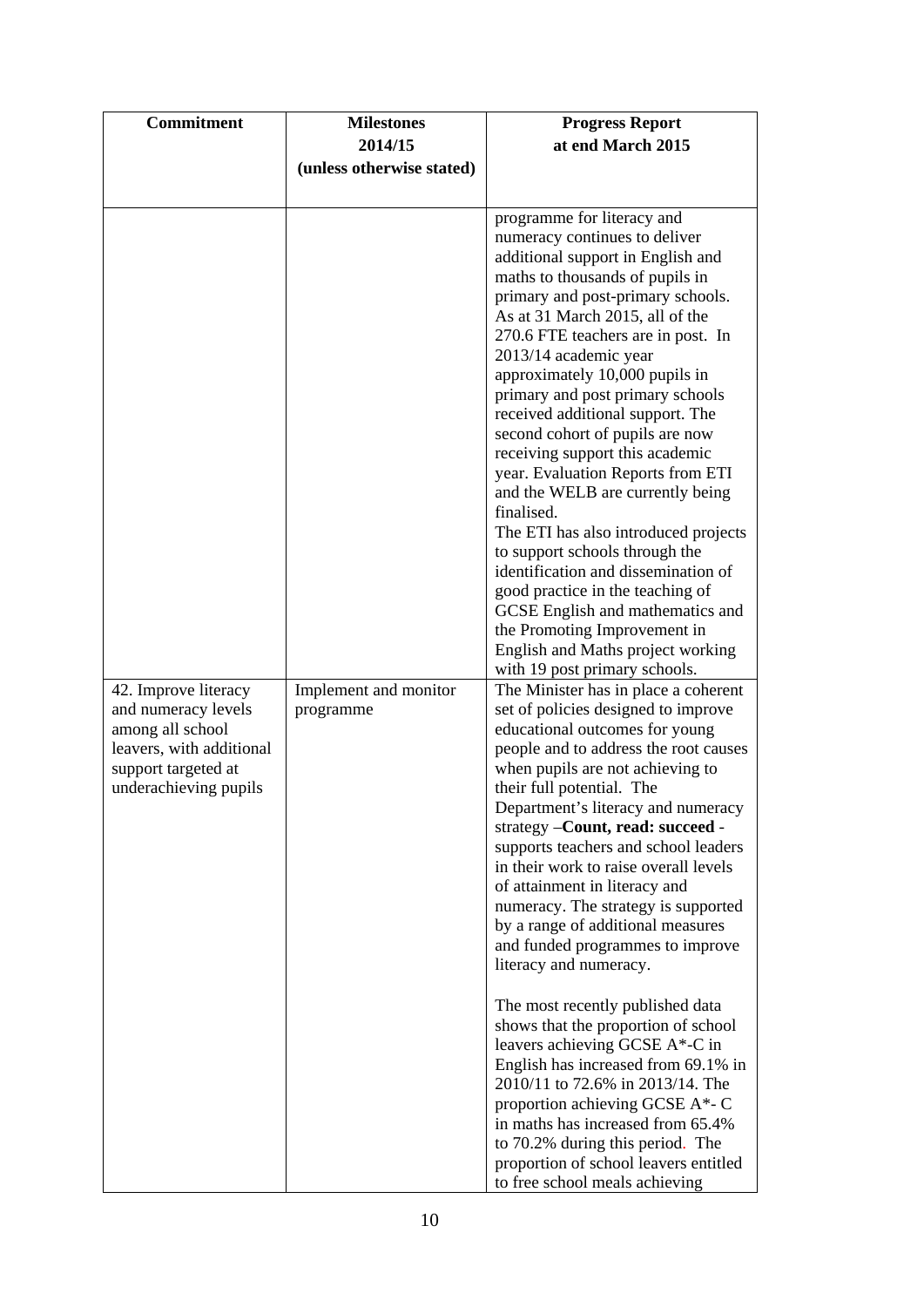| <b>Commitment</b>                                                                                                | <b>Milestones</b><br>2014/15<br>(unless otherwise stated)                   | <b>Progress Report</b><br>at end March 2015                                                                                                                                                                                                                                                  |
|------------------------------------------------------------------------------------------------------------------|-----------------------------------------------------------------------------|----------------------------------------------------------------------------------------------------------------------------------------------------------------------------------------------------------------------------------------------------------------------------------------------|
|                                                                                                                  |                                                                             | GCSE A*-C in English has<br>increased from 44.3% in 2009/10 to<br>47.3% in 2013/14. The proportion of<br>school leavers entitled to free school<br>meals achieving GCSE A*- C in<br>maths has increased from 37.1% in<br>2009/10 to 43.3% in 2013/14.                                        |
| 43. Ensure that at least<br>one year of pre-school<br>education is available to<br>every family that wants<br>it | Review progress and take<br>further actions as<br>necessary                 | Progress on the commitment in<br>2014/15 shows that 99.9% of<br>children obtained a funded pre-<br>school place (whose parents engaged<br>with the process to the end).                                                                                                                      |
| 70. Significantly<br>progress work on the<br>plan for the Lisanelly<br><b>Shared Education</b>                   | Complete procurement<br>process and initiate first<br>phase of construction | Construction of the new Arvalee<br>School & Resource Centre began in<br>March 2015.                                                                                                                                                                                                          |
| campus as a key<br>regeneration project                                                                          |                                                                             | Demolition of the remainder of the<br>site began in February 2015.                                                                                                                                                                                                                           |
|                                                                                                                  |                                                                             | The procurement of the next<br>Integrated Consultancy Team is<br>underway.                                                                                                                                                                                                                   |
| 72. Ensure all children<br>have the opportunity to<br>participate in shared<br>education programmes<br>by 2015   | Achieve overall<br>commitment objective                                     | Objectives for children participating<br>in shared education programmes<br>have been defined. Arrangements<br>are in place for on-going<br>measurement and monitoring of<br>these objectives including use of the<br>School Omnibus, Young Life &<br>Times and Kids Life & Times<br>surveys. |
|                                                                                                                  |                                                                             | The Education Minister has<br>indicated his intentions to bring<br>forward a Shared Education Bill and<br>policy. A Public Consultation on<br>both the Bill and policy ended on 6<br>March 2015 with 68 responses.<br>Responses are currently being<br>analysed.                             |
|                                                                                                                  |                                                                             | The first call for applications to the<br>£25m DSC Shared Education<br>Signature Project was issued on 27<br>November 2014. The target is<br>schools already involved in shared<br>education with the aim of further<br>embedding work in these schools.<br>Applications for 31 partnerships |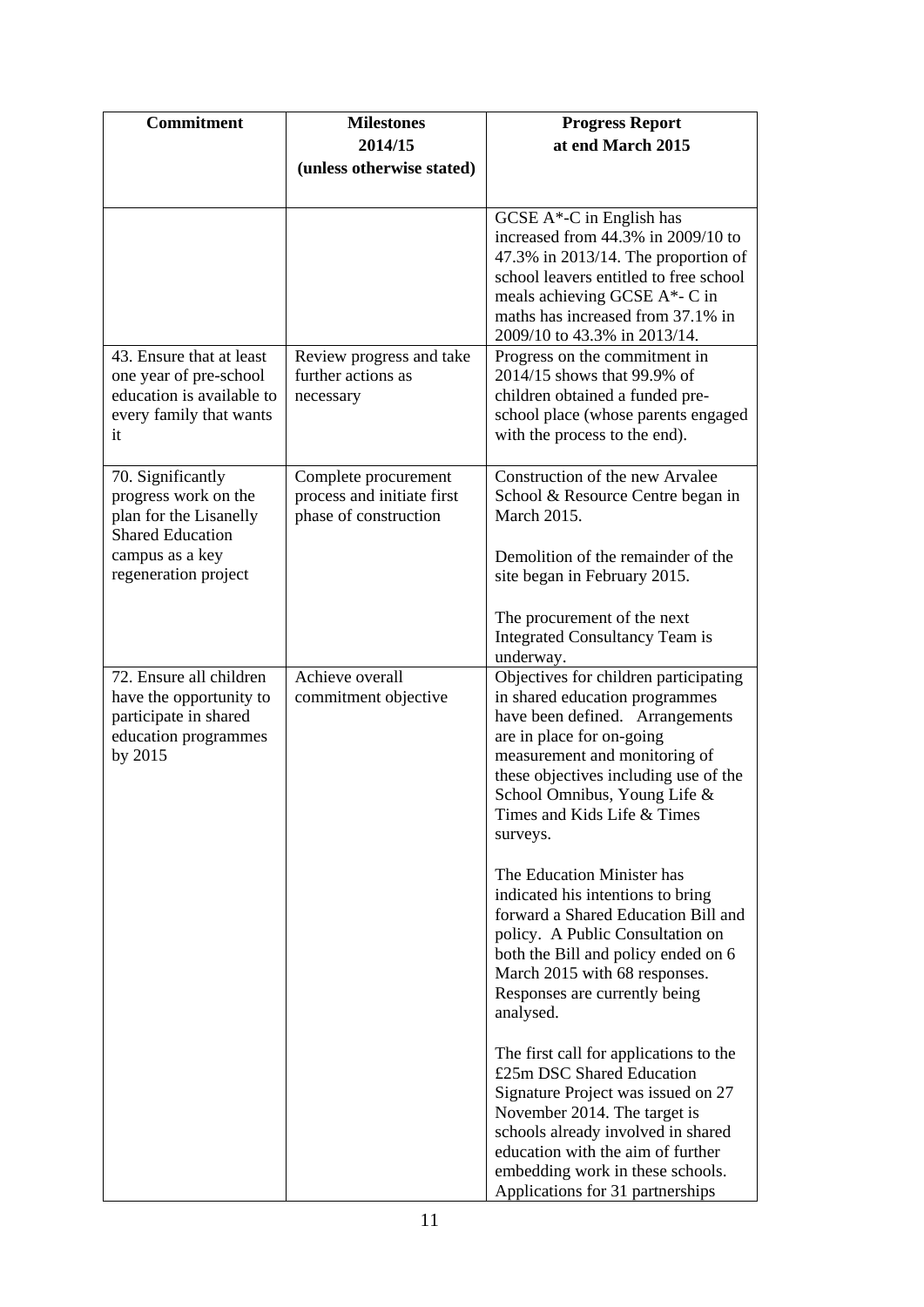| Commitment             | <b>Milestones</b>         | <b>Progress Report</b>                                                                                    |
|------------------------|---------------------------|-----------------------------------------------------------------------------------------------------------|
|                        | 2014/15                   | at end March 2015                                                                                         |
|                        |                           |                                                                                                           |
|                        | (unless otherwise stated) |                                                                                                           |
|                        |                           |                                                                                                           |
|                        |                           | comprising 66 schools were                                                                                |
|                        |                           | approved, with a further 11                                                                               |
|                        |                           | partnerships invited to resubmit                                                                          |
|                        |                           | applications.                                                                                             |
|                        |                           | A second call for applications for                                                                        |
|                        |                           | partnerships commencing from                                                                              |
|                        |                           | September 2015 issued on 20 March                                                                         |
|                        |                           | 2015 with a closing date of mid-                                                                          |
|                        |                           | May.                                                                                                      |
|                        |                           | A framework has been developed for                                                                        |
|                        |                           | school partnerships to self assess in                                                                     |
|                        |                           | relation to advancing shared                                                                              |
|                        |                           | education and assist with action                                                                          |
|                        |                           | planning.                                                                                                 |
| 73. Substantially      | Achieve overall           | Progress remains on target to meet                                                                        |
| increase the number of | commitment objective      | the milestone targets.                                                                                    |
| schools sharing        |                           |                                                                                                           |
| facilities by 2015     |                           | High level objectives for children                                                                        |
|                        |                           | sharing school facilities have been                                                                       |
|                        |                           | defined.                                                                                                  |
|                        |                           | Baseline statistics have been                                                                             |
|                        |                           | established from the 2013 school                                                                          |
|                        |                           | omnibus survey and published in                                                                           |
|                        |                           | January 2014.                                                                                             |
|                        |                           | Three projects have been approved                                                                         |
|                        |                           | for Business Case development. The                                                                        |
|                        |                           | criteria for application approval has                                                                     |
|                        |                           | been reviewed in advance of the                                                                           |
|                        |                           | second call for applications launched                                                                     |
|                        |                           | on 1 October 2014. The second call                                                                        |
|                        |                           | closed on 30 January 2015. 6                                                                              |
|                        |                           | applications involving more than 20                                                                       |
|                        |                           | schools were received. These are                                                                          |
|                        |                           | currently being assessed.<br>The                                                                          |
|                        |                           |                                                                                                           |
|                        |                           |                                                                                                           |
|                        |                           | Minister expects to announce<br>successful projects to proceed to<br>planning from this call in June 2015 |

## 2014-15 Departmental Business Plan

The annual *DE Business Plan 2014-15* sets out the commitments and actions that the Department will undertake to deliver on the five corporate goals set out in the Corporate Plan. The Business Plan also sets out how the Department will deliver on the Programme for Government (PfG) commitments for education.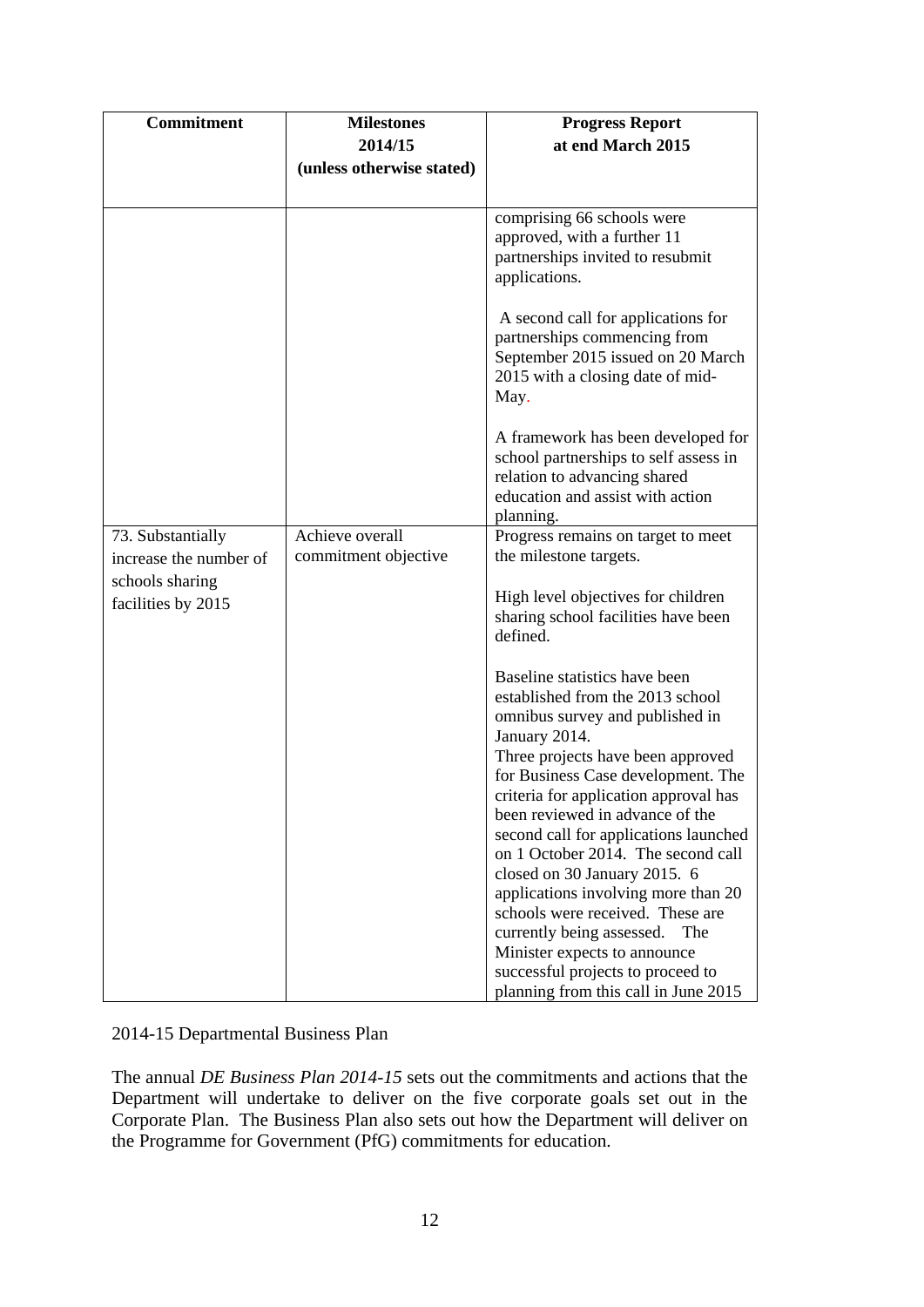Targets for improving educational outcomes

The corporate plan sets out detailed targets long term targets to 2019-20 for improving pupils' educational outcomes at various stages in their compulsory education. The table provided below sets out the latest position where available on progress towards achieving the published long term targets.

|                                           | <b>Milestones</b> | <b>Long Term</b><br><b>Target</b> |
|-------------------------------------------|-------------------|-----------------------------------|
|                                           | 2014-15           | 2019-20                           |
| Key Stage 2                               |                   |                                   |
| Communication in English                  | 86%               | $90% +$                           |
| (% of pupils at expected level)           |                   |                                   |
| Key Stage 2                               |                   |                                   |
| <b>Communication Irish</b>                |                   |                                   |
| (% of pupils at expected level – pupils   | 86%               | $90% +$                           |
| educated through the medium of Irish)     |                   |                                   |
| Key Stage 2                               |                   |                                   |
| Maths                                     | 86%               | $90% +$                           |
| (% of pupils at expected level)           |                   |                                   |
| Key Stage 3                               |                   |                                   |
| Communication, in English (% of pupils at | 83%               | $85%+$                            |
| expected level)                           |                   |                                   |
|                                           |                   |                                   |
|                                           |                   |                                   |
| Key Stage 3                               |                   |                                   |
| Communication, in Irish                   |                   |                                   |
| $%$ of pupils at expected level – pupils  | $85%+$            | $85% +$                           |
| educated through the medium of Irish)     |                   |                                   |
| Key Stage 3                               |                   |                                   |
| <b>Maths</b>                              | 82%               | $85% +$                           |
| (% of pupils at expected level)           |                   |                                   |

|                                | <b>Actual</b>                 |                              | <b>Long Term</b>         |
|--------------------------------|-------------------------------|------------------------------|--------------------------|
|                                | <b>Performance</b><br>2013-14 | <b>Milestones</b><br>2014-15 | <b>Target</b><br>2019-20 |
| School leavers with at least 5 |                               |                              |                          |
| GCSEs $A^*$ -C (or equivalent) | 63.5%                         | 66%                          | $70% +$                  |
| inc GCSEs in English and       |                               |                              |                          |
| Maths                          |                               |                              |                          |
| School leavers with at least 5 |                               |                              |                          |
| GCSEs $A^*$ -C (or equivalent) |                               |                              |                          |
| inc GCSEs in English and       | 68.6%                         | $70% +$                      | $70% +$                  |
| Maths - Girls                  |                               |                              |                          |
| School leavers with at least 5 |                               |                              |                          |
| GCSEs $A^*$ -C (or equivalent) |                               |                              |                          |
| inc GCSEs in English and       | 58.6%                         | 62%                          | $70% +$                  |
| Maths - Boys                   |                               |                              |                          |
| School leavers with at least 5 |                               |                              |                          |
| GCSEs $A^*$ -C (or equivalent) |                               |                              |                          |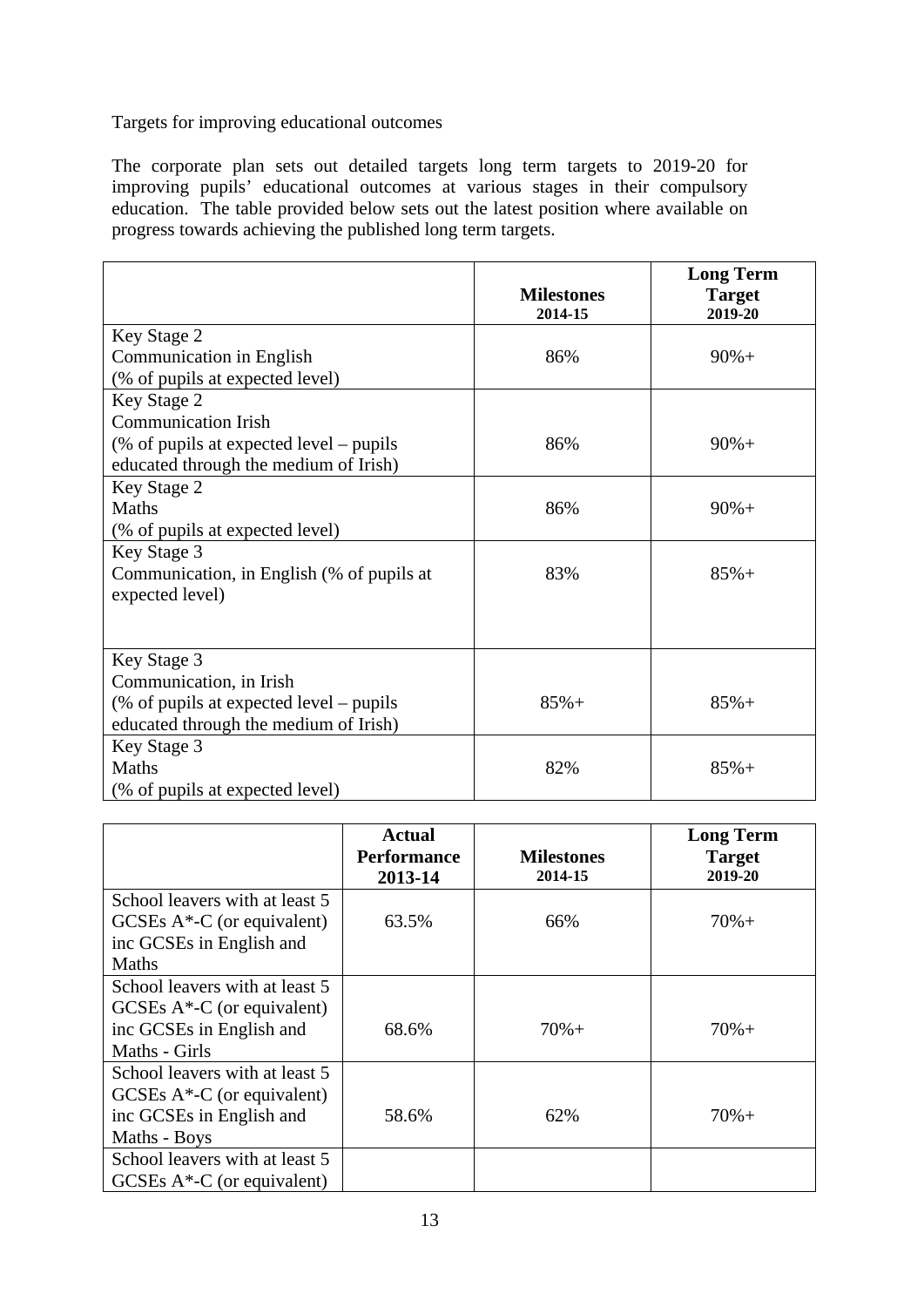|                                                                                   | <b>Actual</b><br><b>Performance</b><br>2013-14 | <b>Milestones</b><br>2014-15 | <b>Long Term</b><br><b>Target</b><br>2019-20 |
|-----------------------------------------------------------------------------------|------------------------------------------------|------------------------------|----------------------------------------------|
| inc GCSEs in English and<br>Maths – Free School Meal<br>Entitlement (FSME) pupils | 34.9%                                          | 49%                          | $65%+$                                       |
| only                                                                              |                                                |                              |                                              |

*Source: Count, Read: Succeed – A Strategy to improve outcomes in Literacy and Numeracy (March 2011) with actual performance updated to reflect latest available data*

Note: targets are set and measured based on academic years; the 2013-14 figures therefore provide information on performance achieved by June 2014 and are relevant to the 2014-15 financial year.

### **21. Current and future development and performances**

The Executive's Programme for Government rightly recognises the importance of education to growing a sustainable economy and its importance in tackling disadvantage; and in building a strong and shared community. The directorates within the Department all have a role to play in delivering the Department's goals and the Programme for Government commitments.

#### **Education Authority Implementation Team**

During the early part of the year the Education and Skills Authority Implementation Team (ESAIT) maintained a state of readiness to implement the Education and Skills Authority (ESA) and at the same time progressed work to plan for the impact of the new local government boundaries on 1 April 2015.

In September 2014, the Northern Ireland Executive agreed to withdraw the Programme for Government commitment to establish the Education and Skills Authority and agreed legislation to create a single Education Authority to replace the five Education and Library Boards and their Staff Commission.

At that time the Implementation Team's name was changed to the Education Authority Implementation Team (EAIT) to reflect the changed requirement to create the Education Authority.

In the period following receipt of Royal Assent to the Education Bill 2014 on 11 December 2014, the necessary arrangements were progressed to ensure that the new Education Authority (EA) replacing the five ELBs and the SCELB, became operational on 1 April 2015. This included completion of the documentation required to provide the statutory basis of operation for the new organisation, along with all the practical issues associated with the smooth transition to one body employing some 37,000 staff and responsibility for managing a resource budget of approximately £1.5bn and a capital budget of £50m in the 2015-16 financial year.

The Chair of the new Authority, Ms Sharon O'Connor was appointed by the Minister of Education with effect from 1 April 2015 and on 19 March 2015 DE announced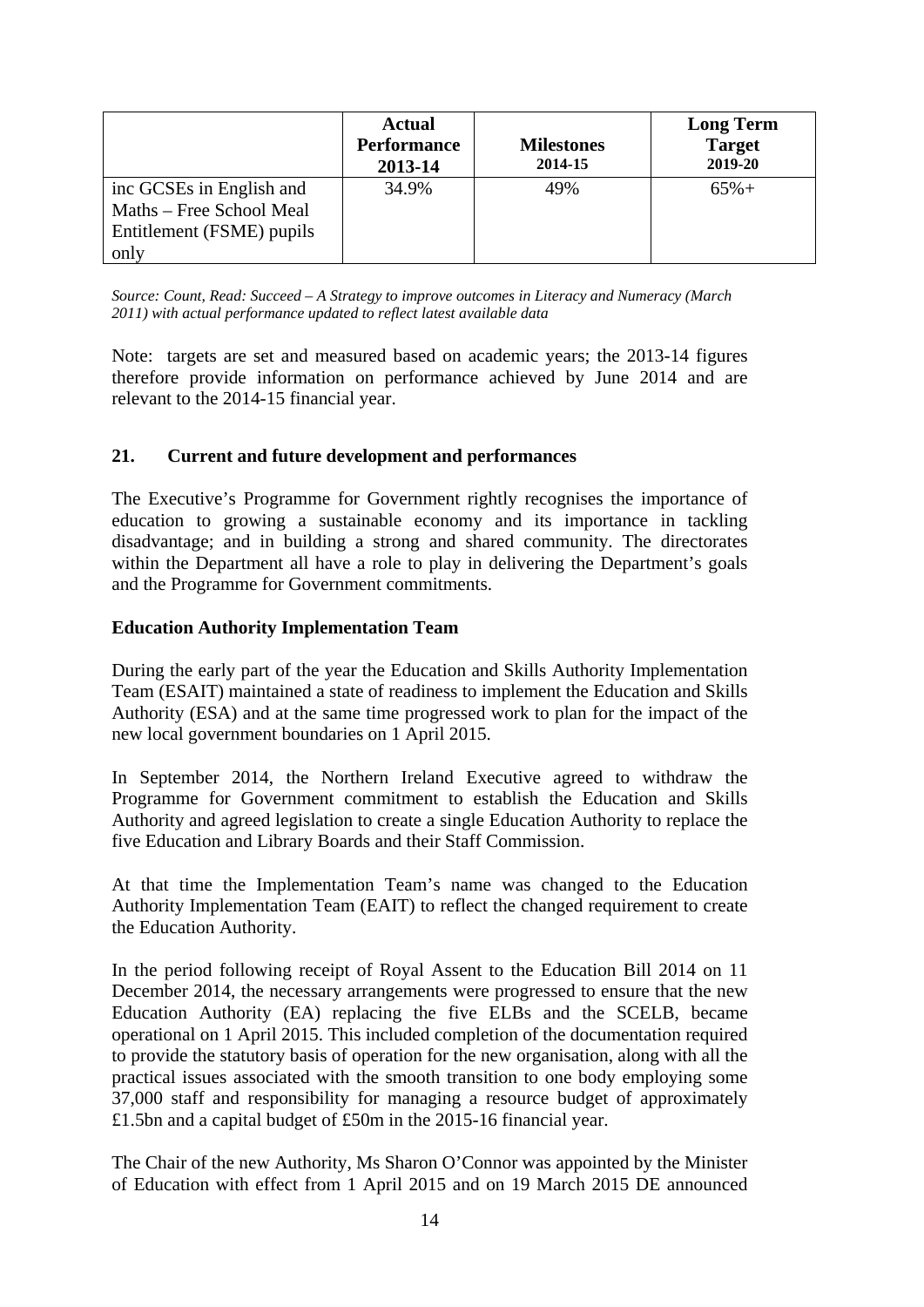the appointment of 20 members nominated by a range of interests, to its Board. Membership comprises of 12 non-political members representing the trustees of maintained schools, transferors of controlled schools, Irish-medium schools, integrated schools, voluntary grammar schools and controlled grammar schools, and eight political members who are nominated by the relevant political parties.

A series of workshops were planned for the new members to familiarise them with the issues they will be dealing with and their associated roles and responsibilities in preparation for the first meeting of the Board of the new Authority and further work will continue to assist the 'bedding-in' of the new body as it establishes the committees and working groups structure appropriate to helping it deliver the aims, objectives, actions and targets for educational services set by the DE Minister.

Development & performance during 2014-15

The EA Delivery Board contained the senior management with responsibility for the delivery of the EA programme.

The Programme Management Board (PMB) for EA provided strategic oversight and governance for the reform programme, whilst the EA Transition Board ensured cohesion between the work currently being performed by the existing organisations and the work being done to create the new organisation.

During the latter part of 2014-15, the Education Authority Implementation Team (EAIT) developed a programme of work to ensure critical strategic and operational issues were addressed for Day 1 of EA. Of the circa 90 individual projects which were identified for ESA, a reduced number of critical day 1 projects were prioritised by the PMB and progressed within the restricted timeframe. This programme of work was overseen by the Programme Management Board. This Programme included the following:

#### Human Resources

In September 2014, following agreement by the Executive that the Minister could bring forward legislation to establish a single Education Authority, the Human Resources Team identified and progressed a number of key projects critical to delivery from Day 1 of the EA or shortly after.

A Staff Transfer Scheme was developed and agreed with ELBs, SCELB and trade unions on 27 March 2015 and all due diligence staff data was provided from the transferees to the EA and trade unions in advance of 1 April 2015.

A Transitional Scheme of Management for Controlled Schools and Transitional Teaching Appointments Scheme for Controlled Schools were subject to consultation with the ELBs, trade unions and other stakeholders and were well advanced by 1 April 2015.

The EA admission as an employer to the NI Local Government Pension Scheme, administered by NILGOSC was accepted and the required guarantee of liabilities provided by DE.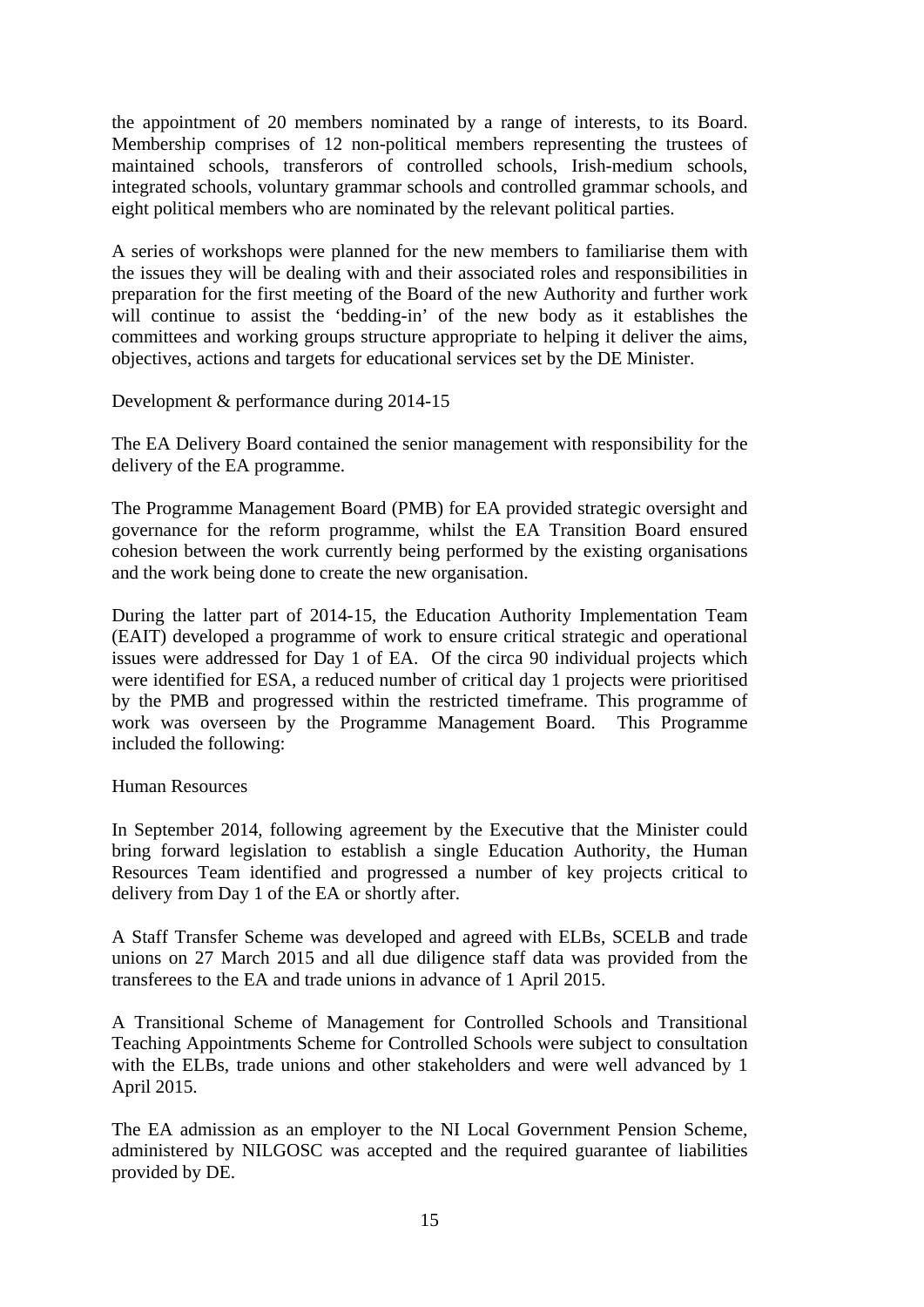Arrangements for negotiating in advance of Day 1 were agreed with Northern Ireland Teachers' Council (NITC) and non-teaching unions and amendments made to the Teachers' Negotiating Committee (TNC) and Joint Negotiating Committee (JNC) constitutions and rules of procedure to enable negotiating arrangements to continue to operate for the EA. Non-teaching unions agreed to review with Management Side the effectiveness of the JNC to be completed within the first year of the EA.

A project plan was developed and implementation commenced for the appointment of EA Directors and other priority Chief Executive Office (CEO) support posts and an interim Senior Management Structure put in place to maintain operational management on a sub-regional basis from 1 April 2015. Transitional Recruitment and Selection Guidance was developed in consultation with trade unions to reflect the role of the EA Board in non-teaching staff appointments.

During the year the Human Resources (HR) Team supported by ELBs and SCELB identified and agreed 20 highest priority documents required for Day 1 operations. Work on a further 59 HR documents and processes was also progressed during the year.

In light of significant budget challenges, as part of a centrally managed approach, the HR team assessed applications to fill vacancies and award additional responsibility points for non-school based staff submitted by ELBs.

#### Operations & Estates

The following areas of service delivery formed part of the Operations & Estates programme of work: Estate Management; Estate Planning; Environmental Hazards; Energy; Health & Safety; Transfer & Open Enrolment; Register; Building Cleaning; School Catering service; Grounds Maintenance; and Home to School Transport.

Following the passage of legislation to establish EA, a number of critical day 1 projects were prioritised and progressed within the restricted timeframe to ensure that the EA could fulfil its statutory obligations in areas such as the development of a scheme for the suspension and expulsion of pupils from controlled schools, the creation of a pool of independent appeal tribunal members and the development of a health and safety policy statement for EA – all of which will be brought to the EA Board for adoption and approval. Regular progress has been reported on all projects to the Programme Management Board for the Change Programme.

#### Communications

The EA website has been developed. It is now live and is updated regularly. The website is the main source of information for stakeholders.

The Staff Intranet has been developed and is now accessible by headquarters staff in the EA. It is the main source of information for staff.

A corporate identity for the EA has been developed along with guidance for use of the new logo. Priority re-branding has taken place to include corporate stationery and other essential items.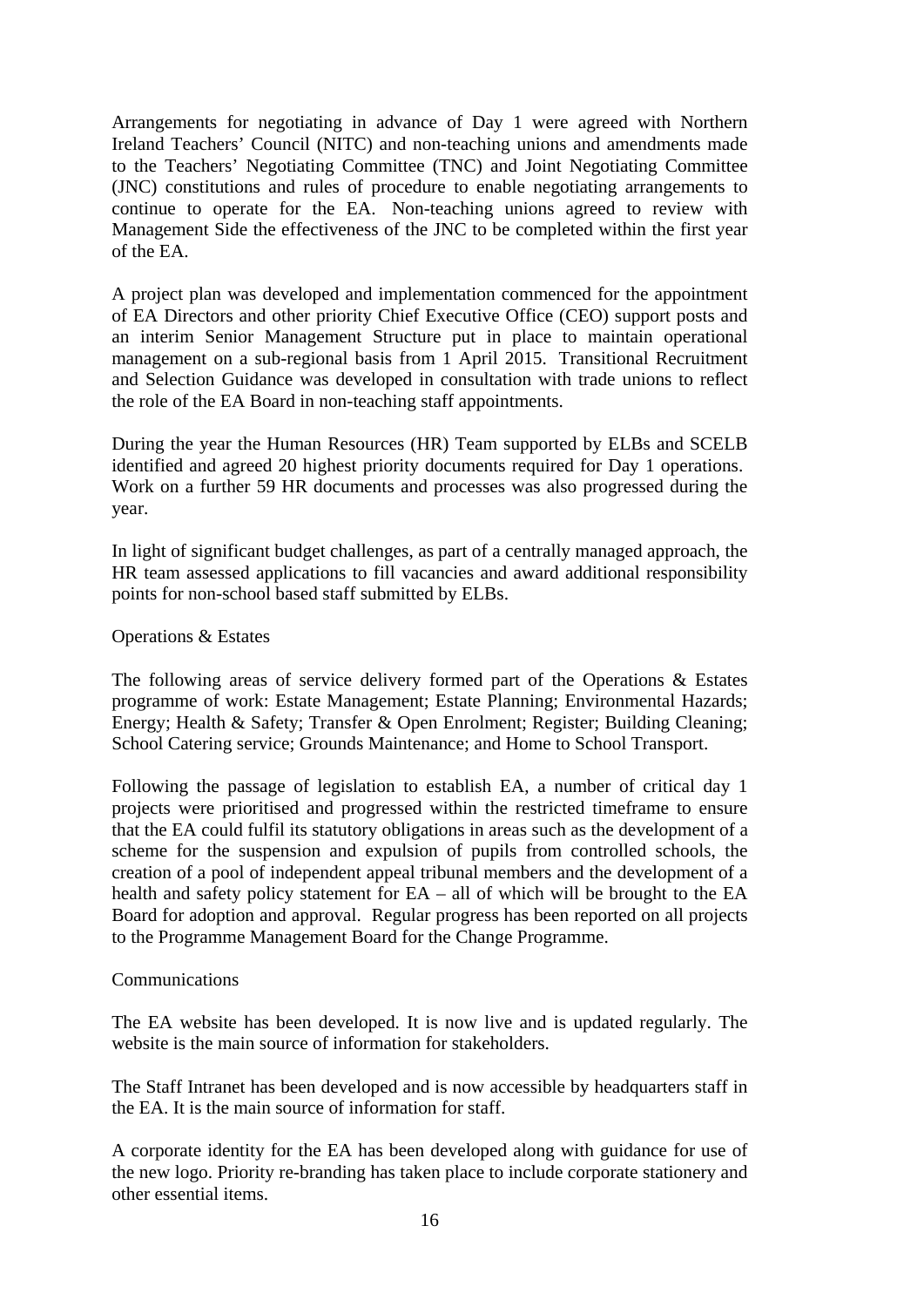A transitional communications strategy was developed and continues to be implemented to keep staff informed during the transition to the EA.

An interim process has been put in place to co-ordinate Freedom of Information, Data Protection, Assembly Questions (AQs) and media responses supported by an IT system.

Finance and Information, Communications and Technology

The EA Management Statement and Financial Memorandum were agreed and EA accounting policies were updated. Work also progressed on the dissolution of existing organisations and EA taxation issues.

The Information, Communications and Technology (ICT) Programme Board (pre-ESA) continued in its role to oversee the Minister's approved investment of £30-50m in ICT for the education sector from 2013 to 2017-18. The Board provides leadership and ensures governance and accountability for the delivery of all ICT projects within the education sector.

Regionalisation of EA Services

The significant tasks for next year are to take forward the significant programme of change in support of the EA, including those projects that were not a critical priority for Day 1 of the EA. This will ensure equality of access and administrative alignment in the provision of services across the entire region. This will be achieved through the identification and scoping of the impact of change for all service areas, arising from the establishment of the EA.

## **Education Authority Delivery Directorate**

The role of the Education Authority Delivery Directorate (EADD) is to manage the Department's contribution to the programme to establish the EA and to facilitate and fund a Controlled Schools Support Council.

In 2014-15, the Directorate brought forward legislation to ensure that from 1 April education administration is compatible with local government reform. The Education Act (NI) 2014 received Royal Assent on 11 December 2014.

The dissolution of the ELBs and SCELB came into effect on the 1 April 2015 following the Education (2014 Act) (Commencement No.1) Order (Northern Ireland) 2015, and on this date the ELBs and the SCELB transferred to the Education Authority.

The programme to establish the Education Authority was successfully managed by the Directorate and was subject to Gateway Review between 24 and 27 March. The programme was subsequently awarded a Green/Amber rating.

The EADD has also provided funding and support to a working group formed to establish a Controlled Schools Support Council.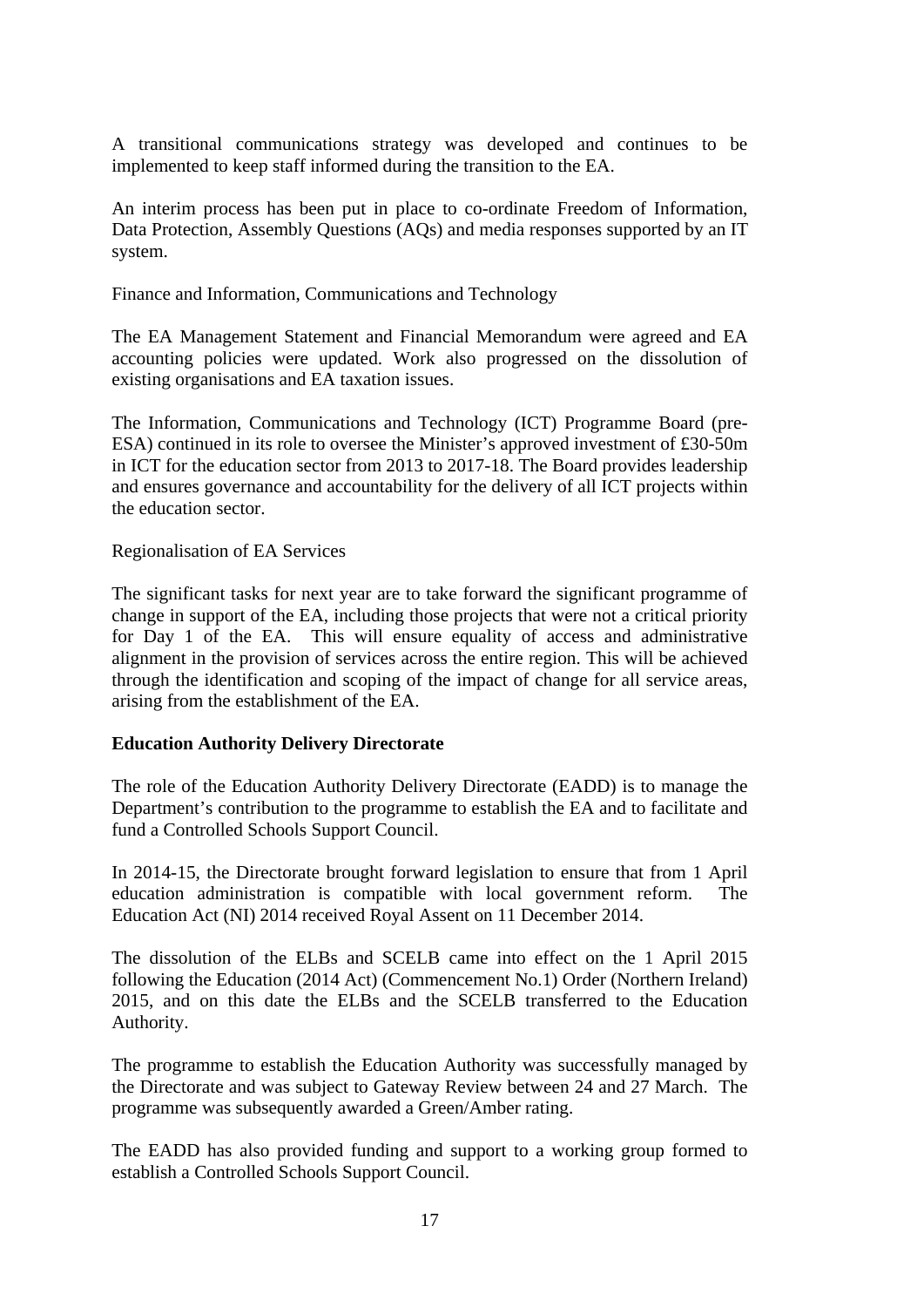Moving forward the Directorate will, in line with Gateway recommendations, review and revise Programme Management Arrangements post Day 1 of the Education Authority and ensure that anticipated benefits are monitored and realised.

The Directorate will also, on foot of the necessary appraisals and approvals, provide funding to a Controlled Schools Support Council.

## **Curriculum, Qualifications and Standards Directorate**

Curriculum, Qualifications and Standards Directorate (CQSD) provides policy development and advice on matters of educational performance within and outwith schools. It is responsible for driving cross-departmental delivery of improved educational outcomes and greater equity of performance within the system. It does this primarily through securing the delivery of the curriculum, through maintaining the framework of school evaluation and pupil assessment, and through the delivery of targeted interventions aimed at improving educational outcomes.

Development and Performance during 2014-15

The Directorate saw an overall improvement in key performance indicators around General Certificate of Secondary Education (GCSE) and A level results, both within the system as a whole, and amongst those entitled to Free School Meals (FSME). The overall system target at GCSE was exceeded, but the FSME target remains a challenge. At A level improvement has been more modest, but follows the same pattern.

The Directorate maintains the long-term school improvement policy (Every School a Good School) and literacy and numeracy policy (Count, Read; Succeed) and the delivery of the statutory curriculum and the accompanying Entitlement Framework.

A programme of work specifically to supplement these long-term, strategic efforts to improve performance overall has been put in place, including:

- the employment of 300 recently qualified teachers to support literacy and numeracy teaching in both primary and post-primary schools, under a project within the Office of the First Minister and Deputy First Minister (OFMDFM) Delivering Social Change Signature Programme;
- the Community Education Initiatives Programme, giving support to projects outside schools designed to increase educational achievement;
- the Greater West Belfast Community Project; and
- a pilot in the Greater West Belfast area addressing the challenges to educational outcomes posed by economic disadvantage.

Also underway this year, is the KS2-3 Continuous Professional Development (CPD) literacy and numeracy project aimed at improving literacy and numeracy teaching on a cross-phase basis. These have gone ahead alongside existing programmes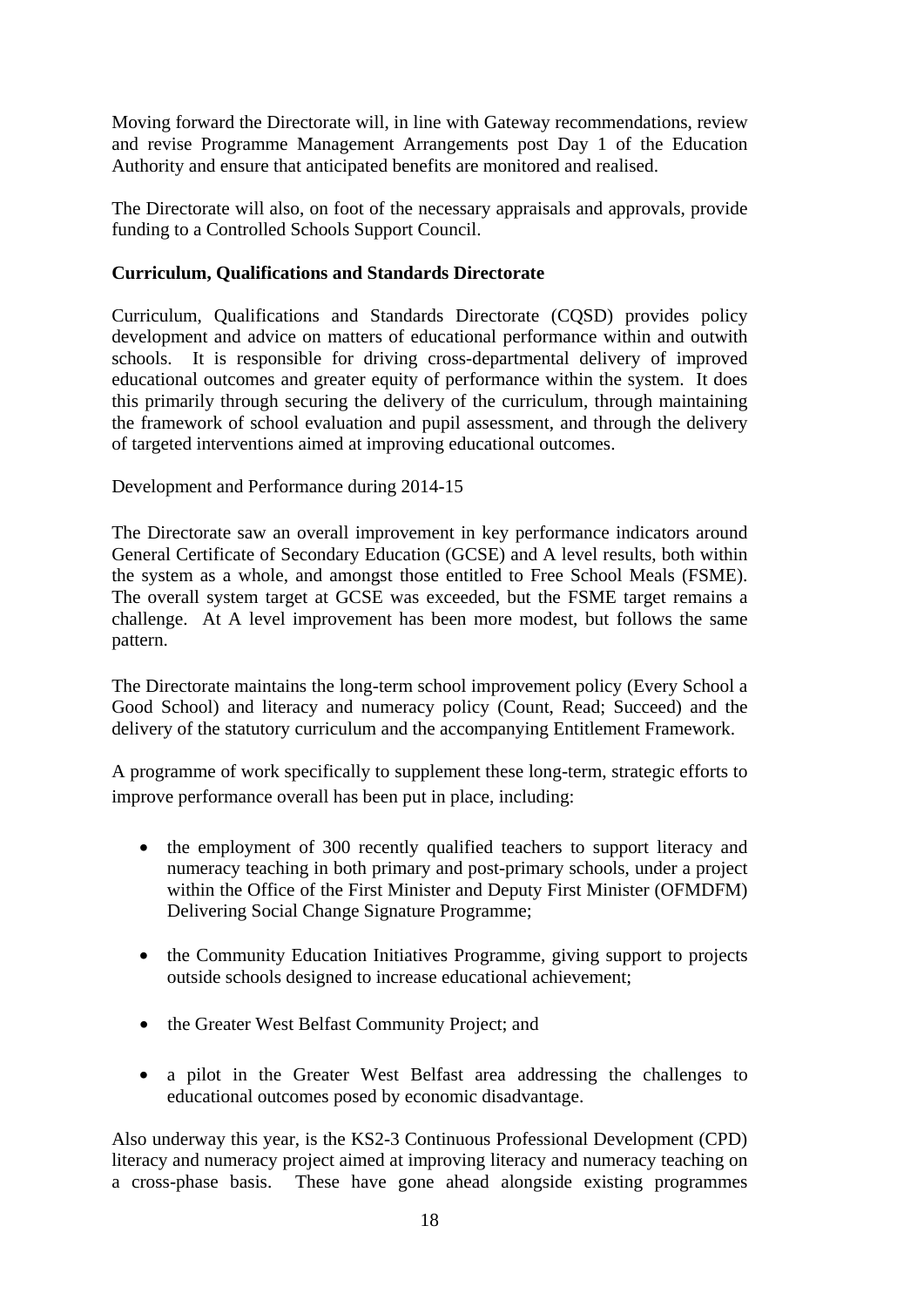including Achieving Belfast and Achieving Derry-Bright Futures, and the third year of the Education Works publicity campaign. Work in this area has also been the subject of valuable discussion between departmental officials and the Department of Education and Skills (DES) colleagues in Dublin.

The Directorate continued to implement the 'Education Works' advertising campaign which aims to raise awareness of the importance of educational achievement and promotes the value of a good education. The third year of the campaign began in the Autumn 2014 and broadened the target audience to include parents of children at GCSE level.

A review of the use of School Development Days by schools was instigated however this will require more detailed work in 2015-16.

The assessment arrangements at KS1-3 using Levels of Progression were delivered, albeit against a backdrop of union and wider professional opposition. Necessary evaluation and review has been carried out and further modifications to the arrangements were put in place for the 2014-15 academic year. Despite these changes and an extensive period of discussion with the teaching unions, the level of engagement with the statutory process remains low. It has, nevertheless, been possible to measure system-level performance on a sampling basis.

Following extensive review of the value and experience of using computer-based assessment (CBA), the NI Numeracy Assessment (NINA) and NI Literacy Assessment (NILA) assessment tools have been delivered to 187 schools on a voluntary basis, in order to inform the future delivery of these tools. Feedback from this and previous years informed the advice to the Minister and his subsequent decision on the way forward.

Recommendations from the review of GCSEs and A levels have been taken forward. The Council for the Curriculum, Examinations and Assessment (CCEA) has commenced work on revising its GCSE and A level specifications following Ministerial approval of the High Level Criteria that will apply to all GCSE and A level qualifications offered by awarding organisations in schools here.

An extensive portfolio of curriculum enrichment has been supported, through delivery partners, in the fields of Science, Technology, Engineering and Mathematics (STEM) and business education resulting in 60k pupil engagements in STEM and 80k pupil engagements in Business Education as well as the provision of a range of foreign languages in 450 primary schools. The Curriculum Sports Programme, delivered by the Irish Football Association (IFA) and the Gaelic Athletic Association (GAA) on behalf of the Department had another successful year in supporting the delivery of curricular Physical Education (PE) for our youngest pupils

A review of the Careers Education, Information, Advice and Guidance Strategy has been completed, and the Department and the Department for Employment and Learning (DEL) have agreed a set of actions to be implemented in response to this review. The Department has committed to rolling out a bespoke Careers CPD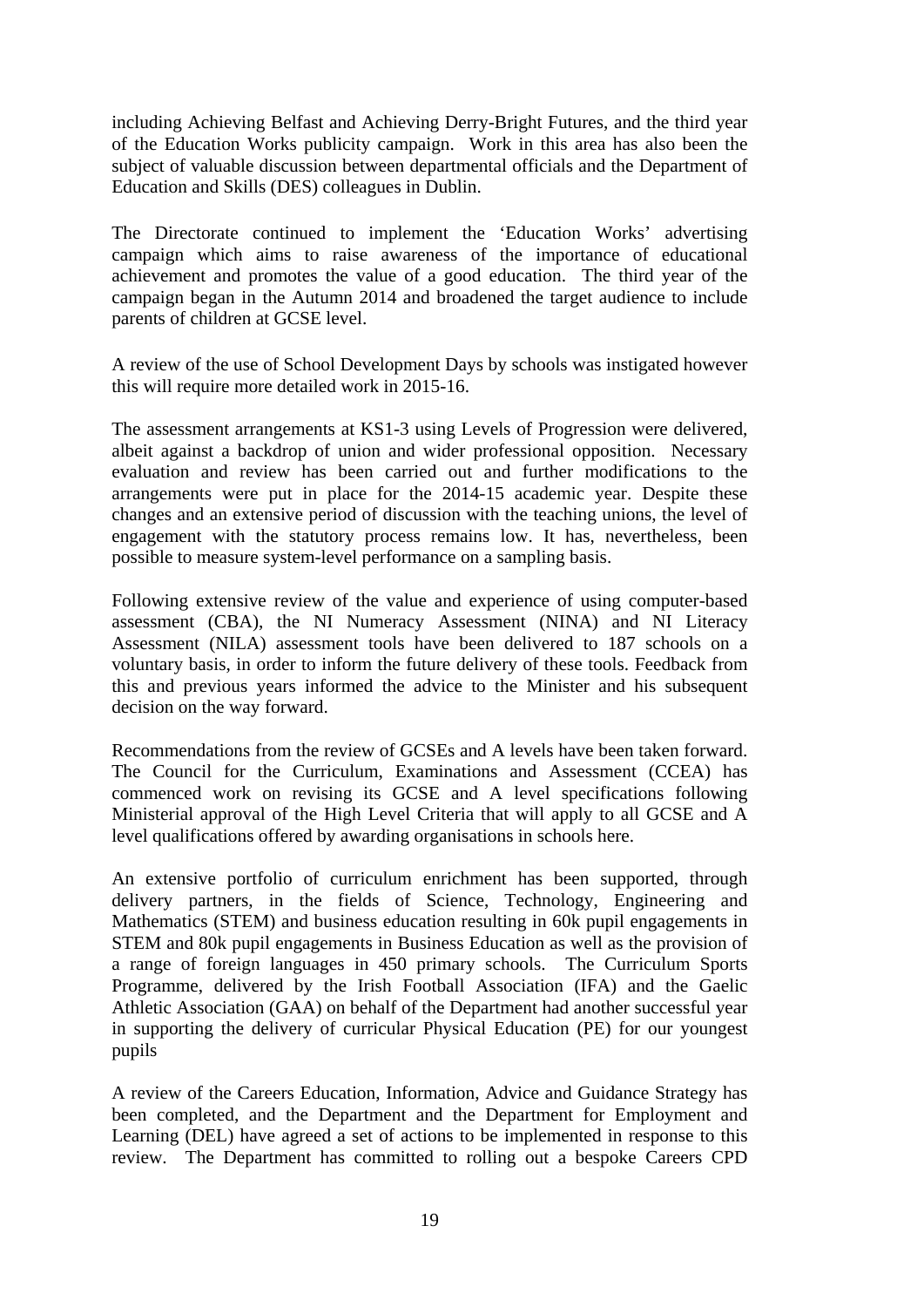programme comprising four modules. The first two modules have been delivered during 2014-15.

Following consultations with Area Learning Communities (ALCs) during the autumn, a pilot project was initiated in January 2015 to support the consistent and coherent delivery and assessment of Literacy and Numeracy across the primary and post-primary phases. The participating ALCs will work with partner primary schools to support the development of professional capacity through peer support and school-to-school learning. At the same time, a small number of ALCs have been piloting the more general extension of area-based cooperation amongst primary schools.

The report of the Organisation for Economic Co-operation and Development (OECD) review of the evaluation and assessment framework remains the basis for continuing work in this field, including development of more sophisticated schoollevel and system-level evaluation, and the continuing development of pupil assessment and qualifications arrangements. A panel of interested stakeholders is being established to develop more detailed proposals for a new 'dashboard' of metrics for school evaluation

Through participation in international studies we learn where we most need to improve and what will make our schools even better. Our primary schools participated in TIMSS (trends in International Mathematics and Science Study) and PIRLS (Progress in International Reading Literacy Study) for the first time in 2011 and the outcomes were very positive. It has been agreed that our primary schools will participate in TIMSS 2015 and PIRLS 2016 and during this year the Directorate has been working with the National Foundation for Education Research (NFER) to progress our participation in TIMSS 2015. This work will continue in 2015-16.

The Directorate continues to support and monitor the implementation and roll out of the C2k education network (EN) service. A milestone during 2014-15 was completion by September 2014 of the transformation of all schools onto the new C2k services. During 2014-15 the replacement of C2k-provided teacher laptops with 15,500 portable devices for primary, post-primary and special schools was agreed. Funding has also been secured to extend C2k services to EOTAS (Education Other Than at School) settings and Woodlands Juvenile Justice Centre. The Department has also arranged for the replacement of the School Library Management software which will allow schools to maximise the potential of school resources to support teaching and independent learning.

In line with the Minister's priorities, a consultation was undertaken on Deferral of School Starting Age in exceptional circumstances. Policy advice is now being taken forward to update the Minister on the outcome of the consultation and to explore next steps.

#### Future Developments

As the Department continues to develop an evaluation and assessment framework, a panel of stakeholders will advise on the development of a new framework for quantitative school evaluation – the 'dashboard' – drawing on a wider range of data.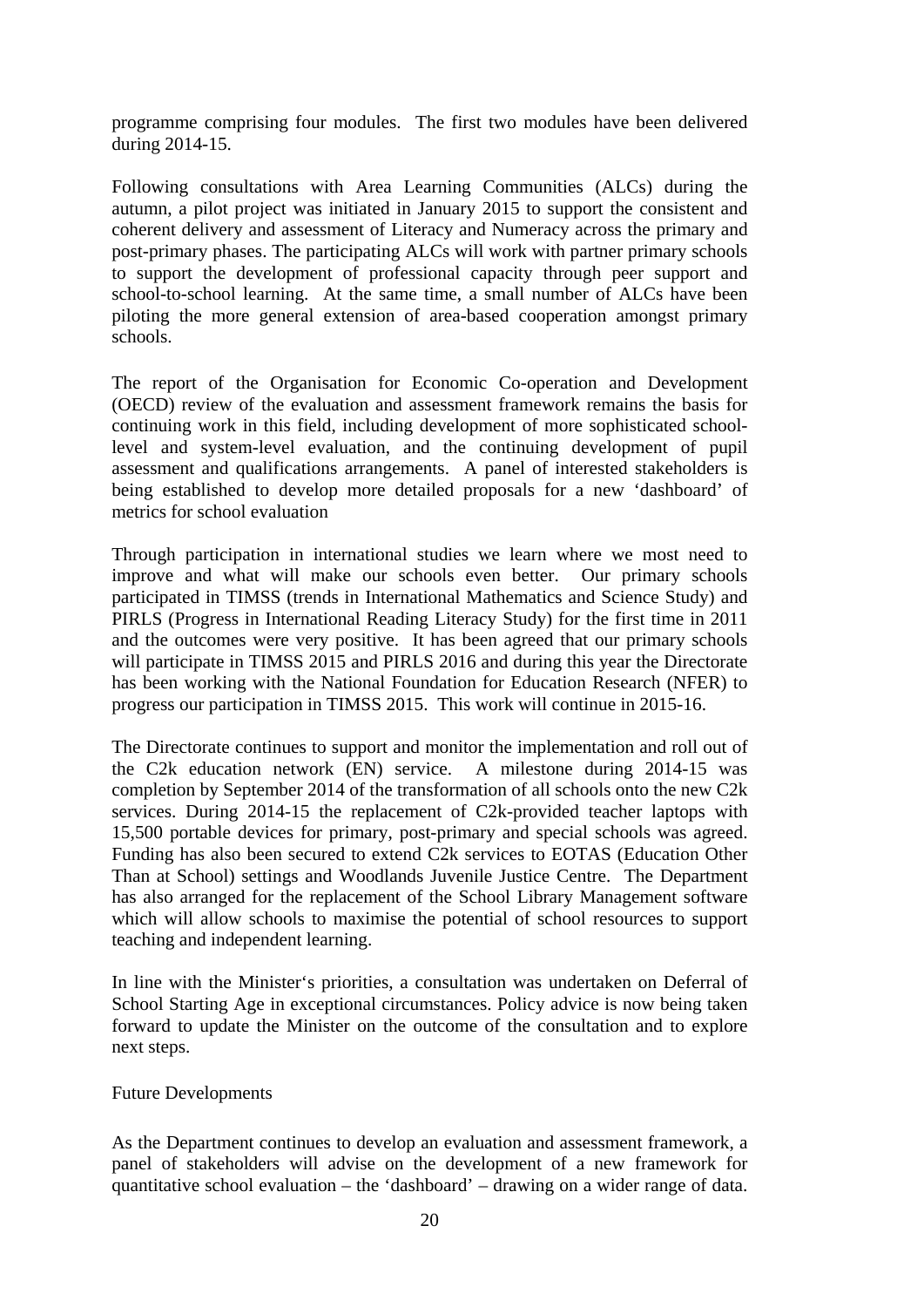Measures to cultivate positive engagement with assessment arrangements at KS1-3 that reflect the value of the cross-curricular skills in our curriculum and the merit of teacher assessment will continue to be developed.

New processes for the accreditation of GCSE and A-level specifications, and the revision of CCEA specifications, will continue as a priority for CCEA. Work to drive up levels of attainment will continue with the revision by CCEA of GCSE English and Maths specifications, and with work to progress the development of skills-competence qualifications in literacy and numeracy.

The wider recommendations from the review of GCSEs and A levels will continue to be taken forward. A number of recommendations relating to the development of a longer-term vision for the 14-19 qualifications system will be the focus of the Expert Group established as part of the review.

The Minister has instructed CCEA to provide a voluntary CBA programme in autumn 2015. For the longer term, he has commissioned a detailed project plan for the delivery of a state owned CBA tool, informed by the reviews of NINA and NILA and by research into the use of Commercial Assessments and the Curriculum.

The Department shall continue to support the delivery of the curriculum. This will include reviewing and revising the DE / DEL STEM Strategy, taking forward a strategy on the role of education in supporting the economy; and maximising opportunities for schools to avail of European Union (EU) funding streams. Existing Curriculum Complaints Tribunal and Temporary Exceptions regulations will be reviewed and new regulations will be drafted.

The ongoing dialogue with DES about tackling educational underachievement will be taken further through a proposed programme of practitioner engagement and good-practice dissemination. Meanwhile, the work of the Achieving Belfast and Achieving Derry/Bright Futures programmes will continue, with a view to its informing the approaches of the Education Authority to tackling educational deprivation in the medium to long term.

With the continuation, of the Entitlement Framework, the work of ALCs will be supported. The extension of the work of ALCs into supporting cross-phase learning with the primary sector will be evaluated, especially as it relates to the KS2-3 Literacy and Numeracy CPD.

#### **Access, Inclusion and Well-being Directorate**

Access, Inclusion and Well-being Directorate develops and maintains policies on school admissions; transfer from primary to post-primary school; school transport; support to address a range of barriers to learning (including special educational needs, newcomer pupils, Traveller children, looked after children, school age mothers and young carers); safeguarding; behaviour; and promotion of emotional well-being. The Directorate endeavours to bring a whole child/whole school approach to building resilience, supporting pupils to mitigate difficulties and addressing issues arising from learning and health or social impacts.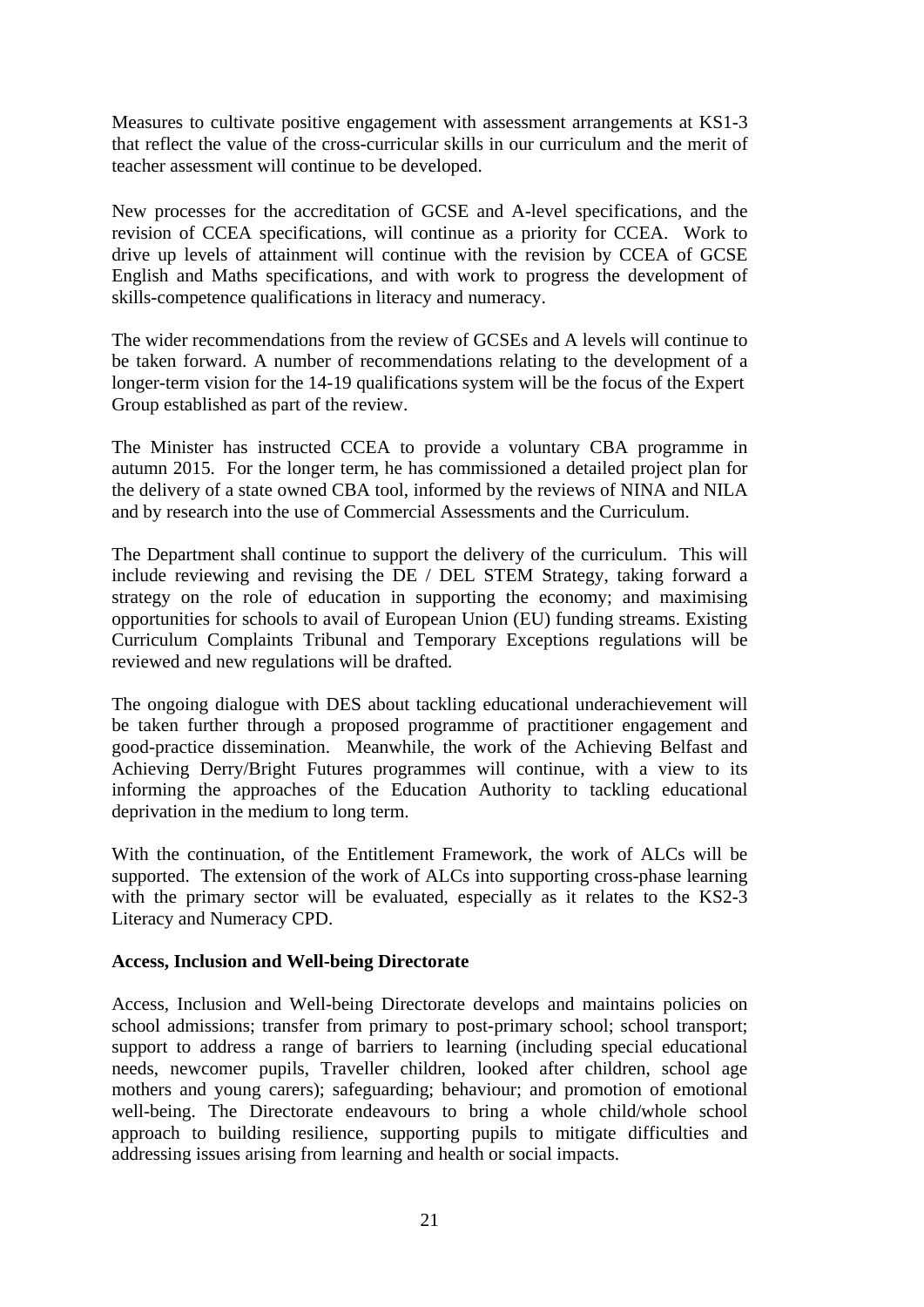Development and Performance during 2014-15

The Access Inclusion and Well-being Directorate contributed to the Department's delivery of Corporate Goal 2*: Closing the performance gap, increasing access and equality* and Corporate Goal 4: *Improving the Learning Environment*. In particular, the following Departmental commitments have been progressed or delivered:

Transport Review – *Subject to the Minister's views consider the recommendations from the Home to School transport Review.* The report of the independent review of Home to School Transport was completed and presented to the Minister on 28 August 2014. The Minister intends to launch a public consultation in autumn 2015 on many of the issues raised in the report.

Special Education Needs (SEN) and Inclusion Review - *Complete work on any necessary revisions to primary and secondary legislation following finalisation of revised Special Educational Needs and Inclusion Policy.* The Special Educational Needs and Disability Bill was introduced in the Assembly on 2 March passed Second Stage on 10 March 2015 and Committee Stage commenced on 11 March 2015. Preparation of the subordinate legislation to further support the revised SEN and Inclusion framework is ongoing.

Special Educational Needs – *Work with other Departments and relevant bodies to improve the transitions process for pupils with SEN*: The Department continued to engage with the ELBs, Department for Health, Social Services and Public Safety (DHSSPS) and DEL in relation to improving the transitions process. The recommendations of the September 2014 Education and Training Inspectorate (ETI) report on transition arrangements are currently being considered by both the Department and DHSSPS and will help inform future transition planning arrangements. Departmental officials met with the ELBs' Transition Services in November 2014 to discuss the ETI Transitions report. An Education Authority response to the report is awaited. Following consideration of this response, the Department will consider how best to take forward the report's recommendations, liaising with DHSSPS and other Departments as necessary.

Special Education Needs - *Deliver agreed expansion of services by the Middletown Centre for Autism to increase the number of children with complex autism receiving specialist direct educational support.* The Centre continued to increase the numbers of children in receipt of multi-disciplinary outreach support to children following referrals from the Inter-Board Autism Spectrum Disorder Group.

Delivering Social Change (DSC) - *In conjunction with DSD, continue to deliver the DSC Nurture Units project; begin the formal evaluation of the effectiveness of nurture (20 DSC and 10 existing Units) and commence development of a policy position based on initial research findings*. All 30 funded units have continued their operations and brought in a second cohort of children in September 2014. A tendering process for the evaluation of Nurture was completed and won by Queen's University, Belfast. Queen's have collected initial performance data from all 30 units and supplied an initial analysis to the Department to inform initial policy planning. The formal policy development will be taken forward in the 2015-16 financial year.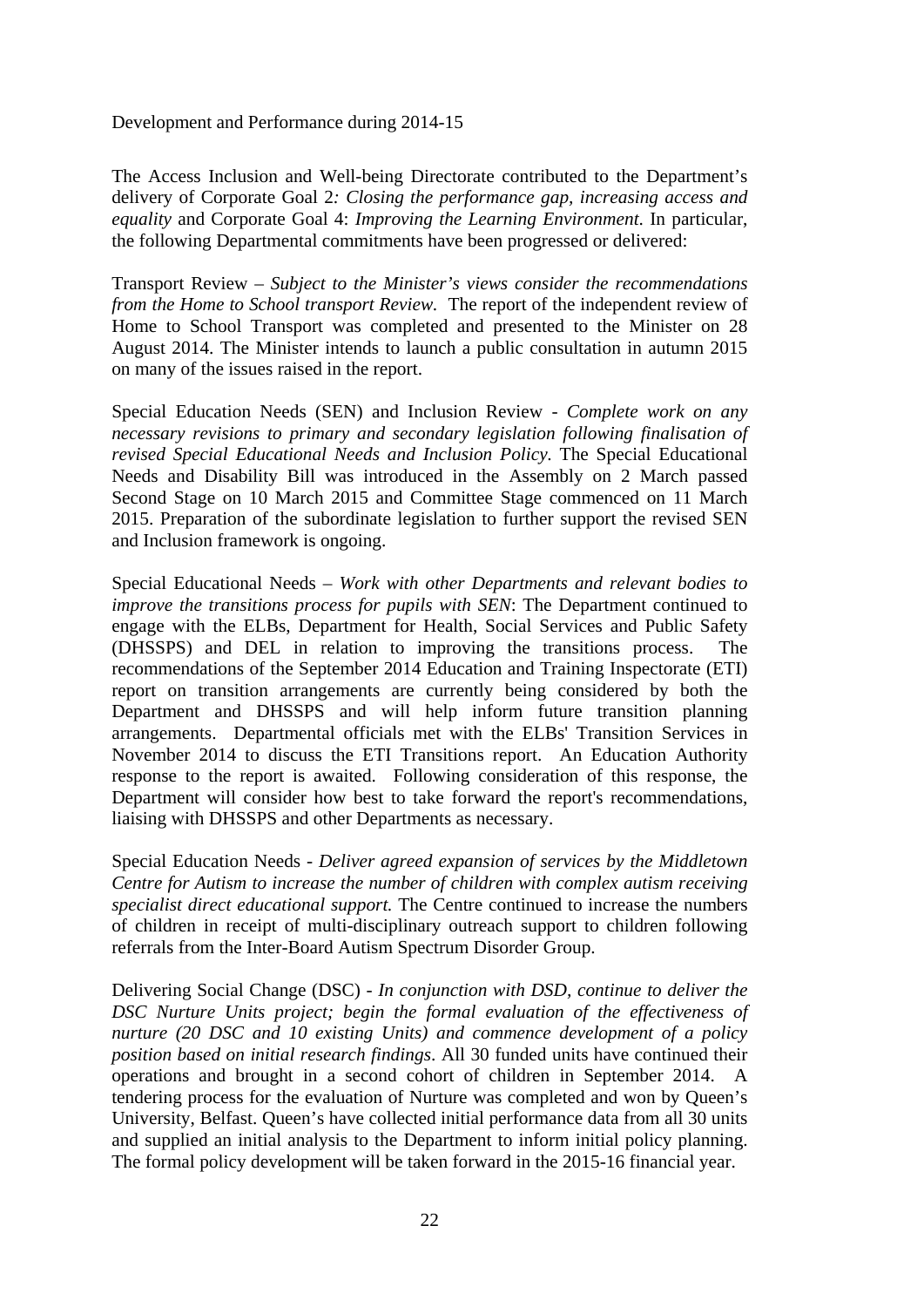Anti-Bullying - *Progress Anti-Bullying Legislation to include: a common definition of bullying, a requirement for each school to have a designated member of the Board of Governors with responsibility for the anti-bullying policy and responding to complaints of bullying within the school; and introduce a legal requirement for schools to record incidents of bullying, the reasons/basis of the incident and the school's action(s) in response.* This work continues to progress. An eight week public consultation was launched on 5 January which attracted approximately 5,000 responses, over 4,200 of which came from pupils. Analysis of the responses has been completed and a draft Executive Paper seeking approval to legislate on this issue has been circulated to Executive Ministers. The intention remains to introduce a draft Bill to the Assembly over the coming months.

Pupil Attendance - *Reduce the % of half days missed because of unauthorised absence in Primary schools by 0.5% and in Post-primary schools by 0.5%; Secure an increase in the overall attendance rate to 94.3%; Secure an increase in the overall attendance rate in schools with currently less than 90% attendance.* This work continues to progress. Departmental officials have been working with the Education Welfare Service (EWS) to address absence levels. The Department also wrote to all schools with high levels of unauthorised absence with "no reason provided". This followed analysis of the statistics on unauthorised absence. Further actions will be considered as part of the Attendance Strategy.

Pupil Attendance *- Respond to the recommendations contained in the NIAO and PAC Follow up Reports on Improving Pupil Attendance published in February and June 2014 respectively.* The Department's Memorandum of Reply was prepared and laid before the Assembly on 4 August 2014. A joint DE/ EA action plan has been prepared. A strategic oversight group representative of the Department and ELBs (now EA) was established. Workshops were held with schools, EWS, parents and young people to assist in the development of a Pupil Attendance Strategy. Officials are also working in conjunction with ETI to identify and disseminate good practice. Officials also have established cross-Departmental links to assist in promoting the benefits of regular attendance at school.

Looked-After Children *- Continued collaborative work with DHSSPS and the Education Welfare Service to embed the use of Personal Education Plans and to ensure that there is sufficient guidance available to support schools in educating*  Looked After Children and ensuring the Looked After Child's needs are met; *commence work on the development of a Looked After Children Policy with the aim of having the policy in place during 2015/16; through these actions increase the % of Looked After Children leaving school with at least 5 GCSEs at grades A\*-C or equivalent including GCSEs in English and Maths above the 2011-12 position of 19.1% .* 

Consultation got underway with key stakeholders across the Education and Health Trust sectors to inform the content of the policy. A review of Personal Education Plans (PEPs) and guidance was commenced in line with the Regional Implementation Group's recommendations. It is planned to have a draft policy by the end of the 2015-16 school year. The policy will also link with the Pupil Attendance Strategy which will seek to raise attendance levels of Looked-After Children and therefore help to raise attainment levels.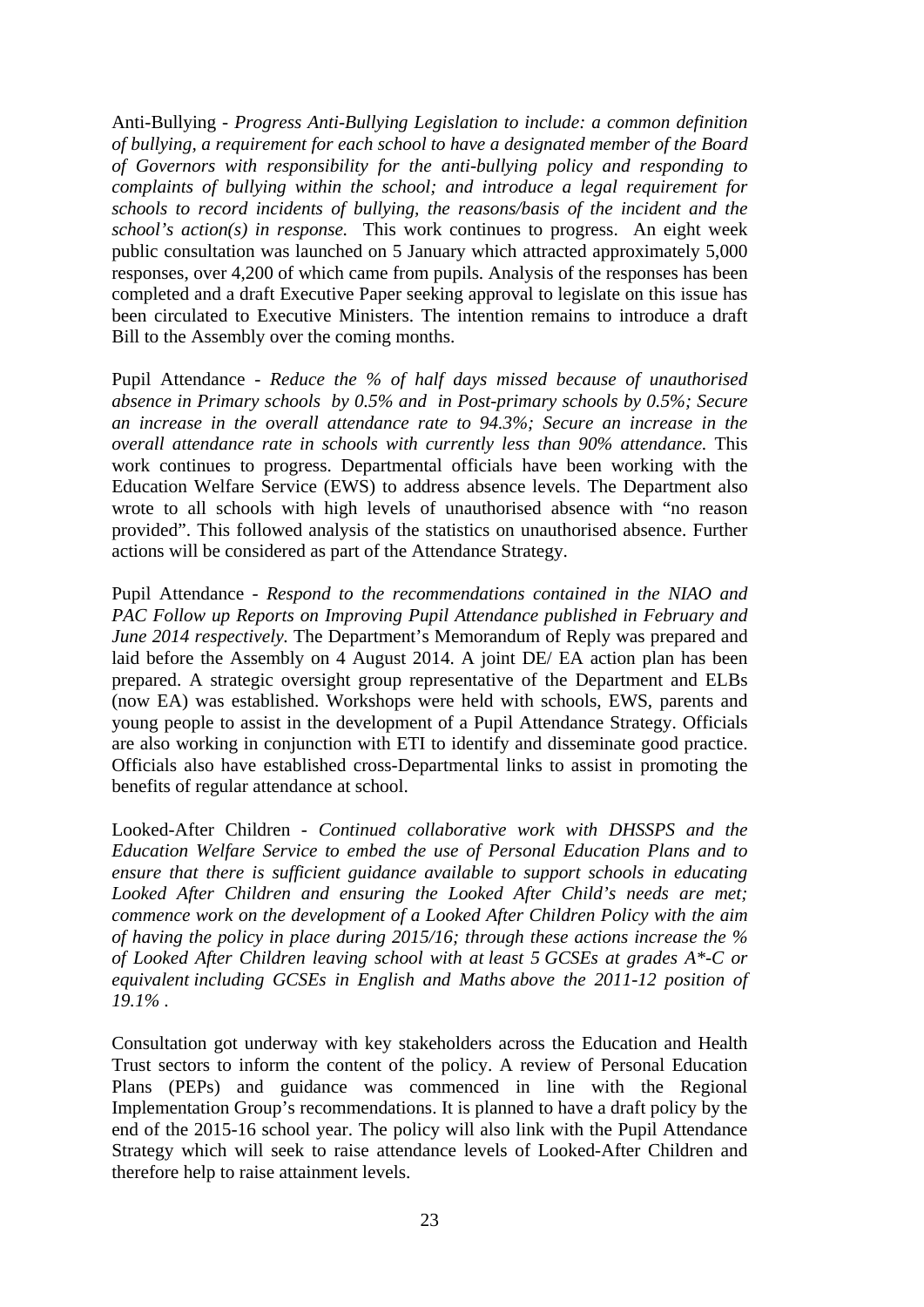Attention should also be drawn to the following significant achievements:

Guidance on school admissions and enrolment: Officials carried out a review of existing circulars and updated and re-issued a number through the course of the year, namely; 'Open Enrolment in Nursery Schools and Nursery Classes in Primary Schools'; 'Open Enrolment in Primary Schools'; 'The Procedure for Transfer from Primary to Post-Primary Education'; 'Open Enrolment in Nursery, Primary and Post-Primary Schools – Timetables'; and 'Sixth Form – Temporary Variation Requests'. The Circular 'Admissions and Enrolment Numbers – Temporary Variation Requests' was also reviewed and updated to include a recommendation from the NI Ombudsman. The Circular 'Irish Medium Primary Schools Admissions Criteria' was written and issued to provide guidance specifically to the Irish medium sector. These circulars have clarified the processes for schools and the EA.

Post primary transfer: The Department published an advice leaflet on post-primary transfer aimed at the parents of P6 children. This is designed to enable parents to make better informed decisions about transfer options for their children. The leaflets were circulated to parents through primary schools before December 2014.

Special Educational Needs - *Monitoring implementation of 2014-15 Autism Strategy actions* – The first meeting of the Inter Departmental implementation group was held in June 2014. In March 2015 the Department submitted an annual update against actions which will be incorporated into a DHSSPS annual progress report and shared with the Assembly.

Transport - £130k was spent on completing the upgrade of the Board bus fleet to be fully compliant with new safety legislation in relation to lighting and signage improvements. £3.232m capital was spent on providing 62 replacement buses to upgrade the Board fleet.

Special Educational Needs - *Take forward recommendations from the ETI survey into challenging behaviour in special schools by March 2015*. - In October 2014, the Department held a workshop for Special School Principals to consider the recommendations outlined in the ETI report and identify what proposals could potentially be achieved in both the short term and longer term. The information gleaned from the workshop was shared with all Principals and will also be shared with the EA.

Education Otherwise Than At School (EOTAS) - *Preparation of Outstanding DE Guidance.* EOTAS guidance was completed and published in September 2014. Work has commenced to prepare supplementary guidance on Home Tuition and Hospital Schooling, two specialist forms of EOTAS provision. This will be taken forward, as other work priorities permit, during 2015-16.

It was not possible to deliver the following agreed target:

Primary Counselling – whilst the initial target (within the Directorate's 2014-15 Business Plan) for the delivery of an options paper for the Minister on the Primary Counselling programme was March 2015, due to other pressures this was not deliverable. Work is however ongoing to scope the development of the primary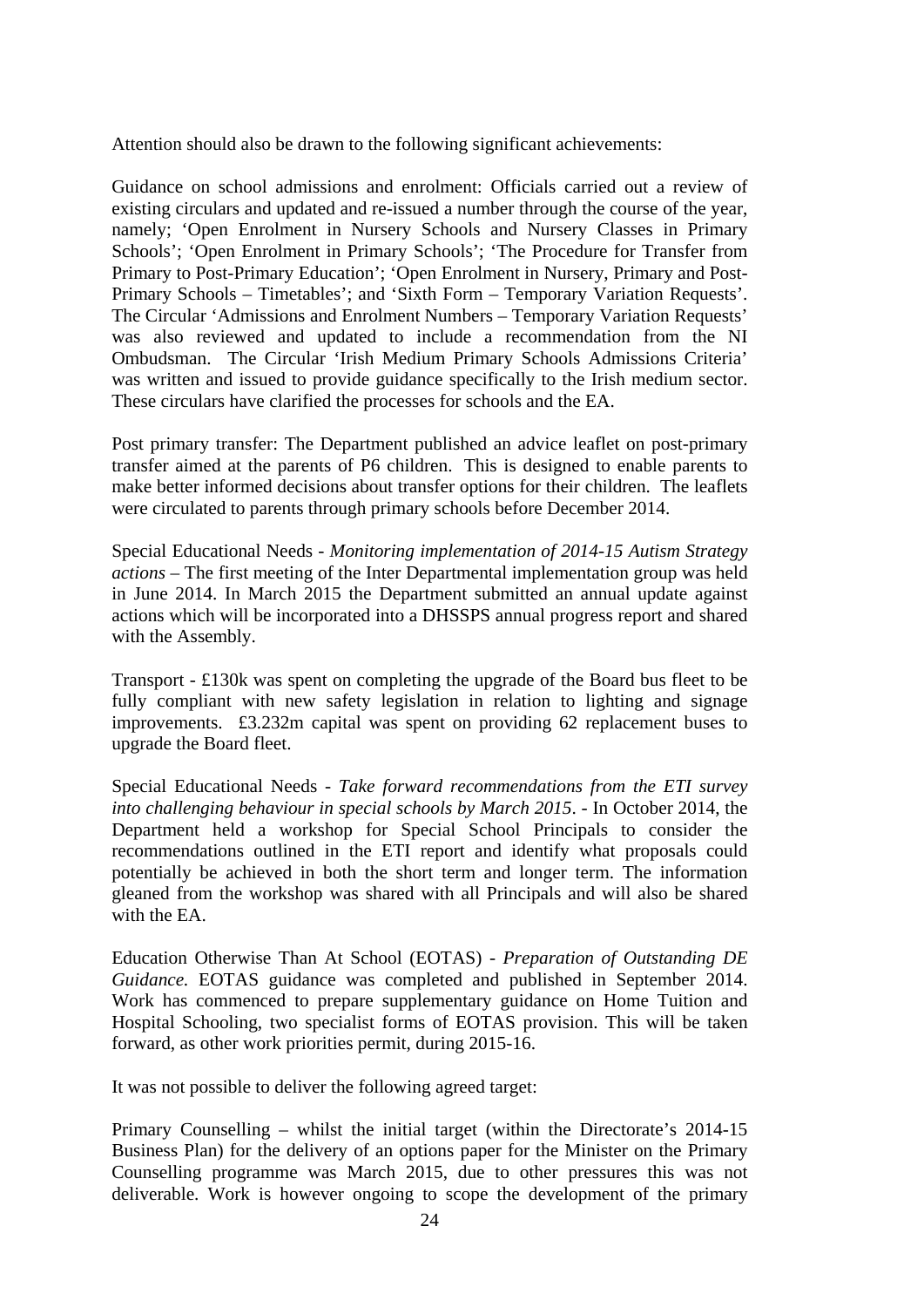counselling programme and it is intended to present the Minister with an options paper during 2015-16.

Future Development and Performance

Progress anti-bullying legislation, with a view to introducing a bill into the Assembly over the coming months (subject to Executive agreement) and supporting the progress of the bill through the Assembly before the end of the current Assembly mandate. Resources permitting, work will also commence on the development of supporting Departmental guidance.

Support the progress of the Special Education Needs and Disability Bill (SEND) Bill through the Assembly and prepare draft Regulations and SEN Code of Practice for consultation by March 2016.

It is planned to consult on a draft Looked After Children policy by the end of 2015. The policy will also link with the Pupil Attendance Strategy which will seek to raise attendance levels of Looked-After Children and therefore help to raise attainment levels.

Take forward an initial consultation exercise on the Report into the review of school transport and, following analysis of the responses, will begin to develop proposals for any changes to the current policy.

Continue to work with other Departments and relevant bodies to develop and implement improvements in the transitions process for pupils with SEN.

Continue to work with other departments and relevant bodies regarding the implementation of DE specific 2015-16 autism actions, as outlined in the NI Executive's Autism Strategy & Action Plan.

Review of Circular 99/10 (Pastoral Care in Schools) – it is intended to commence a review of this guidance.

Suicide Prevention Guidance for Schools – this was a work area under the Department's iMatter programme. The guidance will be finalised and published during 2015-16.

Develop a pupil attendance strategy and continue to work to deliver the commitments in the Department's Memorandum of Reply to the Public Accounts Committee (PAC) Report on Improving Pupil Attendance.

Develop a Departmental nurture policy based on the outcome of the Queens University's evaluation of the effectiveness of nurture.

#### **Education and Training Inspectorate**

Through inspection and reporting publicly to the educational stakeholders, in 2014- 15, the Education and Training Inspectorate (ETI) has continued to play a pivotal role in maintaining and developing the quality of provision and achievement in pre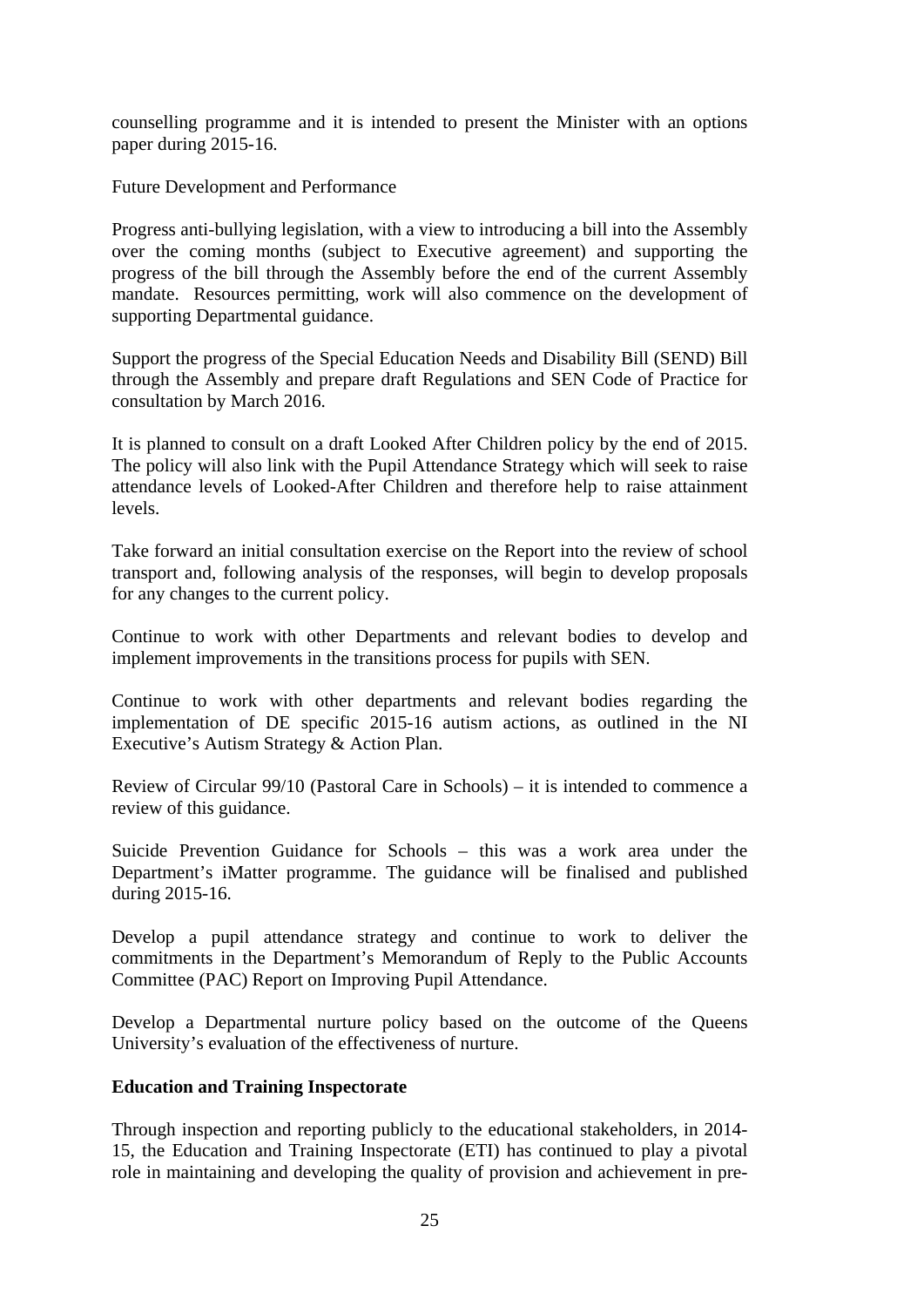school, school, further education, work-based learning, youth and teacher education settings.

As well as for DE, the ETI provides inspection services for DEL and the Department of Culture, Arts and Leisure (DCAL). The Inspectorate also undertakes inspections for the Department of Agriculture and Rural Development (DARD), and, from timeto-time, has undertaken joint work with other agencies including the Regulation and Quality Improvement Authority and Criminal Justice Inspection, Northern Ireland.

During the 2014-15 financial year, ETI achieved almost all the key targets that were identified in the 2014-15 Annual Business Targets; and exceeded the targets when nursery units that were inspected as part of primary school inspections and baseline inspection visits in early years are included. In 2014-15, as well as organisation inspections, ETI undertook a number of important evaluations. ETI have also delivered dissemination conferences for the Chief Inspector's Report 2012-14 and the Promoting Improvement in English and Mathematics support programme. In January 2015, the ETI was assessed for the retention of its Customer Service Excellence Award which it was subsequently granted.

The ETI plans to continue to provide a high-quality service in the 2015-16 financial year. It aims to:

- carry out inspection and evaluation activities in a manner consistent with "the principles of inspection", outlined in "The Government's Policy on Inspection of Public Services" (Office of Public Service Reform, 2003), to promote improvements in provision, standards and achievements for all learners;
- provide timely, evidence-informed advice to Departments to support policy development, including changes to existing policy. In doing so, the Inspectorate will seek to share our knowledge, understanding and experience across the Departments and other Public Bodies; and
- work to ensure that the members of the Inspectorate are highly valued and motivated and well-placed to respond to significant changes in education and training.

The work of the ETI for the 2015-16 financial year will be determined by the Service Level Agreements negotiated with the relevant commissioning departments and DE's analytical work programme. The Annual Business Targets 2015-16 will identify the key areas of work to be conducted by the ETI. In addition, the ETI continues to address corporate development work as identified within the Three-Year Corporate Plan 2013-16.

#### **Families and Communities Directorate**

The key focus of this Directorate is to develop relevant policies to enable the creation of a suite of good quality, coherent services and provision that complements and supports formal education. This spans the range from pre-school provision and Sure Start, extended schools policy and youth services. It also includes a range of anti-poverty measures.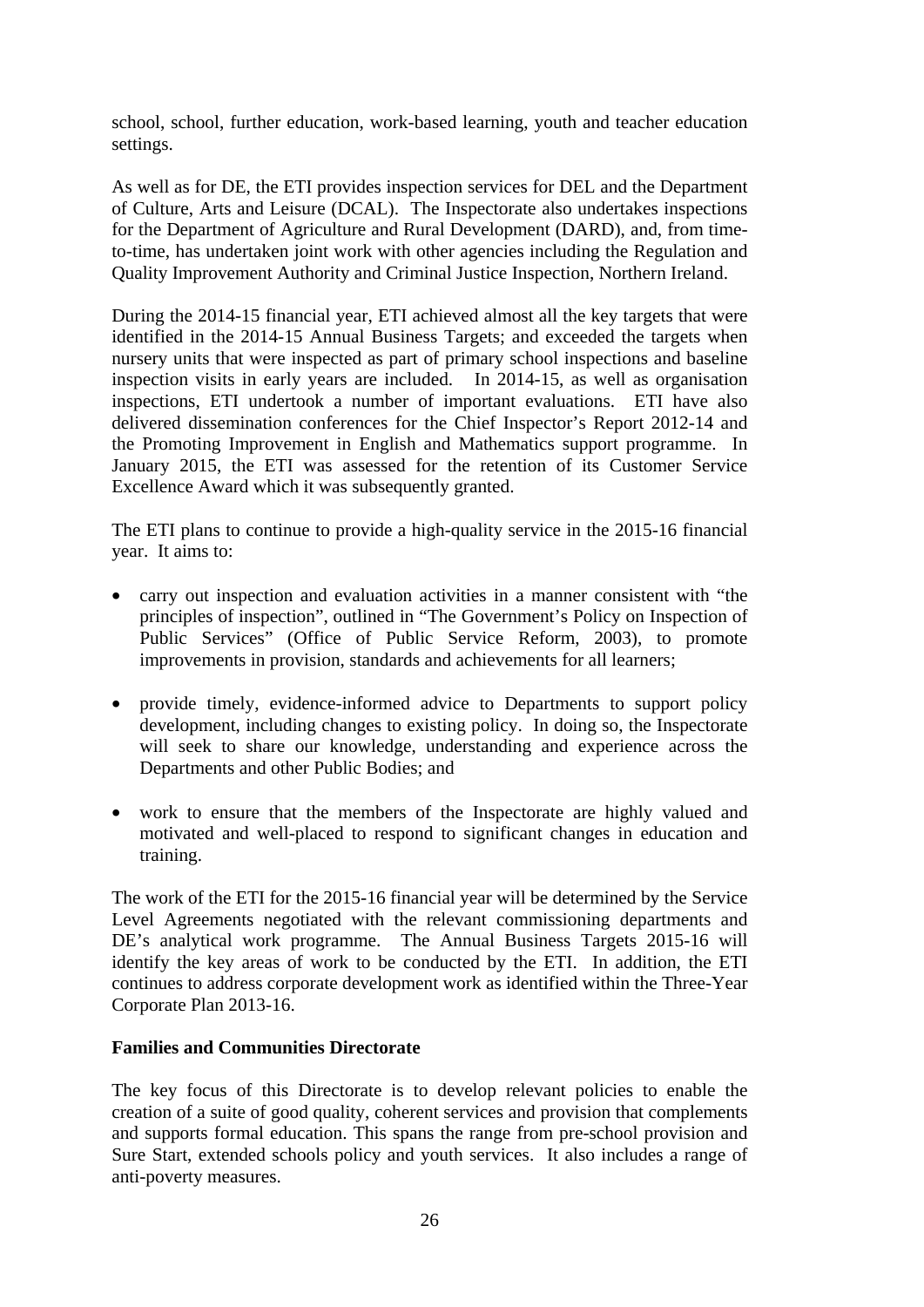#### Development & Performance during 2014-15

The PfG 2011-16 commitment to ensure that at least one year of pre-school education is available to every family that wants it was again achieved. The number of applications for pre-school places grew by almost 2%, when compared to 2013- 14, with 99.9% of children (an increase of 0.1%), whose parents engaged with the process to the end, obtaining a place for the 2014-15 school year. A survey of parents of children who were in their second year at Primary School and who had been recorded as not having had a pre-school place, was undertaken in late 2014 and its outcome, which is expected in late summer 2015, will inform the Department's future promotion and targeting of the Pre-school Education Programme.

Good progress has been made on the implementation of Learning to Learn - A Framework for Early Years Education and Learning (published October 2013). A wide range of actions have been achieved - all of which contribute to preparing, supporting and encouraging children to learn. These include the introduction of temporary flexibility for increased class size in statutory nursery settings; introducing Extended Services for eligible voluntary/private pre-schools; refocusing the use of Extended Schools funding for Nursery Schools/Units; revising the number of development days for non-statutory settings by an additional 3 days; and letting a contract for Irish medium research. A paper was sent to the Executive in October 2013 seeking permission to draft a Bill to address a number of key issues but this has not been progressed. Implementation of Learning to Learn will continue.

A detailed business case is being developed for the Getting Ready to Learn element of Workstream 1 of the Early Intervention Transformation Programme (EITP) led by the DHSSPS and supported by the EITP Early Years Task Group. This will involve investment of approx £3.25 million over three years in a proposed application based programme available to all funded DE pre-school settings (both statutory and non statutory) to help them support parents of pre-school children to improve their home learning environment.

Funding of over £25m was provided to enable Sure Start provision to (at least) the top 20% most disadvantaged wards here. Expansion of the Sure Start programme is substantially progressed to increase the geographical provision of Sure Start to the top 25% most disadvantaged wards. Services are now provided via 39 Sure Start projects. In total, four new Sure Start projects have been created and 14 projects have expanded their catchment areas to extend services to additional wards. The Department also commissioned an independent review of the Sure Start programme and a final report was received in February 2015. Report findings will be considered in the context of wider Departmental priorities.

The Department for Finance and Personnel (DFP) report entitled "Review of the Department of Education Early Years Fund" criticised the "closed" nature of the Early Years Fund and work was progressed to reshape the Fund moving forwards. Further consideration will need to be given to this in light of the recent budget outcome.

Following the publication of DE's policy for youth work in education "Priorities for Youth" (PfY) in October 2013, implementation of the policy has begun with the establishment of a Regional Advisory Group (RAG). The RAG has contributed to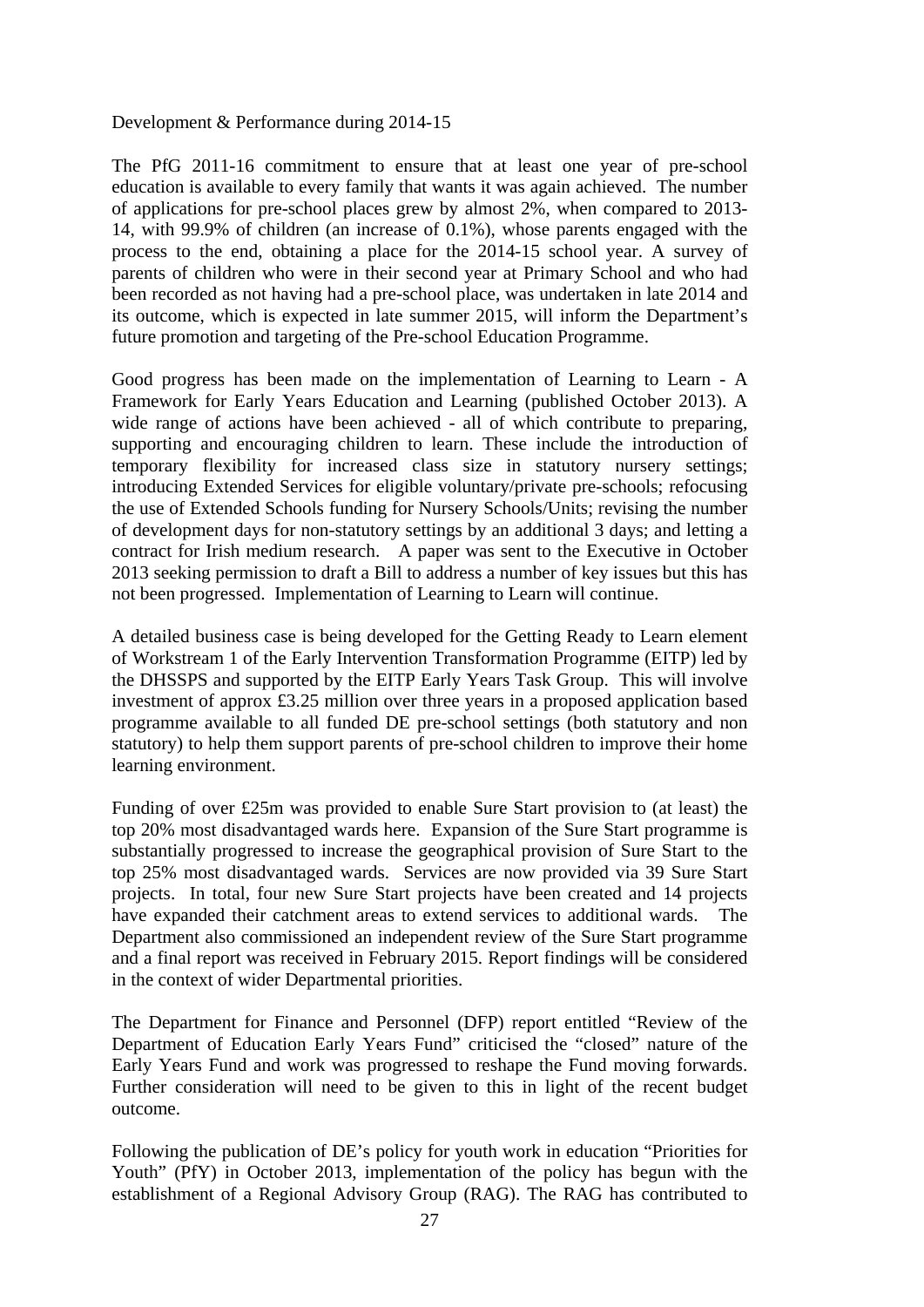the development and agreement of a Regional Youth Development Framework, focused on outcomes, to address the priorities and actions identified in PfY. The youth sector, both statutory and voluntary, was engaged in the development process and this partnership approach will be continued through the implementation phase which will now start to gain momentum and place the planning of youth services on a more structured and transparent basis.

The Extended Schools Programme continues to help deliver the Department's vision to ensure that every learner fulfils his or her full potential at each stage of development. Funding of £12.6m was made available in 2014-15 with £1.4m of this aimed specifically at encouraging parental engagement and £276k for Irish language programmes.

The Department has continued to pilot Full Service programmes through the Belfast Education and Library Board (BELB) in North Belfast at the Belfast Boys' and Girls' Model Schools (£385k) and the Council for Catholic Maintained Schools (CCMS) in West Belfast with the Full Service Community Network (£385k) which centres on the local communities of the Greater Falls and Upper Springfield. During the course of 2014-15 a Joint Impact Document was developed collaboratively by both sets of Full Service personnel. The Document focuses on the improved outcomes achieved by Full Service provision in relation to improved attainment levels and highlights areas targeted by both programmes in implementing interventions to improve pupil attendance, parental engagement, health and wellbeing and community engagement programmes.

The Department recognises the value of all forms of pupil participation and the important contribution these can make in supporting pupils as key stakeholders and decision makers within schools. Accordingly a School Circular was developed which provides guidance on how to encourage pupil participation in decision making in schools. The Circular issued to all schools in June 2014.

Free school meal entitlement was extended from September 2014 so that the same eligibility criteria apply to primary and post-primary pupils. Around 12,000 additional pupils have become eligible as a result.

Work was also commenced to assess the implications of welfare reform in relation to free school meals and will be progressed in light of wider developments around this issue.

In addition, the directorate led work on behalf of the department on a range of key cross departmental initiatives including the Child Poverty Strategy, the Childcare Strategy, the draft State Party Report to the UN Convention on the Rights of the Child (UNCRC) and the new Draft Public Health Strategy. It also took forward work on Together – Building a United Community (T:BUC) and Delivering Social Change. In relation to T:BUC, the Department has been involved in the design of the United Youth programme being led by the Department for Employment and Learning (DEL) and the Summer Camps pilot programme being led by OFMDFM. Subject to Ministerial approval, OFMdFM plans to run 100 pilot Summer Camps in 2015 through the EA at a cost of  $£1m$ . The process will be overseen by a multiagency Board, including the Department.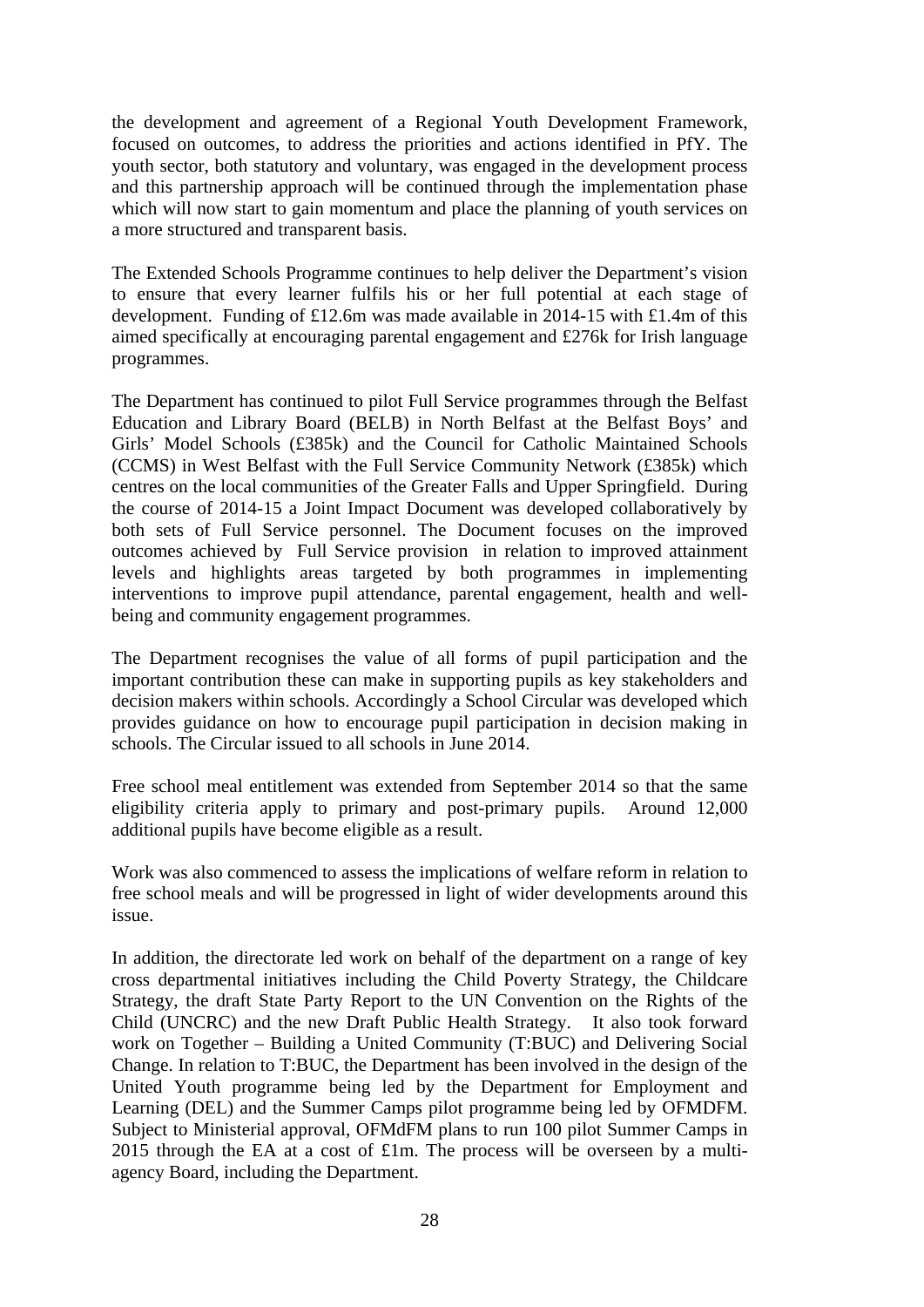The directorate also acts as sponsor for the Youth Council for NI. With the agreement of the Commissioner for Public Appointments for NI, a recruitment process took place to make two short-term emergency appointments to the Board of the Youth Council for NI to address significant governance concerns resulting from the Board's decreasing membership. Work was also undertaken to prepare for a full appointments process to the Council but was suspended in light of the Minister's decision to consult on the future of the Council after the establishment of the Education Authority.

Future Development & Performance

There will continue to be a focus on meeting the PfG commitment to ensure that at least one year of pre-school education is available to every family that wants it and actions will be considered to respond to the recent survey of pre-school children who did not have a pre-school place. The implementation of Learning to Learn will continue along with steps to address the issues identified in the recent review of Sure Start. The Early Years Fund will also be actively managed in line with available funding.

The EITP Project will be progressed further and the programme developed in line with the proposal agreed by the Programme Board.

Implementation of Priorities for Youth will continue in line with the recently agreed Regional Youth Development Framework for 2015-16. A further Framework for 2016 onwards will now be agreed with The Regional Advisory Group. A consultation exercise on the future of the Youth Council will be launched and actions progressed as appropriate following that exercise.

The Extended Schools Programme and Full Service Programmes will continue to be delivered. Work will be progressed further to define Free School Meals entitlement once the position on Welfare Reform is clearer. Key input on behalf of DE will be made to a range of initiatives including Together – Building a United Community, Delivering Social Change, Child Poverty Strategy, Childcare Strategy, Children's Bill and other cross cutting departmental initiatives as they arise.

## **Education Workforce Development Directorate**

The Education Workforce Development Directorate (EWDD) has policy responsibility for workforce development for staff in the education sector, including youth and early years.

Responsibilities of the EWDD include:

- a focus on quality, supply and demand, and professional development of the workforce, with a particular recognition of the pre-eminent role of teachers in raising standards;
- ensuring that pay and conditions of service are appropriate to maintain an able, committed and flexible workforce that will secure high and improving standards of school education for all children in the north of Ireland;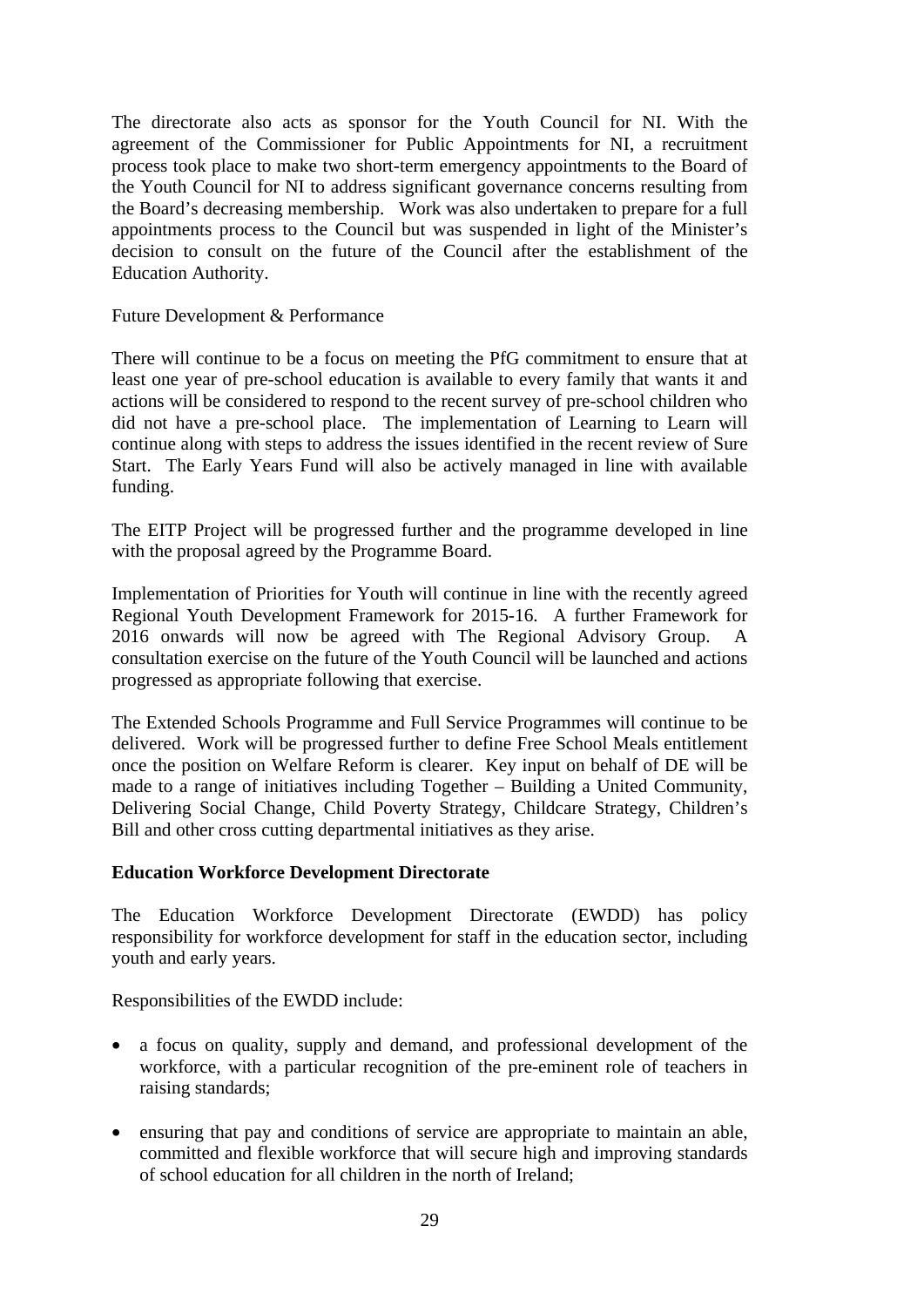- development of policy and legislation in relation to the Northern Ireland Teachers' Superannuation Scheme (NITSS) and on early retirement or other severance arrangements for teachers and the conditions under which retired teachers may be re-employed;
- ensuring that teachers and teacher pensioners are paid accurately and on time, and that payments are made efficiently, effectively and at best value for money; and
- ensuring that the EA makes effective provision for all employment matters relating to its Employer role.

The EWDD is made up of five teams. Four are based in Rathgael House – the Teachers' Negotiating Team (TNT); the Pay Remit Team (PRT); Pensions Policy Team (PPT) and the Workforce Planning Team (WPT) and one, the Teachers' Pay and Pensions Team (TPPT), is based in Waterside House.

Development & Performance during 2014-15

- Ongoing work with the ELBs on teacher payroll issues to ensure effective establishment of the EA;
- Developing policy and introducing legislation for NI Teacher's Pension Scheme (NITPS) to provide for the introduction of a reformed Northern Ireland Teachers' Pension scheme by April 2015;
- Preparation and implementation of Pension Reform in the administration of NITPS;
- Management of the school based (both teaching and non-teaching) redundancy process to ensure cost reduction achieved;
- Management of the Efficient Discharge Scheme, to contribute towards Raising Standards in school settings;
- Review of 'Dealing with Allegations of Abuse against a member of staff' DE Circular launched 30 April 2015;
- Contribution to and management of industrial relations with Education Unions;
- Continued progress of the School Workforce Review;
- Development of Non-teaching Managing Attendance Strategy;
- Leadership and management of the Strategic Planning and Policy Forum and associated work streams;
- Review of Vacancy Control Policy;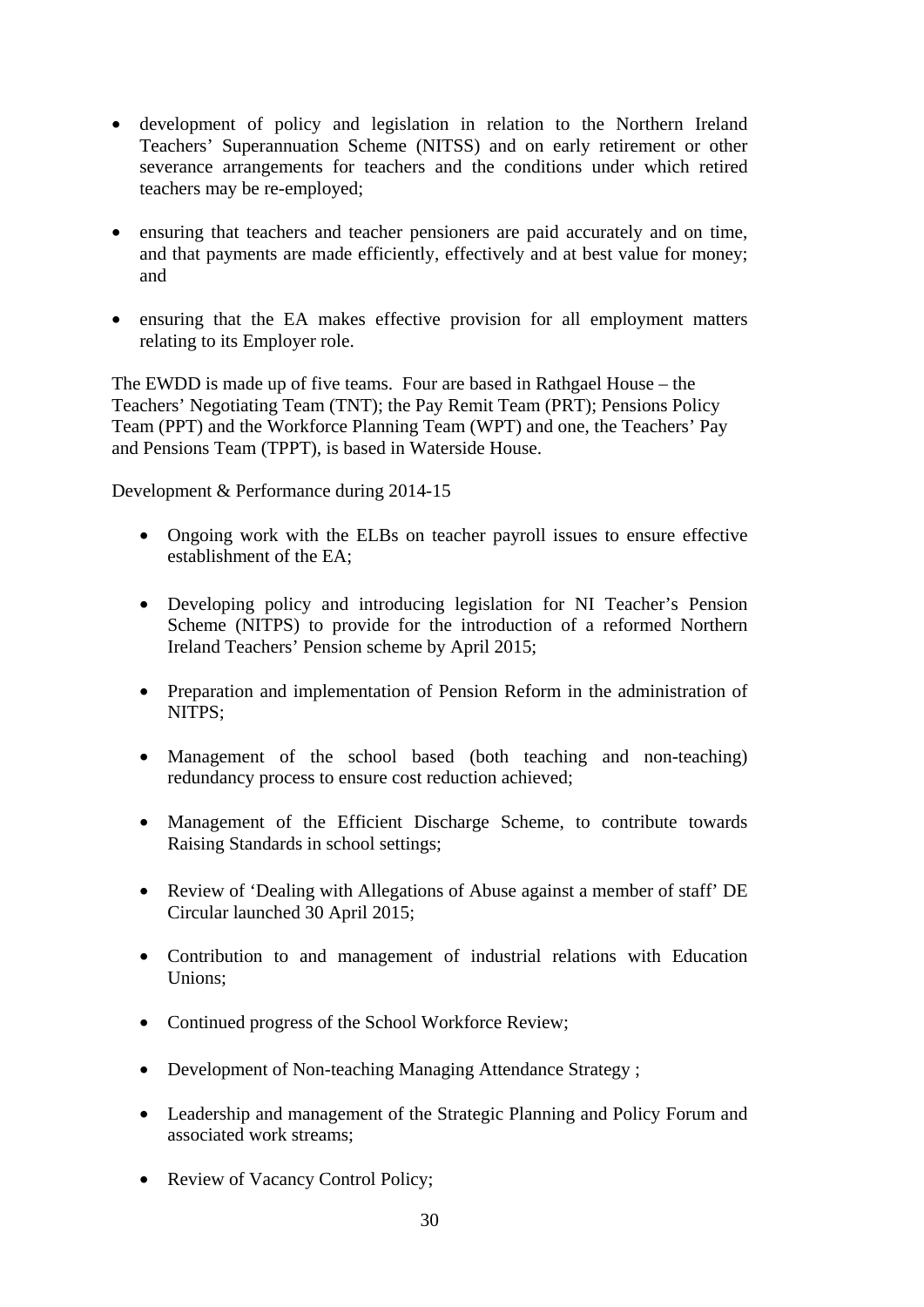- Completion of work with the EAIT on all employment issues to ensure effective establishment of the EA;
- Considerable progress during 2014-15 regarding pay remit process; 14 historic pay remits across the education sector required approval, compared with 31 outstanding remits at 31 March 2014; and
- Substantial progress in reviewing the teachers' honoraria policy.

## Future Development & Performance

In the 2015-16 financial year the Directorate will undergo a review, as the work of the Pensions Policy Team will move from reform to business as usual. A priority will remain to be the re-shaping of the Directorate, whilst maintaining business continuity during a period of change. The establishment of the Education Authority on 1 April 2015 will also have a major impact on the work of the Directorate. A number of reviews which have been delayed, such as the review of the education sector negotiating machinery, will be progressed during 2015-16, now that the EA has been established.

## **Planning and Performance Management Directorate**

The Directorate provides high quality support to the Accounting Officer in areas of governance and accountability and, more specifically, is responsible for:

- the establishment and maintenance of robust strategic business planning within the Department and for the Department's NDPBs ensuring consistency and alignment across the organisations;
- co-ordination of the setting of formal performance objectives and targets in conjunction with the Department's policy directorates and the monitoring of performances against targets;
- central oversight responsibilities for governance issues in the Department and its NDPBs, including compliance with the terms of Management Statements;
- policy on school governance;
- the provision of assurances regarding the risk management within the Department, control and governance arrangements operating to ensure achievement of departmental objectives;
- professionally led internal audit function; and
- professionally led statistics and research services to the Department.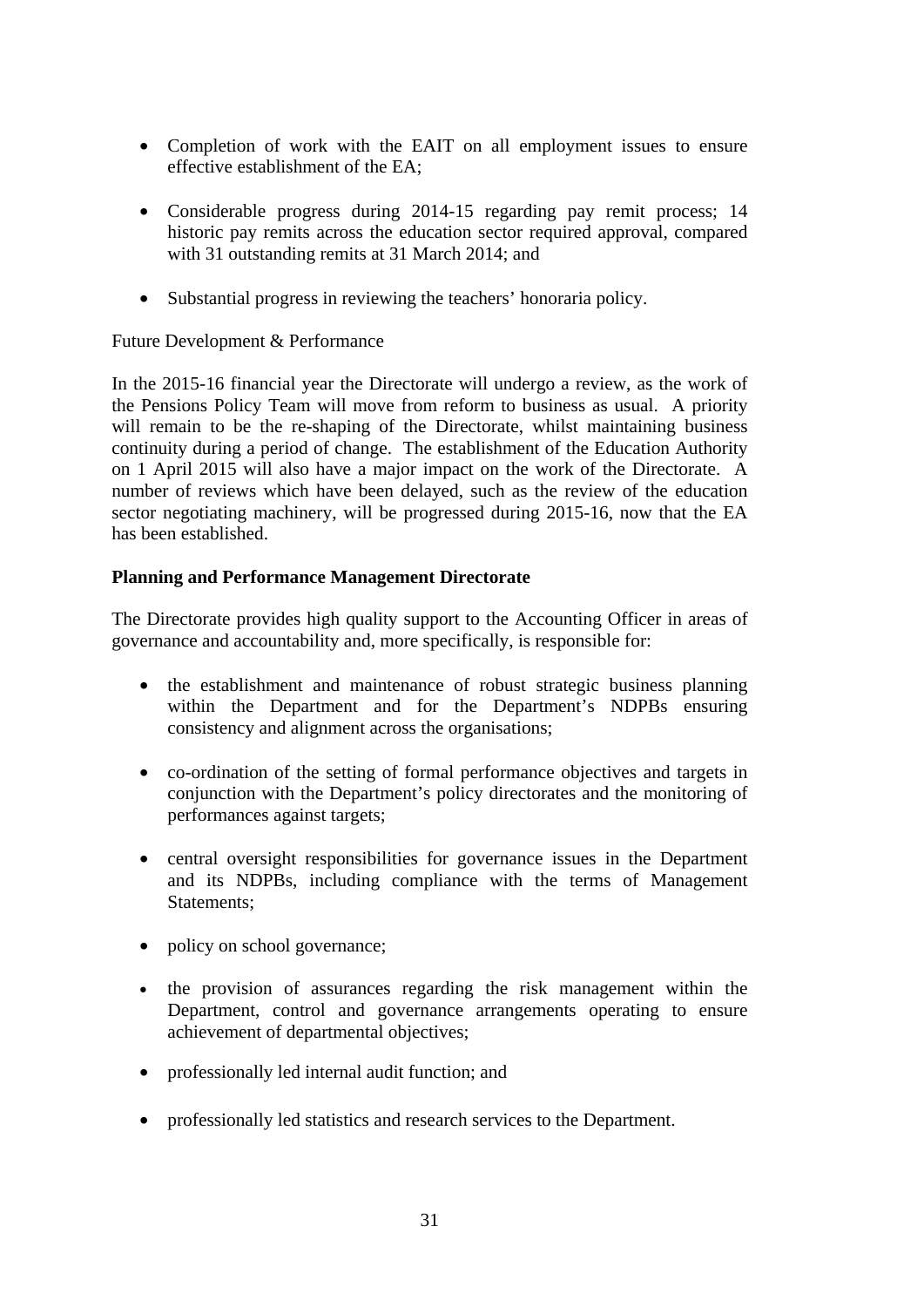Development and performance during the 2014-15 financial year:

- Ouarterly DE Business Plan updates provided to the Departmental Board;
- Work undertaken to develop the DE 2015-16 Business Plan in advance of the 1 April 2015;
- Liaison and reporting of progress to OFMDFM on the delivery of the Department's commitments contained in the PfG 2011-15;
- Liaison with OFMDFM on the development of a refocused PfG for 2015-16;
- Development and monitoring in 2014-15 of Resource Allocation Plans for the 5 ELBs and Business Plans for smaller arm's length bodies;
- Provision of assurances to the Departmental Board and Audit and Risk Assurance Committee (ARAC) on the management of risk within the Department;
- Completion of processes to recruit Chair/Members of the board of the new EA within a very tight timeframe;
- Induction training completed in advance of the EA becoming operational on 1 April 2015;
- The Management Statement for the new EA was drafted and agreed for implementation as scheduled for the EA's establishment on 1 April 2015;
- Governance structures and related processes for the 5 ELBs and the SCELB were wound-up on schedule by 31 March 2015;
- DE governor appointments to Voluntary Grammar Schools (VGS) and Grant Maintained Integrated (GMI) Schools as part of the reconstitution of school Boards of Governors exercise which commenced in October 2013;
- The planning and administration associated with up to 35 Governance and Accountability Review meetings;
- Taking the lead in progressing the work of a Regional Governor Training & Development Programme including: the delivery of regional governor conferences; the development of governor "Aps"; a pocket governor handbook; the development of a range of new ESAGS.tv (Every School a Good School) governor training modules; the development of a Chairs Development Programme Pilot; and a separate project intensively focused on improving governor training and development in the Irish Medium sector etc;
- In conjunction with other directorates, oversight of the arrangements to maintain effective governance structures in the ELBs, the Council for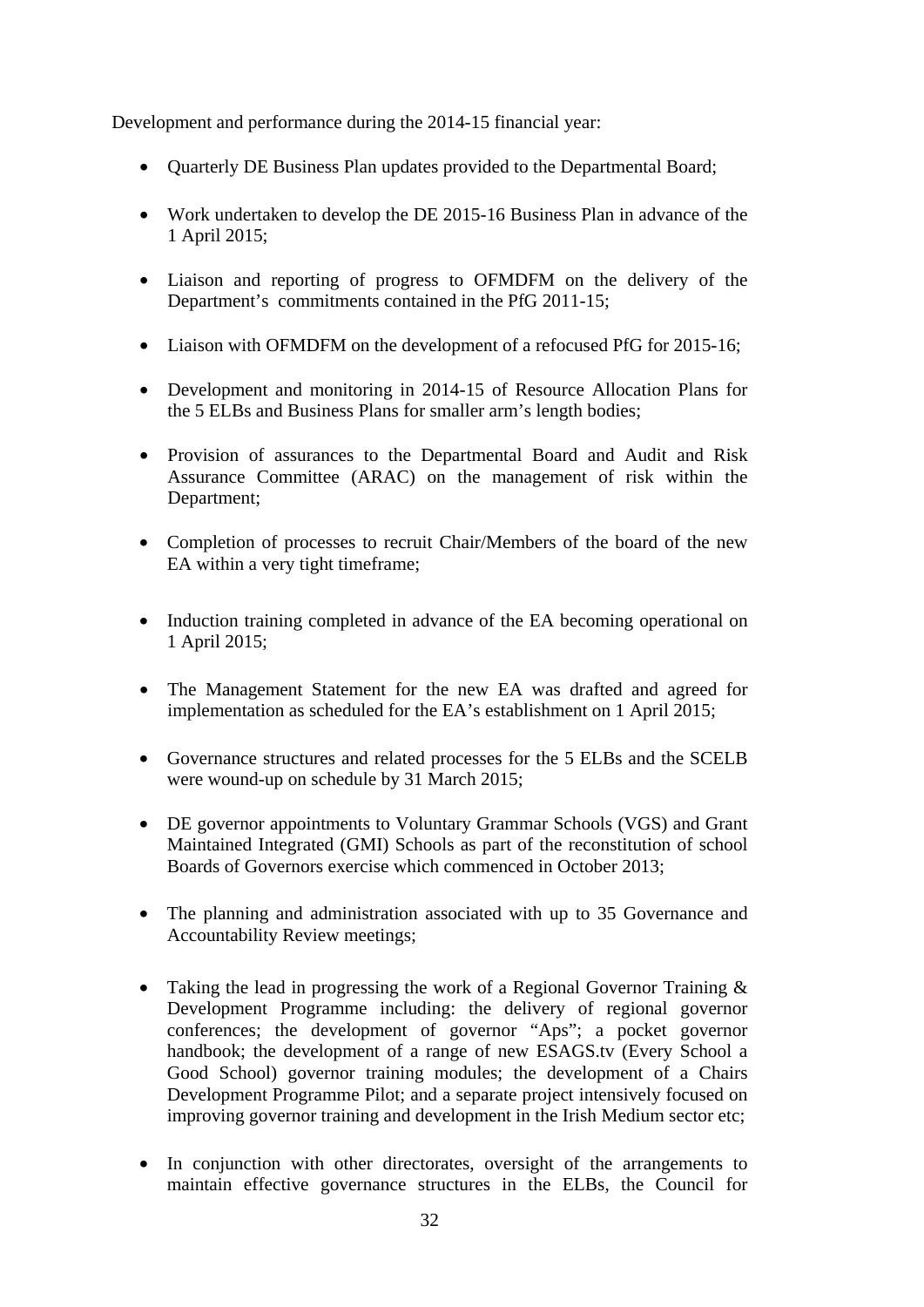Catholic Maintained Schools (CCMS), the SCELB and the Youth Council for Northern Ireland pending new arrangements for education administration in 2015;

- Oversight, analysis and review of arm's length bodies annual Governance Statements to identify any significant areas for inclusion in the DE Governance Statement;
- Work with sponsor teams to ensure that all DE public appointment processes and competitions are managed effectively, comply with public appointment policy and, where applicable, the Commissioner for Public Appointments (NI) Code of Practice;
- Delivery of an Internal Audit service which meets the requirements of the ARAC and the Accounting Officer in both the Department and DCAL;
- Revision of the Fraud Prevention Policy and Raising Concerns (Whistleblowing Policy);
- Internal Audit has provided information to the ARAC and the Board regarding the on-going implementation of PAC commitments in accordance with the timetables established by DFP;
- Publication of eight statistical bulletins in full accordance with the Code of Practice for Official Statistics (this is a statutory requirement for DE statistics which have achieved National Statistics designation). Other key publications include the School Omnibus Survey and School Datapacks;
- Making the case and securing agreement for participation in TIMSS 2015 and PIRLS 2016;
- Completion of two externally commissioned research projects and three internal research projects identified as part of a wider DE Analytical Work Plan;
- Development of a coordinated DE Analysis and Evidence Strategy for 2014-15 and 2015-16; and
- Project management of the Departmental response to the December 2014 Organisation for Economic Co-operation and Development (OECD) Assessment and Evaluation of Education in NI.

Throughout the year there was slippage in relation to the consultation process on new regulations to permit the removal of governors in certain circumstances.

Future development and Performance during 2014-15

• The development of a NI Executive Programme for Government for 2016-20;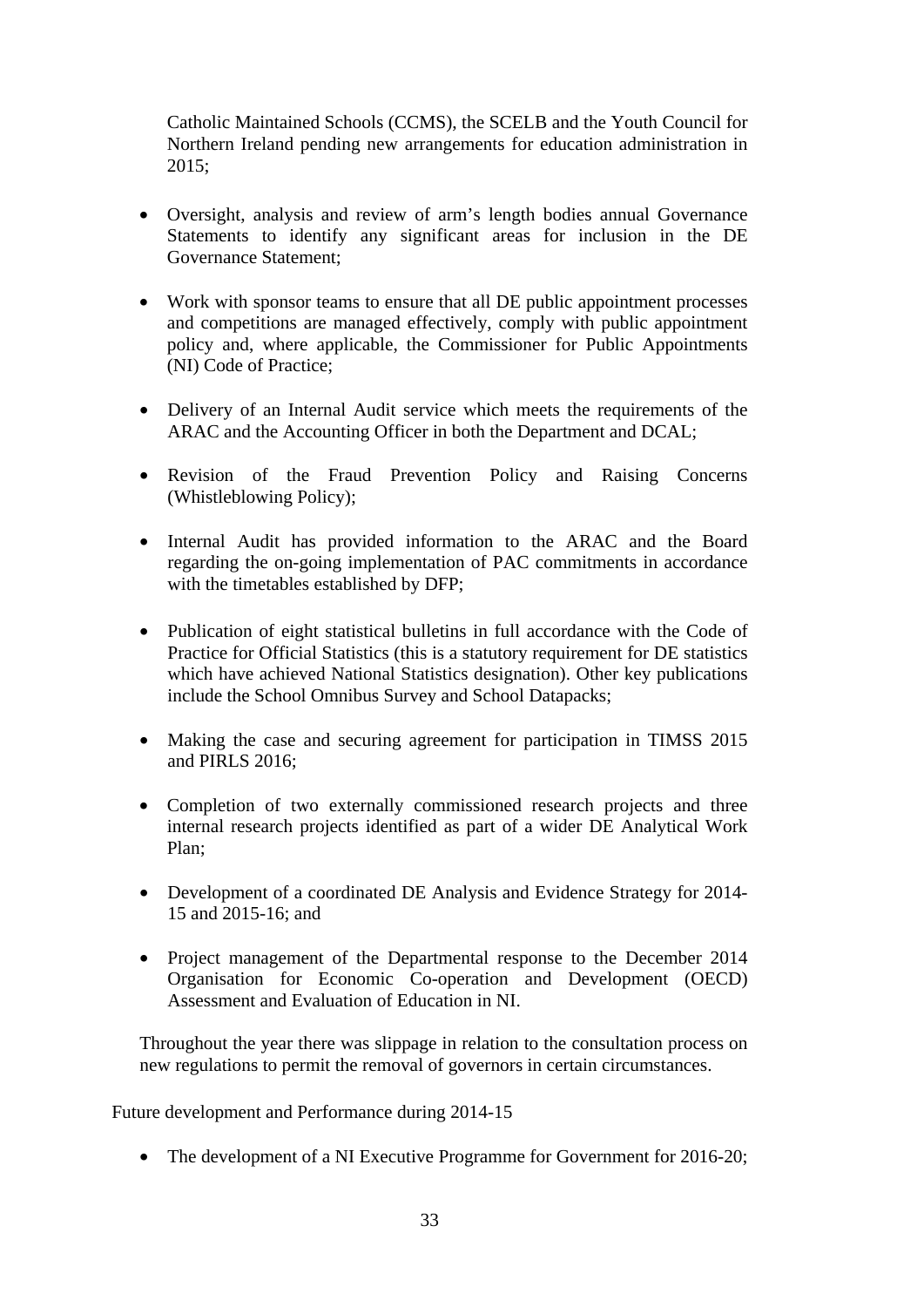- The development of a Corporate Plan for education for the period 2016-20;
- An independent external quality assessment of the Internal Audit service;
- The development of a DE Corporate Governance Framework; and
- The development of Open Data within the Department.

#### **Investment and Infrastructure Directorate**

Investment and Infrastructure Directorate (IID) is responsible for strategic oversight of the delivery of the Department's capital works programme. This includes:

- major capital works;
- the School Enhancement Programme (SEP);
- minor capital works; and
- a programme of capital youth projects.

Development and Performance during 2014-15

The work undertaken within IID falls under Corporate Goal 4 – 'Improving the learning environment'. Throughout the 2014-15 financial year, IID has continued to make significant progress towards the Department's strategic goal of delivering safe, modern, sustainable premises that support delivery of the Curriculum.

The major works new build programme is progressing with a total of eight projects currently on site and one other due to progress shortly. It is currently anticipated that a further 15 projects will commence on site in the 2015-16 financial year.

The SEP was established in January 2013 to enable the refurbishment or extension of school buildings. Of the 51 SEP projects announced, 22 schemes will proceed to construction within the current approved 2015-16 capital budget allocation, 10 of which are currently on-site.

The Minor Works programme continues to be the most significant area of capital spend with £135m of investment in 2014-15, this includes £10m investment in a 'spend to save' energy efficiency programme.

The Directorate also contributes to the Executive's Asset Management Strategy and DE's Asset Management Plan for 2014-15 – 2019-20 was submitted to the Strategic Investment Board (SIB) in November 2014.

During the year IID continued to liaise with the Health and Safety Executive Northern Ireland (HSENI) to remind school authorities of their obligations in relation to the management of asbestos containing materials (ACMs) in schools. Under IID's health and safety remit, a further sampling programme to check for lead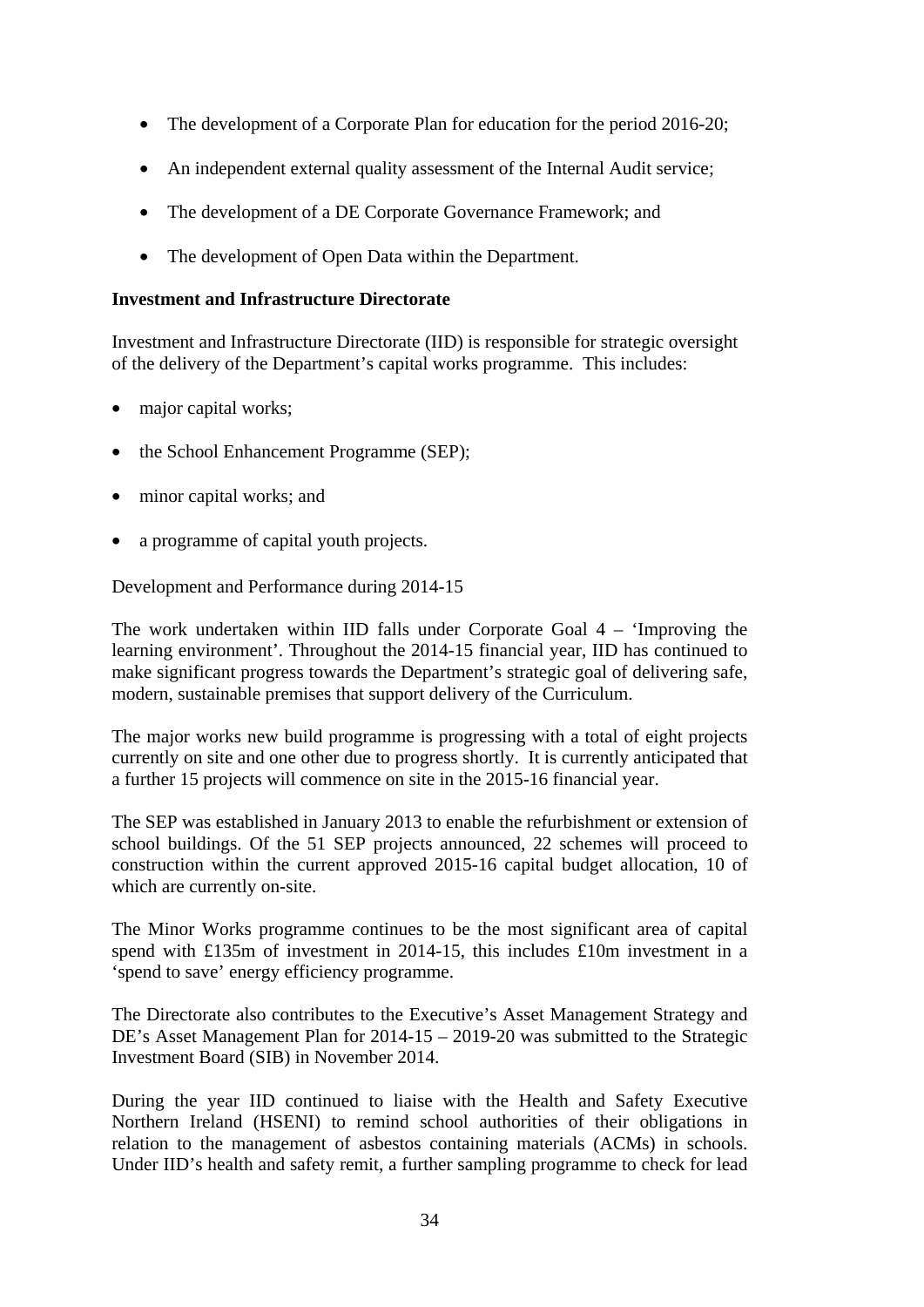in drinking water was undertaken by Northern Ireland Water. This sampling programme will continue in 2015-16.

The Department's nine Public Private Partnership (PPP) projects are all operational. The projects have delivered 16 post-primary schools, three primary schools with associated nursery provision, one special school and one youth club. The official opening of Tor Bank Special School was held on 26 March 2015.

#### Future Development and Performance

The 2015-16 gross capital budget of £147.3m is significantly below the 2014-15 initial gross budget allocation of £183.4m. This is likely to have a major impact on the capital programme planned for 2015-16.

A new Education Asset Management Forum has been established which will have senior representation from the Education Authority and other key stakeholders. The Forum will identify and implement opportunities for the rationalisation of the office estate; ensure more timely disposal of surplus assets and consider means to reduce running costs across the whole of the education estate (including the schools' estate).

## **Area Planning Directorate**

The Area Planning Directorate is responsible for supporting the governance and development of area planning policy and implementation of the Sustainable Schools Policy. The aim is to deliver a network of viable and sustainable schools which are capable of serving the educational needs of the communities they serve by providing access to high quality education.

The statutory Development Proposal (DP) process is a key part of Directorate functions and involves significant engagement with statutory planning authorities, area planning stakeholders and proposers as well as other Directorates within the Department.

The Directorate is also responsible for taking forward work on the delivery of the Executive's commitment under the Together: Building a United Community programme to commence 10 shared education campuses by 2018.

Development and Performance during 2014-15

The Area Planning Directorate delivers against Corporate Goals 2 and 4.

Corporate Goal 2: closing the performance gap, increasing access and equality.

Significant progress was made during the year both in the development of area planning, and its delivery through the DP process.

All five Boards published revised Primary Area Plans in June 2014, and updates to the Post-primary plans during the year. The Annual Area Profile is an annual publication of a range of area information on Primary and Post-primary schools to encourage informed local involvement in area planning. These were published in July 2014 by all Boards using information collated by the Directorate.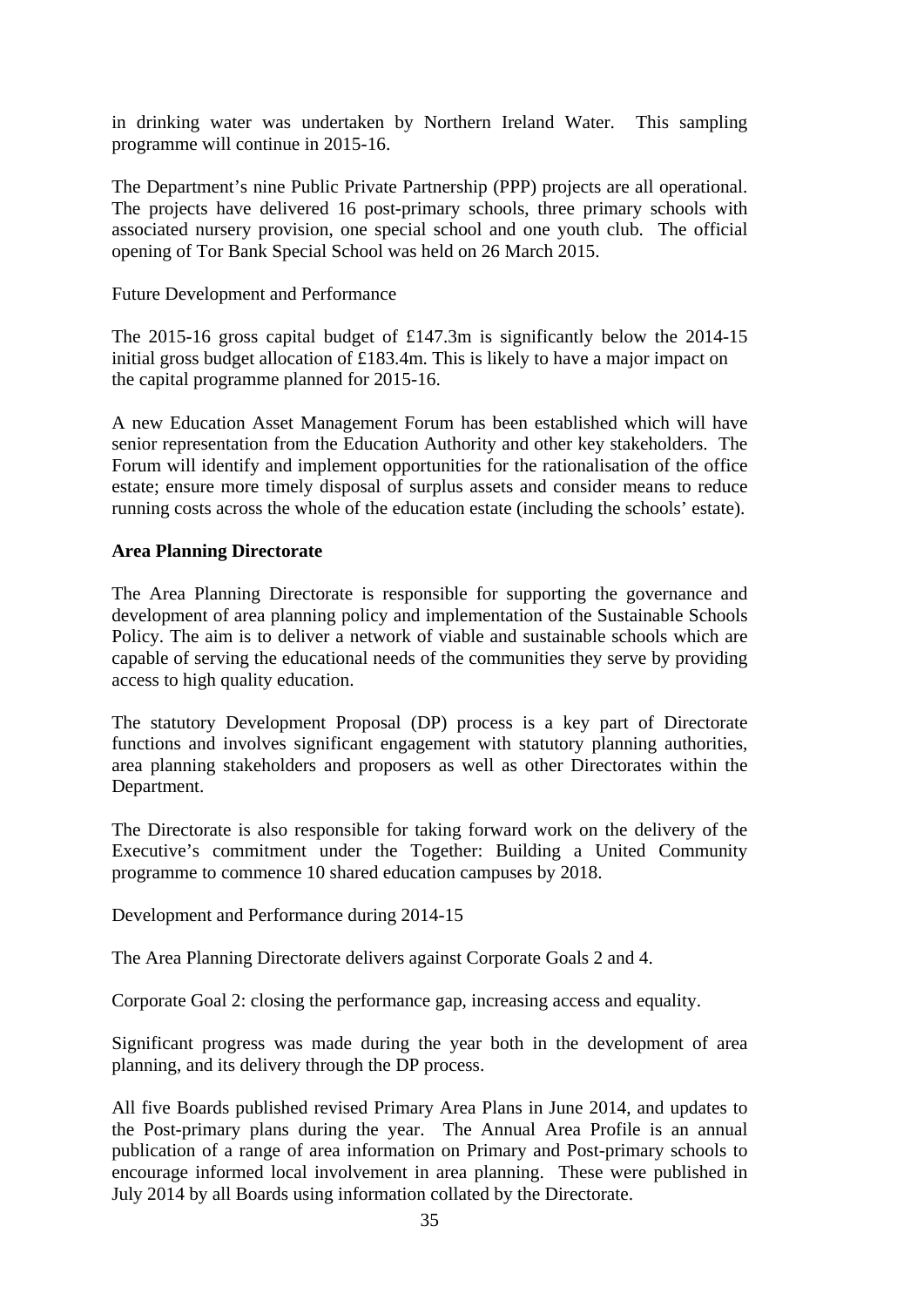The Directorate published new, detailed DP Guidance, including information seminars for policy colleagues, and processed a significant number of DPs.

New governance structures for area planning were agreed by the Minister and an Area Planning Cycle for the submission and publication of Area Plans and Annual Action Plans was agreed by the Area Planning Steering Group (APSG).

A sub group of the APSG developed a draft circular for guidance on amalgamations.

The Directorate has been closely engaged with the Northern Ireland Audit Office (NIAO) on their draft Value For Money (VFM) report on the Sustainability of Schools, providing factual accuracy checks and additional information to inform the report.

Corporate Goal 4: improving the learning environment

The Together: Building a United Community programme reflects the Executive's commitment to improving good relations and building a united, shared and reconciled society. The Directorate is leading on the headline action to commence 10 shared education campuses by 2018. Three projects have been approved to progress to planning stage and project boards have been established to progress feasibility studies and economic appraisals, these involve two primary schools in Moy, two post primary schools in Ballycastle and enhance facilities for two post primary schools in Limavady. A second call for projects closed at the end of January 2015 with six applications. The Minister is expected to announce the next projects to proceed in planning in summer 2015.

Future Development and Performance

Priorities for 2015-16 will include embedding the new area planning governance structures and reviewing annual action plans with the EA and CCMS. Area Planning guidance and processes will be reviewed to take account of EA establishment. Development Proposal work will continue to require the delivery of high quality advice to the Minister. The publication of the NIAO VFM report on Sustainable Schools will involve the development and delivery of an action plan to implement agreed recommendations. Implementation of the review of special schools report recommendations will be progressed.

Shared Education Campus project priorities will include progressing economic appraisal approval for the Ballycastle, Limavady and Moy projects and the establishment of project boards for any approved second call projects.

#### **Lisanelly Programme Directorate**

The work undertaken by the Lisanelly Programme Directorate falls under Corporate Goal 4 - Improving the learning Environment. The Directorate is responsible for the delivery of the Lisanelly Shared Education Campus (LSEC) Programme which involves significant capital investment into the construction of six core schools and associated shared education facilities.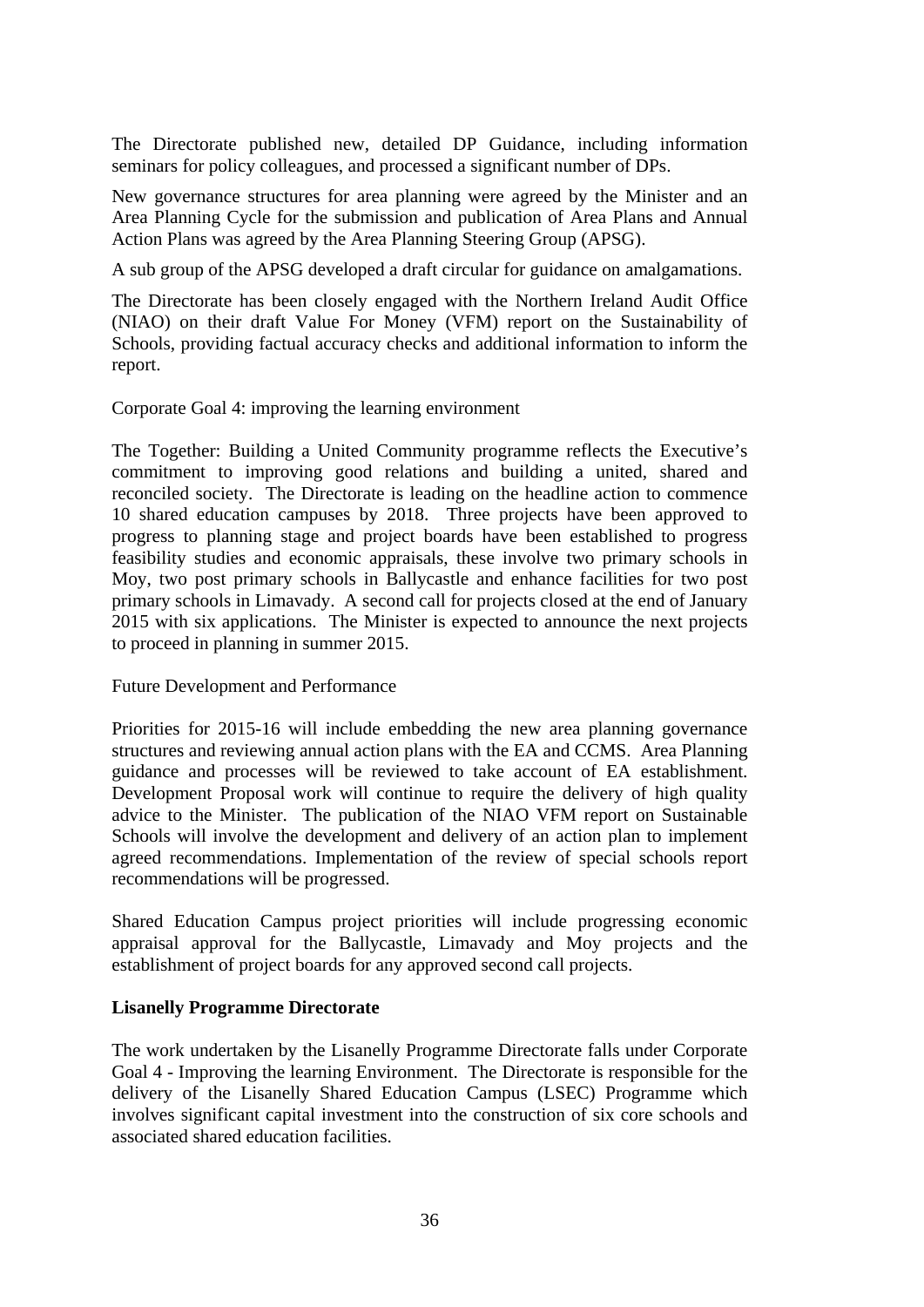Development and performance during 2014-15

Throughout the 2014-15 financial year, significant progress has been made across a number of areas, the main highlights being the start of construction works for the first school on site (Arvalee School) in March, site wide demolition works beginning in February, the completion of concept designs for the overall campus in February, the beginning of the procurement process for the next design team and ongoing work to develop and agree ownership, governance and management arrangements, develop the educational model and explore opportunities to deliver a range of coordinated services on the campus. Importantly, the key Programme for Government, Departmental and Directorate objective to complete the procurement of Phase 1 (Arvalee School) and begin construction has been achieved and the overall Programme remains on target to complete in 2020.

Following the gateway Review in March 2014 significant progress has been made and the Review's recommendations have now been implemented or are substantially underway.

Future development and performance

It is expected that this good progress will continue into 2015-16 and that the Programme will remain on track to meet overall timescales, the key priorities being to substantially complete Arvalee School, procure a new team to take forward the next design stages, agree a Memorandum of Agreement and progress the development of the educational model and proposals for the delivery of other services on the campus.

# **Collaborative Education and Practice Directorate**

Collaborative Education and Practice (CEP) Directorate was established on 1 April 2014. The aim of the Directorate is to contribute to the Department's vision of "Every young person achieving to his or her full potential at each stage of his or her development" through encouraging and supporting the development of collaborative practice in integrated, Irish medium, teacher, shared education and community relations.

The Directorate comprises the Irish medium/Integrated Education (IMIE), Teacher Education (TET) and Shared Education & Community Relations (SECR) Teams.

Development and performance during 2014-15

 Significant progress was made against the 2014-15 Department business plan priorities as follows:

• Significant progress was made in relation to the PfG and T:BUC commitments to advance shared education. A Shared Education policy and Bill were drafted and issued for public consultation; a Delivering Social Change Shared Education Programme was announced in September 2014, with the first call for application made in November thereby meeting the business plan priority. In addition guidance was developed and agreed for 'jointly managed' schools;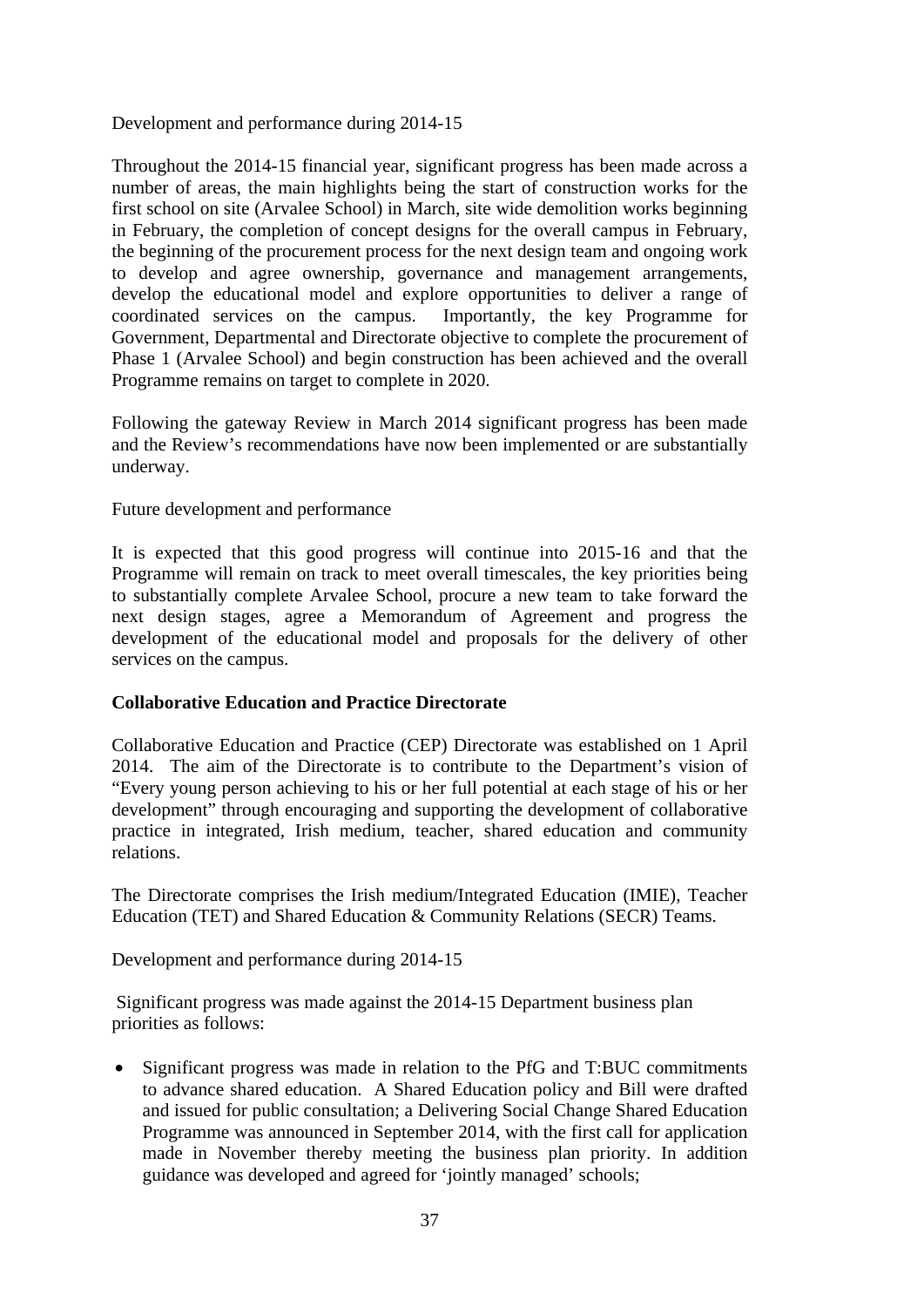- Significant support was given by the Directorate in support of the development of Peace IV proposals for a Shared Education thematic area;
- The Directorate is on course to finalise a Shared Education Policy and for the introduction of a Shared Education Bill to the Assembly early in the 2015-16 financial year;
- In November 2014, the Minister set out his response to the report of the Advisory Group on the Strategic Development of Irish-medium post primary education. The statement was accompanied by a detailed Departmental response to the Report's recommendations, which set out the wider framework for future implementation;
- In December 2014, reviews of organisation and governance in Comhairle na Gaelscolaíochta (CnaG) and Northern Ireland Council for Integrated Education (NICIE) were carried out. The Directorate is working closely with both organisations to develop fit for purpose Action Plans in response to the reports;
- Throughout the business year, the Directorate has worked closely with CnaG and NICIE to optimise the use of available resources and ensure that education bodies are not in breach of the financial control framework. Awareness raising was conducted across the department on the need to refocus attention on not just delivering the statutory duties for integrated and Irish medium education but in being proactive in ensuring that all possible opportunities are both realised and documented;
- Significant progress was made in respect of the development of a vision and future direction for teacher professional learning including delivery of the stakeholder engagement strategy. Slippage has occurred in delivering a final document for the Minister to launch in respect of the future direction of teacher professional learning;
- Careers Advisory Support Service (CASS) and Regional Training Unit (RTU) delivered their respective programmes of support and development for teachers and leaders and engaged in development of the vision for future direction for teacher professional learning;
- The North South Ministerial Council (NSMC) evaluation of the Irish Medium programme of work was completed as was delivery of the 2014-15 programme of work; and
- The General Teaching Council for Northern Ireland (GTCNI) draft bill was 90% complete with co-ordination and input from the Department and DEL and advice from the Departmental Solicitor's Office (DSO) and the Office of Legislative Counsel (OLC). Due to other work priorities the bill did not however progress as had been anticipated and it may not make final passage in this Assembly mandate.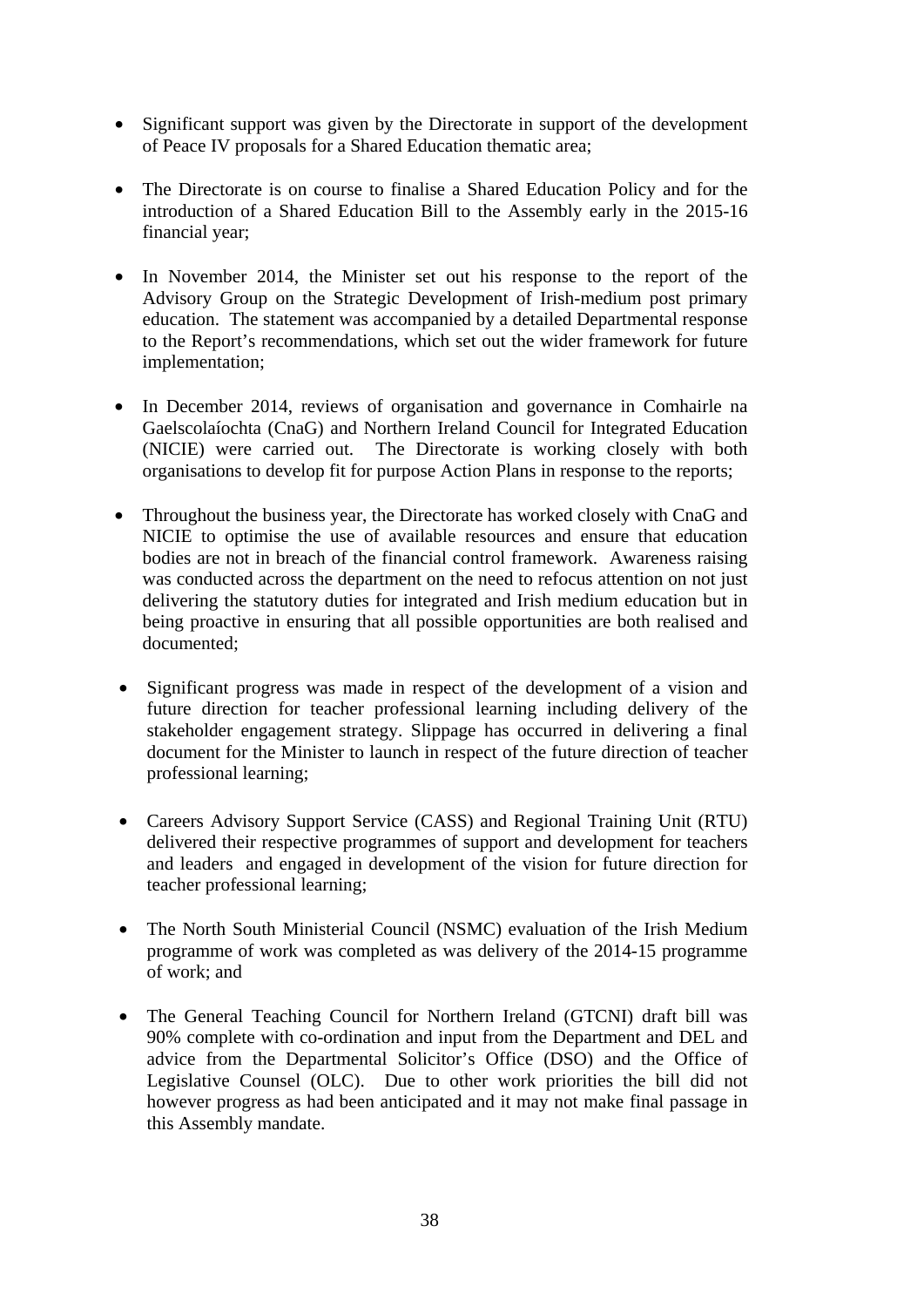#### Future development and performance

In the upcoming year the Directorate is confident that the work in teacher professional learning, shared education and Irish medium and integrated education will begin to impact on practice in the respective areas of its work. The Directorate is also exploring the potential synergies across its work, for example how DSC shared education funding can contribute to the development of some of the work in teacher professional learning and how funding allocated to professional learning in the Irish medium sector can be aligned to the developing teacher professional learning strategy also. Equally, following the review of CnaG and NICIE the Directorate will work to ensure that they implement necessary changes to both form and function in the upcoming year.

#### **22. Future budget allocation**

The Department's Budget Allocation for 2015-16 (compared to the opening budget for 2014-15), following Executive agreement of the Final Budget 2015-16 on 15 January 2015, is as follows:

| <b>Current expenditure</b>                | 2014-15                   | 2015-16                   |
|-------------------------------------------|---------------------------|---------------------------|
|                                           | $\mathbf{f}_{\mathbf{m}}$ | $\mathbf{f}_{\mathbf{m}}$ |
| <b>Objective A</b>                        |                           |                           |
| <b>Schools Mainstream</b>                 | 1,900.1                   | 1,873.5                   |
| <b>Schools Infrastructure</b>             | 10.2                      | 7.2                       |
| <b>EU Peace Programme</b>                 |                           | 0.2                       |
| <b>Total Objective A</b>                  | 1,910.3                   | 1,880.8                   |
| <b>Objective B</b>                        |                           |                           |
| <b>Youth and Community Relations</b>      | 34.0                      | 34.0                      |
| <b>EU Peace Programme</b>                 |                           | 0.2                       |
| <b>Total Objective B</b>                  | 34.0                      | 34.0                      |
| <b>Departmental Total</b>                 | 1,944.3                   | 1,914.9                   |
| <b>Investment</b>                         |                           |                           |
| <b>Objective A</b>                        |                           |                           |
| <b>Schools Mainstream</b>                 | 1.5                       | 0.0                       |
| <b>Schools Infrastructure</b>             | 176.4                     | 136.3                     |
| <b>Total Objective A</b>                  | 177.9                     | 136.3                     |
| <b>Objective B</b>                        |                           |                           |
| <b>Youth and Community Relations</b>      | 5.0                       | 10.5                      |
| <b>Total Objective B</b>                  | 5.0                       | 10.5                      |
| <b>Total</b>                              | 182.9                     | 146.8                     |
| Note: Totals may not add due to rounding. |                           |                           |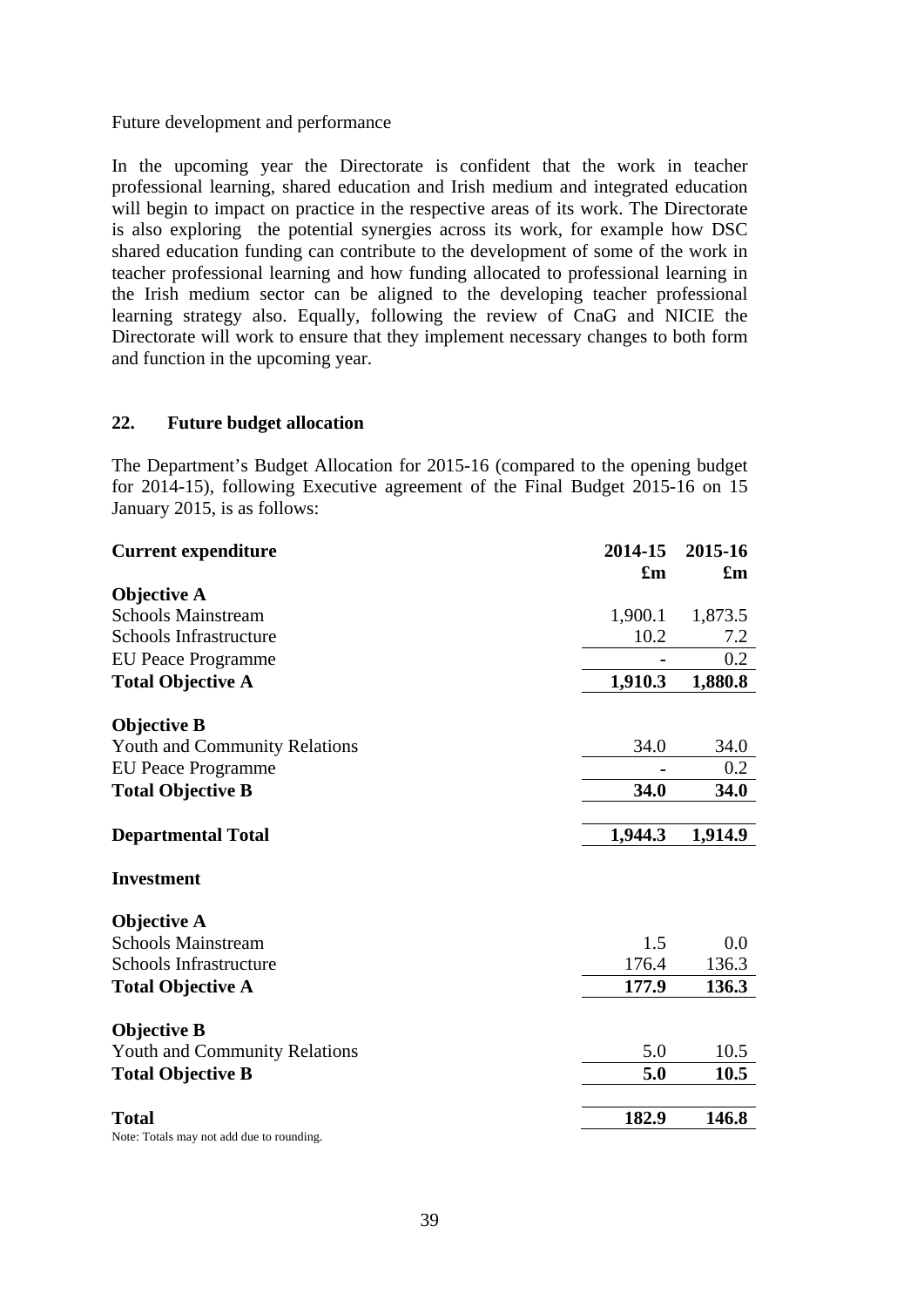The Budget 2015-16 outcome for education produces major challenges for the Department as the level of funding available is less than had previously been in place in 2014-15.

The Resource Budget funding gap between the Department's anticipated spending requirements and the Budget 2015-16 outcome is £97.6m. The scale of the budget reductions required in 2015-16 means that these cannot be delivered through efficiency savings alone, especially in light of the savings already delivered during the Budget 2011-15 period. Therefore, a Savings Delivery Plan has been developed to address the gap in funding and has been published on the departmental website.

The implications of the capital reductions will result in delays for various investment programmes and severely constrain the ability to undertake any new projects.

# **23. Employees**

The Department's employs over 650 people all of whom play an important role in the delivery of services to the Minister, the education sector and citizens. In May 2014 the Department launched a 3-year HR Strategy for the period 2014-17 and a HR Action Plan for 2014-15. Substantial progress has been made on identified improvement actions for 2014-15 in relation to internal communication, training and development and employee engagement.

The Department will sustain momentum in this area through the agreement and delivery of a HR Action Plan for 2015-16. It recognises that people management and engagement will have an increasing relevance as the Department restructures in-year in response to reductions to its staffing budget.

#### Staff absence

Final validated staff absence figures for 2014-15 will not be available until autumn 2015, though provisional information from the Northern Ireland Statistics and Research Agency (NISRA) suggests that the target average of 7.8 days sickness absence per employee will not be met. NISRSA estimates that the Department will record 10.2 days lost per full time equivalent member of staff for 2014-15. A sustained management focus in this area has been in place throughout 2014-15 together with a Health and Well Being Programme for staff – this will continue in 2015-16.

#### Equal opportunities

The Department is an Equal Opportunity employer and fully endorses the Northern Ireland Civil Service (NICS) Equal Opportunities Policy Statement.

The policy statement is that all eligible persons shall have equal opportunity for employment and advancement in the NICS on the basis of their ability, qualifications and aptitude for the work. Everyone has a right to equality of opportunity and to a good and harmonious working environment and atmosphere in which all workers are encouraged to apply their diverse talents and in which no worker feels under threat or intimidated. This right is protected in many instances by legislation.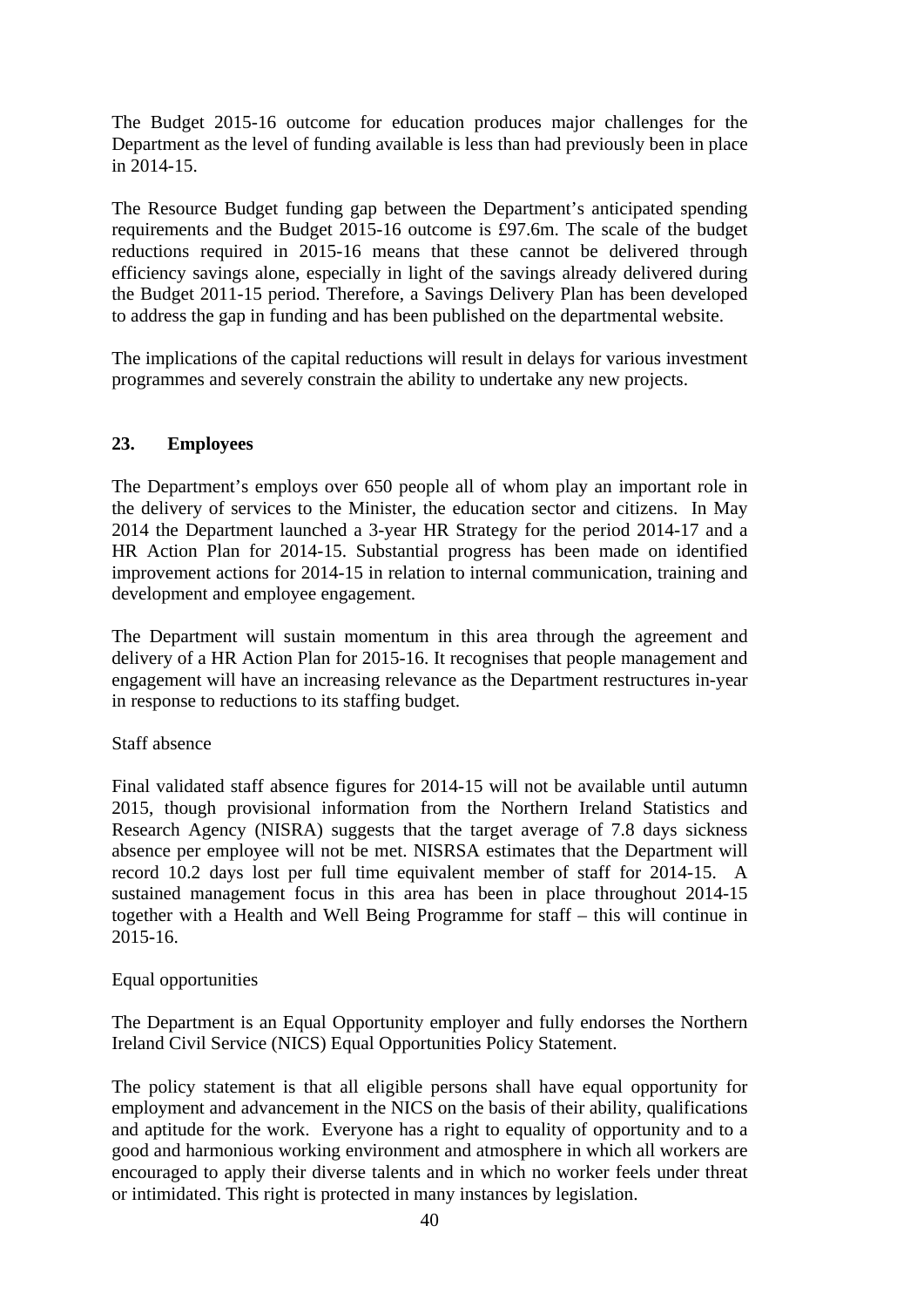In order to provide a high quality service to the people of the north of Ireland the NICS needs to recruit, retain and promote the best available people. Our equal opportunities policy is central to this strategy. We aim to foster a culture that encourages every member of staff to develop their full potential and which rewards achievement. Creating a working environment where individual differences are valued and respected enables all staff to give of their best and helps us to respond more effectively to the needs of the people we serve.

The NICS seeks to maintain the confidence of the whole community. It will continue to promote equality of opportunity and fair participation within the framework of the law and will strive to achieve a workforce that is broadly representative of the society which it serves.

It is the responsibility of all staff to be aware of and to apply this policy. Both Management and Trade Union Side are fully committed to the policy and will endeavour to ensure its full implementation.

Employment of people with disabilities

The NICS Equal Opportunities Policy and the Code of Practice on the Employment of People with Disabilities provide the framework used by the Department to achieve equality of opportunity for people with disabilities. The Department is committed to ensuring that the consideration and the implementation of reasonable adjustments are undertaken to ensure staff with a disability can make full use of their skills and abilities.

Health and Safety

To comply with the Health and Safety at Work (NI) Order 1978; the Department has a duty to ensure the health, safety and welfare of its employees. The Department is fully committed to this Order and all other relevant legislation.

The Department's Health and Safety (H&S) Policy was updated in October 2014.

In 2014-15 business year, a wide range of H&S guidance policies have been added to the Department's new Intranet site.

A H&S report was presented to the DE Board in June 2015.

#### **24. Breakdown of employees by gender**

The analysis of the Department's employees by gender at 31 March 2015 was as follows: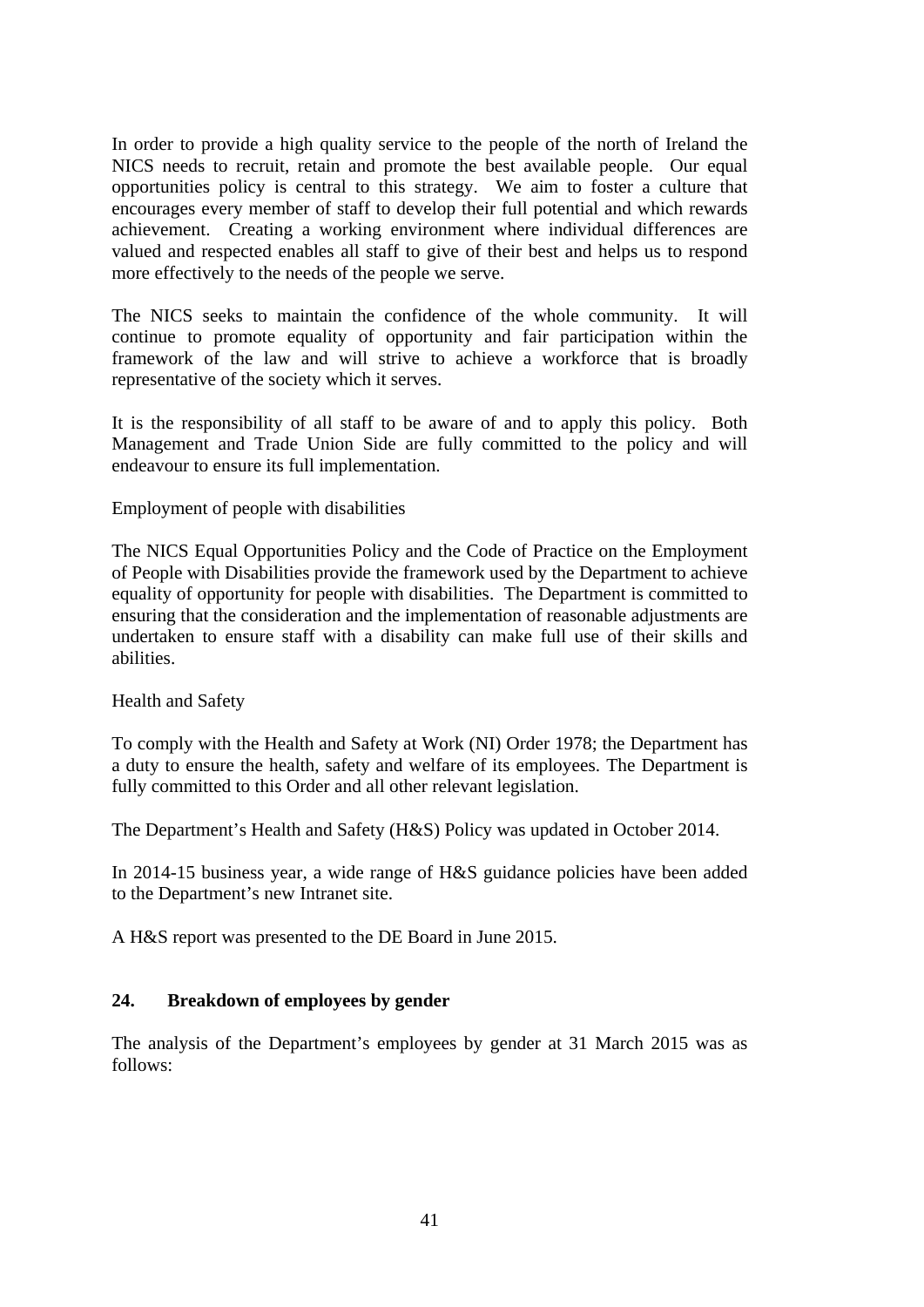|                                | <b>Male</b> | <b>Male</b><br>$\frac{6}{6}$ | <b>Female</b> | <b>Female</b><br>$\frac{6}{9}$ | <b>Total</b> | <b>Total</b><br>$\frac{6}{9}$ |
|--------------------------------|-------------|------------------------------|---------------|--------------------------------|--------------|-------------------------------|
| <b>Executive Directors</b>     | 3           | 50                           | 3             | 50                             | 6            | 100                           |
| <b>Non-executive Directors</b> |             | 50                           |               | 50                             |              | 100                           |
| Total Directors*               | 4           | 50                           | 4             | 50                             | 8            | 100                           |
| Senior Managers**              | 6           | 46.2                         |               | 53.8                           | 13           | 100                           |
| Other employees                | 223         | 35.6                         | 403           | 64.4                           | 626          | 100                           |
| <b>Total</b>                   | 233         | 36                           | 414           | 64                             | 647          | 100                           |

*\*Directors include members of the DE Board as at 31 March 2015.* 

*\*\*Senior managers include members of staff at Senior Civil Service level.* 

*Note: this table is based on the number of staff in post rather than full time equivalents.* 

#### **25. Risks and uncertainties**

Risk management is incorporated into the corporate planning and decision-making processes of the Department. The Department's Risk Management Framework (RMF) defines the framework and describes the process for identifying and managing risks within the Department. The RMF is reviewed and updated annually.

Further details on the Department's capacity to handle risk, the risk and control framework within which the Department operates, and a review of the effectiveness of the Department's system of internal control are provided in the Governance Statement, which also details the significant issues faced by the Department during 2014-15.

#### **26. Relationships**

The Department provides funding to a number of executive NDPBs and other Public Sector Bodies (detailed in paragraph 17), which have responsibility for the delivery of Educational and Youth Services. The performance of these bodies, which directly influences the ability of the Department to achieve its objectives, is monitored by sponsor teams within the Department. Sponsor teams are responsible for governance and accountability issues, budgetary allocation and planning, monitoring and general financial control of income and expenditure by the bodies they sponsor.

#### **27. Financial position**

Comparison of outturn against Estimate

The Department's Net Resource Outturn for the year shows an underspend of £129.2m (5.7%) against the Estimate for the year. This was mainly due to underspends in the following areas:

 $£123.0m$  underspend due to lower than anticipated drawdown of grant in aid by the Department's NDPBs to fund recurrent and capital expenditure on schools and youth services, largely as a result of lower than anticipated payments to creditors;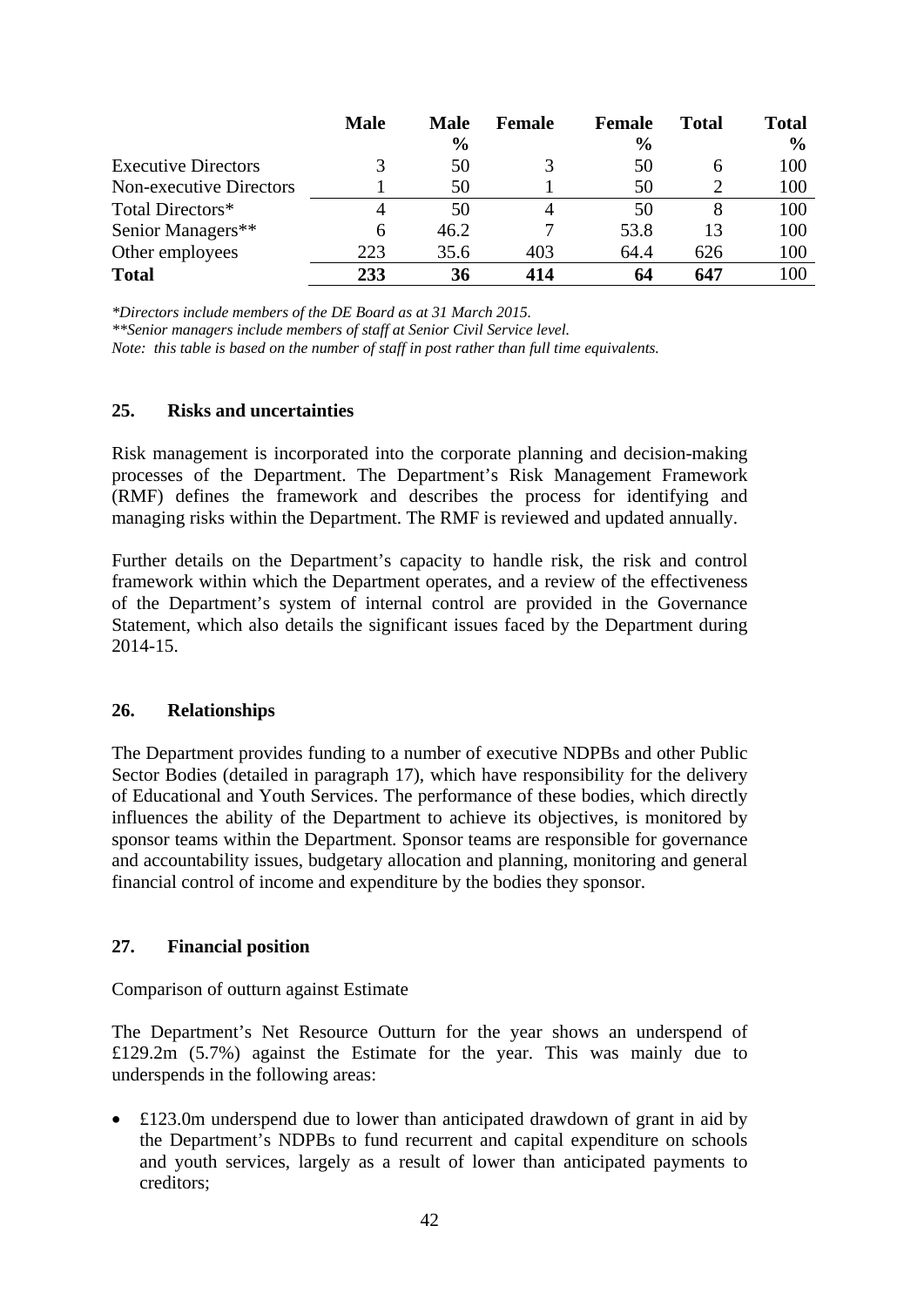- £2.4m underspend for impairments due to a higher than anticipated valuation for land, resulting in the write back of previously recognised revaluation losses;
- £1.0m underspend for provisions owing to lower than expected costs for legal cases;
- £0.8m underspend on notional charges owing to lower than expected costs for accommodation and ICT services; and
- £0.6m underspend on Youth Services due to slower than anticipated construction in a number of voluntary youth capital schemes.

Explanation of variance between Estimate and net cash requirement

The Net Cash Requirement in SOAS4 shows a total underspend of £181.2m (7.9%) against the Estimate for the year. This was due to:

- resource outturn being less than the Estimate by £129.2m, as noted above in the explanations of variances between Estimate and outturn;
- acquisition of property, plant and equipment was lower than the Estimate by £0.7m due to deferral of demolition works at the Lisanelly Shared Education Campus, to 2015-16 and a later than expected start date for construction of Arvalee Special School, on the Lisanelly Shared Education Campus;
- the following non-cash items: depreciation, amortisation and revaluation were £2.5m lower than the Estimate due to a higher than anticipated valuation for land, resulting in the write back of previously recognised revaluation losses;
- the following non-cash items: new provisions, and adjustments to previous provisions were £1.0m lower than the Estimate owing to lower than expected costs for legal cases;
- other non-cash items were £0.8m less than the Estimate due to lower than expected notional costs; and
- changes in working capital other than cash were less than the Estimate by £55.4m due to: an increase in "trade payables" where a decrease had been anticipated and an increase in "accruals and deferred income" where a significant increase was not expected. The increase in liabilities is mainly due to the timing of both resource and capital grant payments.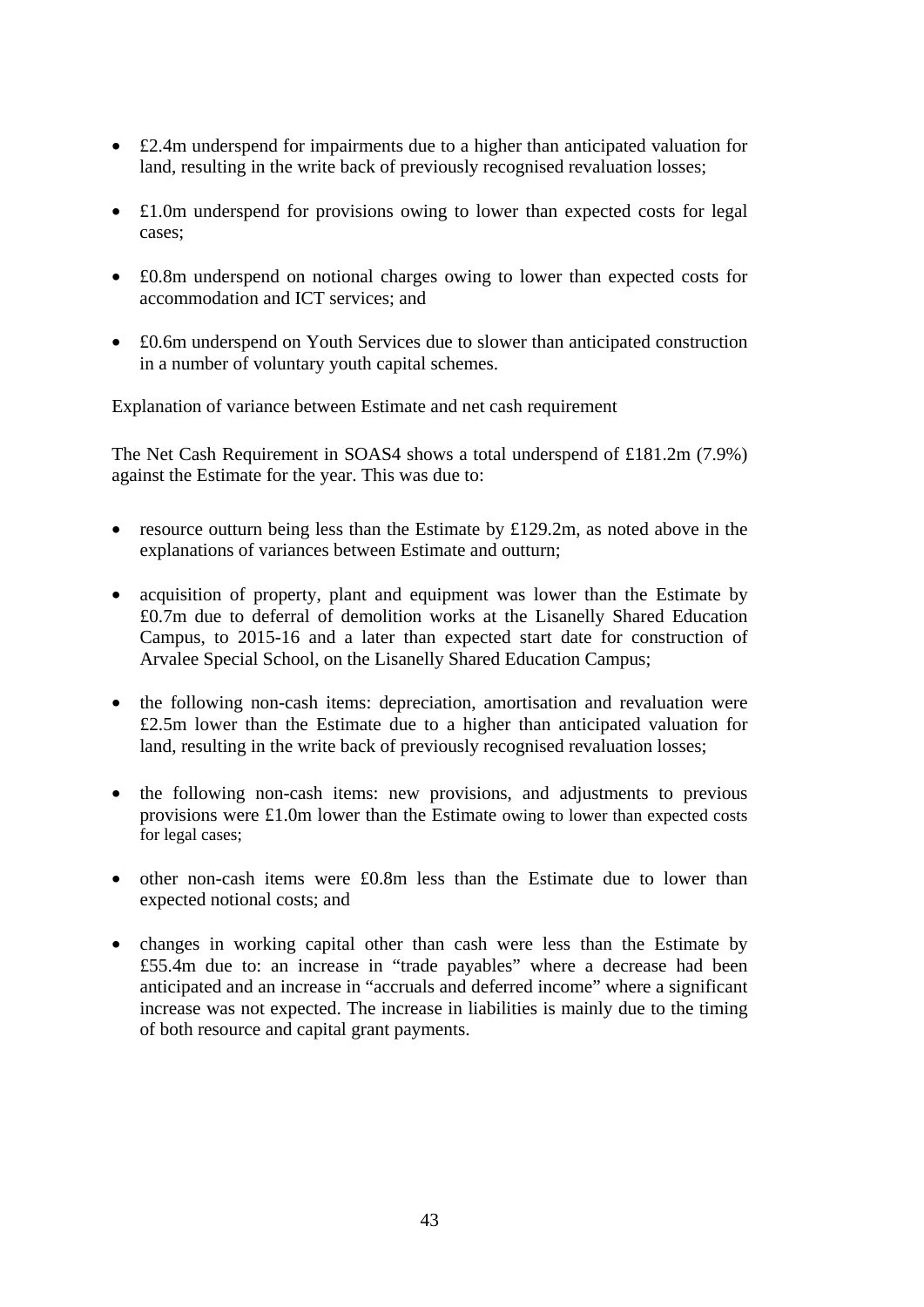Reconciliation of net resource expenditure between Estimates, Accounts and Budgets

|                                                                            | 2014-15<br>£000 | 2013-14<br>£000 |
|----------------------------------------------------------------------------|-----------------|-----------------|
| <b>Net Resource Outturn (Estimates)</b>                                    | 2,122,065       | 2,071,217       |
| Adjustments to additionally include:                                       |                 |                 |
| Consolidated Fund Extra Receipts in<br>the<br>Statement<br>of              |                 |                 |
| Comprehensive Net Expenditure                                              | (3,287)         | (3,988)         |
| <b>Net Operating Cost (Accounts)</b>                                       | 2,118,778       | 2,067,229       |
| Adjustments to remove:                                                     |                 |                 |
| Capital grants and capital grant income                                    | (2,701)         | (1,456)         |
| Voted expenditure outside the budget                                       | (2,057,094)     | (2,012,983)     |
| Notional inter-departmental charges                                        | (3,693)         | (3,632)         |
| Capital Consolidated Fund Extra Receipts                                   | 3,114           | 3,785           |
| Non-budget EU Consolidated Fund Extra Receipts                             |                 | 102             |
| Adjustments to additionally include:                                       |                 |                 |
| Resource consumption of NDPBs                                              | 1,996,628       | 1,932,300       |
| <b>Resource Budget Outturn (Budget) *</b>                                  | 2,055,032       | 1,985,345       |
| of which                                                                   |                 |                 |
| Departmental Expenditure Limits (DEL)                                      | 1,951,389       | 1,912,894       |
| <b>Annually Managed Expenditure</b>                                        | 103,643         | 72,451          |
| 2014-15 figures are provisional outturn; 2013-14 figures are final outturn |                 |                 |

#### Going concern

The statement of financial position at 31 March 2015 shows negative taxpayers equity of £61.1m. This reflects the inclusion of liabilities falling due in future years, which are to be financed mainly by drawings from the Northern Ireland Consolidated Fund. Such drawings will be from grants of Supply approved annually by the Northern Ireland Assembly, to meet the Department of Education's Net Cash Requirement. Under the Government Resources and Accounts Act (Northern Ireland) 2001, no money may be drawn from the Fund other than required for the service of the specified year or retained in excess of that need. All unspent monies, including those derived from the Department's income, must be surrendered to the Fund.

In common with other government departments, the future financing of the Department of Education's liabilities is accordingly to be met by future grants of Supply and the application of future income, both to be approved annually by the Northern Ireland Assembly. Such approval for amounts required for 2015-16 are to be voted by the Northern Ireland Assembly and there is no reason to believe that future approvals will not be forthcoming. It has accordingly been considered appropriate to adopt a going concern basis for the preparation of these financial statements.

Contingent liabilities included for Assembly reporting and accountability

The Department has no contingent liabilities to report for the purpose of Assembly reporting and accountability.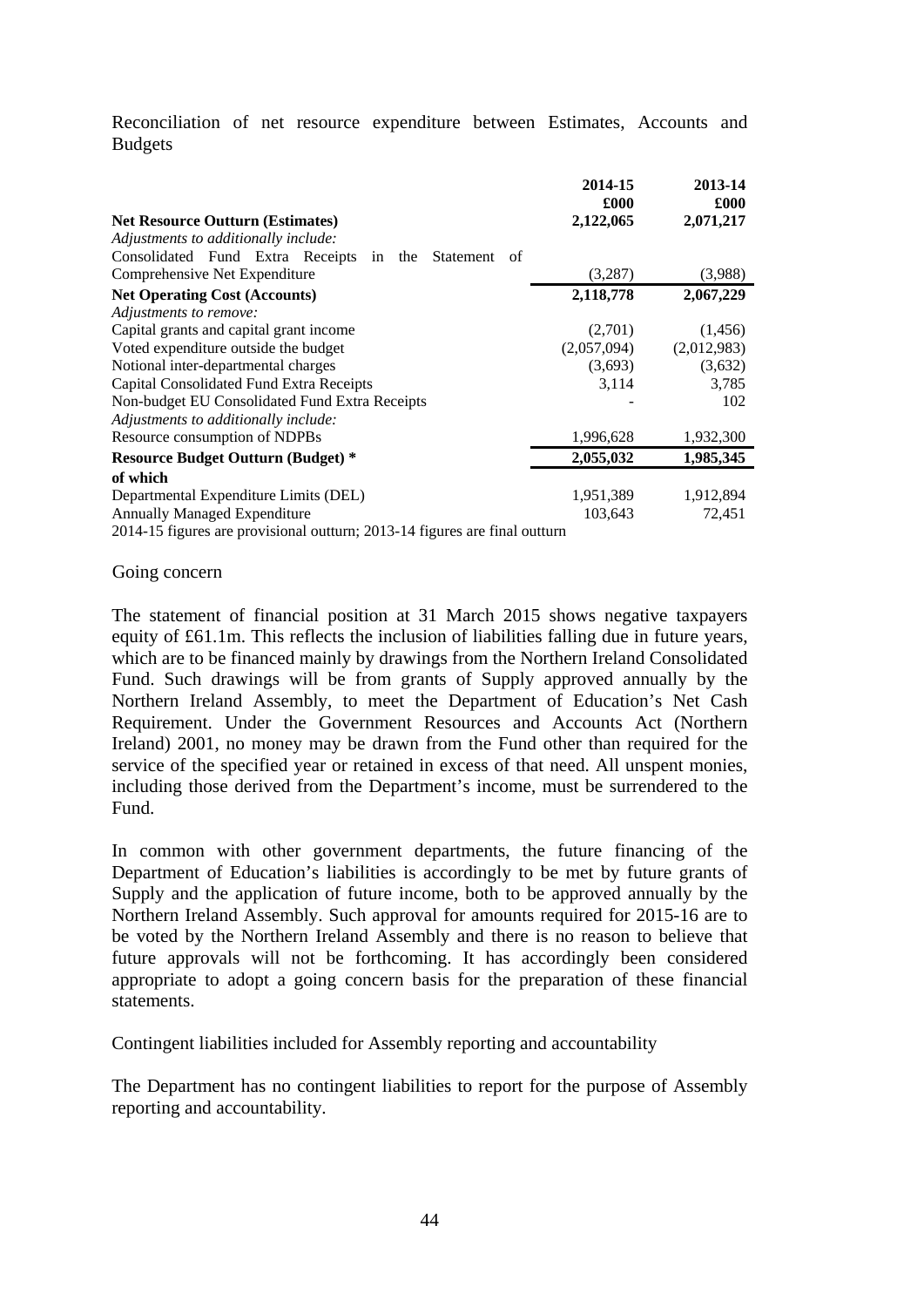# **28. Environmental, social, community and human rights issues**

The Northern Ireland government estate is centrally managed by DFP.

The Department of Education contributes to central targets and has implemented waste management and recycling schemes. Key areas are:

- the use of 100% recycled paper for printing and photocopying;
- cardboard, glass, plastic, polystyrene, paper plates and aluminium are segregated and recycled;
- double sided printing where equipment permits;
- IT equipment and consumables (including monitors, hard drives, peripherals and toner cartridges) are sent for recycling;
- Removal of a number of under desk waste bins throughout the Department and the introduction of centralised waste collection areas;
- Waste bags filled to the required level to reduce bag wastage;
- Staff awareness has contributed to a decrease in waste being produced;
- Waste storage on site is now at minimal levels and waste is removed through less frequent collections; and
- Daily and nightly checks are made of the office environment in order to ensure that lights and office equipment which are not in use are turned off.

Sustainability in procurement and construction

The Department is committed to the achievement of sustainability in construction procurement. This concerns the procurement and delivery of building, engineering and refurbishment projects that promote environmental, social and economic gains now and for the future. All school projects that receive capital funding from the Department are expected to comply with the requirements detailed in Guidance Notes on sustainability issued by the Central Procurement Directorate (CPD) within DFP.

The Construction Industry Forum for Northern Ireland (CIFNI), the Government Construction Clients Group and the construction industry, as represented by the Construction Industry Group for Northern Ireland have jointly explored how sustainability issues could be incorporated into construction contracts. A CIFNI Sustainability Task Group developed proposals to promote the economic, social and environmental elements of sustainable development through sustainable procurement in construction. The outcome of this work is illustrated within Procurement Guidance Note (PGN) 06/10 - Procurement of Construction Works and Services. In addition the Government Construction Clients Sustainability Action Plan for 2012-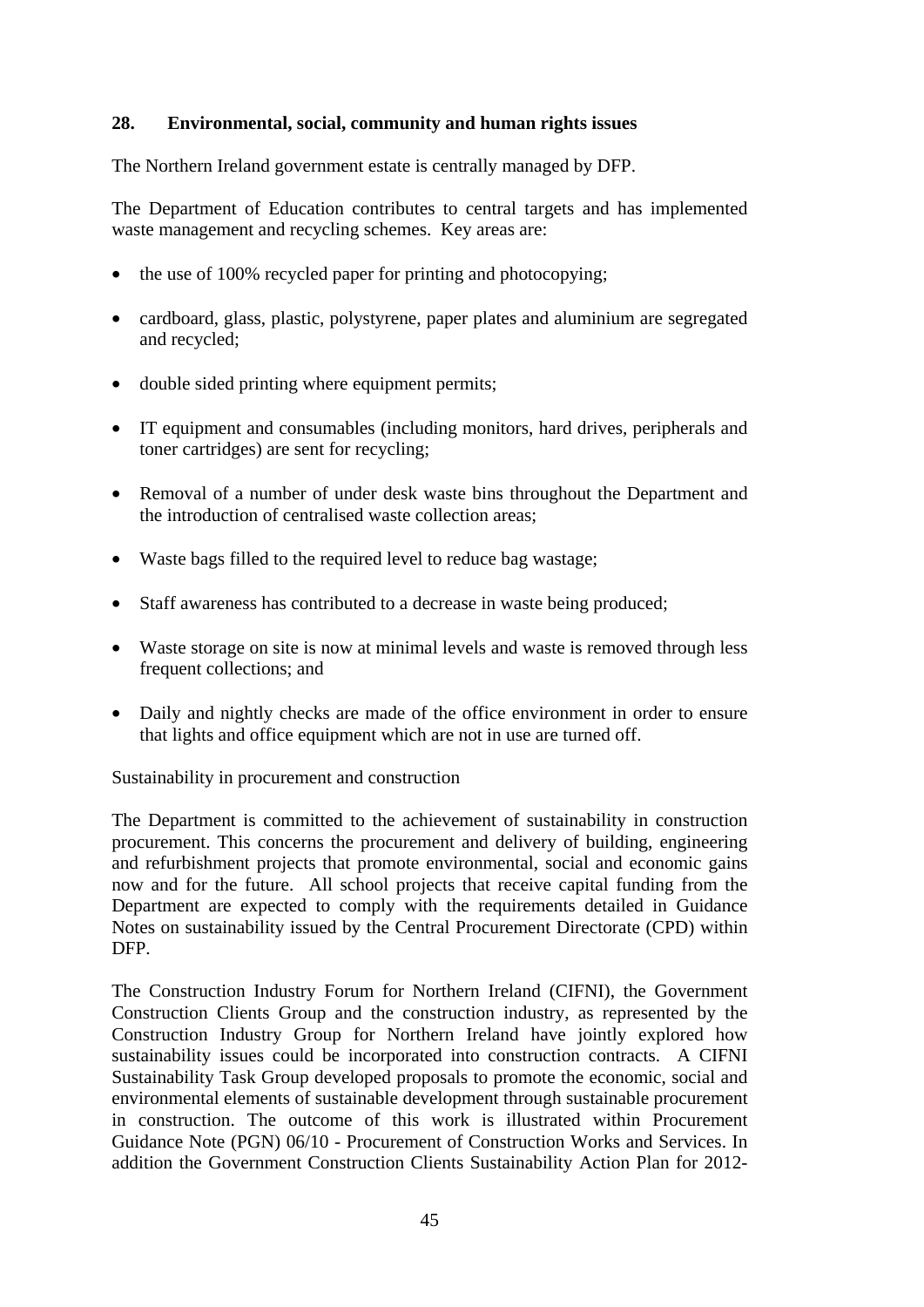15 published in November 2012 outlines targets and objectives in respect of sustainability.

PGN 01/13 Integrating Social Considerations into Contracts (November 2013), was published with the purpose of encouraging the inclusion of social clauses and the promotion of social and economic gains within public procurement. The Strategic Investment Board is currently undertaking a Strategic Review of Social Clauses. The Department is currently participating in this review.

The Building Research Establishment Environmental Assessment Method (BREEAM) is used to assess the environmental performance of new and existing buildings. The Department's building handbooks are designed to support the achievement of a BREEAM rating of 'excellent' in new school builds and 'very good' for refurbishment projects. Where appropriate, renewable energy sources are employed for the heating of schools.

## Sustainable Development

The Department is committed to ensuring that sustainable development is incorporated both into the curriculum and also into the design of all its building projects. This fulfils its obligations under Objectives 2.4 and 3.3 of the Executive's *"Sustainable Development Strategy"* (http://www.ofmdfmni.gov.uk/sustaindevelop.pdf) and associated Action Plan (http://www.ofmdfmni.gov.uk/focus\_on\_the\_future.pdf)*.* In October 2014, the Department provided a report on its sustainable development obligations to the OFMDFM report on the implementation of the sustainable development statutory duty in the public sector (http:///www.ofmdfmni.gov.uk/statutory-duty-goodpractice-report.pdf).

Education for Sustainable Development has been included in the curriculum across all key stages; this was introduced on a phased basis from September 2007. Pupils explore issues such as climate change and the need to manage human impact on the environment.

All school building contracts include overarching requirements in respect of energy, water and low carbon design to ensure the accommodation is sustainable and energy efficient.

# Biodiversity

The Department requires all major works for schools to achieve a BREEAM rating of 'excellent' in new school builds and 'very good' for refurbishment projects. An assessment of the impact of construction on ecology and biodiversity is undertaken as part of the BREEAM rating.

The Schools Building Handbook specifies that outside space should satisfy the Department's policy on biodiversity e.g. habitat replacement, bird boxes and bat boxes.

The Department of the Environment (DoE) consulted in early 2014 on a Biodiversity Strategy for Northern Ireland to 2020. Following the outcomes of this, DE will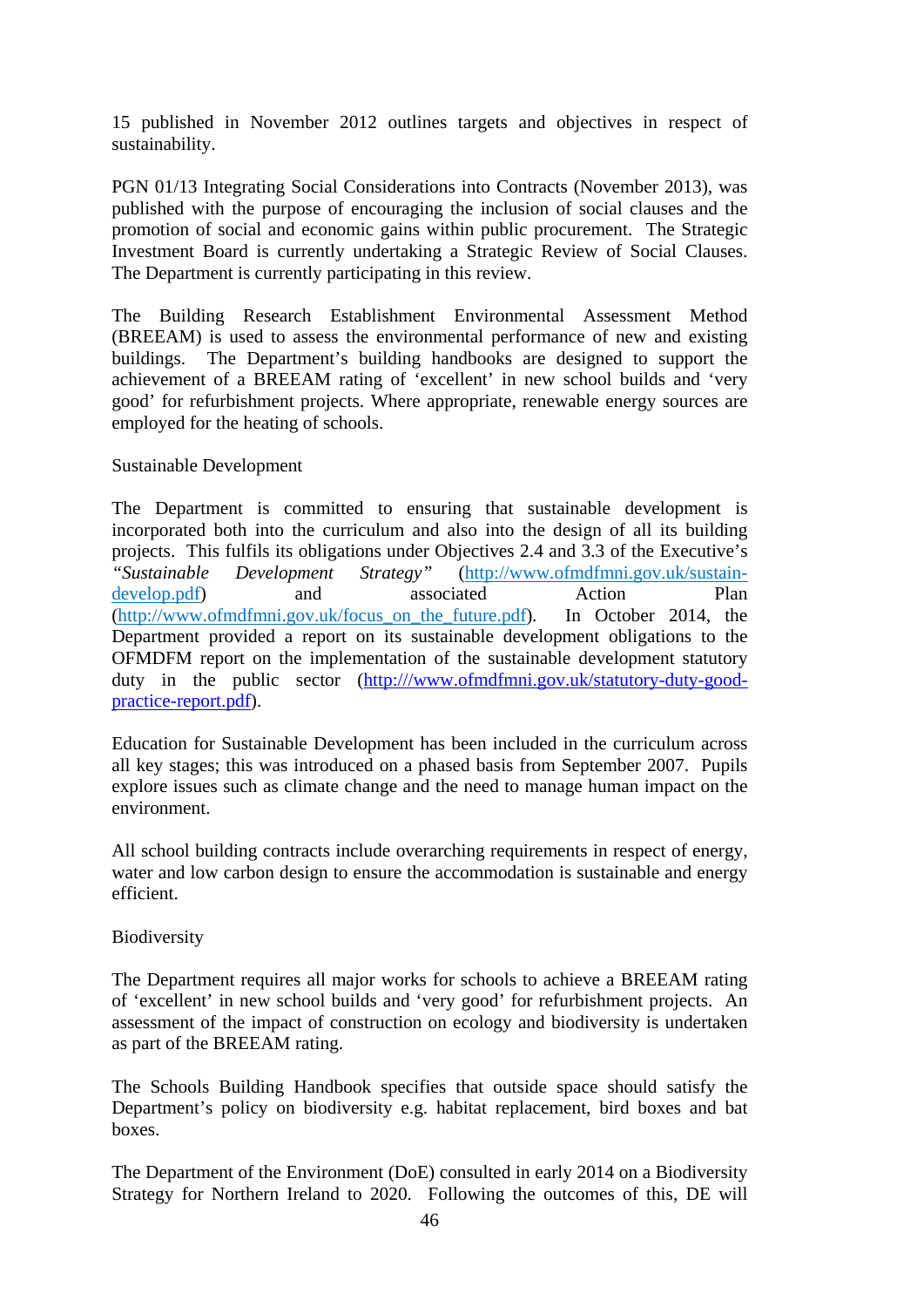consider what further actions can be taken to promote biodiversity across the education estate and in the curriculum.

On 9 January 2015, 100% of schools in the north of Ireland were registered for the Eco-Schools programme, making it the first region in the world to achieve every school an Eco-School. Eco-Schools is an international environmental education programme which offers a means for schools to take environmental issues from the curriculum and apply them to the day-to-day running of the school.

#### Climate Change

The Department is represented on the Cross Departmental Working Group on Climate Change (CDWGCC), which is chaired by the Environment Minister. This ensures a proactive, interdepartmental approach is taken towards achieving the greenhouse gas emissions reductions targets outlined in the PfG.

To contribute to the PfG target, the Department is taking forward actions, together with the ELBs, to mitigate the impact of climate change by working towards a reduction in greenhouse gas emissions, through the implementation of energy efficiency measures in schools. Through the incorporation of sustainable development into the curriculum, future generations are being made aware of the role they must play in the respect of energy efficiency and the reduction of emissions.

Alongside mitigation strategies, the CDWGCC has also been developing complementary strategies to adapt to the warming climate. The first Northern Ireland Climate Change Adaptation Programme was laid in the Assembly in January 2014. Under the Programme, the Department is committed to ensuring that schools are prepared for flood events.

#### Energy

Although the Department has no specific targets in relation to the promotion of renewable energy, it does have strategic objectives outlined in the Executive's *'Sustainable Energy Action Plan 2012-15'* (the drafting of which was led by the Department of Enterprise, Trade and Investment given their responsibility for energy policy). The report can be accessed at http://www.detini.gov.uk/deti-energyindex/strategic-policy-planning /energy-newpage-17.htm. The objectives are all ongoing and reflect the Department's responsibilities for the curriculum in relation to sustainable development and the provision of sustainable accommodation for educational establishments.

Across the education estate, consideration is given to the use of renewable energy sources, where economically feasible. During 2014-15, DE has implemented a £10 million schools' energy efficiency programme. This 'spend to save' initiative has seen investment in a range of energy efficiency measures, including the installation of photovoltaic (solar) panels on over 300 schools; boiler upgrades; gas conversions and the installation of gas and electricity monitors. As well as the financial savings, it is anticipated that the schools will use these systems as educational tools in the areas of geography, IT, maths, science and design and technology.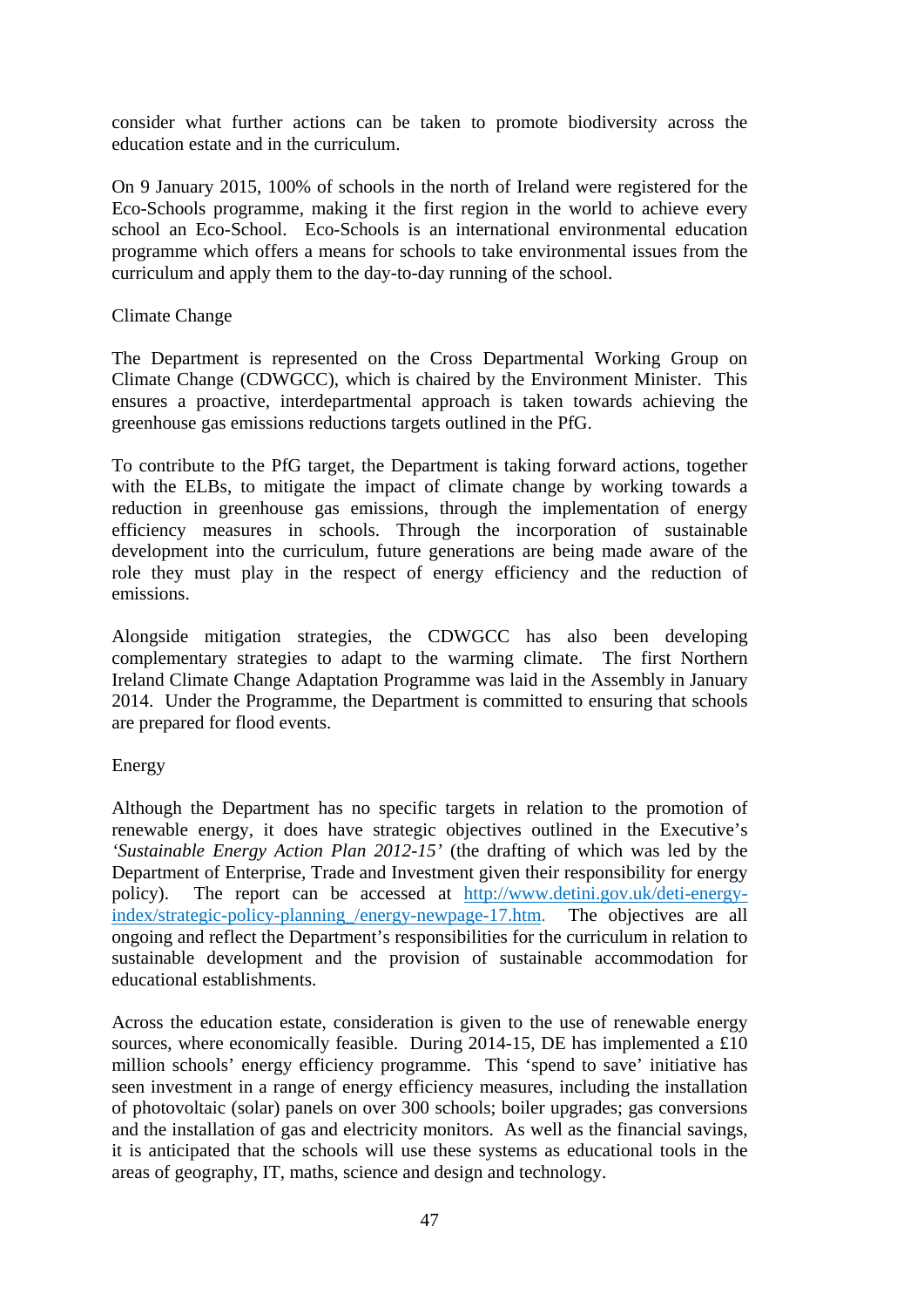#### Carbon Reduction Commitment

The Carbon Reduction Commitment (CRC) Energy Efficiency Scheme is a mandatory UK scheme aimed at reducing carbon dioxide emissions in large public and private sector organisations. Measures to simplify the scheme were brought into law in Northern Ireland on 20 May 2013, through the CRC Energy Efficiency Scheme Order 2013. All Departments are mandated participants and four of the five Education and Library Boards (ELBs) also met the qualifying criteria for participation in Phase Two, which commenced on 1 April 2014. The Western Education and Library Board (WELB) is not a participant in the scheme as electricity useage is below the threshold limit. 2018-19 will be the final reporting year for Phase Two.

Participants are required to monitor and report their energy annually and surrender allowances equal to their carbon dioxide emissions. The Department and ELBs have complied fully with their commitments under the legislation during 2014-15.

#### Education for Sustainable Development

The statutory curriculum, which is in place in all grant aided schools, includes Education for Sustainable Development (ESD) as a key element across all Key Stages of the curriculum.

Through ESD, pupils explore issues such as environmental and climate change, biodiversity and the need to manage the human impact on the environment. The aim is to develop pupils as contributors to the environment so that they come to understand the interdependence of society, the economy and the environment; to develop respect for the needs of both present and future generations; and to act towards promoting an improved environment.

#### Social, community and human rights issues

The Department's role in relation to social and community issues is shaped by a range of strategies from other areas of government. Those strategies with the most direct bearing on education are "Children and Young People in Northern Ireland 2006-2016", the "Investment Strategy for Northern Ireland 2008-2018" and the "Together: Building a United Community Strategy".

The Department's role in relation to social and community issues is also shaped by international legislation such as the UN Convention on the Rights of the Child; the UN International Convention on the Elimination of All Forms of Racial Discrimination; and the UN Declaration on the Rights of Persons Belonging to National or Ethnic, Religious and Linguistic Minorities.

The Programme for Government 2011-2015 contains four commitments to advance shared education, which will contribute to social and community issues. The Education Minister has accepted a range of recommendations from an independent panel which he established to advise on advancing shared education. A draft Shared Education Bill and accompanying policy, based on the recommendations of the independent panel, were issued for public consultation. Both are expected to be finalised in 2015-16.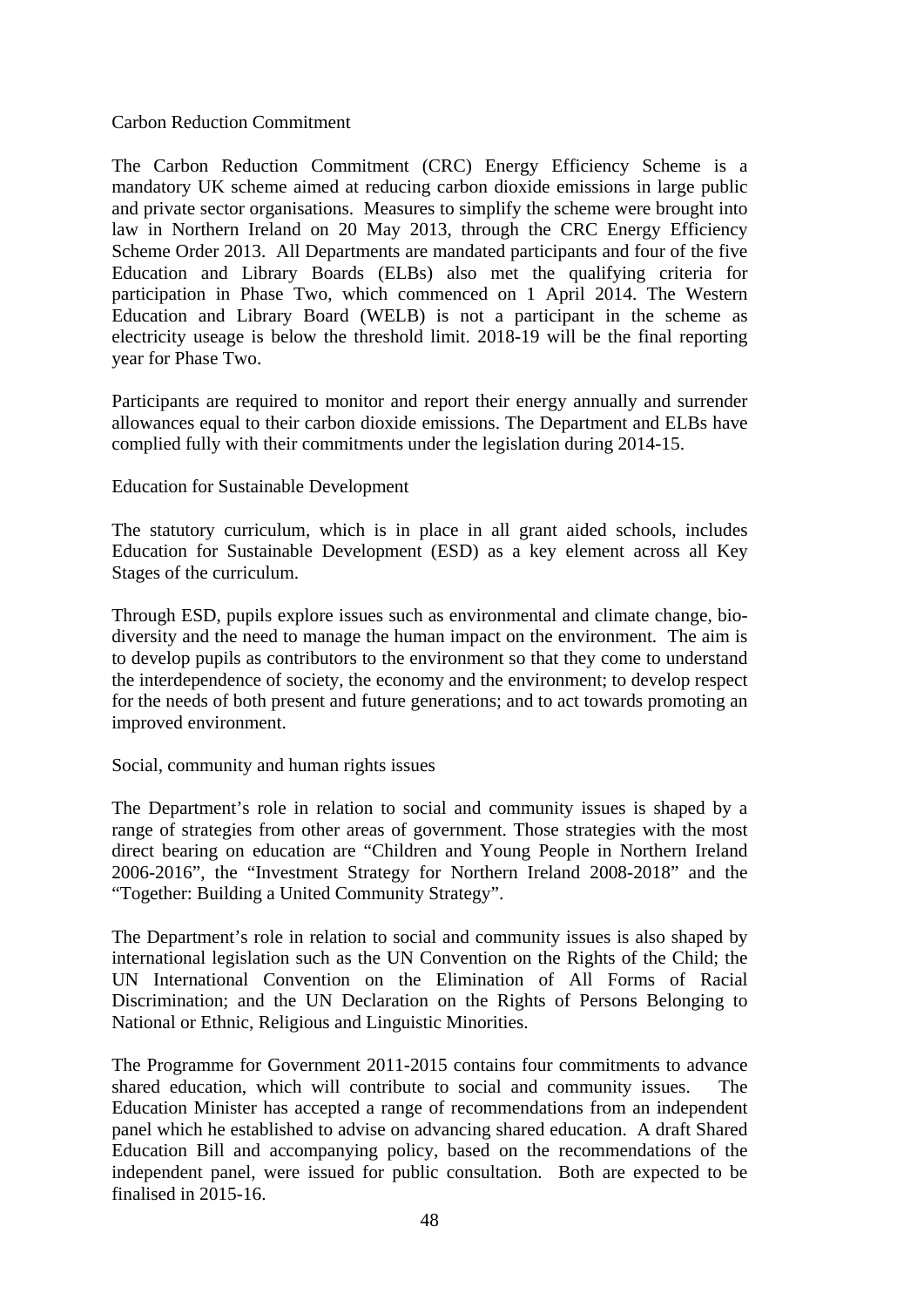Together: Building a United Community reflects the Executive's commitment to improving good relations and building a united, shared and reconciled society. The Department is leading on a number of commitments, including the commencement of ten shared education campuses by 2018. Three projects have been approved to progress to planning stage to date - in Moy, Limavady and Ballycastle. A second call for applications closed at the end of January 2015; an announcement on the next round of shared campuses is expected in June 2015.

Since its launch in March 2011, the Department has been implementing a new Community Relations, Equality and Diversity in Education (CRED) Policy. The new policy reflects the range of national and international equality and human rights legislation as well as changes to the curriculum. A formal review of the policy undertaken in late 2014 has shown that most schools and youth organisations demonstrate effective practice in helping children and young people build relationships with others from different background and traditions. A number of recommendations have been made to further embed the effectiveness of this work.

Park Sum

**Accounting Officer** 

**Signed: Date: 25 June 2015**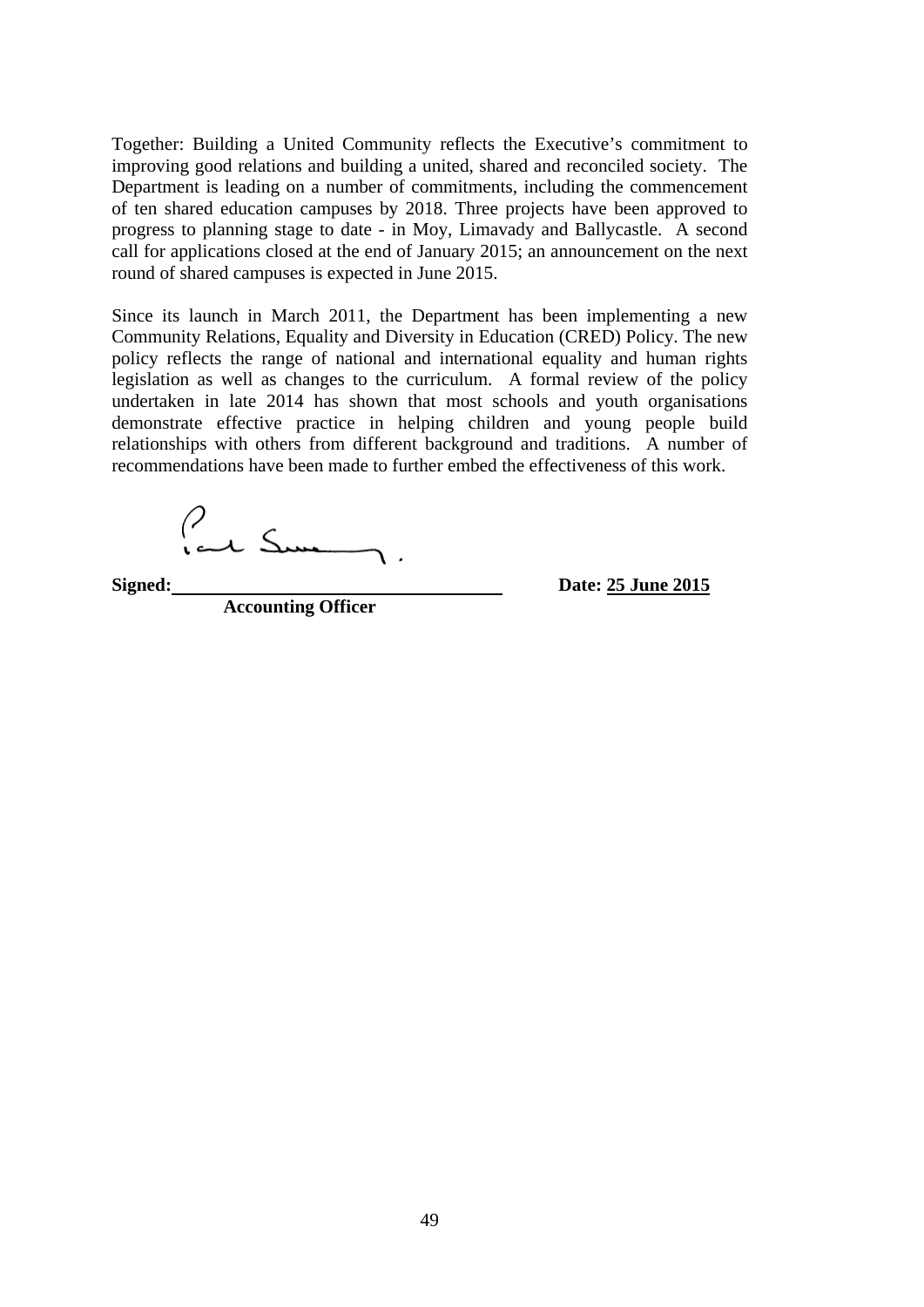# **REMUNERATION REPORT**

## **1. Remuneration policy**

The remuneration of senior civil servants is set by the Minister for Finance and Personnel. The Minister approved a restructured SCS pay settlement broadly in line with the Senior Salaries Review board report which he commissioned in 2010. The commitment to a Pay and Grading Review for SCS was the second phase of the equal pay settlement approved by the Executive.

## **2. Service contracts**

Civil service appointments are made in accordance with the Civil Service Commissioners' Recruitment Code, which requires appointment to be on merit on the basis of fair and open competition but also includes the circumstances when appointments may otherwise be made.

Unless otherwise stated below, the officials covered by this report hold appointments which are open-ended. Early termination, other than for misconduct, would result in the individual receiving compensation as set out in the Civil Service Compensation Scheme.

Further information about the work of the Civil Service Commissioners can be found at www.nicscommissioners.org.

# **3. Salary and pension entitlements**

The following sections provide details of the remuneration and pension interests of the Minister and the most senior management of the Department.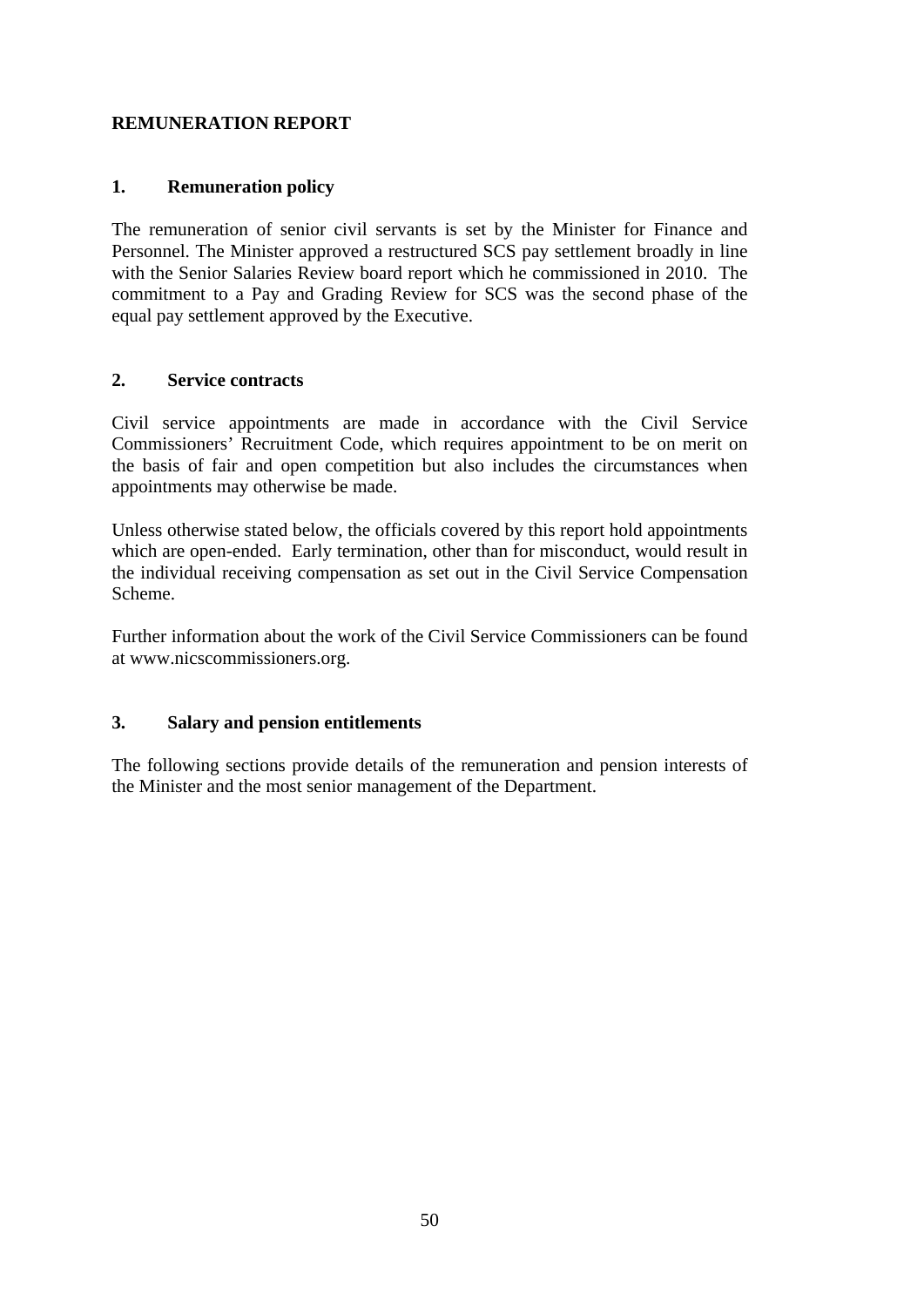#### **Remuneration (including salary) and pension entitlements (Audited)**

|                    | 2014-15               |                                     |                      |                       | 2013-14                             |                      |  |
|--------------------|-----------------------|-------------------------------------|----------------------|-----------------------|-------------------------------------|----------------------|--|
| <b>Minister</b>    | <b>Salary</b><br>£000 | <b>Pension</b><br>Benefits*<br>£000 | <b>Total</b><br>£000 | <b>Salary</b><br>£000 | <b>Pension</b><br>Benefits*<br>£000 | <b>Total</b><br>£000 |  |
| Mr John O'Dowd MLA | 38                    | 12                                  | 50                   | 38                    | 16                                  | 54                   |  |

*\*The value of pension benefits accrued during the year is calculated as (the real increase in pension multiplied by 20) plus (the real increase in any lump sum) less (the contributions made by the individual). The real increases exclude increases due to inflation.* 

|                             |                       |                                     | 2014-15                  |                          |                                     | 2013-14              |
|-----------------------------|-----------------------|-------------------------------------|--------------------------|--------------------------|-------------------------------------|----------------------|
| <b>Officials</b>            | <b>Salary</b><br>£000 | <b>Pension</b><br>Benefits*<br>£000 | <b>Total</b><br>£000     | <b>Salary</b><br>£000    | <b>Pension</b><br>Benefits*<br>£000 | <b>Total</b><br>£000 |
| Mr Paul Sweeney             | 110-115               | 48                                  | 160-165                  | 105-110                  | 27                                  | 135-140              |
| Permanent Secretary         |                       |                                     |                          |                          |                                     |                      |
| Mrs Katrina Godfrey         | 80-85                 | 79                                  | 160-165                  | 65-70                    | 52                                  | 120-125              |
| Deputy Secretary            |                       |                                     |                          | (75-80 full              |                                     |                      |
|                             |                       |                                     |                          | year                     |                                     |                      |
|                             | 80-85                 | 111                                 | 190-195                  | equivalent)<br>$25-30$   | 47                                  | $70 - 75$            |
| Mrs Fiona Hepper            |                       |                                     |                          |                          |                                     |                      |
| Deputy Secretary            |                       |                                     |                          | (80-85 full<br>year      |                                     |                      |
|                             |                       |                                     |                          | equivalent)              |                                     |                      |
| Mrs Noelle Buick            | 90-95                 | 29                                  | 120-125                  | 90-95                    | 19                                  | 110-115              |
| Chief Inspector             |                       |                                     |                          |                          |                                     |                      |
| Mr Trevor Connolly          | 65-70                 | 14                                  | 80-85                    | 65-70                    | 18                                  | 80-85                |
| Director                    |                       |                                     |                          |                          |                                     |                      |
|                             |                       |                                     |                          |                          |                                     |                      |
| Mr Barry Jordan             | 65-70                 | (21)                                | 45-50                    | 65-70                    | 3                                   | 65-70                |
| Director                    |                       |                                     |                          |                          |                                     |                      |
| Mr Gavin Boyd***            | 145-150               | 47                                  | 190-195                  | $145 - 150$              | 31                                  | 175-180              |
| Interim Chief Executive, EA |                       |                                     |                          |                          |                                     |                      |
| Mrs La'Verne Montgomery**   |                       |                                     | $\overline{\phantom{a}}$ | $45 - 50$                | 17                                  | $60 - 65$            |
| Director                    |                       |                                     |                          | $(60-65$ full            |                                     |                      |
|                             |                       |                                     |                          | year                     |                                     |                      |
| Ms Linda Wilson**           |                       |                                     | $\overline{a}$           | equivalent)<br>$50 - 55$ | $\mathbf{1}$                        | 50-55                |
| Director                    |                       |                                     |                          | $(65-70$ full            |                                     |                      |
|                             |                       |                                     |                          | year                     |                                     |                      |
| Mr Diarmuid McLean**        |                       |                                     |                          | equivalent)<br>50-55     | $\mathbf{1}$                        | 50-55                |
| Director                    |                       |                                     |                          | $(65-70$ full            |                                     |                      |
|                             |                       |                                     |                          | year                     |                                     |                      |
|                             |                       |                                     |                          | equivalent)              |                                     |                      |
| Mr Philip Irwin**           | $\frac{1}{2}$         | $\sim$                              | $\overline{\phantom{a}}$ | 30-35                    | 6                                   | 35-40                |
| Director                    |                       |                                     |                          | $(65-70$ full            |                                     |                      |
|                             |                       |                                     |                          | year<br>equivalent)      |                                     |                      |
| Mrs Caroline Gillan**       |                       |                                     | $\overline{\phantom{a}}$ | $40 - 45$                | (19)                                | $20 - 25$            |
| Director                    |                       |                                     |                          | $(60-65$ full            |                                     |                      |
|                             |                       |                                     |                          | year<br>equivalent)      |                                     |                      |
| Mr David Hughes**           |                       |                                     |                          | $45 - 50$                | 10                                  | 55-60                |
| Director                    |                       |                                     |                          | $(65-70$ full            |                                     |                      |
|                             |                       |                                     |                          | year                     |                                     |                      |
| Mr Paul Price**             |                       |                                     |                          | equivalent)<br>50-55     | 10                                  | 60-65                |
| Director                    |                       |                                     |                          | $(65-70$ full            |                                     |                      |
|                             |                       |                                     |                          | year                     |                                     |                      |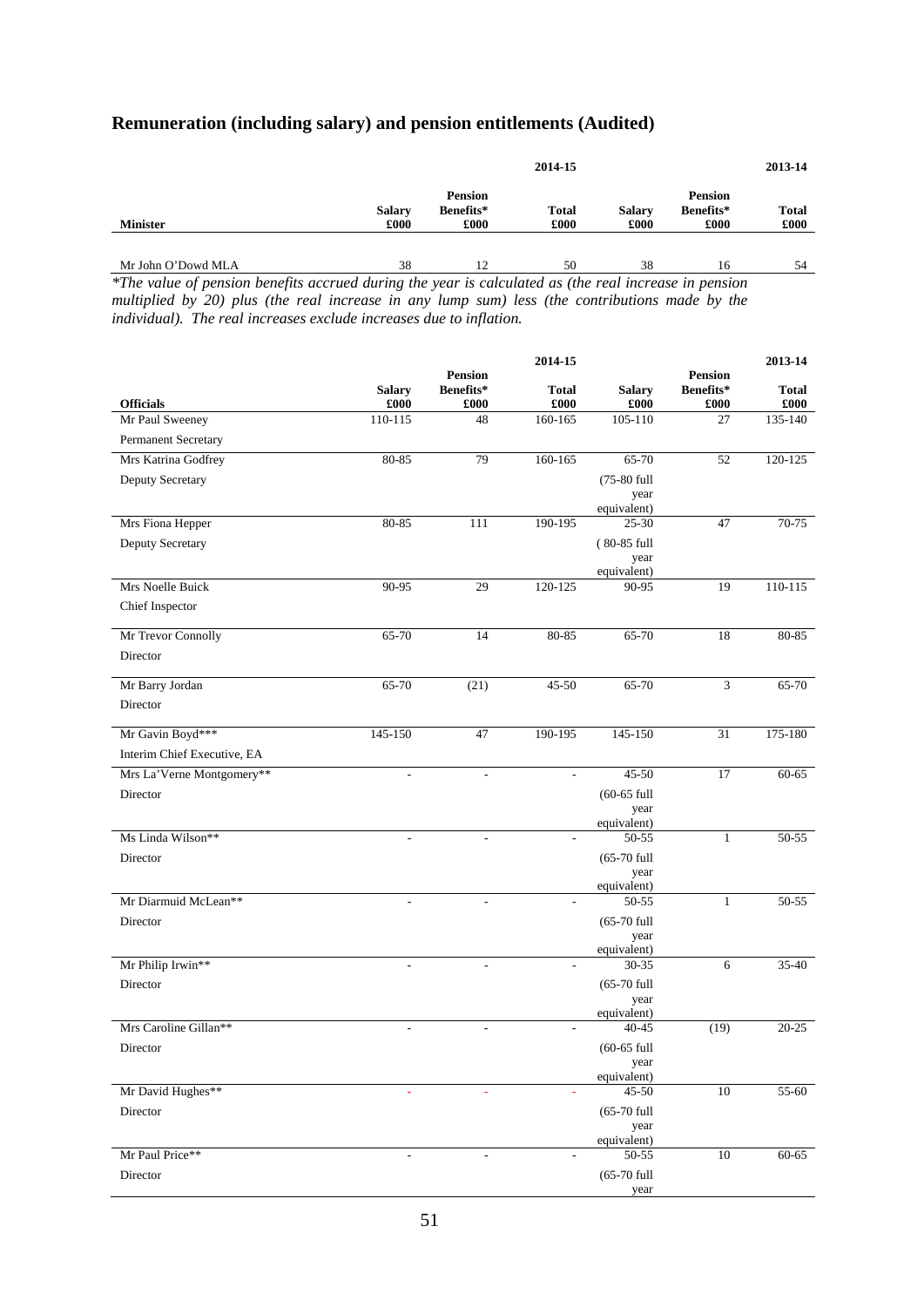|                                                       |               |                | 2014-15      |               |                | 2013-14            |
|-------------------------------------------------------|---------------|----------------|--------------|---------------|----------------|--------------------|
|                                                       |               | <b>Pension</b> |              |               | <b>Pension</b> |                    |
|                                                       | <b>Salary</b> | Benefits*      | <b>Total</b> | <b>Salary</b> | Benefits*      | <b>Total</b>       |
| <b>Officials</b>                                      | £000          | £000           | £000         | £000          | £000           | $\pmb{\pounds}000$ |
|                                                       |               |                |              | equivalent)   |                |                    |
| Mr John Smyth****                                     | $5-10$        | -              | ۰            | $5-10$        |                |                    |
| Non-executive director                                |               |                |              |               |                |                    |
| Mrs Fiona Keenan****                                  | $5-10$        |                | ۰            | $0 - 5$       |                |                    |
| Non-executive director                                |               |                |              |               |                |                    |
| Band of Highest Paid Director's Total<br>Remuneration | 145-150       |                |              | 145-150       |                |                    |
|                                                       |               |                |              |               |                |                    |
| <b>Median Total Remuneration</b>                      | 28,879        |                |              | 28,108        |                |                    |
| Ratio                                                 | 5.1           |                |              | 5.3           |                |                    |

*\*The value of pension benefits accrued during the year is calculated as (the real increase in pension multiplied by 20) plus (the real increase in any lump sum) less (the contributions made by the individual). The real increases exclude increases due to inflation..* 

*\*\*Membership of the Departmental Board ended on 31 December 2013 due to the reconstitution of the Board.* 

*\*\*\* Mr Boyd is not a member of the DE Board. He is included in the Remuneration Report as he is an additional Accounting Officer of the Department.* 

*\*\*\*\*The Department and non-executive directors may terminate the appointment by giving three months notice in writing.* 

#### **Salary**

"Salary" includes gross salary; overtime; reserved rights to London weighting or London allowances; recruitment and retention allowances; private office allowances and any other allowance to the extent that it is subject to UK taxation and any gratia payments.

The Department of Education was under the direction and control of Mr John O'Dowd MLA during the financial year. His salary and allowances were paid by the Northern Ireland Assembly and have been included as a notional cost in this resource account. These amounts do not include costs relating to the Minister's role as MLA which are disclosed elsewhere.

#### **Benefits in kind**

The monetary value of benefits in kind covers any benefits provided by the employer and treated by HM Revenue and Customs as a taxable emolument. There were no such benefits in kind made in 2013-14 and 2014-15.

#### **Bonuses**

Bonuses are based on performance levels attained and are made as part of the appraisal process. Bonuses relate to the performance in the year in which they become payable to the individual. There were no such bonus payments made in 2013-14 and 2014-15.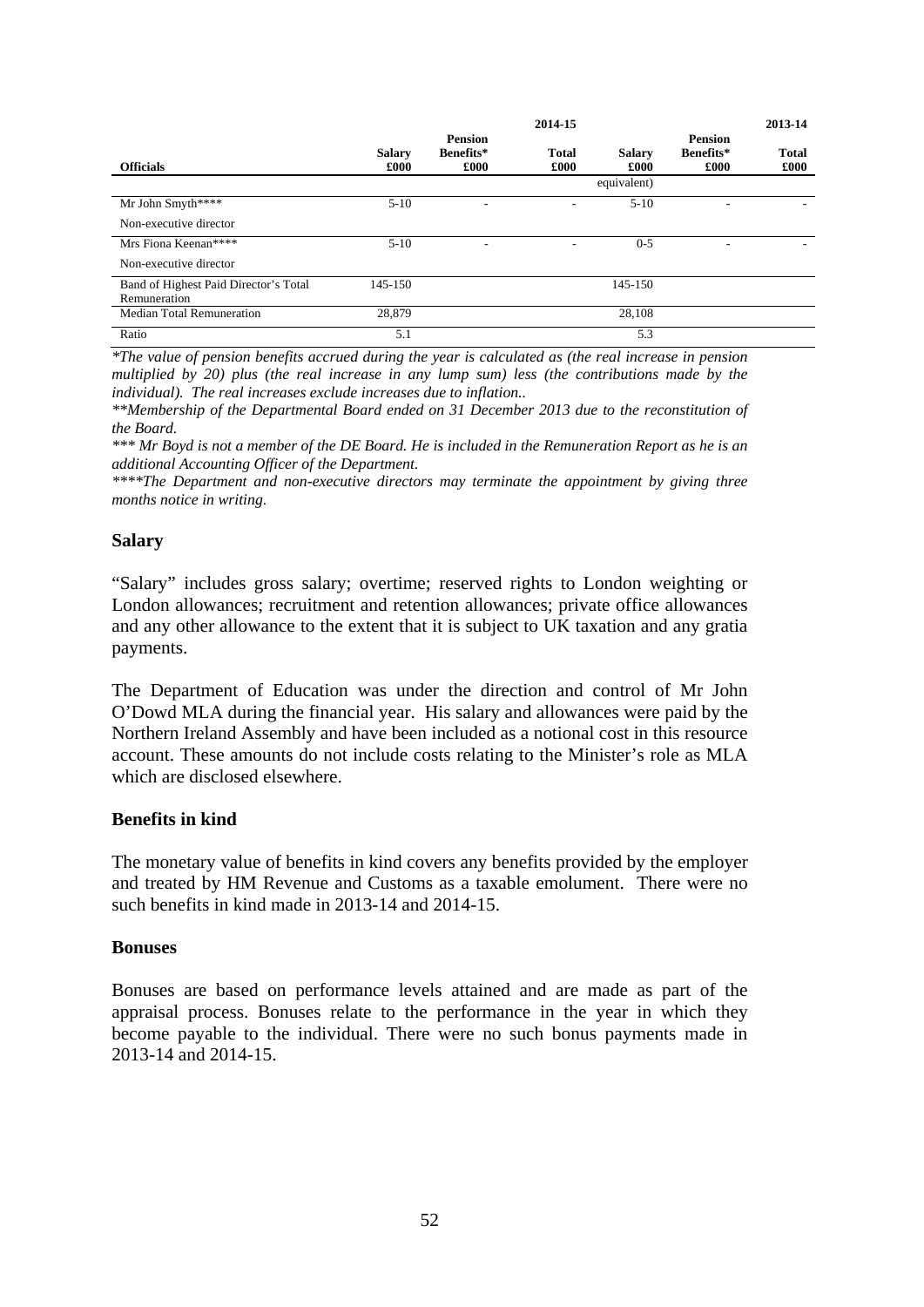# **Pension Benefits (Audited)**

| <b>Minister</b>    | Accrued<br>pension<br>at<br>pension<br>age as at<br>31 March<br>2015<br>£000 | Real<br>increase<br>in<br>pension<br>at<br>pension<br>age<br>£000 | <b>CETV</b> at<br>31 March<br>2015<br>£000 | <b>CETV</b> at<br>31 March<br>2014<br>£000 | Real<br>increase<br>in CETV<br>$\pounds000$ |
|--------------------|------------------------------------------------------------------------------|-------------------------------------------------------------------|--------------------------------------------|--------------------------------------------|---------------------------------------------|
| Mr John O'Dowd MLA | $0 - 5$                                                                      | $0 - 2.5$                                                         | 43                                         | 33                                         | 6                                           |

## **Ministerial pensions**

Pension benefits for Ministers are provided by the Assembly Members' Pension Scheme (Northern Ireland) 2012 (AMPS). The scheme is made under s48 of the Northern Ireland Act 1998. As Ministers will be Members of the Legislative Assembly they may also accrue an MLA's pension under the AMPS (details of which are not included in this report). The pension arrangements for Ministers provide benefits on a "contribution factor" basis which takes account of service as a Minister. The contribution factor is the relationship between salary as a Minister and salary as a Member for each year of service as a Minister. Pension benefits as a Minister are based on the accrual rate (1/50th or 1/40th) multiplied by the cumulative contribution factors and the relevant final salary as a Member.

Benefits for Ministers are payable at the same time as MLA's benefits become payable under the AMPS. Pensions are increased annually in line with changes in the Consumer Prices Index. Ministers pay contributions of either 7% or 12.5% of their Ministerial salary, depending on the accrual rate. There is also an employer contribution paid by the Consolidated Fund out of money appropriated by Act of Assembly for that purpose representing the balance of cost. This is currently 21.6% of the Ministerial salary.

The accrued pension quoted is the pension the Minister is entitled to receive when they reach 65 or immediately on ceasing to be an active member of the scheme if they are already 65.

# **The Cash Equivalent Transfer Value (CETV)**

This is the actuarially assessed capitalised value of the pension scheme benefits accrued by a member at a particular point in time. The benefits valued are the member's accrued benefits and any contingent spouse's pension payable from the scheme. It is a payment made by a pension scheme, or arrangement to secure pension benefits in another pension scheme, or arrangement when the member leaves a scheme and chooses to transfer the pension benefits they have accrued in their former scheme. The pension figures shown relate to the benefits that the individual has accrued as a consequence of their total ministerial service, not just their current appointment as a Minister. CETVs are calculated in accordance with The Occupational Pension Schemes (Transfer Values) (Amendment) Regulations and do not take account of any actual or potential reduction to benefits resulting from Lifetime Allowance Tax which may be due when pension benefits are taken.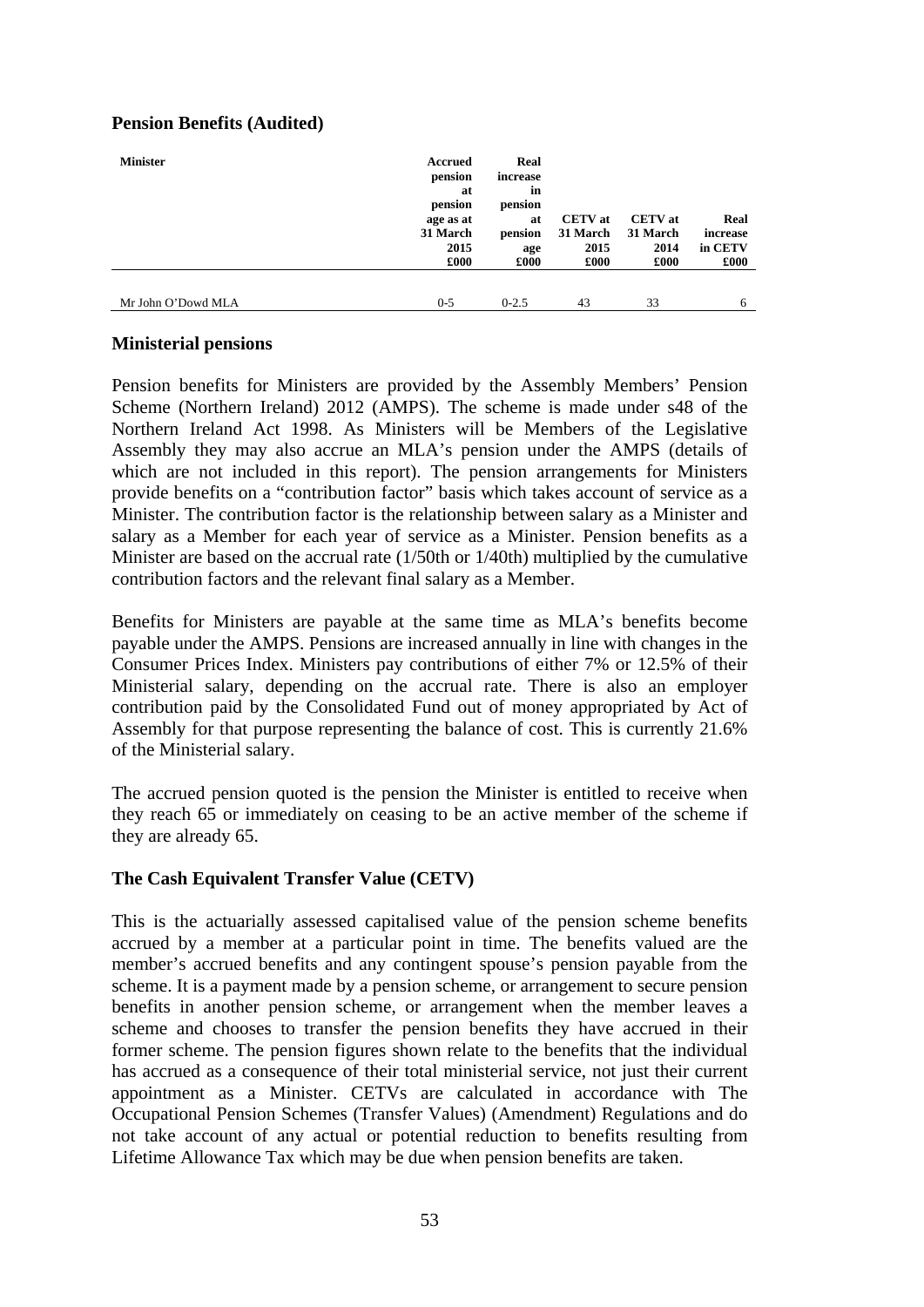#### **The real increase in the value of the CETV**

This is the increase in accrued pension due to the Department's contributions to the AMPS, and excludes increases due to inflation and contributions paid by the Minister and is calculated using common market valuation factors for the start and end of the period.

#### **Pension Entitlements (Audited)**

| <b>Officials</b>            | <b>Accrued</b><br>pension at<br>pension age<br>$as$ at $31$<br>March<br>2015 and<br>related<br>lump sum<br>£000 | Real<br>increase<br>$/$ (decrease)<br>in pension<br>and related<br>lump sum<br>at pension<br>age<br>£000 | <b>CETV</b> at<br>31 March<br>2015<br>£000 | <b>CETV</b> at<br>31 March<br>2014<br>£000 | Real<br>increase<br>$/$ (decrease)<br>in CETV<br>£000 | <b>Employer</b><br>contribution<br>to<br>partnership<br>pension<br>account<br>(nearest<br>£100) |
|-----------------------------|-----------------------------------------------------------------------------------------------------------------|----------------------------------------------------------------------------------------------------------|--------------------------------------------|--------------------------------------------|-------------------------------------------------------|-------------------------------------------------------------------------------------------------|
| Mr Paul Sweeney             | 50-55                                                                                                           | $2.5 - 5$                                                                                                | 1,150                                      | 1,038                                      | 46                                                    |                                                                                                 |
| <b>Permanent Secretary</b>  | plus lump<br>sum of<br>150-155                                                                                  | plus lump<br>sum of<br>$7.5 - 10$                                                                        |                                            |                                            |                                                       |                                                                                                 |
| Mrs Katrina Godfrey         | $25 - 30$                                                                                                       | $2.5 - 5$                                                                                                | 430                                        | 354                                        | 56                                                    |                                                                                                 |
| Deputy Secretary            | plus lump<br>sum of<br>75-80                                                                                    | plus lump<br>sum of<br>10-12.5                                                                           |                                            |                                            |                                                       |                                                                                                 |
| Mrs Fiona Hepper            | $30 - 35$                                                                                                       | $5 - 7.5$                                                                                                | 567                                        | 454                                        | 89                                                    |                                                                                                 |
| Deputy Secretary            | plus lump<br>sum of<br>90-95                                                                                    | plus lump<br>sum of<br>15-17.5                                                                           |                                            |                                            |                                                       |                                                                                                 |
| Mrs Noelle Buick            | $30 - 35$                                                                                                       | $0 - 2.5$                                                                                                | 600                                        | 542                                        | 27                                                    |                                                                                                 |
| Chief Inspector             |                                                                                                                 |                                                                                                          |                                            |                                            |                                                       |                                                                                                 |
| Mr Trevor Connolly          | $10-15$                                                                                                         | $0 - 2.5$                                                                                                | 236                                        | 213                                        | 9                                                     |                                                                                                 |
| Director                    | plus lump<br>sum of<br>$40 - 45$                                                                                | plus lump<br>sum of<br>$0 - 2.5$                                                                         |                                            |                                            |                                                       |                                                                                                 |
| Mr Barry Jordan             | $35-40$                                                                                                         | $(0-2.5)$                                                                                                | 723                                        | 708                                        | (19)                                                  |                                                                                                 |
| Director                    | plus lump<br>sum of<br>105-110                                                                                  | plus lump<br>sum of<br>$(0-2.5)$                                                                         |                                            |                                            |                                                       |                                                                                                 |
| Mr Gavin Boyd               | $15 - 20$                                                                                                       | $2.5 - 5$                                                                                                | 380                                        | 310                                        | 45                                                    |                                                                                                 |
| Interim Chief Executive, EA |                                                                                                                 |                                                                                                          |                                            |                                            |                                                       |                                                                                                 |
| Mr John Smyth               |                                                                                                                 |                                                                                                          | L,                                         | L,                                         |                                                       |                                                                                                 |
| Non-executive director      |                                                                                                                 |                                                                                                          |                                            |                                            |                                                       |                                                                                                 |
| Mrs Fiona Keenan            | $\overline{a}$                                                                                                  | ۰                                                                                                        | ä,                                         |                                            |                                                       |                                                                                                 |
| Non-executive director      |                                                                                                                 |                                                                                                          |                                            |                                            |                                                       |                                                                                                 |

#### **Northern Ireland Civil Service (NICS) Pension arrangements**

Pension benefits are provided through the Northern Ireland Civil Service pension arrangements which are administered by Civil Service Pensions (CSP). Staff in post prior to 30 July 2007 may be in one of three statutory based "final salary" defined benefit arrangements (classic, premium, and classic plus). These arrangements are unfunded with the cost of benefits met by monies voted by the Assembly each year. From April 2011, pensions payable under classic, premium, and classic plus are increased annually in line with changes in the Consumer Prices Index (CPI). Prior to 2011, pensions were increased in line with changes in the Retail Prices Index (RPI). New entrants joining on or after 1 October 2002 and before 30 July 2007 could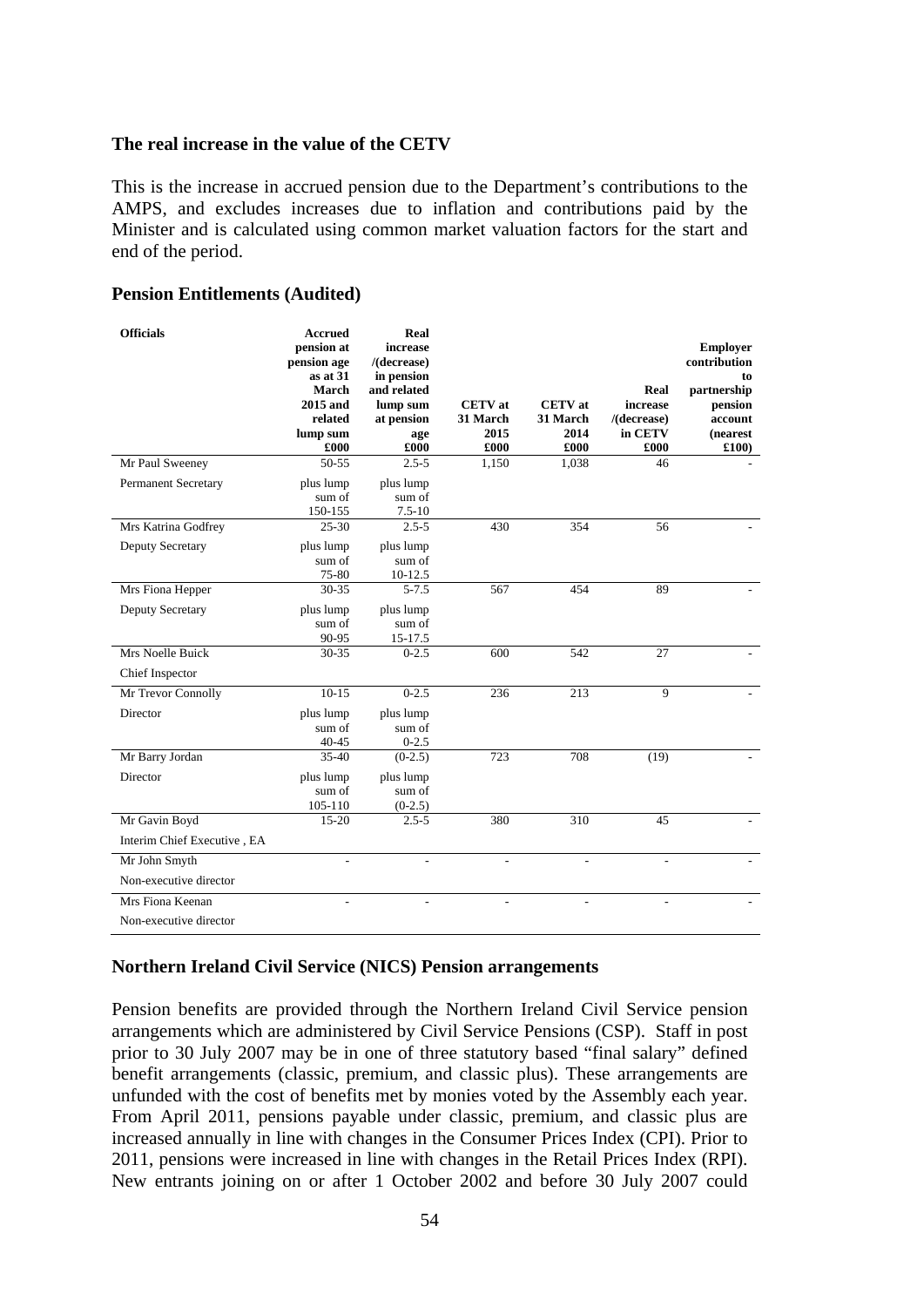choose between membership of premium or joining a good quality "money purchase" stakeholder arrangement with a significant employer contribution (partnership pension account). New entrants joining on or after 30 July 2007 are eligible for membership of the nuvos arrangement or they can opt for a partnership pension account. Nuvos is a "Career Average Revalued Earnings" (CARE) arrangement in which members accrue pension benefits at a percentage rate of annual pensionable earnings throughout the period of scheme membership. The current rate is 2.3%. CARE pension benefits are increased annually in line with increases in the CPI.

A new pension scheme, alpha, will be introduced for new entrants from 1 April 2015. The majority of existing members of the NICS pension arrangements will move to alpha from that date. Members who on 1 April 2012 were within 10 years of their normal pension age will not move to alpha and those who were within 13.5 years and 10 years of their normal pension age were given a choice between moving to alpha on 1 April 2015 or at a later date determined by their age. Alpha is also a 'Career Average Revalued Earnings' (CARE) arrangement in which members accrue pension benefits at a percentage rate of annual pensionable earnings throughout the period of scheme membership. The rate will be 2.32%. CARE pension benefits are increased annually in line with increases in the CPI.

For 2015, public service pensions will be increased by 1.2% for pensions which began before 6 April 2014. Pensions which began after 6 April 2014 will be increased proportionately.

Employee contribution rates for all members for the period covering  $1<sup>st</sup>$  April 2015 – 31<sup>st</sup> March 2016 are as follows:

| <b>Pay band</b> – assessed each<br>pay period |                | Contribution rates -<br>Classic members | Contribution rates –<br>classic plus, premium,<br>nuvos and alpha |
|-----------------------------------------------|----------------|-----------------------------------------|-------------------------------------------------------------------|
| <b>From</b>                                   | T <sub>0</sub> | From 01 April 2015 to                   | From 01 April 2015 to                                             |
|                                               |                | 31 March 2016                           | 31 March 2016                                                     |
| £0                                            | £15,000.99     | 3%                                      | 4.6%                                                              |
| £15,001.00                                    | £21,000.99     | 4.6%                                    | 4.6%                                                              |
| £21,001.00                                    | £47,000.99     | 5.45%                                   | 5.45%                                                             |
| £47,001.00                                    | £150,000.99    | 7.35%                                   | 7.35%                                                             |
| £150,001.00 and above                         |                | 8.05%                                   | 8.05%                                                             |

## **Scheme Year 1st April 2015 to 31st March 2016**

Benefits in classic accrue at the rate of 1/80th of pensionable salary for each year of service. In addition, a lump sum equivalent to three years' pension is payable on retirement. For premium, benefits accrue at the rate of 1/60th of final pensionable earnings for each year of service. Unlike classic, there is no automatic lump sum (but members may give up (commute) some of their pension to provide a lump sum). Classic plus is essentially a variation of premium, but with benefits in respect of service before 1 October 2002 calculated broadly as per classic.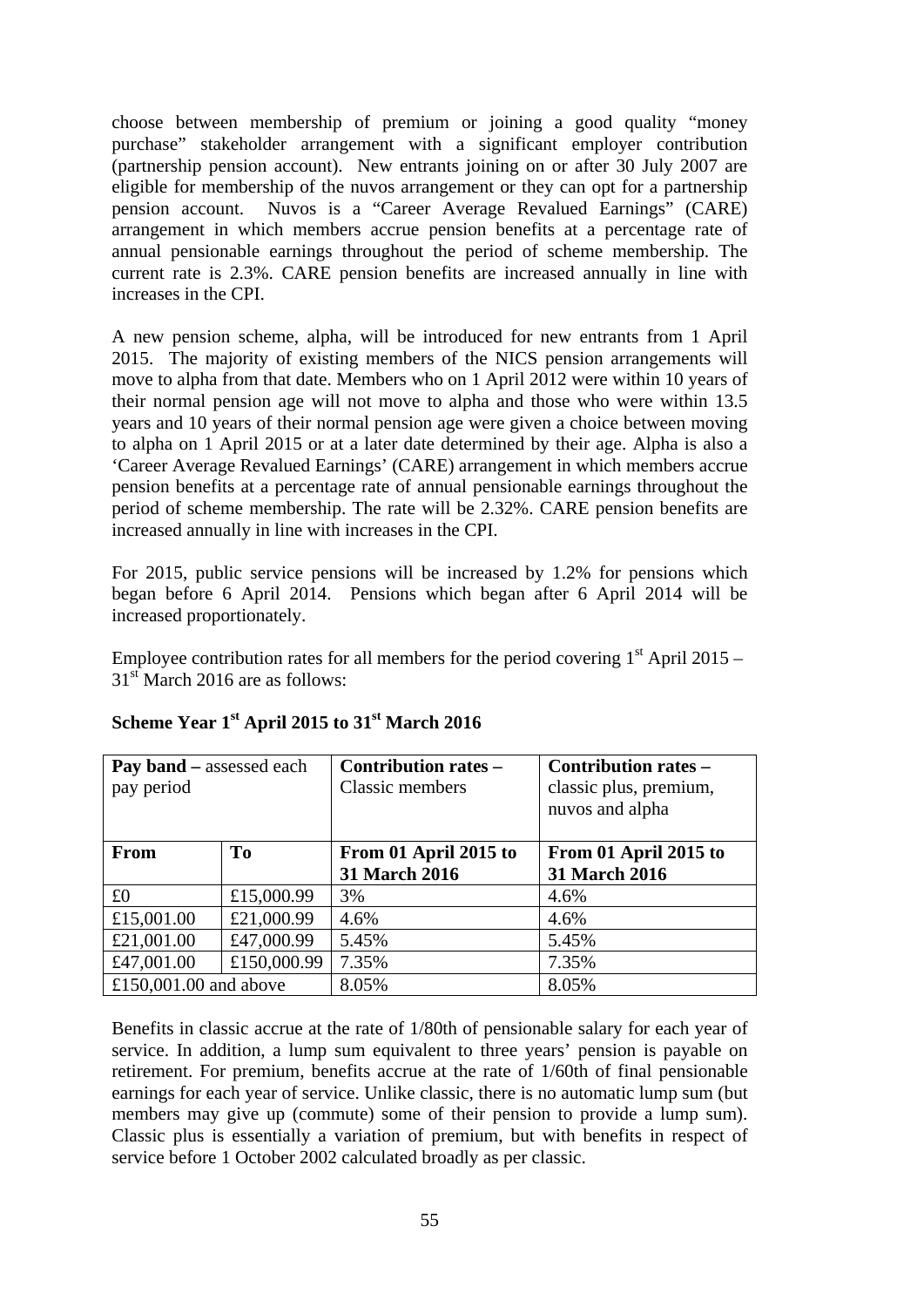The partnership pension account is a stakeholder pension arrangement. The employer makes a basic contribution of between 3% and 12.5% (depending on the age of the member) into a stakeholder pension product chosen by the employee. The employee does not have to contribute but where they do make contributions, the employer will match these up to a limit of 3% of pensionable salary (in addition to the employer's basic contribution). Employers also contribute a further 0.8% of pensionable salary to cover the cost of centrally-provided risk benefit cover (death in service and ill health retirement).

The accrued pension quoted is the pension the member is entitled to receive when they reach pension age, or immediately on ceasing to be an active member of the scheme if they are at or over pension age. Pension age is 60 for members of **classic, premium**, and **classic plus** and 65 for members of **nuvos**. Further details about the CSP arrangements can be found at the website www.dfpni.gov.uk/civilservicepensions-ni.

#### **Cash Equivalent Transfer Values**

A Cash Equivalent Transfer Value (CETV) is the actuarially assessed capitalised value of the pension scheme benefits accrued by a member at a particular point in time. The benefits valued are the member's accrued benefits and any contingent spouse's pension payable from the scheme. A CETV is a payment made by a pension scheme, or arrangement to secure pension benefits in another pension scheme, or arrangement when the member leaves a scheme and chooses to transfer the benefits accrued in their former scheme. The pension figures shown relate to the benefits that the individual has accrued as a consequence of their total membership of the pension scheme, not just their service in a senior capacity to which disclosure applies. The CETV figures, and from 2003-04 the other pension details, include the value of any pension benefit in another scheme, or arrangement which the individual has transferred to the CSP arrangements. They also include any additional pension benefit accrued to the member as a result of their purchasing additional years of pension service in the scheme at their own cost. CETVs are calculated in accordance with The Occupational Pension Schemes (Transfer Values) (Amendment) Regulations and do not take account of any actual or potential benefits resulting from Lifetime Allowance Tax which may be due when pension benefits are taken.

#### **Real increase in CETV**

This reflects the increase in CETV effectively funded by the employer. It does not include the increase in accrued pension due to inflation, contributions paid by the employee (including the value of any benefits transferred from another pension scheme, or arrangement) and uses common market valuation factors for the start and end of the period.

Peur Sum

**Signed:** Date: 25 June 2015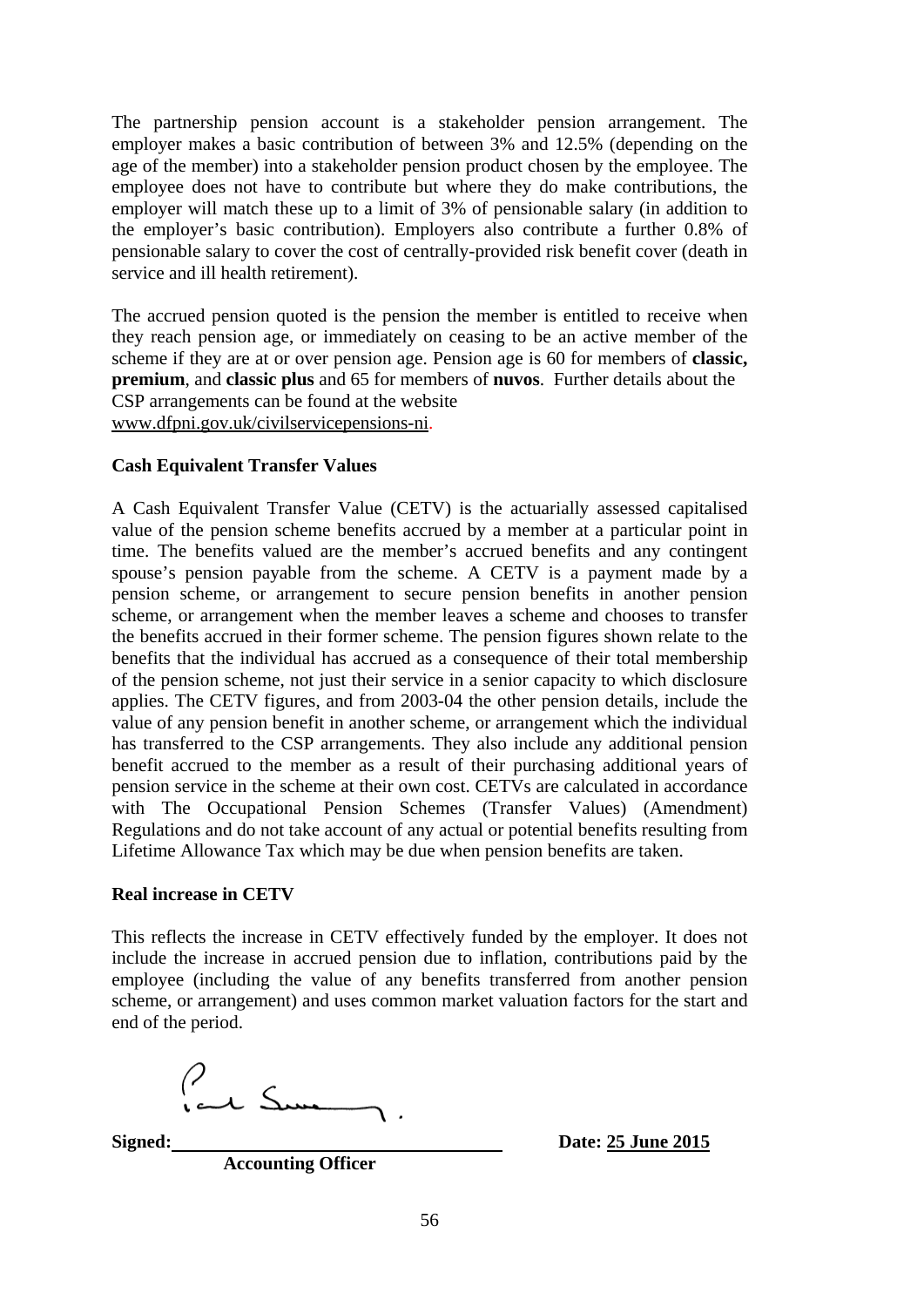## **DEPARTMENT OF EDUCATION**

## **STATEMENT OF ACCOUNTING OFFICERS' RESPONSIBILITIES**

Under the Government Resources and Accounts Act (NI) 2001, the Department of Finance and Personnel has directed the Department of Education to prepare, for each financial year, resource accounts detailing the resources acquired, held or disposed of during the year and the use of resources by the Department during the year. The accounts are prepared on an accruals basis and must give a true and fair view of the state of affairs of the Department and of its net resource outturn, application of resources, changes in taxpayers' equity and cash flows for the financial year.

In preparing the accounts, the principal Accounting Officer is required to comply with the requirements of the *Government Financial Reporting Manual* and in particular to:

- observe the Accounts Direction issued by the Department of Finance and Personnel, including the relevant accounting and disclosure requirements, and apply suitable accounting policies on a consistent basis;
- make judgements and estimates on a reasonable basis;
- state whether applicable accounting standards as set out in the *Government Financial Reporting Manual* have been followed, and disclose and explain any material departures in the accounts; and
- prepare the accounts on a going concern basis.

The Department of Finance and Personnel has appointed the Permanent Secretary of the Department as principal Accounting Officer of the Department. In addition, the Department of Finance and Personnel has appointed an additional Accounting Officer to be accountable for those parts of the Department's accounts relating to specified requests for resources and the associated assets, liabilities and cash flows. This appointment does not detract from the Permanent Secretary's overall responsibility as Accounting Officer for the Department's accounts.

The allocation of Accounting Officer responsibilities in the Department is as follows:

#### **RFR A**

Function Lines A9 and A13:

Gavin Boyd (Interim Chief Executive of the Education Authority)

All other Function Lines:

Paul Sweeney (Permanent Secretary)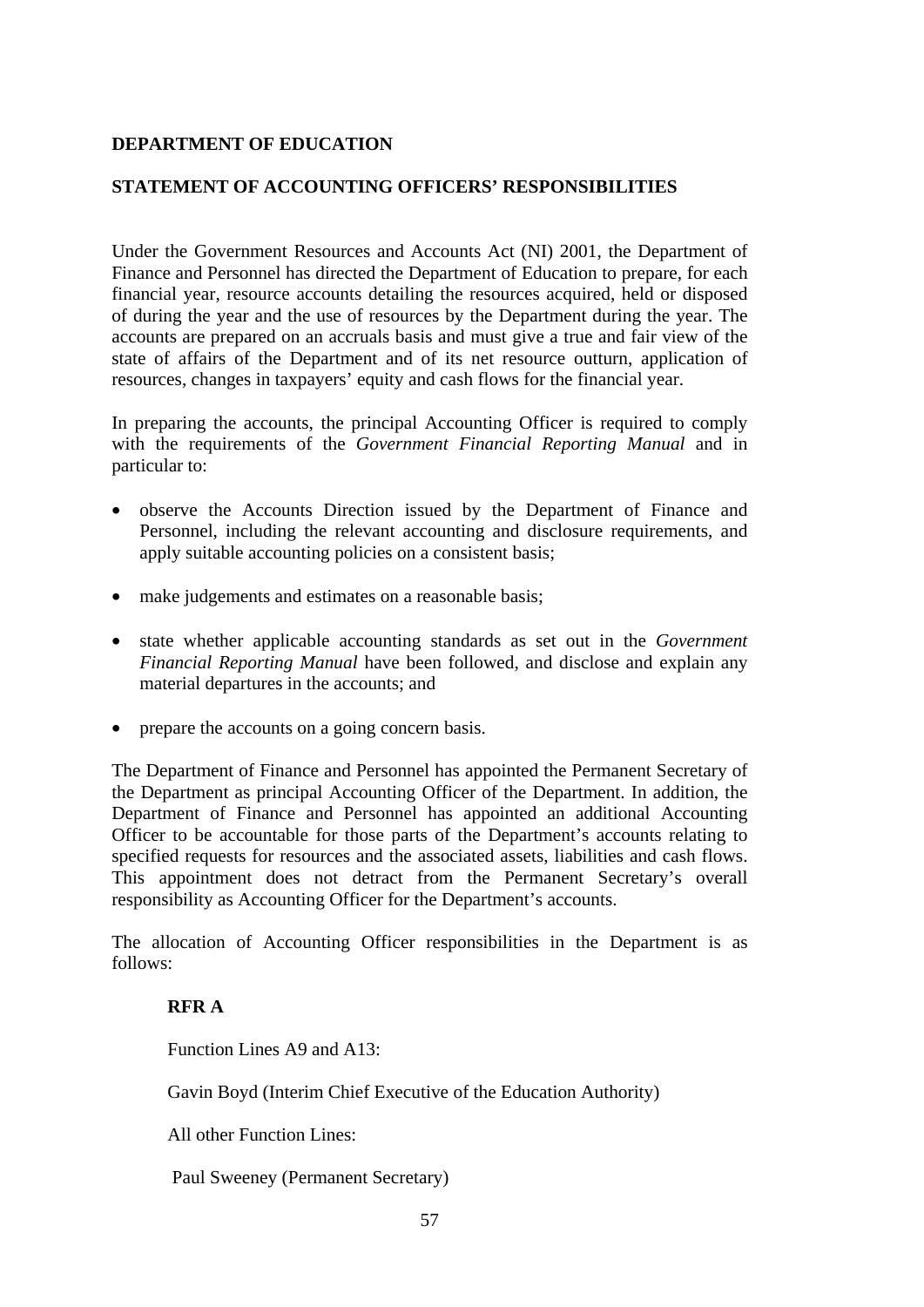# **RFR B**

Function Line B5:

Gavin Boyd (Interim Chief Executive of the Education Authority)

All Other Function Lines:

Paul Sweeney (Permanent Secretary)

The responsibilities of an Accounting Officer, including responsibility for the propriety and regularity of the public finances for which the Accounting Officer is answerable, for keeping proper records and for safeguarding the Department of Education's assets, are set out in the Accounting Officers' Memorandum issued by the Department of Finance and Personnel and published in *Managing Public Money Northern Ireland.*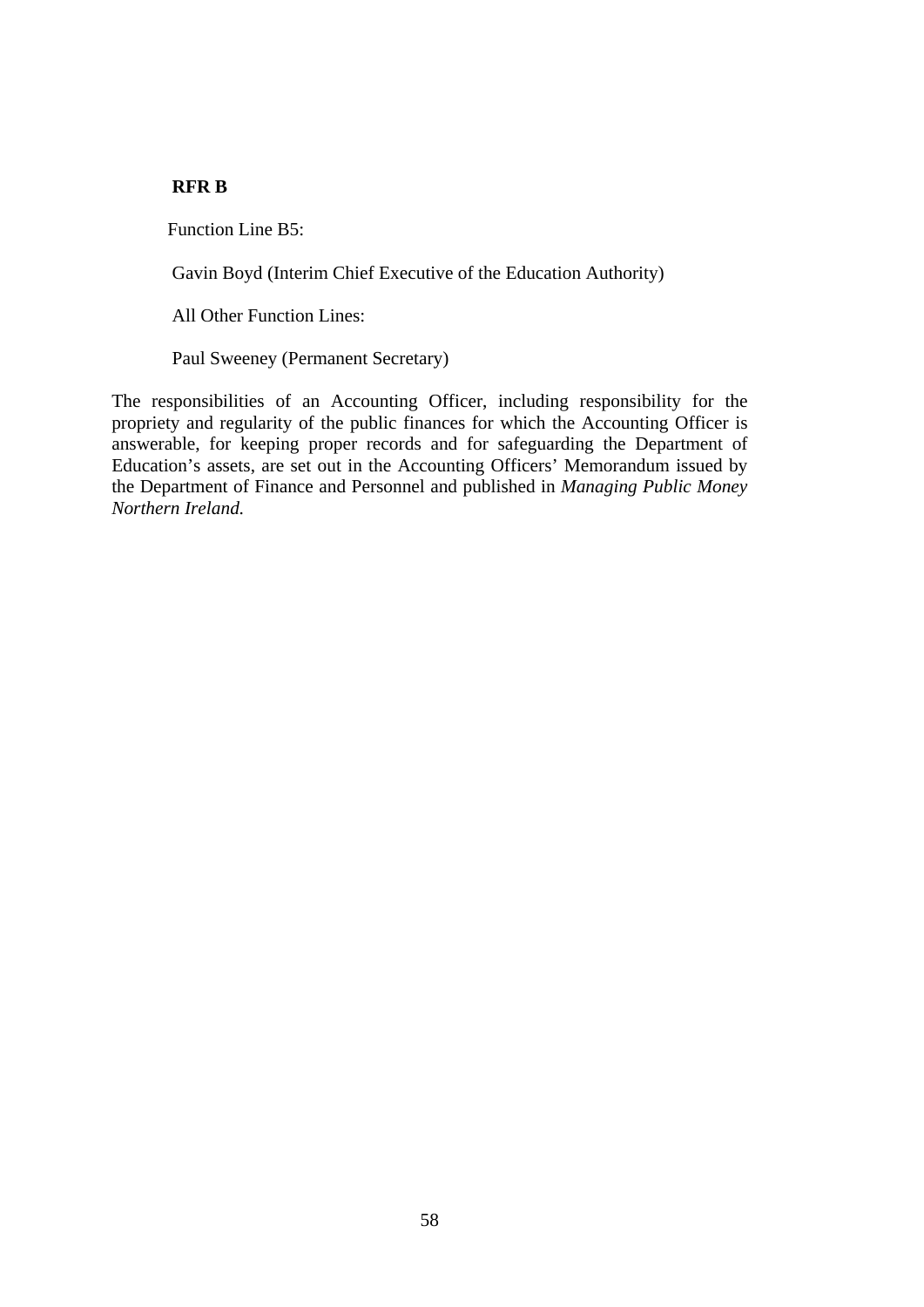# **DEPARTMENT OF EDUCATION**

# **GOVERNANCE STATEMENT**

# **1. INTRODUCTION**

This Governance Statement is a key feature of the Department's annual report and accounts. It provides details of how I, as Accounting Officer, have ensured effective management and control of resources during the 2014-15 year, and of the action taken to ensure effective risk management and a high standard of corporate governance.

The Head of Internal Audit has provided me with a report on internal audit activity within the Department during the year and an opinion on the Department's governance, risk management and internal control system. The Internal Audit opinion reflects an aggregate assessment of Internal Audit activity over a three year period from 2012-13 to 2014-15. This indicates that, overall, the system of governance, risk management and internal control within the Department is *satisfactory*.

The Department's Head of Internal Audit also provides a report on the effectiveness of the Department's risk management, internal control and governance arrangements. The evaluation for 2014-15 has indicated that these arrangements operated at a *satisfactory* level. Significant issues identified by the Head of Internal Audit for inclusion in the Governance Statement are included at section 8.

The following statement primarily focuses on the Department as each of its 13 sponsored Non-Departmental Public Bodies (NDPBs) provides equivalent statements within their published reports and accounts.

#### **2. DE'S GOVERNANCE FRAMEWORK**

The Department of Education (DE) operates under the direction and control of the Minister for Education who is the Head of the Department. The Minister leads the Department and is responsible and accountable to the Assembly for the policies, programmes and actions of the Department.

As Permanent Secretary I am the Minister's principal adviser, the administrative head of the Department and the Accounting Officer. As Accounting Officer, I am personally responsible and accountable to the Minister and to the Assembly for the effective management and organisation of the Department, including the use of public money and the stewardship of its assets.

The Department operates a detailed governance and accountability framework designed to help it oversee and hold to account the NDPBs which it sponsors. This is described more fully in section 9 below.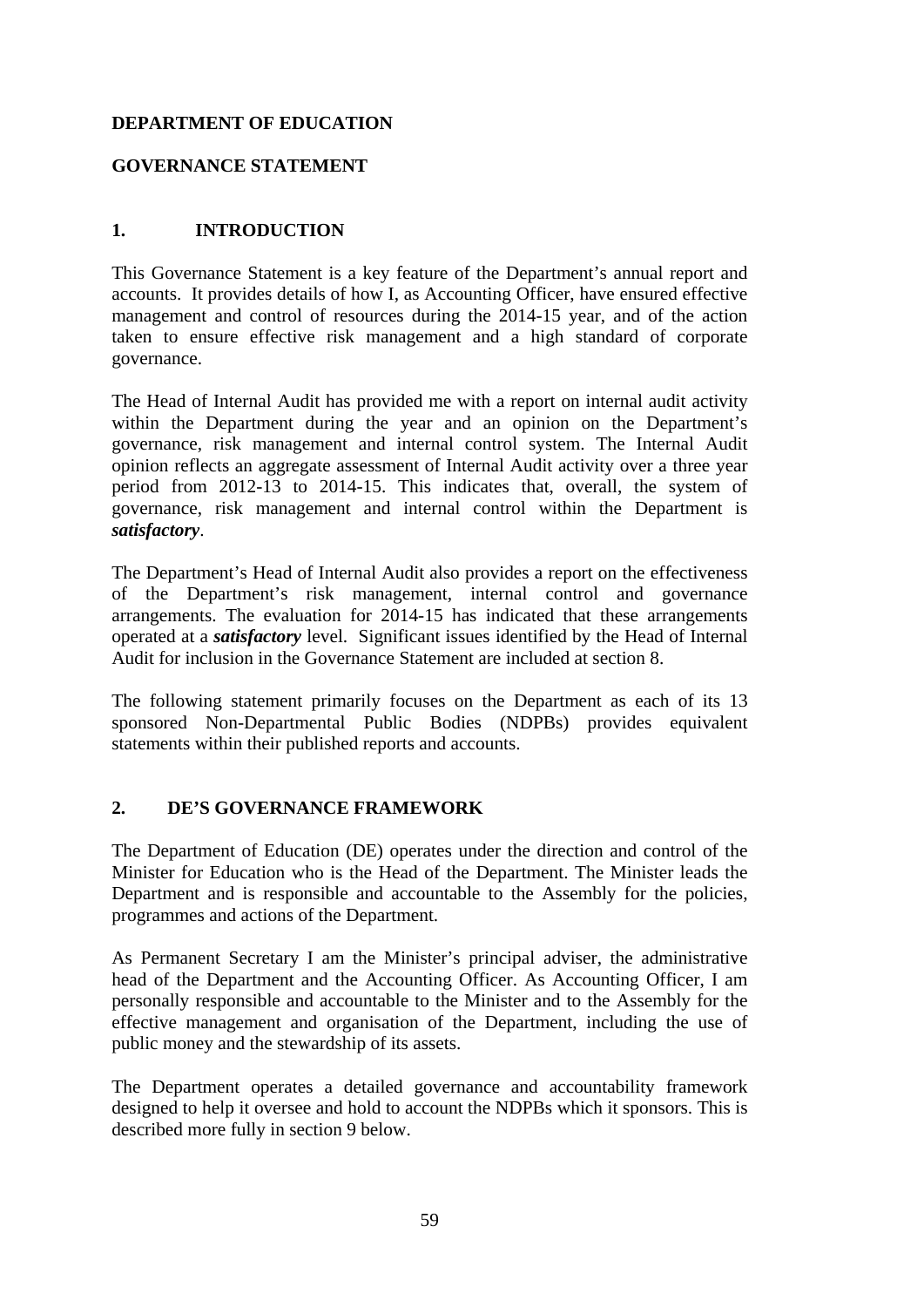In my role as Accounting Officer, I function with the support of the Departmental Board, its committees and my Senior Management Team. This structure is outlined in the following diagram:



#### **The Departmental Board**

The Department is managed by a Departmental Board which, within the strategic framework set by the Minister, supports me as Permanent Secretary in the discharge of my role.

The Departmental Board is chaired by me and comprises two Deputy Secretaries; the Chief Inspector of the Education and Training Inspectorate; the Director of Finance; the Director of Equality and All Ireland; and two independent non-executive directors. The role of the independent non-executive directors is to: provide an independent and external perspective on the work of the Departmental Board; to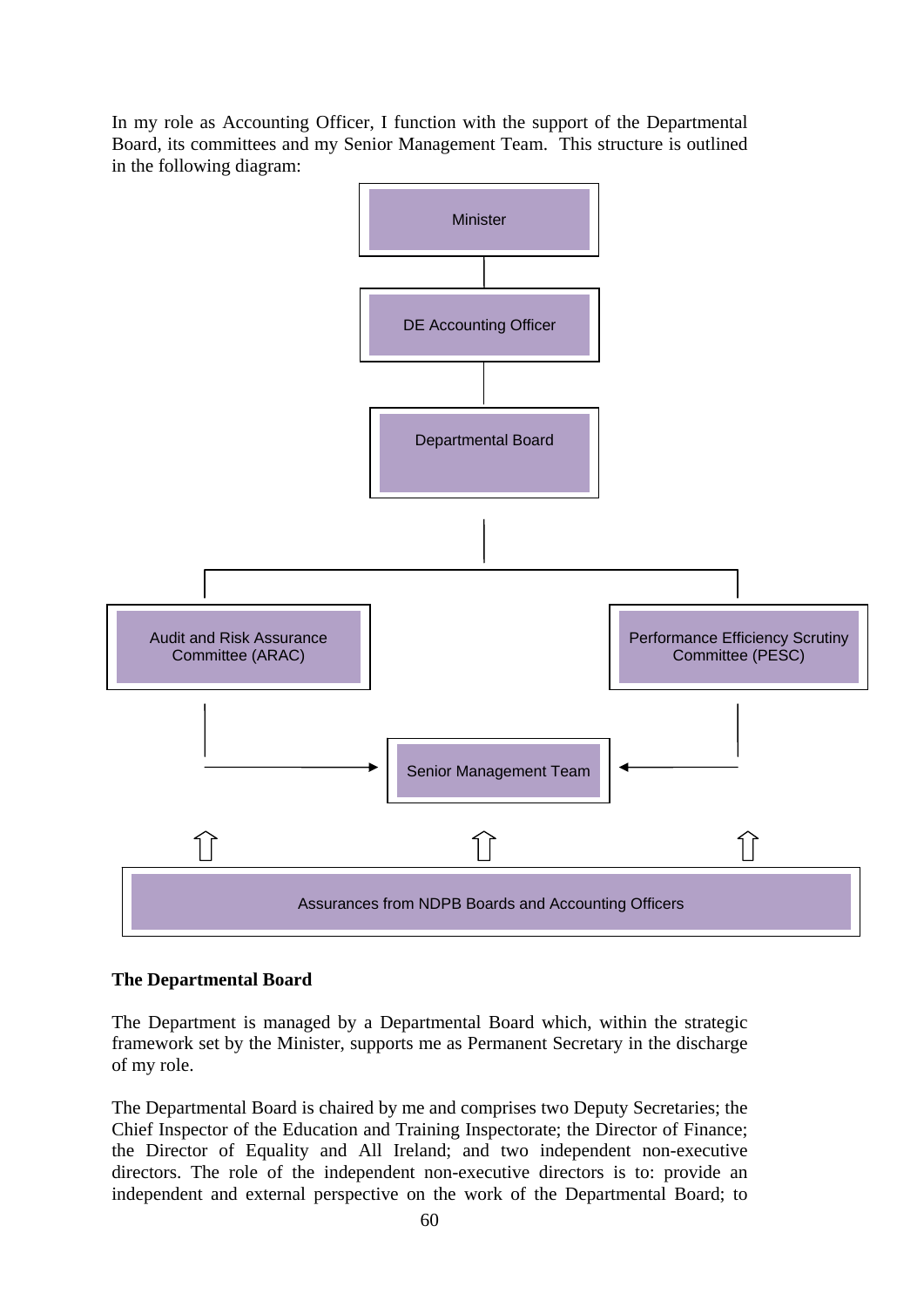bring some specific expertise to its discussions; and to provide a constructive challenge across the Departmental Board's business. Other Departmental Directors have been invited to attend meetings where agenda items relevant to their business areas required their attendance to inform discussion. The Departmental Board's work is guided by a corporate governance framework which is reviewed regularly, most recently in February 2015.

During 2014-15, the Departmental Board met on 8 occasions.

## **Departmental Board Membership and Attendance 2014-15**

A list of members is provided below along with details of their individual attendance records:

| <b>Board Member</b>                    | <b>Meetings</b> | Out of a possible |
|----------------------------------------|-----------------|-------------------|
|                                        | <b>Attended</b> |                   |
| <b>Paul Sweeney</b>                    | 8               | 8                 |
| (Chair)                                |                 |                   |
| <b>Noelle Buick</b>                    | 4               | 8                 |
| (Chief Inspector, ETI)                 |                 |                   |
| <b>Katrina Godfrey</b>                 | 8               | 8                 |
| (Deputy Secretary)                     |                 |                   |
| <b>Fiona Hepper</b>                    | 7               | 8                 |
| (Deputy Secretary)                     |                 |                   |
| <b>Trevor Connolly</b>                 | 7               | 8                 |
| (Director of Finance)                  |                 |                   |
| <b>Barry Jordan</b>                    | 7               | 8                 |
| (Director of Equality and All Ireland) |                 |                   |
| <b>Fiona Keenan</b>                    | 8               | 8                 |
| Independent Non-Executive Director     |                 |                   |
| <b>John Smyth</b>                      | 8               | 8                 |
| Independent Non-Executive Director and |                 |                   |
| Chair of ARAC                          |                 |                   |

The Departmental Board's role is set out in the Department's Corporate Governance Framework.

It includes the following elements:

- providing leadership, communicating a system-wide strategy and vision;
- leading the implementation of that strategy and vision through:
	- o setting the Department's standards and values;
	- o ensuring delivery of the Department's Business Plan objectives;
	- o the development of policy, under the direction of the Minister, and the directing of change; and
	- o the allocation and management of resources.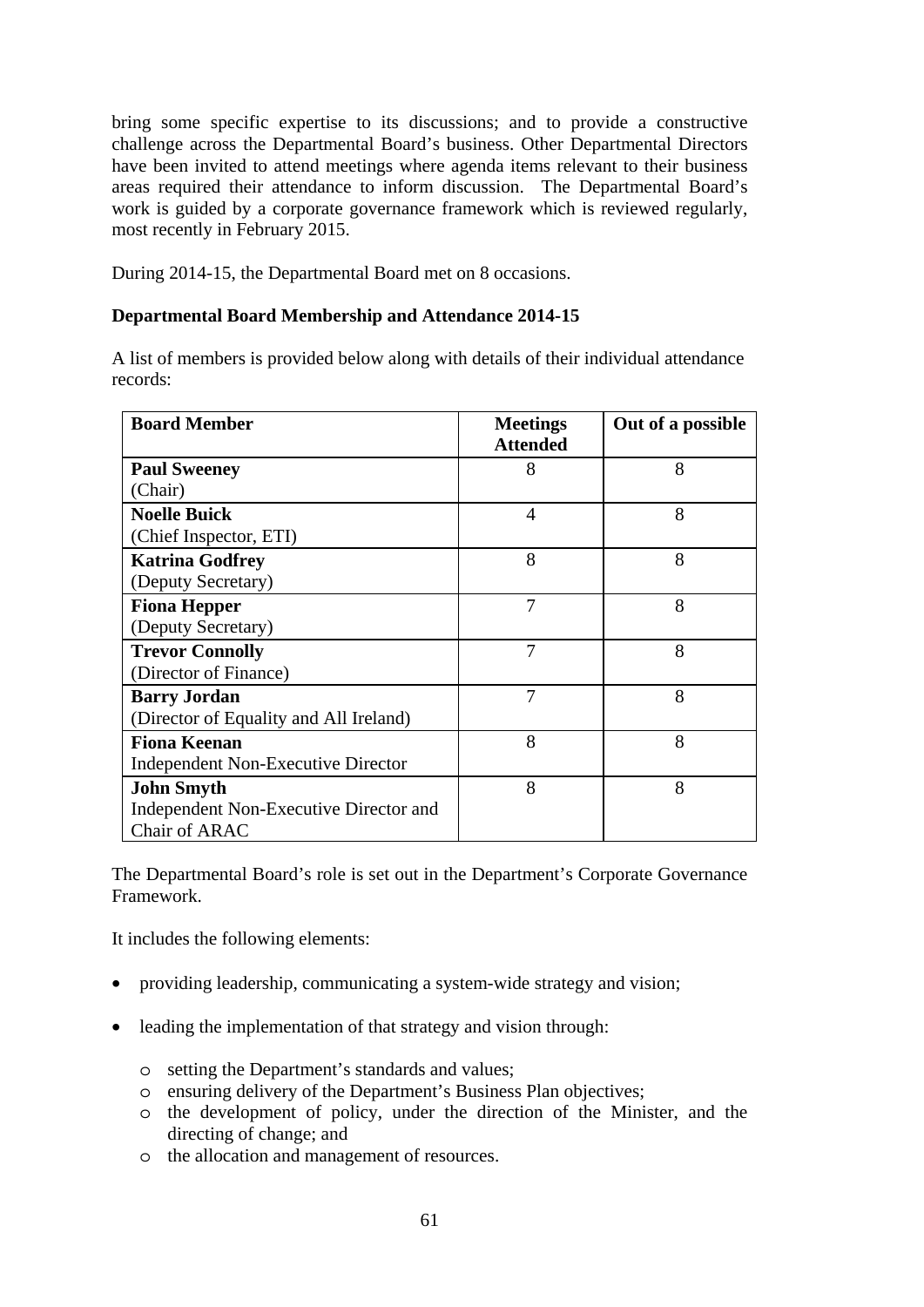- monitoring the implementation of that strategy by:
	- o tracking delivery progress against targets and expenditure;
	- o holding the Department and its delivery partners to account for this progress;
	- o safeguarding against and managing risk; and
	- o maintaining internal controls.
- managing, monitoring and improving the performance of the Department, leading organisational change where necessary; and
- ensuring that there are robust governance arrangements with each of the Department's NDPBs.

During 2014-15, there were five categories of routine Board business. These again reflected the areas set out in the corporate governance framework:

- financial matters and allocations:
- business planning;
- policy and strategy;
- management; and
- risk management and internal controls.

#### **Board sub-committees**

During 2014-15, the Departmental Board was supported by two sub-committees: the Audit and Risk Assurance Committee (ARAC) and the Performance Efficiency Scrutiny Committee (PESC).

#### **Audit and Risk Assurance Committee**

ARAC is an independent advisory committee with no executive functions. Its role is to support me in my role as Accounting Officer and to support the Departmental Board in discharging its respective responsibilities for issues of risk, control and governance and associated assurance with the support of a professionally qualified Internal Audit service.

ARAC comprises four independent members. Two members are serving senior civil servants and two are DE independent Board members.

During 2014-15 ARAC meetings were also attended by a number of DE staff, including me as Permanent Secretary; the Deputy Secretary with responsibility for finance and performance management; the Director of Finance; the Head of Internal Audit; and representation from the Department's external auditors, the NIAO.

Throughout the year the Committee considered the findings from Internal and External Audit activity along with outcomes of key governance processes such as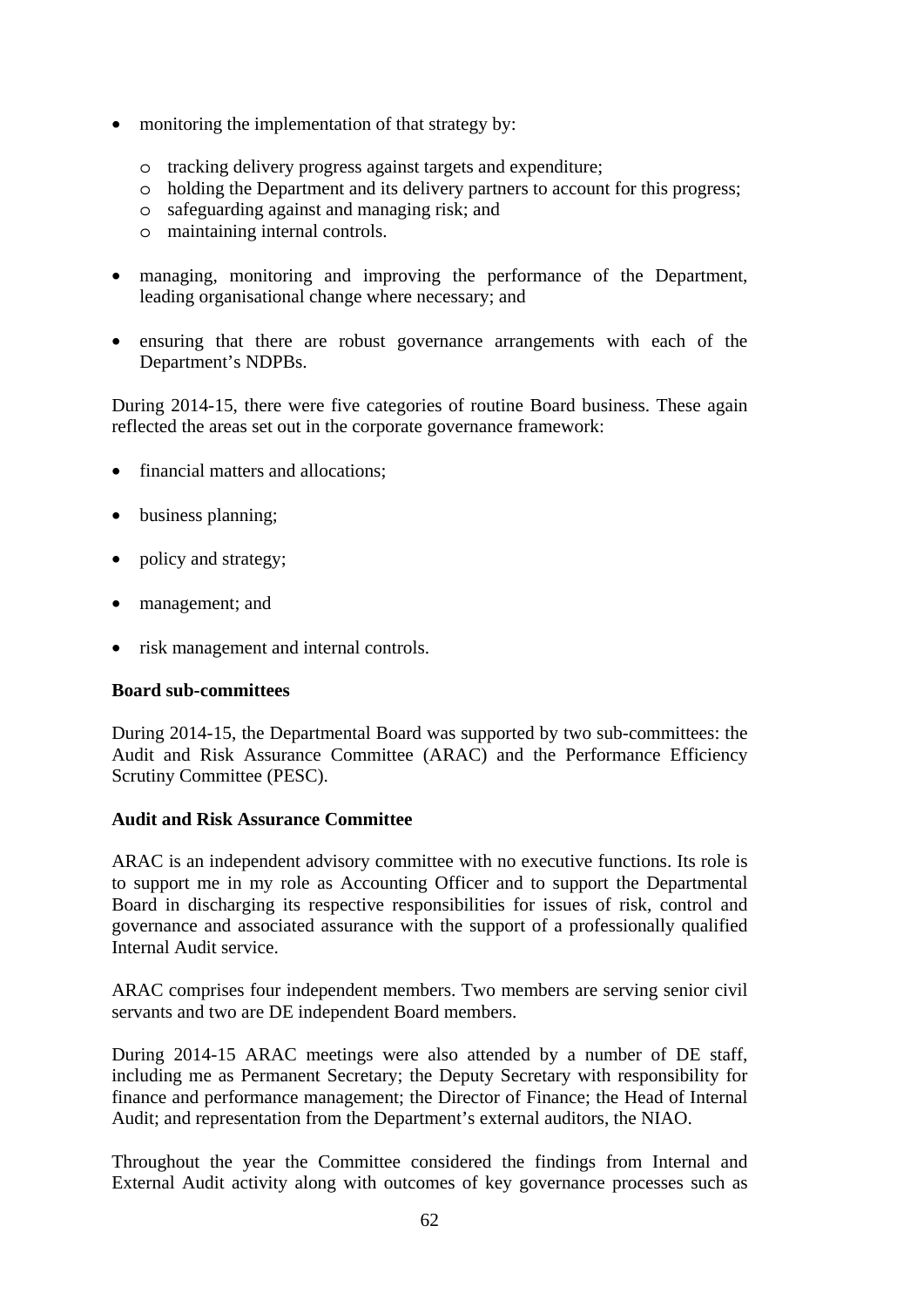risk management, governance and accountability review meetings and quarterly assurance statements. In addition, the Committee invited various risk owners (Directors) to attend and provide assurance on their areas of responsibility.

Particular attention was focused on the programme for eliminating the pay remit issues which resulted in a prior year qualification of DE Resource Accounts.

#### **Attendance 2014-15**

| <b>Name</b>          | <b>Meetings Attended</b> | Out of a possible |
|----------------------|--------------------------|-------------------|
| <b>John Smyth</b>    |                          |                   |
| Chairperson          |                          |                   |
| <b>Deborah Brown</b> |                          |                   |
| <b>Fiona Keenan</b>  |                          |                   |
| <b>Colin Lewis</b>   |                          |                   |

A key role of the ARAC during 2014-15 was to provide independent advice, scrutiny and challenge on:

- the strategic processes for risk, control and governance and preparation for the 2014-15 Governance Statement;
- the accounting policies, the accounts, and the annual report of the organisation, including the process for review of the 2013-14 accounts prior to submission for audit, levels of error identified, and management's letter of representation to the external auditors;
- the planned activity and results of both internal and external audit;
- adequacy of management response to issues identified by audit activity, including external audit's management letter; and
- assurances relating to the corporate governance requirements for the organisation.

# **Performance Efficiency Scrutiny Committee**

Performance Efficiency Scrutiny Committee (PESC) was chaired during 2014-15 by the Deputy Secretary with responsibility for finance and performance management. Membership also comprised the Deputy Secretary with responsibility for human resources; the Director of Finance; and the Director of Planning and Performance Management. The Interim Chief Executive of the Education Authority (EA) also attended meetings in his role as Second Accounting Officer during the period when work was still ongoing to establish that body. Other senior staff attended meetings, or were co-opted to PESC to facilitate oversight and/or the carrying out of particular tasks.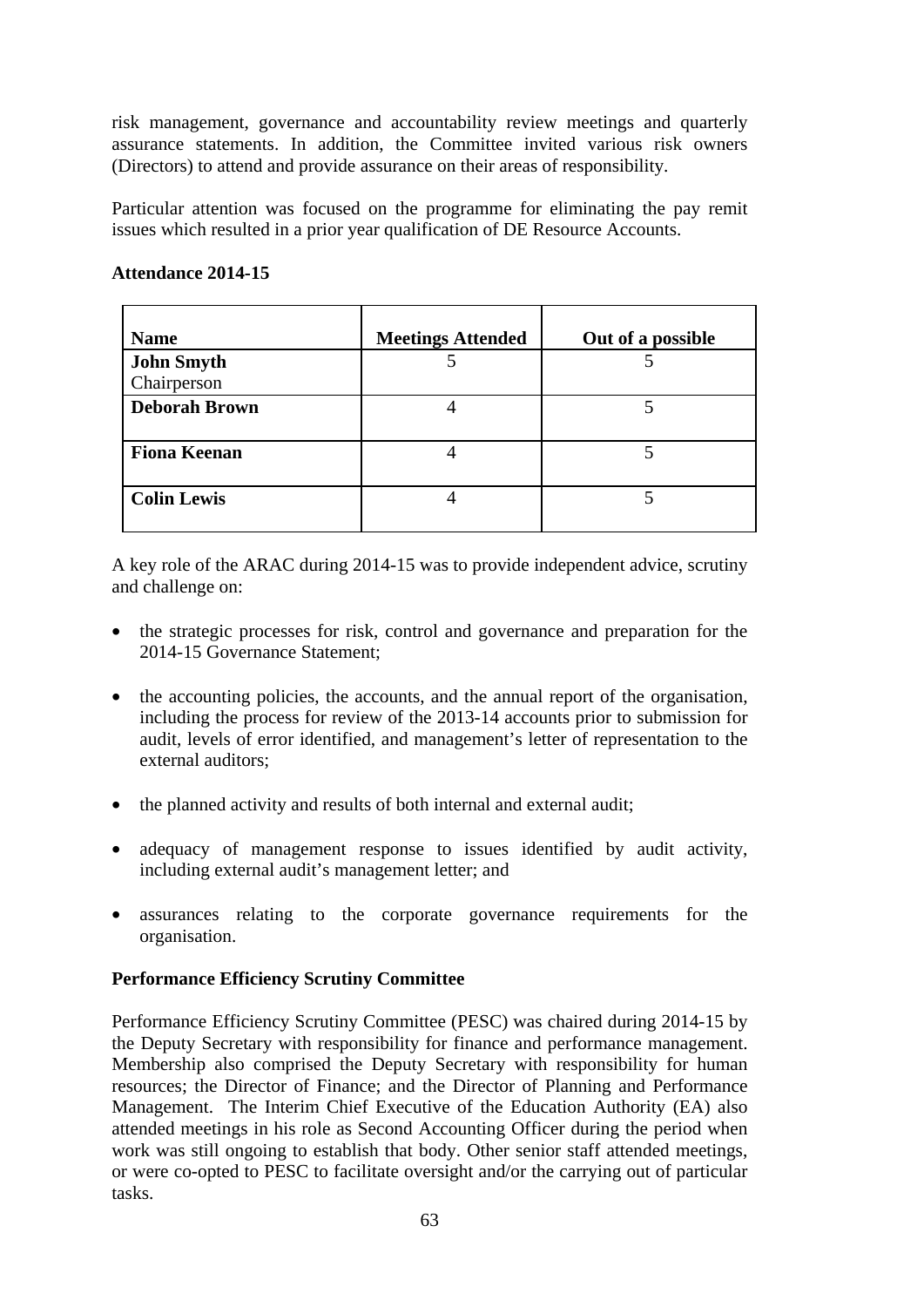Two additional Directors, the Director of Education Workforce Development and the Director of Families and Communities joined PESC during the course of the year in order to add to the expertise already available when discussing some of the principal areas of focus identified within the terms of reference.

#### **Attendance 2014-15**

| <b>Name and Position</b>                 | <b>Meetings Attended</b> | Out of a possible |
|------------------------------------------|--------------------------|-------------------|
| <b>Fiona Hepper Chairperson</b>          | 6                        | 8                 |
| Deputy Secretary with responsibility for |                          |                   |
| finance and performance management       |                          |                   |
| <b>Gavin Boyd</b>                        | 4                        | 8                 |
| Interim Chief Executive of EA            |                          |                   |
| <b>Katrina Godfrey</b>                   | 6                        | 8                 |
| Deputy Secretary with responsibility for |                          |                   |
| human resources                          |                          |                   |
| <b>Trevor Connolly</b>                   | 7                        | 8                 |
| Director of Finance                      |                          |                   |
| <b>Gary Fair</b>                         |                          |                   |
| Director of Planning and Performance     | 8                        | 8                 |
| Management                               |                          |                   |
| <b>La'Verne Montgomery</b>               | $\overline{4}$           | 8                 |
| Director of Education Workforce          |                          |                   |
| Development                              |                          |                   |
| <b>Linda Wilson</b>                      | 5                        | 8                 |
| Director of Families and Communities     |                          |                   |

The key roles for PESC during 2014-15 were:

# • **Strategic financial planning and effective financial management**

- $\triangleright$  overseeing input to the planning and preparation phase for the next Executive's Budget Process;
- $\triangleright$  reviewing budget structures on an annual basis to ensure that financial resources are allocated in a manner that reflects and responds to the Minister's strategic priorities as set out in the Corporate Plan for Education and the Department's annual business plan;
- $\triangleright$  on an ongoing basis, scrutinising and critically reviewing the nature of spending in all areas to ensure effective financial management and to examine the scope for improving value for money, delivery and performance within the Department and across the education sector;
- $\triangleright$  oversight of the Department's Savings Delivery Plan 2011-15 and any other savings requirements including ensuring that any savings remain deliverable and are capable of realising the projected levels of savings within the expected timescales and can be objectively monitored; and
- $\triangleright$  oversight of governance and accountability arrangements, and any issues arising, in relation to the Department's NDPBs.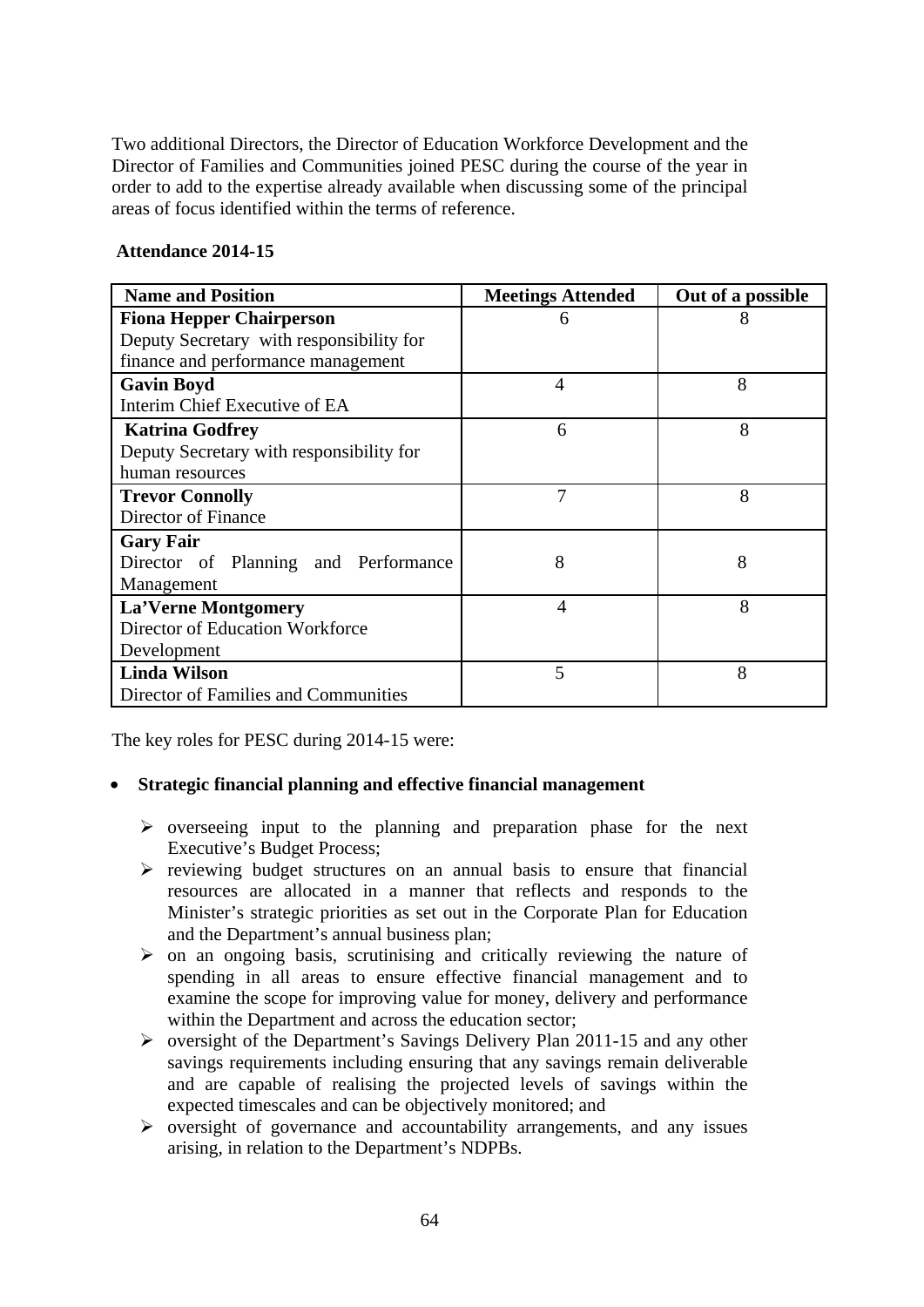# • **Efficiency and Value for Money**

- $\triangleright$  oversight of work to continue to consider the recommendations flowing from the Performance Efficiency Delivery Unit (PEDU) Stage 2 reports on home to school transport and school meals;
- $\triangleright$  establishing a programme of scrutiny of operational expenditure and oversight of the development of appropriate, efficiency-related performance indicators for the Department's NDPBs including to ensure the Department is an 'intelligent scrutineer' when reviewing the performance of its NDPBs in delivering operational services; and
- oversight of PAC and NIAO recommendations (in Value for Money (VFM) reports, Reports to Those Charged with Governance and other audits) to ensure action is taken across the Department.

# **3. DEPARTMENTAL BOARD PERFORMANCE**

I consider that the Departmental Board operated effectively during 2014-15, meeting regularly and considering appropriate issues at the appropriate time. The Departmental Board fulfilled its role as set out at section 2 above.

## **2014-15 Review of Board Effectiveness**

In accordance with its Terms of Reference, the Board completed a review of its effectiveness during 2014-15. The outcome of the review was discussed at the Board meeting in February 2015. The review found that, in general terms, the Board was operating effectively. Areas for further development included an increased focus on the interface between the Board and Departmental Directors who are not Board members; the Board also agreed that the provision in its Terms of Reference for papers to be circulated at least three working days before a meeting should remain unchanged but that papers available in advance of this should be circulated to members.

The Board agreed that its 2015-16 evaluation will include an independent input.

# **4. HIGHLIGHTS OF BOARD COMMITTEE REPORTS**

This section provides information on key areas progressed by the Departmental Board's two sub-committees.

A report on key issues discussed at ARAC meetings was provided for each Departmental Board meeting and full minutes were circulated to Departmental Board members when finalised. During 2014-15 ARAC also completed its annual report for 2013-14, summarising the work of the committee and providing its opinion on the comprehensiveness and reliability of the assurances available to support the Departmental Board and, particularly, to support the DE Accounting Officer in his accountability obligations.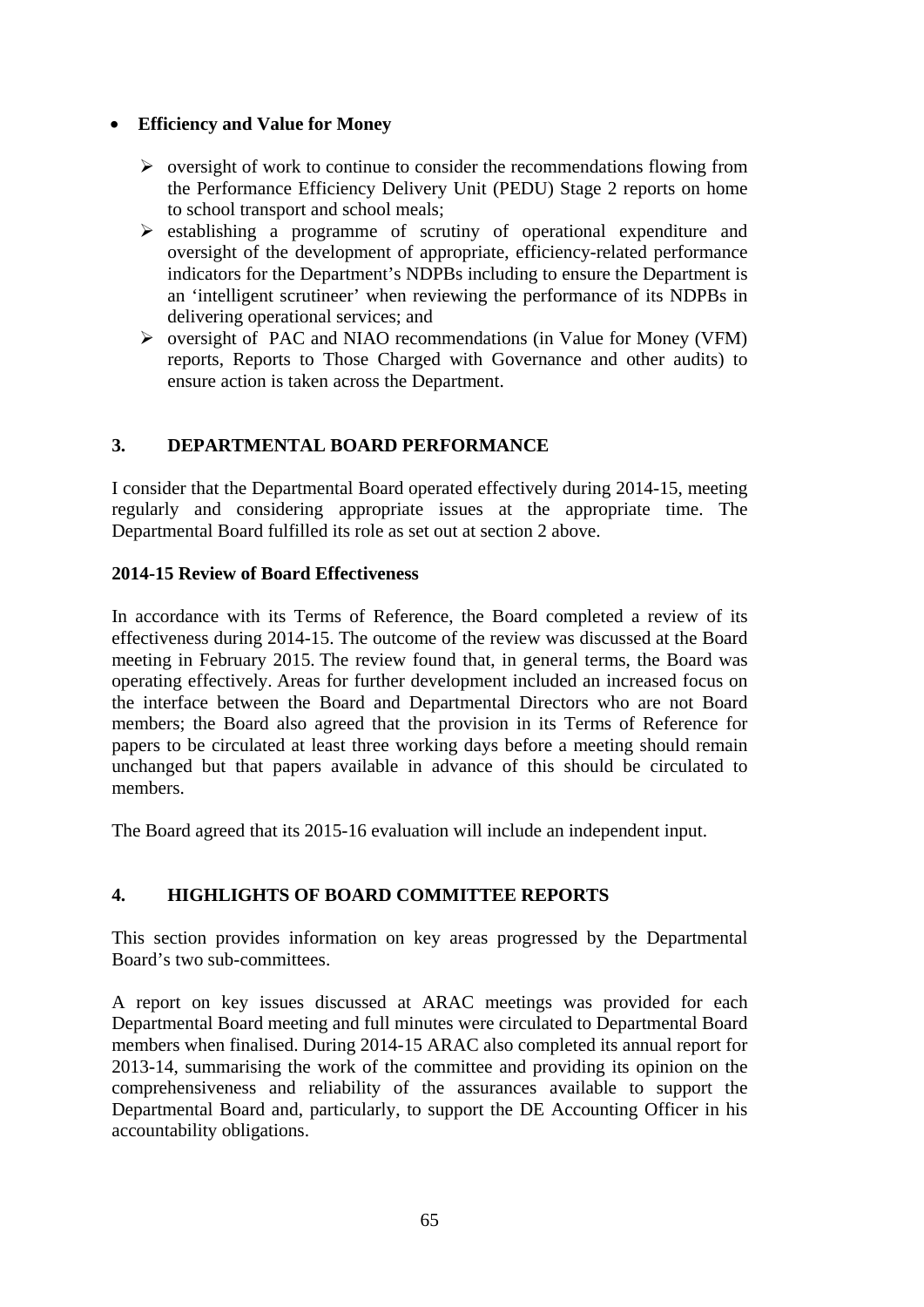ARAC also carried out an assessment of its own effectiveness during 2014-15. The outcome indicated that, in overall terms, ARAC continued to operate effectively, and will seek to further enhance its operational effectiveness during 2015-16.

During 2014-15 PESC monitored progress on the delivery of, and reporting on, the Department's Savings Delivery Plan. PESC also commissioned the Department's Internal Audit Team to carry out a review of DE Corporate Governance Framework and Management Information with a view to identifying opportunities to streamline existing arrangements.

# **5. CORPORATE GOVERNANCE**

As noted above, the Department has in place a Corporate Governance Framework which aligns with the 2013 DFP Corporate Governance Code. This was reviewed and updated by the Departmental Board during 2014-15.

# **6. QUALITY OF THE DATA USED BY THE DEPARTMENTAL BOARD**

The Departmental Board relies on four main sources of data to inform its deliberations. These are:

- statistical information (for example, data related to enrolments, attainment, attendance, workforce);
- financial information (including monitoring reports on capital and resource expenditure);
- Human Resources (HR) information, mainly data on attendance management; and
- inspection evidence, mainly data used to compile the Chief Inspector's report and the annual report to the Departmental Board.

All statistics produced by the Department are designated as 'Official Statistics' and some of our statistics are designated as 'National Statistics'. As such, they are produced in line with the 8 principles and 3 supporting protocols set out in the UK Statistics Authority's Code of Practice for Official Statistics. Accordingly, the Departmental Board considers that it can take assurance as regards the quality of the statistical data it uses to monitor performance and inform decision-making.

The Finance data presented to the Departmental Board is prepared from internal and external finance systems, which are supported by internal control frameworks. These are subject to both internal and external audit scrutiny, across the education sector.

The inspection data presented to the Departmental Board is prepared from the Education and Training Inspectorate's Management and Recording System (MARS).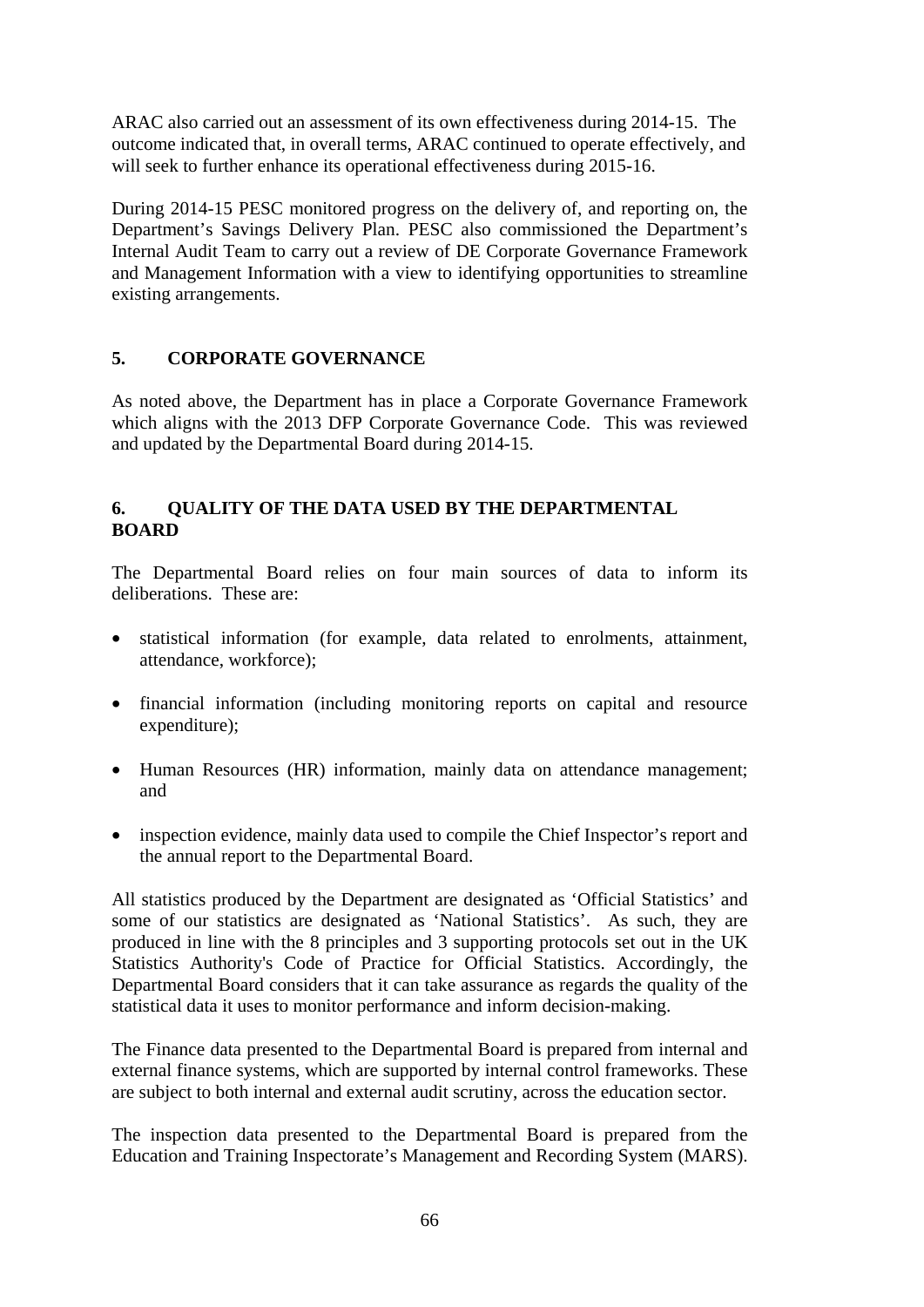A MARS record is completed for each inspection and subject to internal scrutiny and annual audit.

Information on attendance management is sourced from official reports provided by the Northern Ireland Statistics and Research Agency (NISRA).

# **7. MINISTERIAL DIRECTIONS**

Arrangements exist to respond to a situation where an Accounting Officer believes that he/she is being asked by a Minister to take a course of action that could potentially result in irregular expenditure, impropriety, or poor value for money. In such circumstances, the Accounting Officer may seek a formal Ministerial Direction to proceed. During 2014-15 no Ministerial Directions were sought or given.

# **8. RISK ASSESSMENT**

The Departmental Board has responsibility for ensuring that an effective risk management process is in place and is regularly reviewed. In discharging this responsibility, it is supported by the ARAC and the Department's Internal Audit Team. The Chair of ARAC is a non-executive Director on the Departmental Board and is privy to discussions in relation to Departmental risk at Departmental Board meetings. This arrangement, in conjunction with written and verbal updates provided at each meeting, ensures ARAC is kept fully informed of the Department's risk profile to enable it to undertake its responsibilities effectively.

The DE Risk Management Framework (RMF) sets out the Department's approach to risk and the mechanisms through which potential risks to the achievement of the Departmental objectives are identified and evaluated. The RMF was last revised in September 2014 and minor amendments were made.

The RMF requires that any Directorate residual risk that is assessed as "Red" must be reported to the Departmental Board and the Minister should also be informed. Contingency plans should also be developed and tested.

# **Risk management**

The Departmental Board agrees the risks to be included in the Department's Corporate Risk Register (CRR) and agrees ownership of each risk. The risk management process is integrated with normal management processes and informs the annual business planning cycle so as to link risk management and internal control with the Department's ability to fulfil its business objectives. The Department's CRR was kept under constant review throughout 2014-15.

During 2014-15 the Departmental Board identified 10 corporate risks that could, if not managed effectively, have reduced the Department's ability to deliver progress in key priority areas. The areas of risk related to educational attainment, governance, resources and business continuity. The risk associated with restructuring of education administration was continually reviewed and updated to reflect the agreement of the Executive to create a new EA. One new risk was added, in relation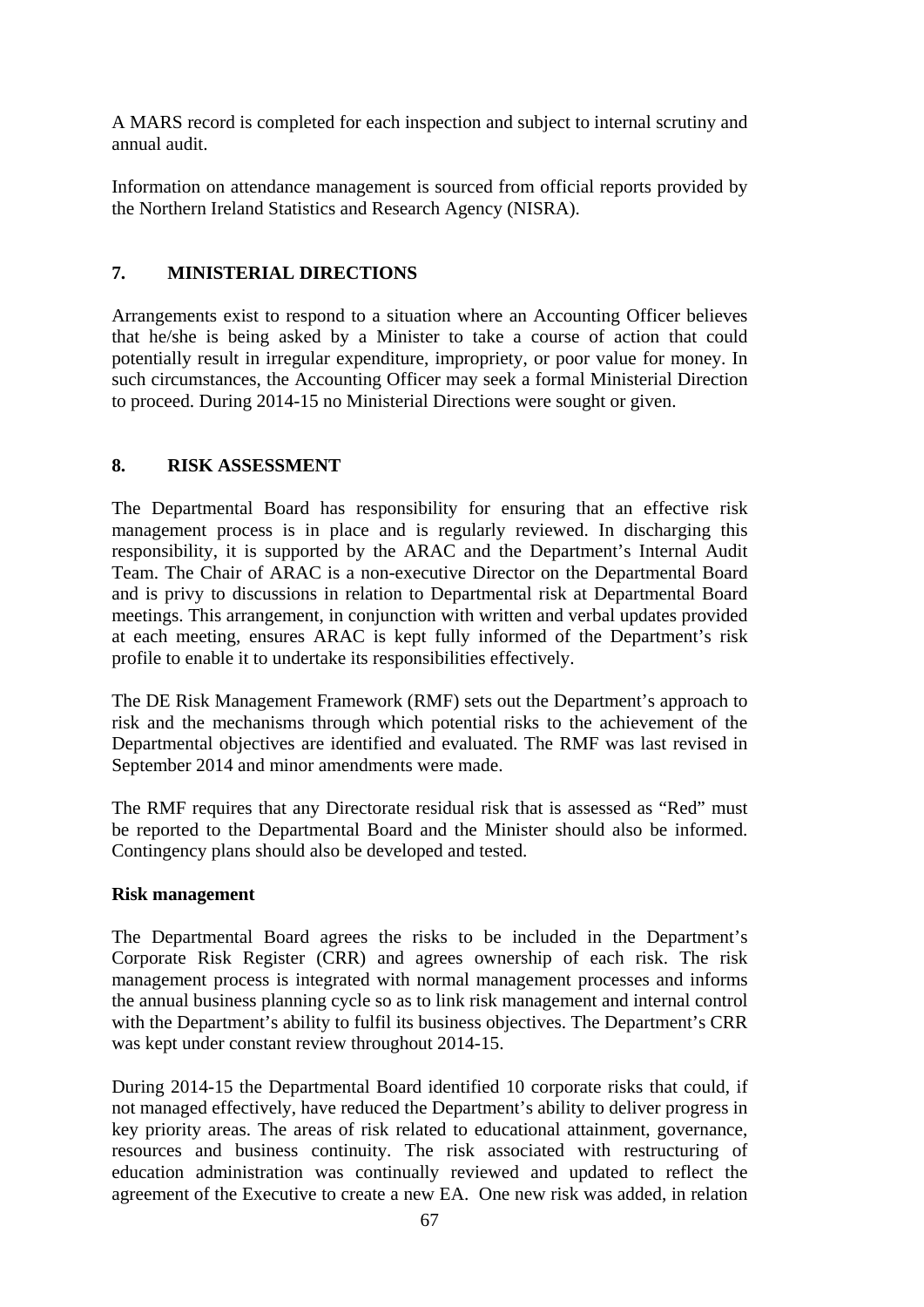to the risk of the Department failing to contain spend within Assembly voted expenditure limits. The Departmental Board reviewed its corporate risks regularly throughout the year, identifying changes that needed to be made to ensure effective categorisation and management of risk. The Departmental Board particularly ensured that risks were reviewed in the context of progress in delivering corporate and business plan commitments.

Additionally, each directorate/business area is required by the Departmental Board to have in place appropriate arrangements for managing risk at a lower level.

# **Significant issues faced during 2014-15**

During 2014-15 the Department managed a number of significant issues in relation to the areas listed below. Further details on the issues faced and the actions taken are also provided in the paragraphs that follow under the following headings.

- Restructuring of Education Administration
- Public Accounts Committee hearing
- Outworking of Area Planning
- Outstanding Pay remits
- Pension Reform
- End of Key Stage (KS) Assessment
- School Workforce Review
- Teacher Eligibility Issues
- Staffing Structure of the General Teaching Council for Northern Ireland (GTCNI)
- GTCNI Review of Governance
- Safeguarding and child protection
- Human Resources (HR) Strategy
- Staff absence
- Early years' functions
- Issues in relation to the Council for the Curriculum, Examinations and Assessment (CCEA)
- Issues in relation to the Youth Council
- Governance issues in Comhairle na Gaelscolaíochta (CnaG)
- Use of Digital Technologies Strategy
- Pupil Services ICT system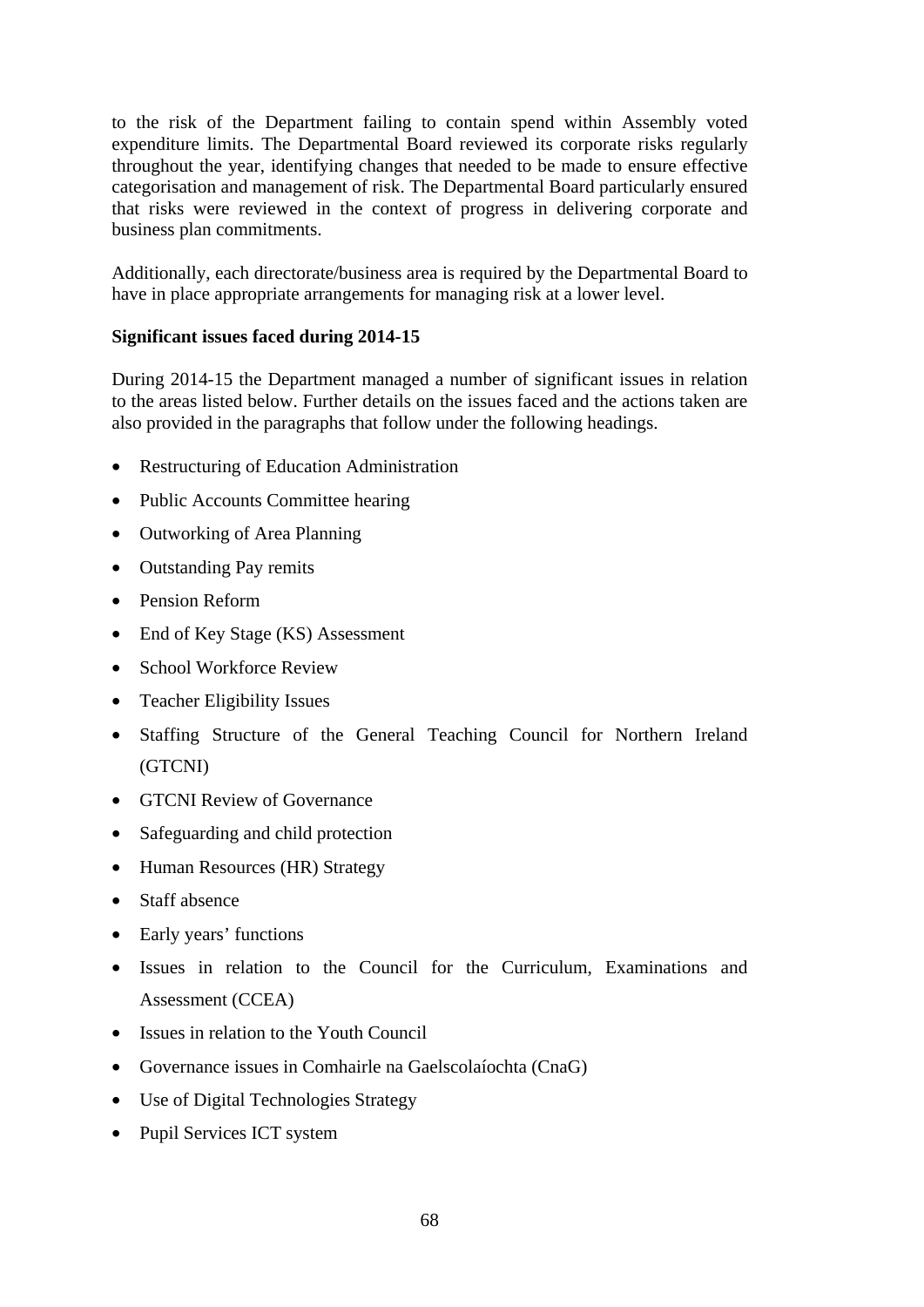- Increased forecast spend in respect of Special Educational Needs (SEN) Belfast Education and Library Board (BELB)
- Magherafelt High School
- Delivery of Minor Works in Non-controlled Schools in the BELB Area
- Data Security Lapses
- Fraud Prevention and Whistle-blowing
- Teachers' Superannuation Scheme
- Non Budget Expenditure Excess Vote

### **Restructuring of Education Administration**

The Executive's Programme for Government (PfG) for 2011-15 contained a commitment to establish an Education and Skills Authority in 2013. However, this target was not achieved and the Executive agreed on 9 September 2014 to withdraw it from the PfG and to amalgamate the 5 Education and Library Boards (ELBs) and their Staff Commission into a single Education Authority (EA). The Minister also concluded that the establishment of a single EA offered the best prospect of agreeing and implementing a new future that would be compatible with local government reform.

The new Education Bill was introduced in the Assembly on 6 October 2014 and completed its final stage on 17 November 2014. The Education Bill received Royal Assent and became the Education Act (Northern Ireland) 2014 on 11 December 2014. The EA was formally established as a body corporate the following day and an Interim Chief Executive was appointed. The Full Business Case (FBC) for the establishment of the EA was approved by DFP on 12 February 2015. The Authority became fully operational on 1 April 2015 following the transfer to it of the assets, liabilities, duties, functions and staff of the ELBs and the Staff Commission.

While the changes brought forward by the Education Act are mainly structural and technical, its implementation involved a significant change programme. The work to establish the EA was delivered through a formally constituted Programme, utilising a project management system. The Programme and its constituent projects were delivered within a single programme structure reporting to an overarching Programme Management Board (PMB) which met fortnightly to monitor progress and drive forward the delivery of all the strands of the Programme. The PMB also monitored the Programme Risk Register and a Communications Strategy and will remain in place to oversee work required to establish new organisational structures within the EA and shape regional service delivery.

A Gateway "Gate 0" Review of the EA Implementation Programme was carried out and reported excellent progress up to 31 March 2015 to deliver the legal and constitutional framework within which to establish the Education Authority. The review noted emerging plans to implement a planned transition to a function based structure once the EA Board is established and awarded a delivery confidence status of green/amber going forward.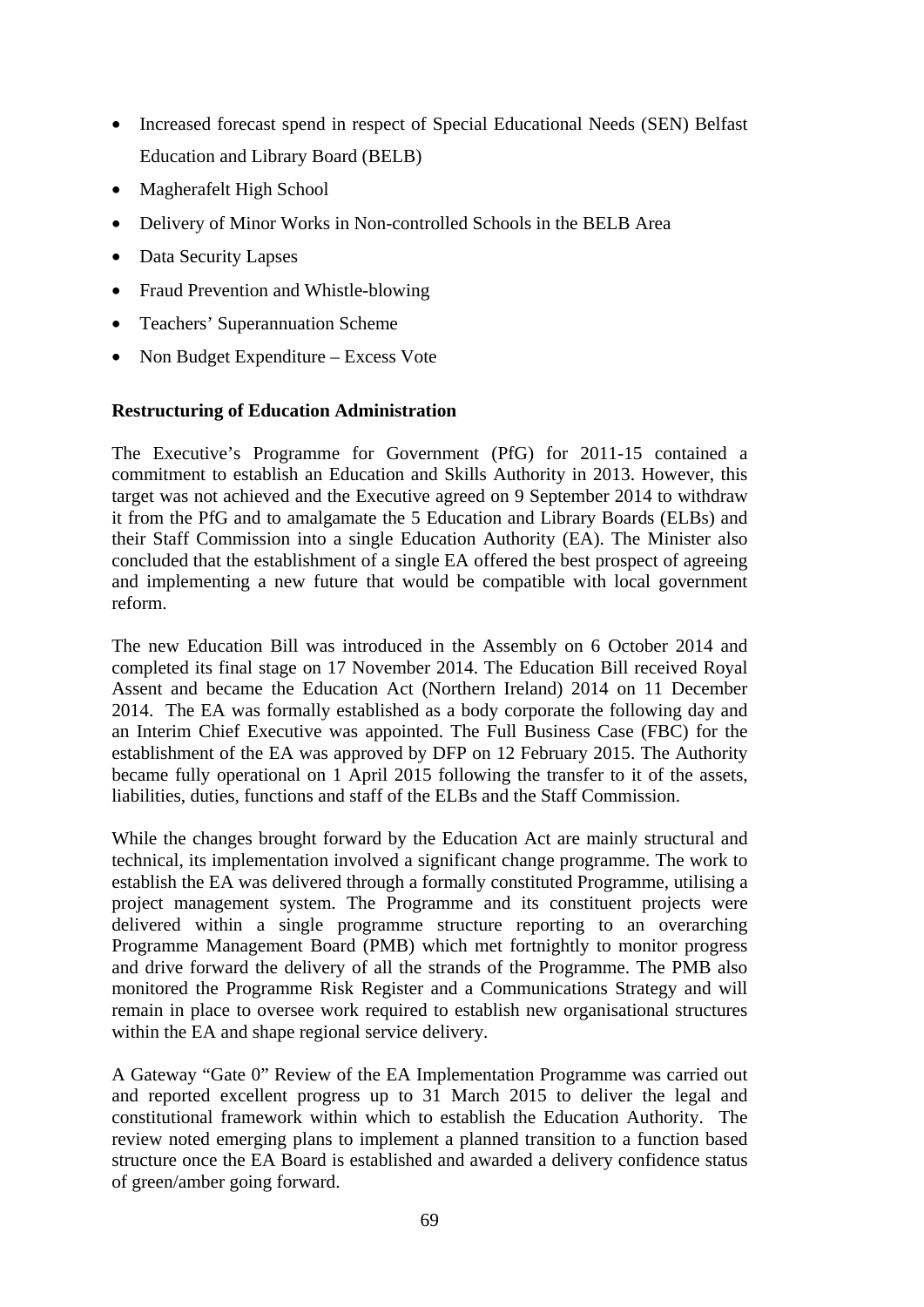#### **Public Accounts Committee hearing**

The Public Accounts Committee (PAC) met on 12 March 2014 to consider the NIAO's report "Improving Pupil Attendance: a follow-up report" which was published on 25 February 2014. The PAC published its report on 11 June 2014. The Department's Memorandum of Reply (MOR) on the PAC report was prepared and laid before the Assembly on 4 August 2014. The MOR sets out the 6 recommendations of the PAC and what action the Department of Education has taken and will take to address the recommendations.

## **Outworking of Area Planning**

The Department has dealt with a significant increase in the number of Development Proposals including a number of complex cases. This has meant the time taken to process Development Proposals to final decision has been longer than the target of six weeks from the end of the statutory consultation period. Furthermore, all ELBs and the CCMS flagged up a lack of resources to effectively and efficiently implement Area Planning. Bids were submitted to the Department for consideration and partially met. New governance structures for Area Planning were approved and are being implemented. Development Proposal guidance has been revised and reissued.

### **Outstanding pay remits**

Given the challenges facing the Department in relation to Pension Reform, the Pay Remit and Pensions Policy Team was split into two teams in April 2014, enabling the Team Leader to concentrate solely on pay remit issues. There was a continuing delay in completing pay remit business cases for the Department's NDPBs for 2012- 13 and 2013-14, due to additional work and resourcing issues. However, the Pay Remit Team (PRT) made considerable progress during 2014-15 addressing the backlog of pay remit business cases requiring approval – there were 14 outstanding at 31 March 2015, compared with 31 at 31 March 2014; work in this year included the completion of new pay remit business cases as well as addressing the significant backlog.

PRT continued to address the recommendations in the Internal Audit report on Pay Remit Systems Issues published in May 2013. PRT will liaise with the Internal Audit Team in 2015-16 to ensure all outstanding recommendations are completed as soon as practicable.

## **Pension Reform**

On 8 March 2012 the NI Executive agreed the introduction of major changes to public service pensions. As a result, the Public Service Pensions Act (NI) received Royal Assent on 11 March 2014. The core provisions for public sector pension schemes going forward were contained in the Act.

The timeframe for implementing the necessary changes to scheme regulations was extremely challenging. Any delays in implementing beyond 1 April 2015 could have had a proportionate impact on the education budget - with every month that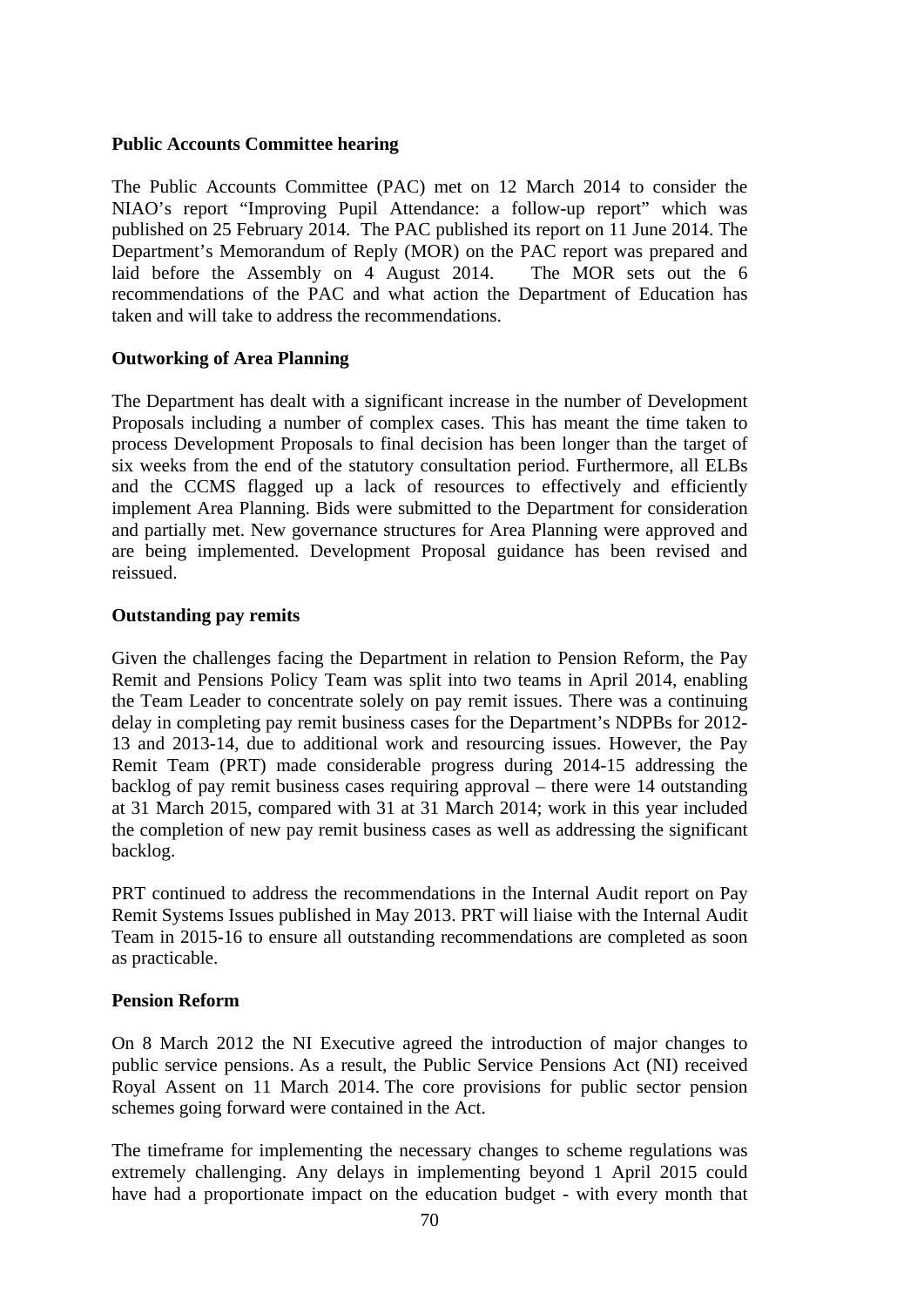implementation was delayed creating a potential pressure of almost £5m on the 2015-16 education budget.

The Teachers' Pension Scheme Regulations (NI) 2014 were made and laid in the Assembly on Friday 12 December 2014. These regulations, which were subject to negative resolution procedures, established a new NI Teachers' Pension Scheme (NITPS) which came into operation on 1 April 2015. This removed the risk of a penalty being applied to the education budget.

## **End of Key Stage (KS) Assessment**

The second year of new, statutory arrangements for assessing pupils' progress in Communication and Using Mathematics at the end of each Key Stage from KS1-3 was delivered. The Department remains satisfied that the policy approach is in line with international best practice but, during the year, worked with CCEA to make further modifications and improvements to the assessment arrangements to respond to concerns expressed by teachers' representatives. Despite these changes, and an extensive period of discussion with teaching unions, the level of engagement with the statutory process remains low. It has, however, been possible to measure systemlevel performance on a sampling basis.

### **School Workforce Review**

While work on the School Workforce Review highlighted in the DE Corporate Plan was progressed in 2014-15, it was not completed by the end of the year as had originally been anticipated. Validation (to address issues of consistency and reliability) of the baseline data on the composition of the school workforce collected to date is continuing. Work has also progressed via the Strategic Forum work-stream on Future Professional Development and once completed the Terms of Reference for the Review will be revised if necessary.

## **Teacher Eligibility Issues**

As a result of the repeal of its powers relating to teacher eligibility, the Department has amended the regulations to enable the General Teaching Council for Northern Ireland (GTCNI) to consider cases and remove a teacher from its register on grounds of misconduct. The new regulations are effective from 1st April 2015 and ensure that cases of serious misconduct involving teachers, which require further consideration in terms of remaining on the teachers' Register, can continue to be dealt with effectively.

## **Staffing structure of the General Teaching Council for Northern Ireland**

Approval was given in August 2014 in respect of a business case for a General Teaching Council for Northern Ireland (GTCNI) staff restructure. However, due to organisational issues in GTCNI, implementation was postponed. As a result a significant programme of work relating to the review of teacher competences could not be fulfilled to the timescale planned. The work will be completed in 2015-16.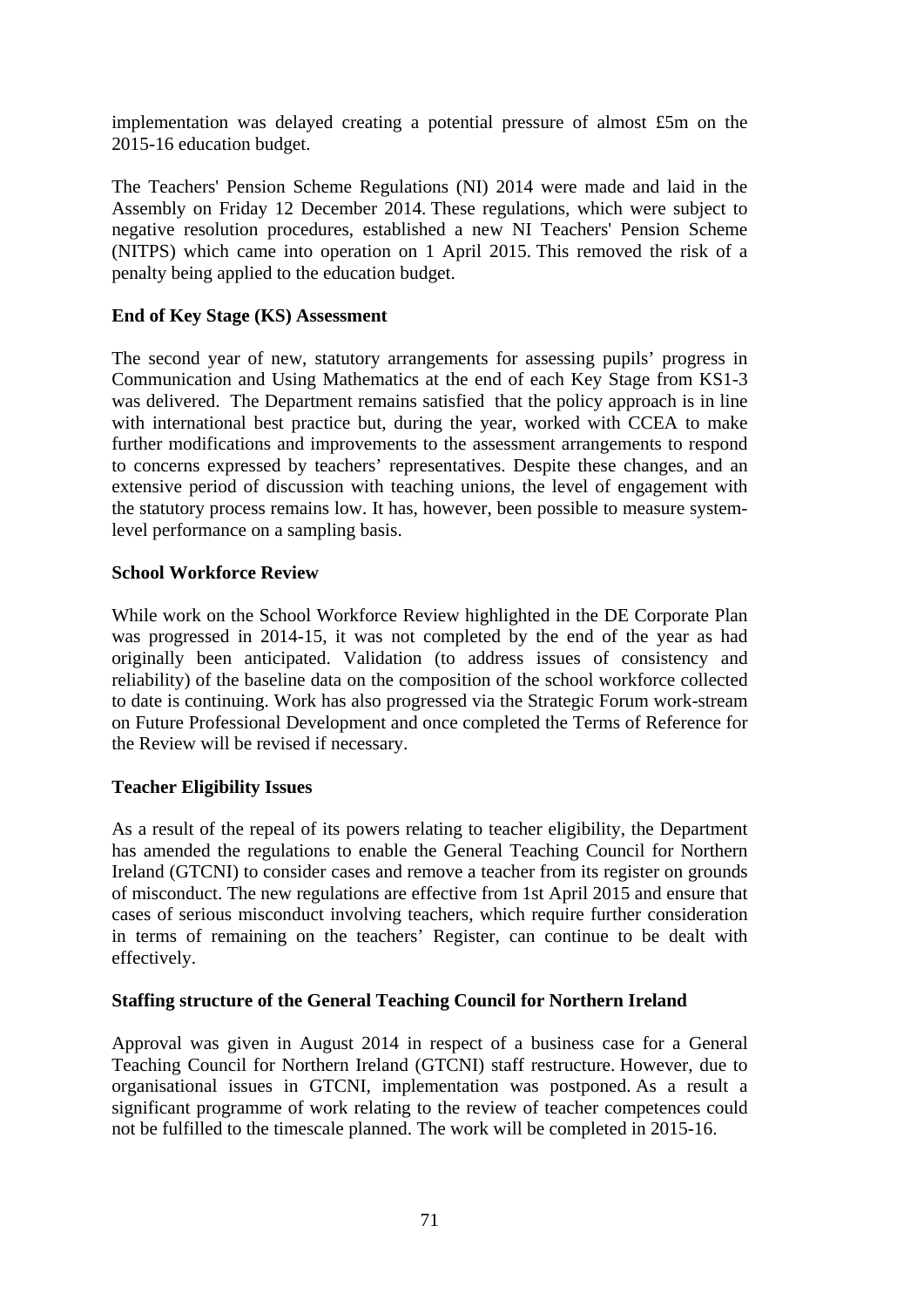### **General Teaching Council for Northern Ireland Review of Governance**

A review of governance undertaken by GTCNI's Internal Auditors in 2014-15 highlighted that the General Teaching Council for Northern Ireland (GTCNI) governance arrangements might require some refinement. The Council and the Department have commissioned a board effectiveness review to identify the strengths and areas for improvement in GTCNI governance arrangements and agreed that any recommendations arising from the effectiveness review should be implemented as swiftly as possible.

### **Safeguarding and child protection**

The Department's risk appetite when it comes to safeguarding and child protection issues is 'averse'. There are 3 components to the Department's overall strategy in relation to child protection: arrangements for ensuring an appropriate response to child protection/safeguarding concerns; pre-employment criminal record checks to ensure only suitable persons work with children; and encouraging pupils to develop strategies to keep safe through the curriculum and other support. The publication of the Marshall Report in November 2014 has brought a new focus to the child protection work of the Department and beyond. It is worth noting that ETI, which was enjoined to the inquiry, found that many schools are effectively teaching children and young people about healthy relationships and delivering keeping safe messages. The Marshall Report contained one key recommendation and a number of supporting recommendations for the Department and the Department is currently working internally along with colleagues in the EA, Safeguarding Board for Northern Ireland, DHSSPS and DOJ to address these.

#### **Human Resources Strategy**

The Department's 664 employees play an important role in the delivery of services to the Minister, the education sector and citizens. The Board has therefore given a significant time commitment at meetings throughout 2014-15 to the Department's strategic management approach in this area. At its May 2014 meeting the Board agreed a 3-year Human Resources (HR) Strategy for the period 2014-17 and a HR Action Plan for 2014-15. At its April 2015 meeting the Board considered a progress report on the HR Action Plan for 2014-15 and the progress made in relation to improved internal communication and engagement and a  $360^{\circ}$  development programme for senior management.

The Board is keen to sustain momentum in this area through the agreement of a HR Action Plan for 2015-16. It recognises that people management and engagement issues will have an increasing relevance as the Department restructures in-year in response to reductions to its staffing budget.

#### **Staff absence**

Final validated staff absence figures for 2014-15 will not be available until autumn 2015, though provisional information from the Northern Ireland Statistics and Research Agency (NISRA) suggests that the target average of 7.8 days sickness absence per employee will not be met. NISRSA estimates that the Department will record 10.2 days lost per full time equivalent member of staff for 2014-15.A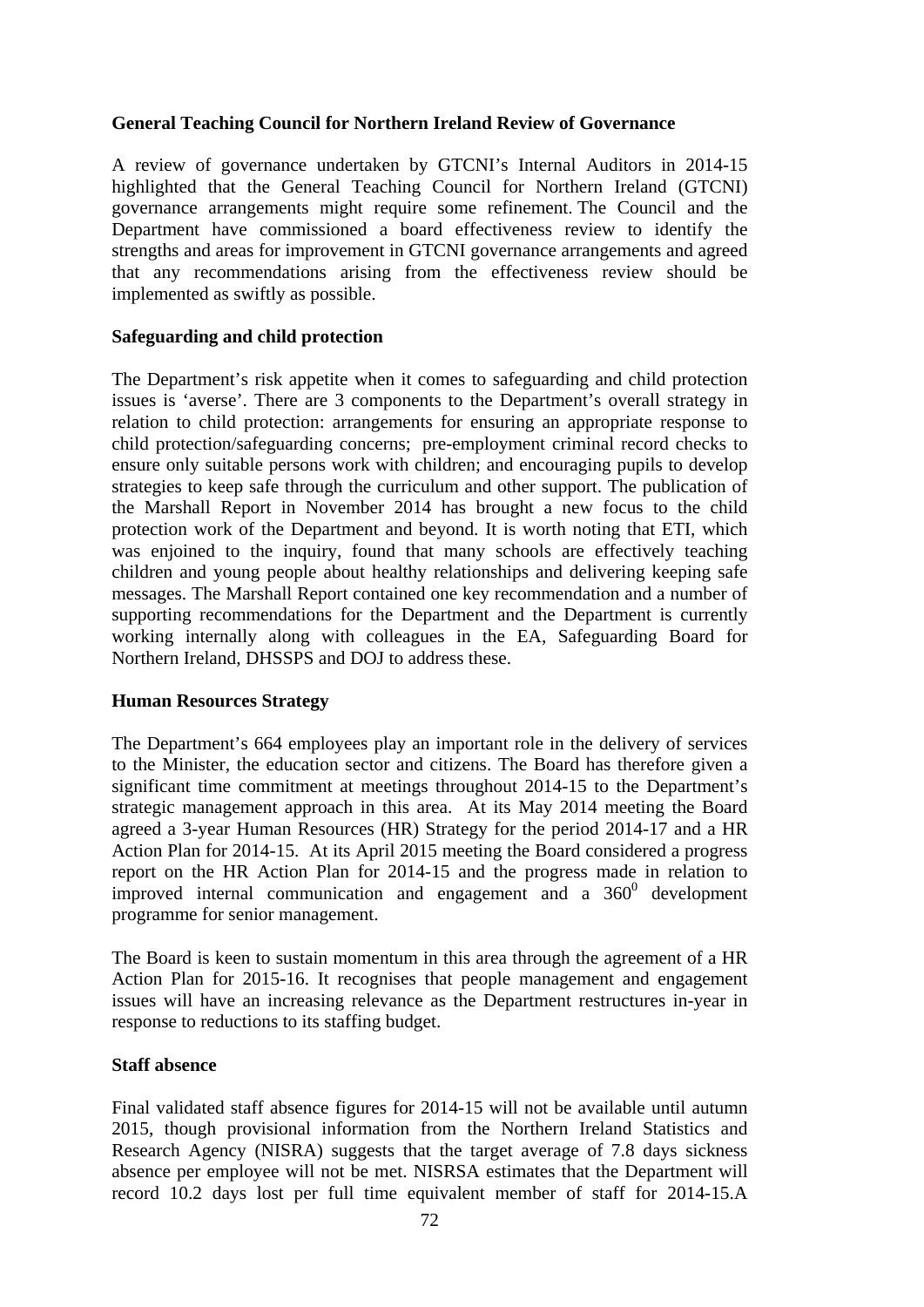sustained management focus in this area has been in place throughout 2014-15 together with a Health and Well Being Programme for staff – this will continue in 2015-16. The overall sickness absence throughout the NICS in 2014/15 is estimated to be 10.8.

## **Early years' functions**

A recent independent review of the Early Years' Fund highlighted a number of actions which need to be taken to address issues concerning the governance and focus of the Fund in its current form. Implementation of these actions was progressed during 2014-15. A decision was subsequently made to end the Fund in the 2015-16 Budget with funding allocated only to enable an orderly close down. The Minister has now indicated that he wishes to support a continuation of the Fund if funding becomes available. This will have to be progressed in line with the review's recommendations.

#### **Issues in relation to the Council for the Curriculum, Examinations and Assessment**

The Department recognises the strategic and operational importance of the Council for the Curriculum, Examinations and Assessment (CCEA) to the education system, and the role of the Council in giving direction and providing governance. Following the resignation of three CCEA Council members, the Department sought assurances from the Chair about the effectiveness of Council. As a consequence, the Chair initiated an independent Board Effectiveness Review which will report in the 2015/16 financial year.

#### **Issues in relation to the Youth Council**

With the agreement of the Commissioner for Public Appointments for NI, a recruitment process took place to make two short term emergency appointments to the Board of the Youth Council for NI to address governance concerns resulting from the Board's decreasing membership. Work was also undertaken to prepare for a full appointments process to the Council but was suspended in light of the Minister's decision to consult on the future of the Council after the establishment of the EA. Further consideration will need to be given to the membership of the Board in light of the uncertainty regarding the future of the Council and the timing of any changes.

#### **Governance issues in Comhairle na Gaelscolaiochta**

In June 2014, DE Internal Audit carried out a governance review of Comhairle na Gaelscolaiochta (CnaG). The review revealed a number of significant issues relating to the operation of the Board; strategic and operational planning and monitoring; performance management within the organisation; and the assurances available to the Board. Subsequently, DE commissioned the Deloitte Review of Organisation and Governance Structures. It concluded that governance and organisation in CnaG were no longer fit for purpose and made a series of recommendations for change. DE is working closely with CnaG to develop a fit for purpose response and Action Plan to address comprehensively both the Internal Audit and the Deloitte findings.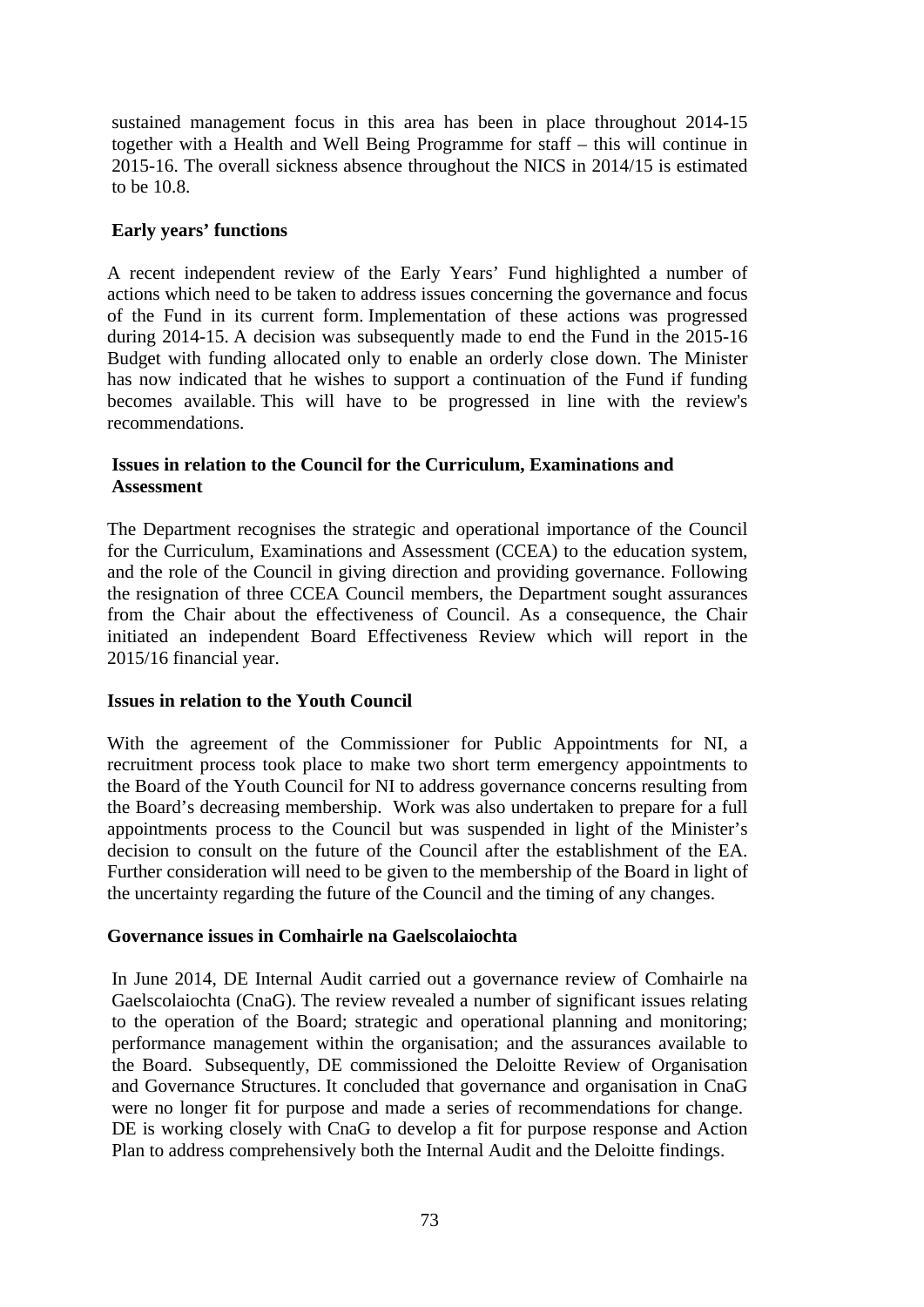#### **Use of Digital Technologies Strategy**

The update to the Use of Digital Technologies Strategy was scheduled for 2014-15. As there is a current C2k contract in place until March 2017, it was decided during 2014-15 that the priority must be with the effective management and control of resources concerning the C2k contract, not with the creation of a new Use of Digital Technologies Strategy. A Gateway Review was therefore commissioned and took place in February 2015, primarily to seek assurance regarding the existing contract, but also to receive direction regarding the Use of Digital Technologies Strategy, given the creation of the EA from April 2015. The resulting report provided the necessary assurances and made specific recommendations regarding the Strategy. These recommendations are to be considered by the Department of Education and the EA to ensure that plans are put in place to create the new and updated Digital Technologies Strategy during 2015-16.

### **Pupil Services ICT system**

A business case relating to the Pupil Services ICT system was submitted by the Department to DFP in December 2014. In March 2015 DFP granted approval to upgrade the software used in the ICT system and the extension of the contract with the existing suppliers to enable the resulting external procurement process to go ahead. However DFP also concluded that all of the contract extensions from 2009 to March 2015 should have been submitted to them for approval. As this was not done the expenditure, which has been incurred across each of the five ELBs, was not properly approved and was therefore irregular. The total cost of this expenditure over the six financial years from 2009-10 to 2014-15 and across the five ELBs has been £1.7m including £295k relating to 2014-15. The importance of ensuring that contract extensions receive all appropriate approvals has been underlined to the Education Authority.

### **Increased forecast spend in respect of Special Educational Needs Belfast Education and Library Board**

The Department's Internal Audit Team completed a review of the adequacy of the financial management arrangements within the Belfast Education and Library Board (BELB). The review highlighted significant concerns regarding the financial management arrangements operated by Board officers and concluded that the existing arrangements did not ensure that expenditure was subject to sufficiently robust and timely monitoring, scrutiny and reporting. An action plan to address the issues identified was agreed with the Board and a follow-up review will be completed during 2015-16 with the EA to ensure these actions have been effectively implemented.

## **Magherafelt High School**

In August 2014 the NEELB submitted the final account for the project to the Department, which the Department asked an independent review team to examine. On the basis of this examination, the Department was content that the amount identified to settle in full the final account with the contractor was rightly due for payment and informed the Board it should proceed to make this payment. The Department was not however of the view that the outstanding professional fees associated with the project should be paid in full as the independent review raised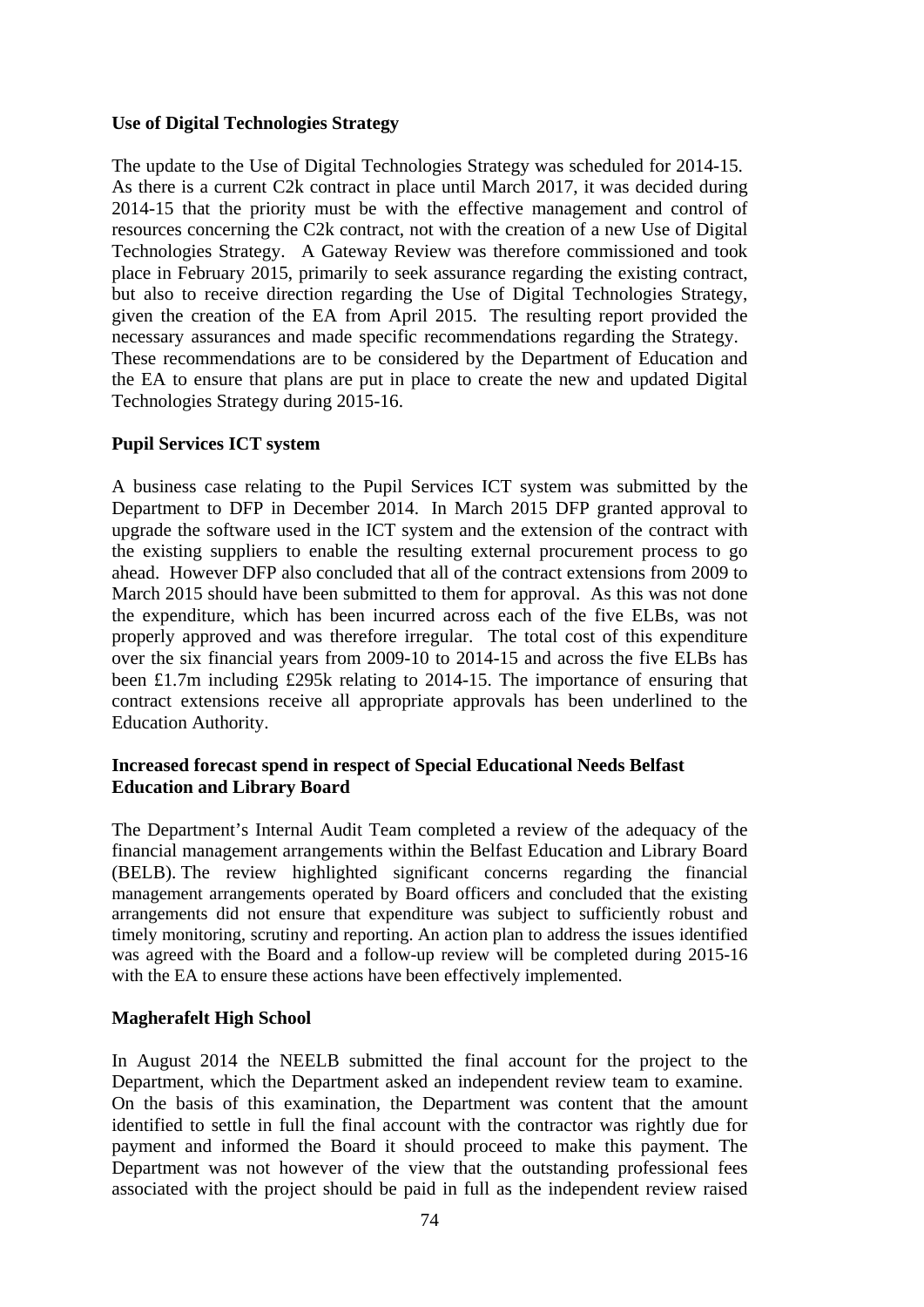some significant performance issues. It was the Department's view that the NEELB should agree an appropriate abatement of the outstanding professional fees and this was finalised in March 2015.

The final account for the Magherafelt High School capital build project was agreed at £13,370,892 which was in excess of the £12,906,039 budget. This over spend of £464,853 represents an irregular payment on behalf of the NEELB. The C&AG qualified his opinion on the NEELB 2013-14 Accounts regarding Magherafelt High School.

## **Delivery of Minor Works in Non-controlled Schools in the Belfast Education and Library Board Area**

The Department holds the budget for capital minor works in non-controlled schools however the work is delivered by the ELBs on the Department's behalf. Approval to undertake works is issued by the Department prior to the responsible ELB commencing the process of delivering the works. It became apparent that in a small number of cases in the Belfast Education and Library Board (BELB) area, the instruction to the contractor to undertake the work appears to have been issued by BELB prior to an authorisation to proceed being received from the Department. The reason for this breakdown in the approval process is currently being investigated. No irregular payments have been made at this point.

## **Data Security Lapses**

On 25 March 2015 the Department notified the Information Commissioner's Office (ICO) of a potential data security breach regarding the non-delivery of an item of mail containing sensitive data. The ICO investigated the circumstances of the incident and concluded on 30 April 2015 that the incident can be seen to be outside of the direct control of the Department as the item had been sent via a reputable method of delivery. The Department has reviewed its procedures for sending items containing sensitive data via the postal system and has further strengthened these by requiring sensitive items to be sent by Special Delivery.

## **Fraud Prevention and Whistleblowing**

The Department's fraud and whistleblowing arrangements were reviewed and updated during the year and are fully compliant with current best practice. A fraud risk analysis was also undertaken during the year to identify areas where the risk of fraud exists and ensure that appropriate measures are in place to minimize those risks.

Fraud monitoring and reporting arrangements have been effectively maintained throughout the year and there were no frauds reported within the Department during 2014-15.

## **Teachers' Superannuation Scheme**

The Department manages the Teachers' Superannuation Scheme (TSS). Issues relevant to the TSS are reported in the governance statement included in the 2014-15 TSS Annual Scheme Statements.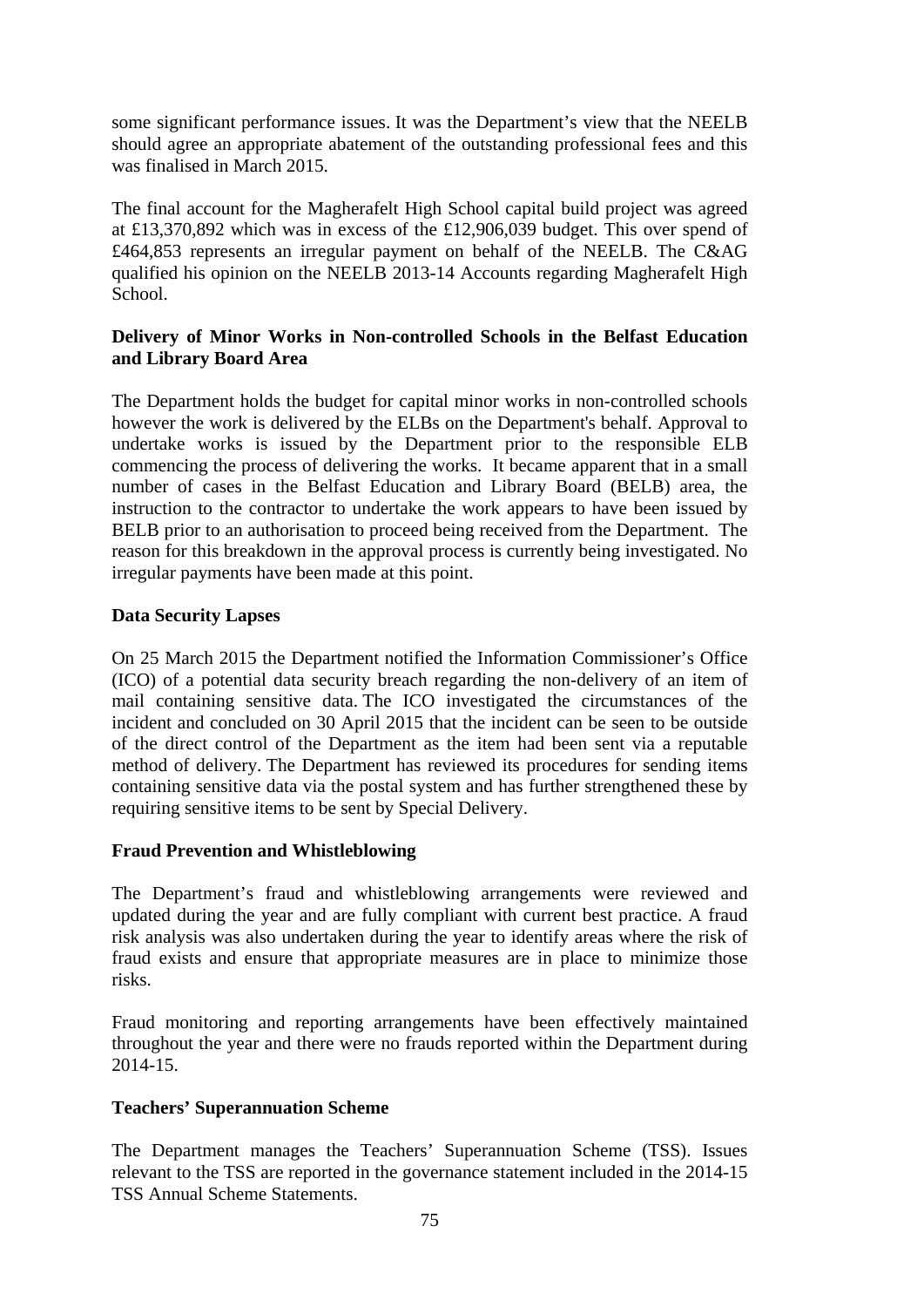### **Non Budget Expenditure – Excess Vote**

In 2013-14, the Department identified that within Statement of Assembly Supply 2 of the Resource Accounts, in respect of the Non Budget section of Request for Resource A, the cash drawn down by NDPBs exceeded the amounts authorised within the Spring Supplementary Estimates. This was deemed to be an Excess Vote which resulted in irregular expenditure of £6.3m. To prevent a similar occurrence in 2014-15, the Department designed and implemented an enhanced control framework to manage the cash draw down process by the NDPBs and these are operating effectively.

#### **Subsidiary Directorate Assurance Statements**

Subsidiary Governance Statements were prepared and signed by all Directors and have been used to prepare the DE Governance Statement.

## **9. NDPB GOVERNANCE FRAMEWORK**

The chief executive of each of the Department's NDPBs is designated by the Departmental Accounting Officer as the Accounting Officer for his or her organisation. In addition, during 2014-15 the Chief Executive Designate of ESA (and subsequently the Interim Chief Executive of the Education Authority) retained his responsibilities as an additional Accounting Officer appointed by the Department of Finance and Personnel. The allocation of accounting officer responsibilities is set out in the Statement of Accounting Officers' Responsibilities on page 57.

During 2014-15, the Department adopted a robust framework for ensuring effective governance within its existing NDPBs and to provide the Accounting Officer with assurance that designated accounting officers were fulfilling their responsibilities. Key features of this framework included:

- a requirement to ensure compliance with statute and with the body's Management Statement and Financial Memorandum;
- arrangements to ensure that NDPB business plans reflected and supported the delivery of the Education Minister's strategic priorities, particularly those related to raising standards and closing the attainment gap;
- monitoring of progress in delivering agreed business plan targets;
- regular, formal Governance and Accountability Review meetings chaired by the Permanent Secretary and attended by the respective chief executives and chairs;
- the completion of quarterly assurance statements which provided confirmation (and, where necessary evidence) that required processes were being followed;
- regular engagement between DE directors and senior NDPB counterparts; and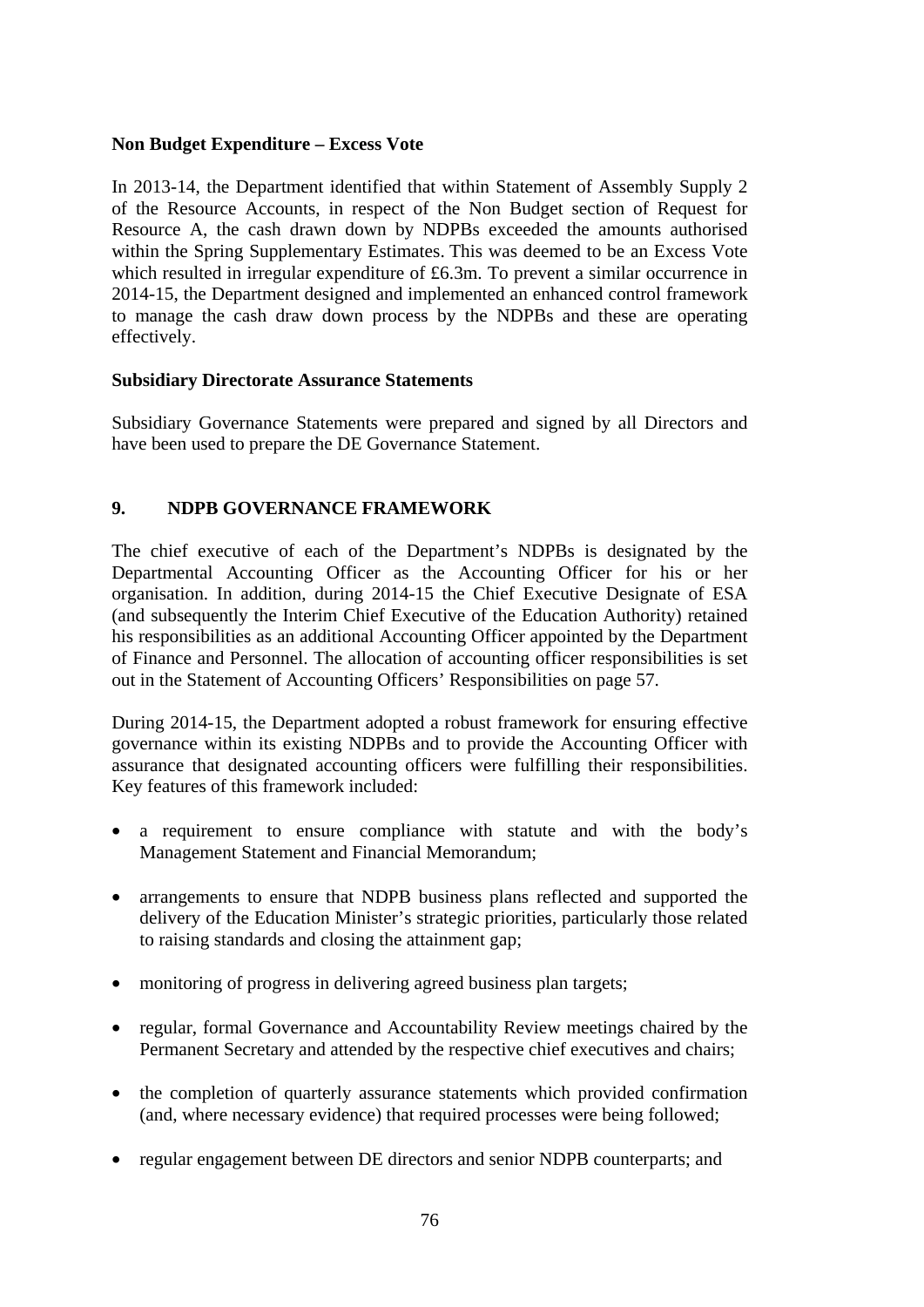• the regular attendance of a senior DE member of staff as an observer at meetings of each NDPB's audit committee and routine and timely feedback from these meetings.

In 2014-15, following a request from PESC, Internal Audit undertook a review of Governance and Accountability Arrangements for the Oversight of Arm's Length Bodies. Draft guidance and arrangements have been developed and these will be implemented during 2015-16.

## **NDPB Governance Statements**

The DE Governance Statement needs to reflect and be informed by the content of the Governance Statements of the NDPBs for which the Department is accountable. Accordingly, the Department requested sight of the draft Governance Statements from all of its executive NDPBs.

As a first step, in order to ensure good standards of governance in its NDPBs and in consideration of the guidance on compliance and content contained in Annex 3.1 of MPMNI, the related fact sheet provided by NIAO and the 2013-14 feedback provided by DE, the Department carried out an analysis of the initial draft Governance Statements submitted by each NDPB and provided feedback accordingly. Most of the initial draft statements complied with the above guidance and had taken on board the previous year's feedback. Some suggestions for improvement were provided to a small number of bodies, including reminding them of the prime purpose of a governance statement, that it should deal with fact rather than opinion, that risks/issues highlighted should also include details of mitigating actions being taken, and that references to concerns over future years budgets and funding were not appropriate for the 2014-15 statement. A small number of factual inaccuracies were also highlighted. The feedback provided was taken account of by the bodies prior to submitting their final draft Governance Statements.

The Department has also used its analysis of the NDPB Governance Statements to ensure that its own statement captures all relevant significant issues (see section 8).

CnaG did not comply with DE's timetable to enable feedback on initial draft statements to be provided by 1 May. DE did not receive the CnaG statement until 7 May and the subsequent analysis raised concerns that it did not accurately reflect the scale and range of difficulties which the body had encountered during 2014/15, particularly in the area of governance. The Department wrote to CnaG on 18 May highlighting those concerns and a revised draft statement reflecting the Department's comments was received on 20 May 2015.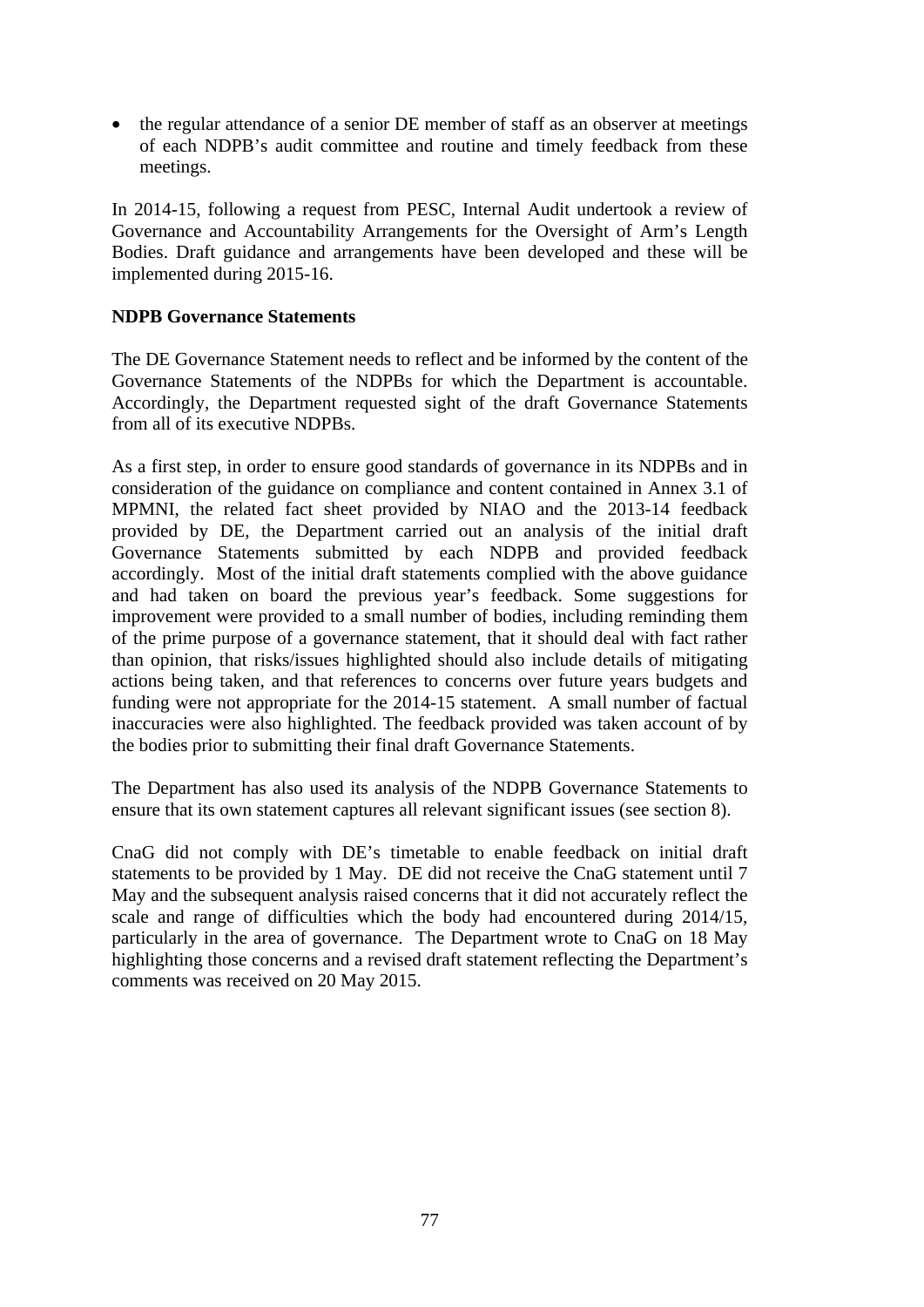#### **10. CONCLUSION**

In conclusion, it is my assessment that the Department of Education operates an appropriately rigorous system of governance and accountability which I can rely on as Accounting Officer to provide assurance that the public funds and other resources for which I am accountable are deployed effectively and appropriately. Where significant issues have arisen that could affect the principles of regularity, propriety or value for money I am satisfied that appropriate action is being taken to address these.

Paul Sum  $\overline{ }$ 

Signed:

**Accounting Officer**

**Signed:** Date: 25 June 2015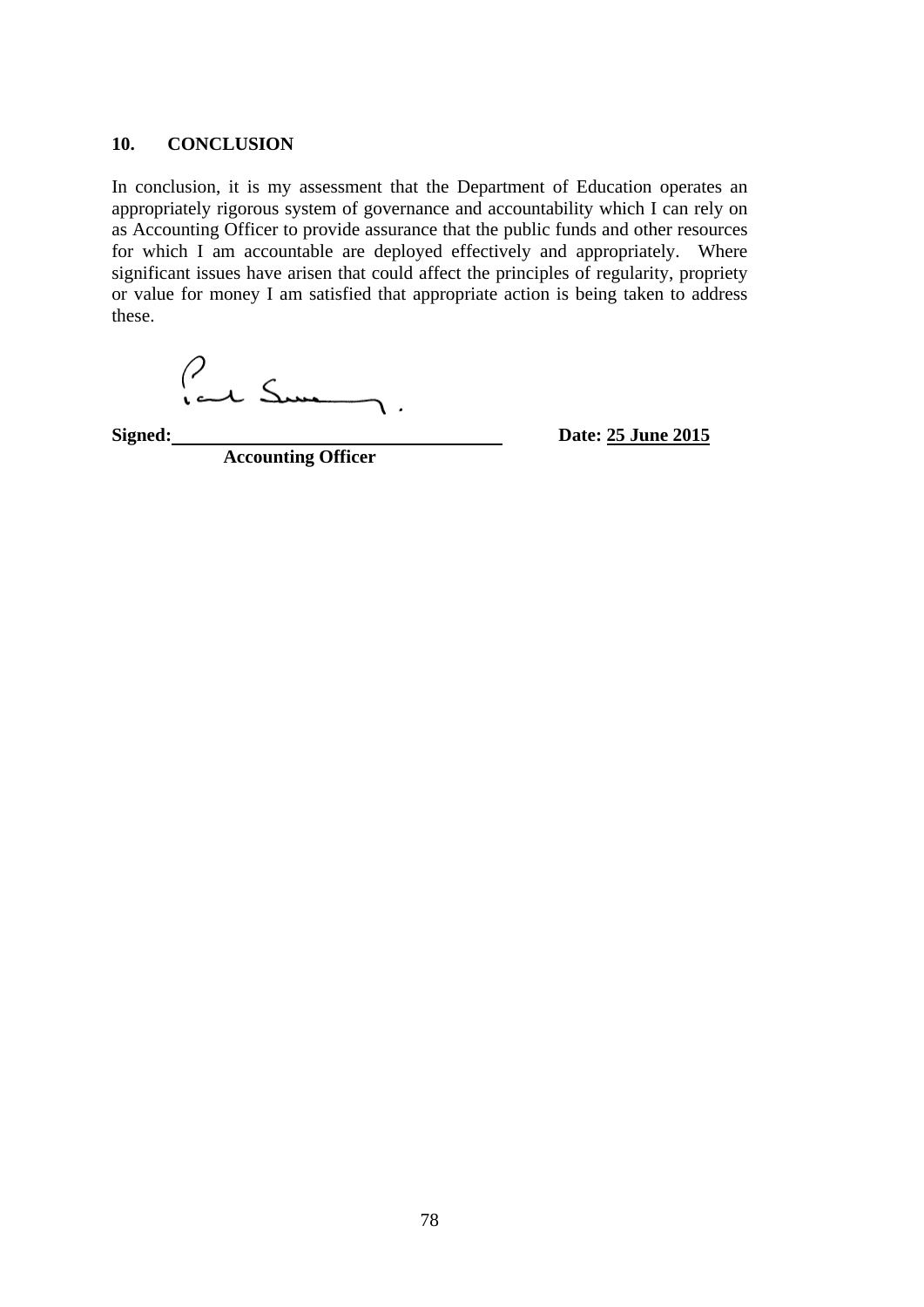## **THE CERTIFICATE AND REPORT OF THE COMPTROLLER AND AUDITOR GENERAL TO THE NORTHERN IRELAND ASSEMBLY**

I certify that I have audited the financial statements of the Department of Education for the year ended 31 March 2015 under the Government Resources and Accounts Act (Northern Ireland) 2001. These comprise the Statements of Comprehensive Net Expenditure, Financial Position, Cash Flows, Changes in Taxpayers' Equity and the related notes. I have also audited the Statement of Assembly Supply and the related notes. These financial statements have been prepared under the accounting policies set out within them. I have also audited the information in the Remuneration Report that is described in that report as having been audited.

#### **Respective responsibilities of the Accounting Officer and auditor**

As explained more fully in the Statement of Accounting Officer's Responsibilities, the Accounting Officer is responsible for the preparation of the financial statements and for being satisfied that they give a true and fair view. My responsibility is to audit, certify and report on the financial statements in accordance with the Government Resources and Accounts Act (Northern Ireland) 2001. I conducted my audit in accordance with International Standards on Auditing (UK and Ireland). Those standards require me and my staff to comply with the Auditing Practices Board's Ethical Standards for Auditors.

#### **Scope of the audit of the financial statements**

An audit involves obtaining evidence about the amounts and disclosures in the financial statements sufficient to give reasonable assurance that the financial statements are free from material misstatement, whether caused by fraud or error. This includes an assessment of: whether the accounting policies are appropriate to the Department's circumstances and have been consistently applied and adequately disclosed; the reasonableness of significant accounting estimates made by the Accounting Officer; and the overall presentation of the financial statements. In addition I read all the financial and non-financial information in the Annual Report to identify material inconsistencies with the audited financial statements and to identify any information that is apparently materially incorrect based on, or materially inconsistent with, the knowledge acquired by me in the course of performing the audit. If I become aware of any apparent material misstatements or inconsistencies I consider the implications for my certificate.

I am required to obtain evidence sufficient to give reasonable assurance that the Statement of Assembly Supply properly presents the outturn against voted Assembly control totals and that those totals have not been exceeded. I am also required to obtain evidence sufficient to give reasonable assurance that the expenditure and income recorded in the financial statements have been applied to the purposes intended by the Assembly and the financial transactions recorded in the financial statements conform to the authorities which govern them.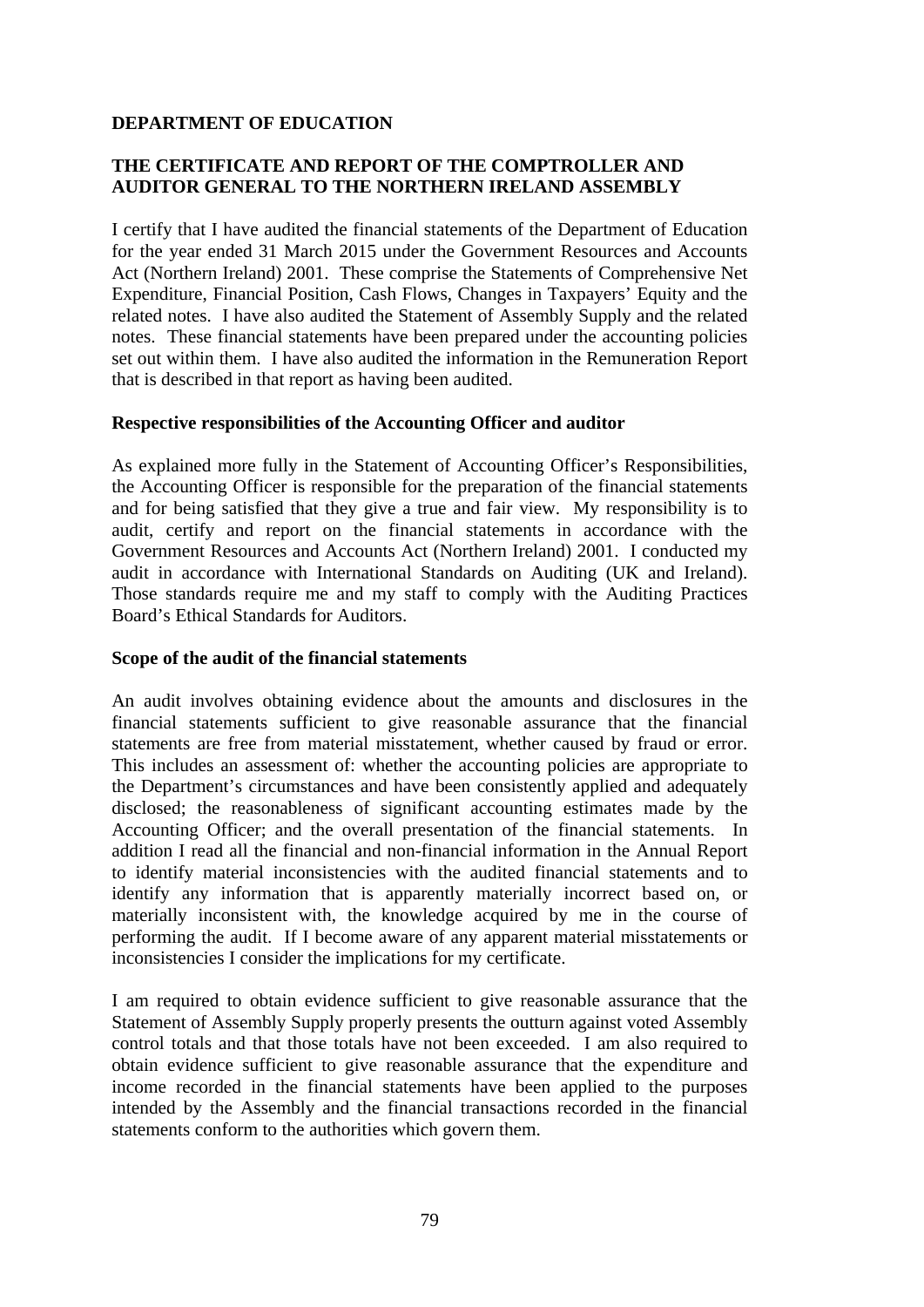## **Opinion on regularity**

In my opinion, in all material respects:

- the Statement of Assembly Supply properly presents the outturn against voted Assembly control totals for the year ended 31 March 2015 and shows that those totals have not been exceeded; and
- the expenditure and income recorded in the financial statements have been applied to the purposes intended by the Assembly and the financial transactions recorded in the financial statements conform to the authorities which govern them.

## **Opinion on financial statements**

In my opinion:

- the financial statements give a true and fair view of the state of the Department's affairs as at 31 March 2015 and of its net operating cost, cash flows and changes in taxpayers' equity for the year then ended; and
- the financial statements have been properly prepared in accordance with the Government Resources and Accounts Act (Northern Ireland) 2001 and Department of Finance and Personnel directions issued thereunder.

#### **Opinion on other matters**

In my opinion:

- the part of the Remuneration Report to be audited has been properly prepared in accordance with Department of Finance and Personnel directions made under the Government Resources and Accounts Act (Northern Ireland) 2001; and
- the information given in the Directors' Report and the Strategic Report for the financial year for which the financial statements are prepared is consistent with the financial statements.

## **Matters on which I report by exception**

I have nothing to report in respect of the following matters which I report to you if, in my opinion:

- adequate accounting records have not been kept; or
- the financial statements and the part of the Remuneration Report to be audited are not in agreement with the accounting records; or
- I have not received all of the information and explanations I require for my audit; or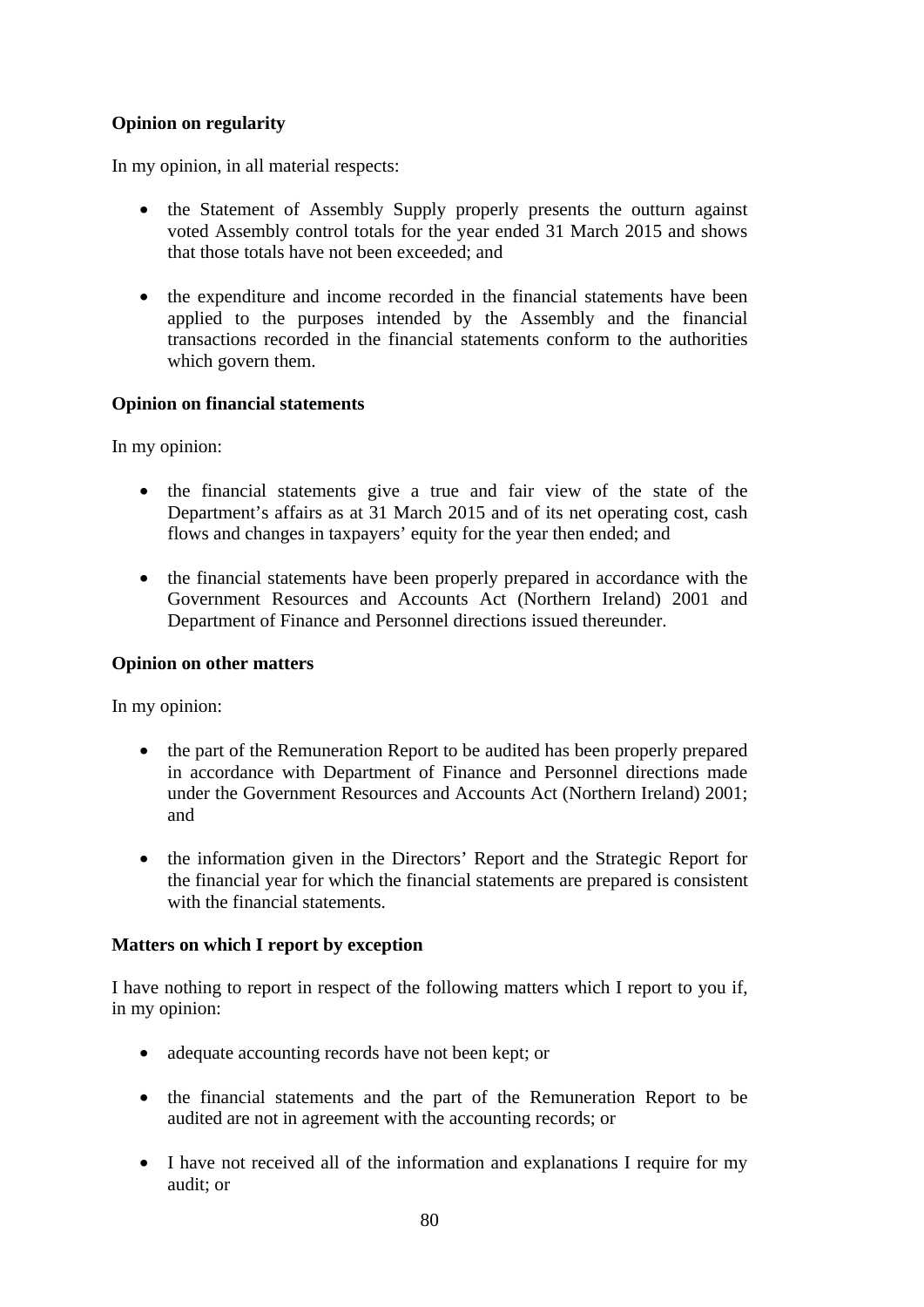• the Governance Statement does not reflect compliance with Department of Finance and Personnel's guidance.

## **Report**

I have no observations to make on these financial statements.

 $K 1$  Donnelly

*KJ Donnelly Comptroller and Auditor General Northern Ireland Audit Office 106 University Street Belfast BT7 1EU* 

*30 June 2015*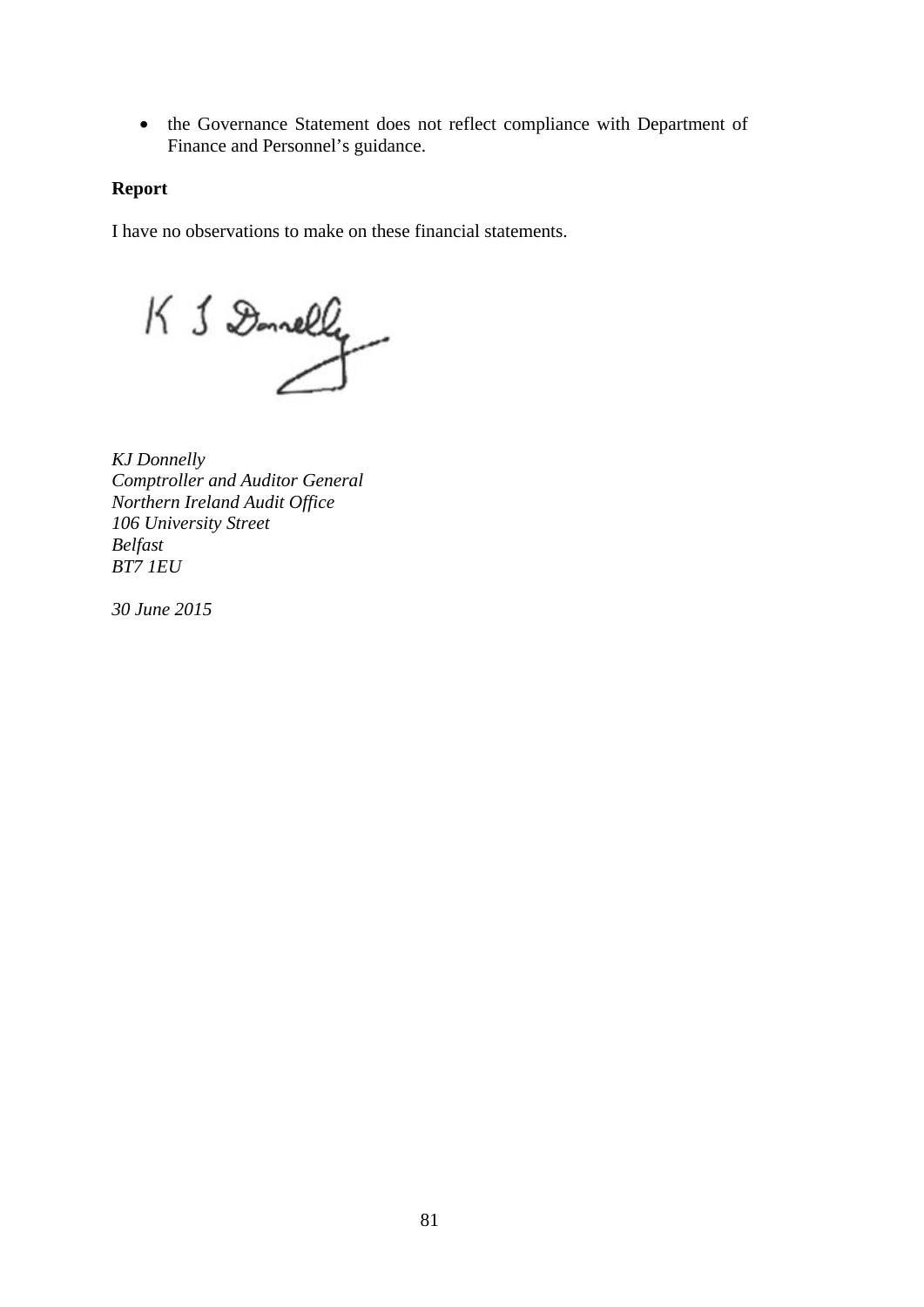## **STATEMENT OF ASSEMBLY SUPPLY**

In addition to the primary statements prepared under IFRS, the Government Financial Reporting Manual (FReM) requires the Department of Education to prepare a Statement of Assembly Supply (SOAS) and supporting notes to show resource outturn against the Supply Estimate presented to the Assembly, in respect of each request for resources.

#### **Summary of Resource Outturn 2014-15**

|                                                           |                   |                              |                                      |                             |                              |                                      |                             | 2014-15                                         | 2013-14                     |
|-----------------------------------------------------------|-------------------|------------------------------|--------------------------------------|-----------------------------|------------------------------|--------------------------------------|-----------------------------|-------------------------------------------------|-----------------------------|
|                                                           |                   |                              |                                      | <b>Estimate</b>             |                              |                                      | Outturn                     | <b>Net total</b>                                | Outturn                     |
|                                                           |                   |                              |                                      |                             |                              |                                      |                             | outturn<br>compared<br>with<br><b>Estimate:</b> |                             |
| <b>Request for</b><br><b>Resources</b>                    | <b>Note</b>       | Gross<br>expenditure<br>£000 | Accruing<br><b>Resources</b><br>£000 | <b>Net</b><br>total<br>£000 | Gross<br>expenditure<br>£000 | Accruing<br><b>Resources</b><br>£000 | <b>Net</b><br>total<br>£000 | saving/<br>(excess)<br>£000                     | <b>Net</b><br>total<br>£000 |
| Request for<br>Resources<br>A                             | SOAS <sub>2</sub> | 2,220,874                    | (15,899)                             | 2,204,975                   | 2,095,852                    | (15,355)                             | 2,080,497                   | 124,478                                         | 2,029,807                   |
| Request for<br>Resources<br>B                             | SOAS <sub>2</sub> | 46,301                       | $\overline{\phantom{a}}$             | 46,301                      | 41,568                       | $\overline{\phantom{a}}$             | 41,568                      | 4,733                                           | 41,410                      |
| <b>Total</b><br>resources                                 | SOAS3             | 2,267,175                    | (15,899)                             | 2,251,276                   | 2,137,420                    | (15,355)                             | 2,122,065                   | 129,211                                         | 2,071,217                   |
| Non-<br>operating<br>cost<br>Accruing<br><b>Resources</b> |                   | $\blacksquare$               | ۰                                    | ٠                           | ۰                            | ۰                                    | ٠                           | ۰                                               | ۰                           |

#### **Net Cash Requirement 2014-15**

|             |                 |           | 2014-15          | 2013-14   |  |
|-------------|-----------------|-----------|------------------|-----------|--|
|             |                 |           | Net total        |           |  |
|             |                 |           | outturn          |           |  |
|             |                 |           | compared         |           |  |
|             |                 |           | with             |           |  |
|             |                 |           | <b>Estimate:</b> |           |  |
|             |                 |           | saving/          |           |  |
|             | <b>Estimate</b> | Outturn   | (excess)         | Outturn   |  |
| <b>Note</b> | £000            | £000      | £000             | £000      |  |
|             |                 |           |                  |           |  |
| SOAS4       | 2,287,638       | 2,106,429 | 181,209          | 2,063,276 |  |
|             |                 |           |                  |           |  |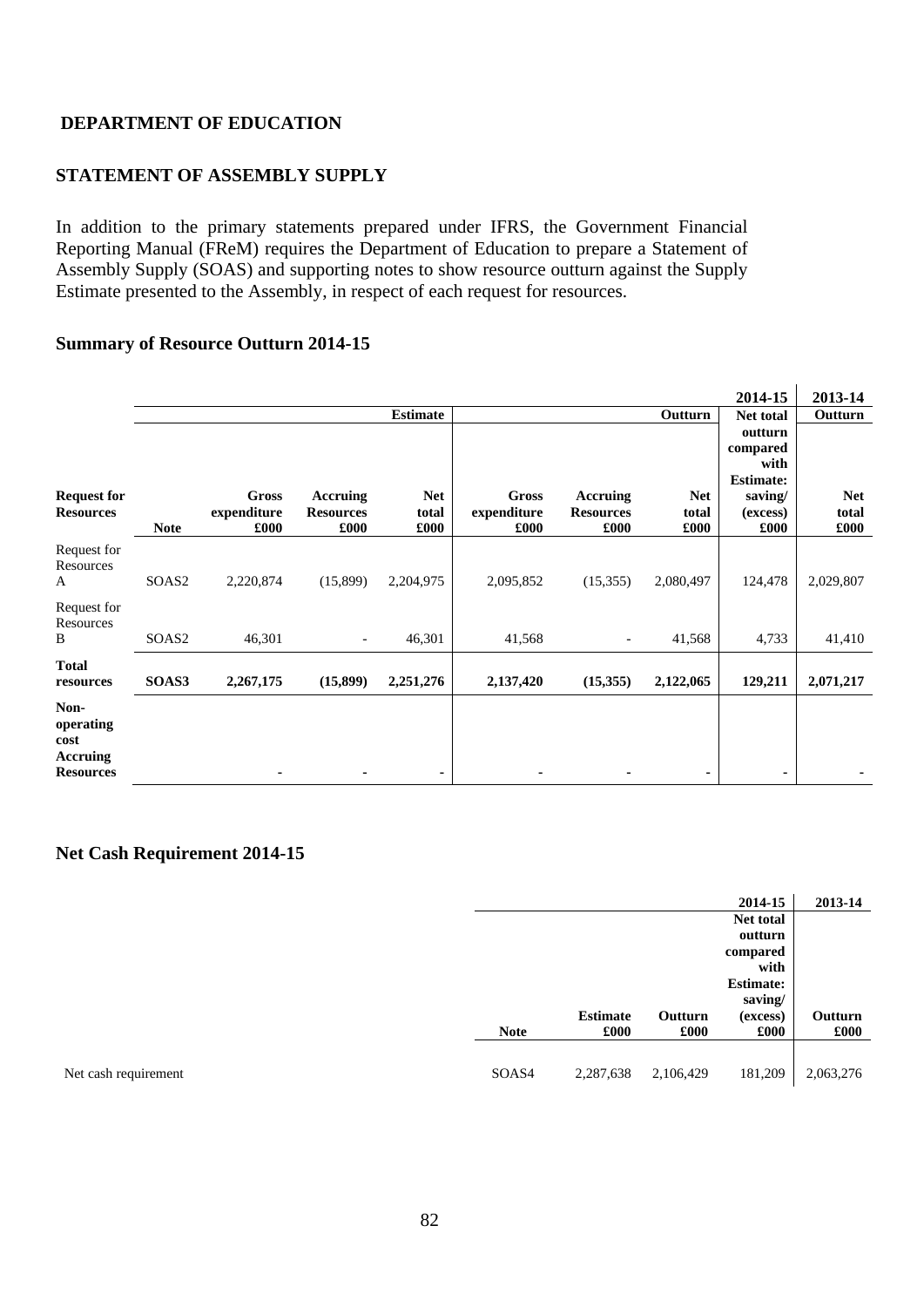#### **Summary of income payable to the Consolidated Fund**

In addition to Accruing Resources, the following income relates to the Department and is payable to the Consolidated Fund (cash receipts being shown in italics).

|       |                     |                | <b>Forecast 2014-15</b> |                | <b>Outturn 2014-15</b>  |
|-------|---------------------|----------------|-------------------------|----------------|-------------------------|
|       | <b>Note</b>         | Income<br>£000 | <b>Receipts</b><br>£000 | Income<br>£000 | <b>Receipts</b><br>£000 |
|       |                     |                |                         |                |                         |
| Total | SOAS <sub>5.1</sub> | 2,935          | 2,935                   | 3,287          | 3,037                   |

Explanations of variances between Estimate and outturn are given in note SOAS2 and in the Management Commentary.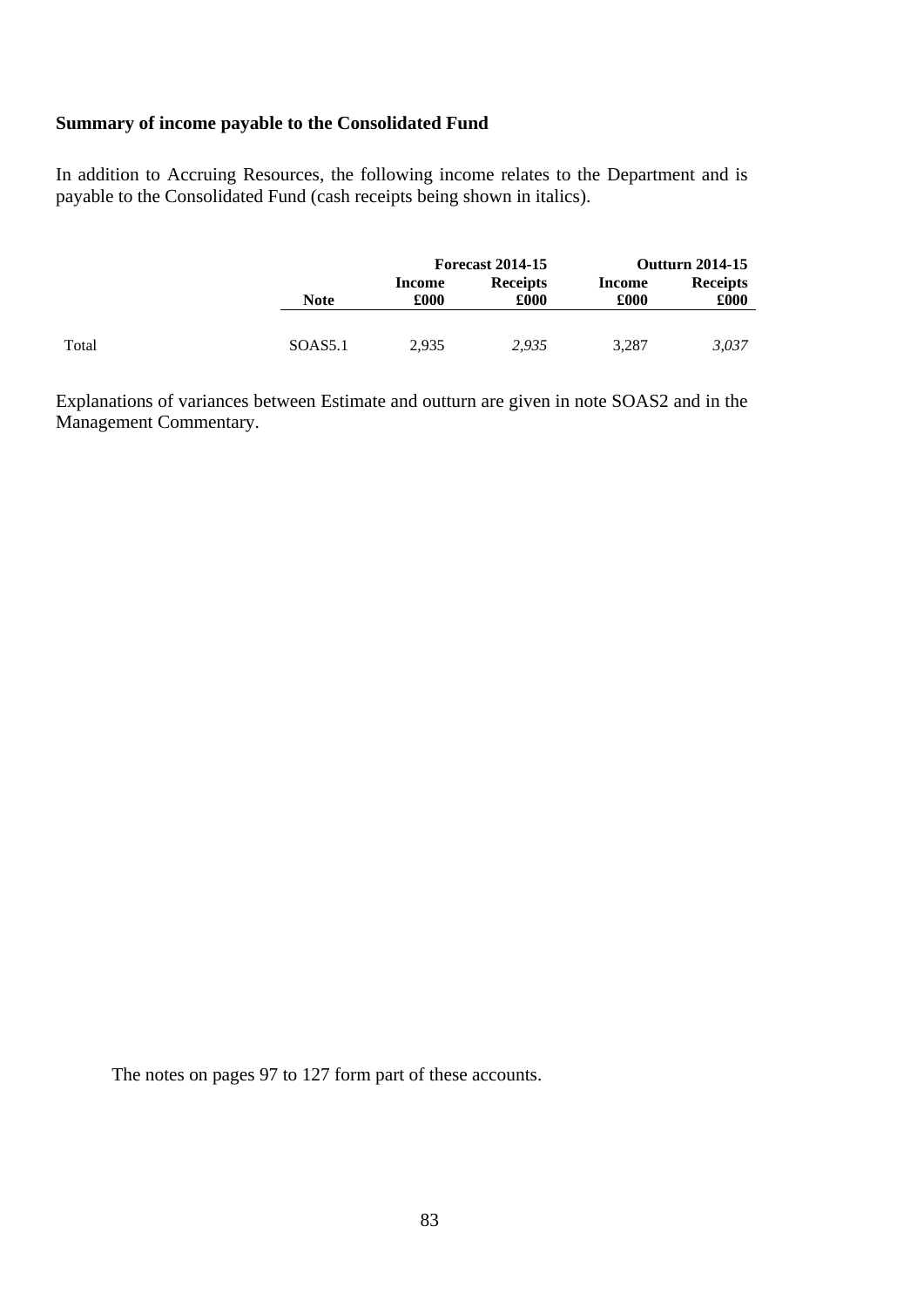## **Notes to the Departmental Resource Accounts (Statement of Assembly Supply)**

### **SOAS1. Statement of accounting policies**

The Statement of Assembly Supply and supporting notes have been prepared in accordance with the 2014-15 Government Financial Reporting Manual (FReM) issued by the Department of Finance and Personnel. The Statement of Assembly Supply accounting policies contained in the FReM are consistent with the requirements set out in the 2014-15 Consolidated Budgeting Guidance and Supply Estimates in Northern Ireland Guidance Manual.

### **SOAS1.1 Accounting convention**

The Statement of Assembly Supply and related notes are presented consistently with Treasury budget control and Supply Estimates in Northern Ireland. The aggregates across government are measured using National Accounts, prepared in accordance with the internationally agreed framework "European System of Accounts" (ESA10). ESA10 is in turn consistent with the System of National Accounts (SNA93), which is prepared under the auspices of the United Nations.

The budgeting system and the consequential presentation of Supply Estimates and the Statement of Assembly Supply and related notes have different objectives to IFRS-based accounts. The system supports the achievement of macro-economic stability by ensuring that public expenditure is controlled, with relevant Assembly authority, in support of the Government's fiscal framework. The system provides incentives to departments to manage spending well so as to provide high quality public services that offer value for money to the taxpayer.

The Government's objectives for fiscal policy are set out in the Charter for Budget Responsibility. These are to:

- ensure sustainable public finances that support confidence in the economy, promote intergenerational fairness, and ensure the effectiveness of wider government policy; and
- support and improve the effectiveness of monetary policy in stabilising economic fluctuations.

#### **SOAS1.2 Comparison with IFRS-based accounts**

Many transactions are treated in the same way in National Accounts and IFRS-based accounts but there are a number of differences.

In the Department's 2014-15 accounts, the only difference is that income payable to the Consolidated Fund is excluded from the Statement of Assembly but is included in the Statement of Comprehensive Net Expenditure.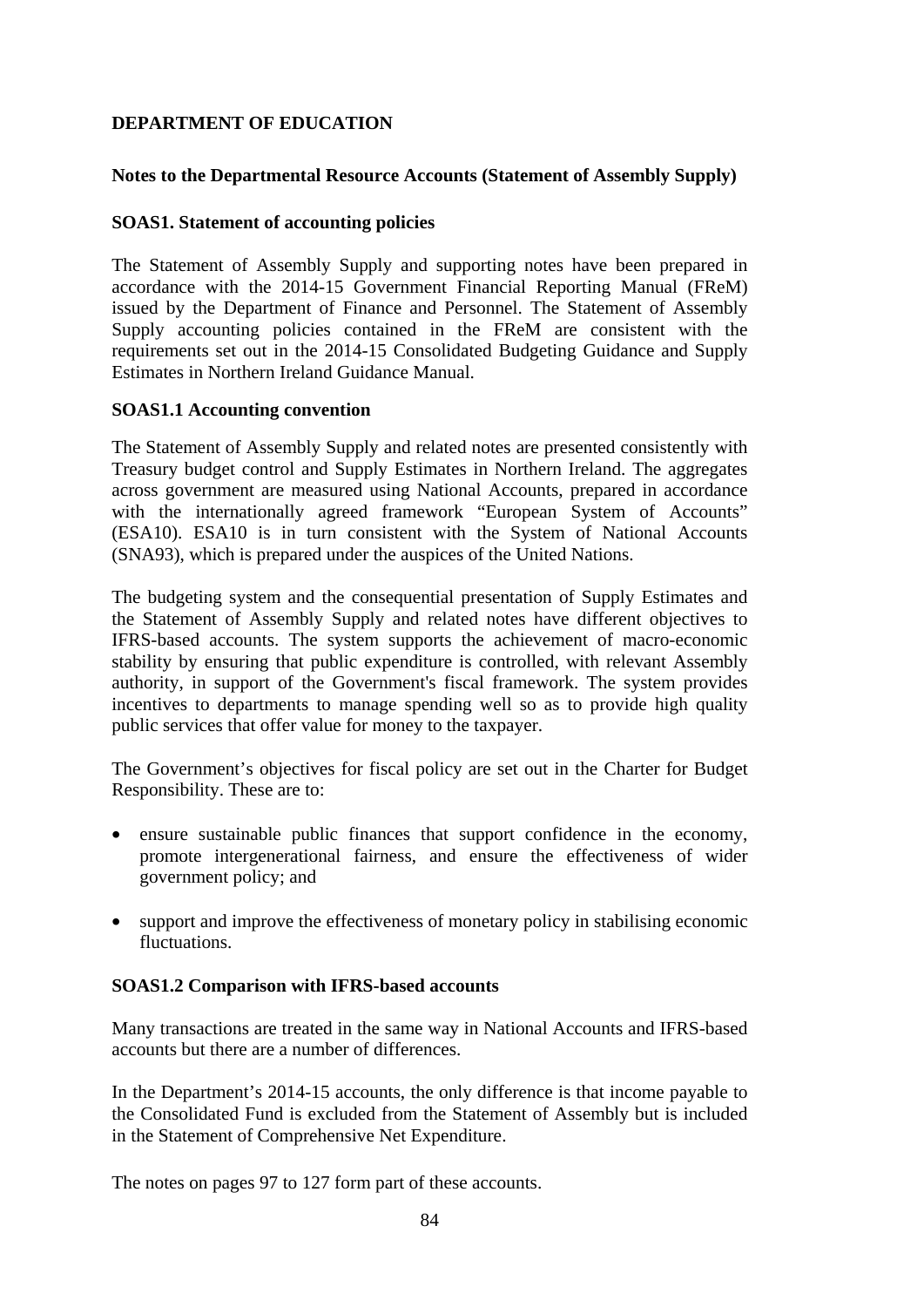# **SOAS2. Analysis of net resource outturn by function**

|                                                                                                    |               |                          |                |                                                 |                                      |                             |                             |                                                                     | 2014-15                                                                                       | 2013-14                                         |
|----------------------------------------------------------------------------------------------------|---------------|--------------------------|----------------|-------------------------------------------------|--------------------------------------|-----------------------------|-----------------------------|---------------------------------------------------------------------|-----------------------------------------------------------------------------------------------|-------------------------------------------------|
|                                                                                                    |               |                          |                |                                                 |                                      | Outturn                     | <b>Estimate</b>             |                                                                     |                                                                                               |                                                 |
|                                                                                                    | Admin<br>£000 | Other<br>current<br>£000 | Grants<br>£000 | <b>Gross</b><br>resource<br>expenditure<br>£000 | Accruing<br><b>Resources</b><br>£000 | <b>Net</b><br>total<br>£000 | <b>Net</b><br>total<br>£000 | Net total<br>outturn<br>compared<br>with<br><b>Estimate</b><br>£000 | Net total<br>outturn<br>compared<br>with<br>Estimate,<br>adjusted<br>for<br>virements<br>£000 | Prior-<br>year<br>outturn<br>$\pmb{\pounds}000$ |
| <b>Request for</b><br><b>Resources A</b>                                                           |               |                          |                |                                                 |                                      |                             |                             |                                                                     |                                                                                               |                                                 |
| <b>Departmental</b><br><b>Expenditure in</b><br>DEL:                                               |               |                          |                |                                                 |                                      |                             |                             |                                                                     |                                                                                               |                                                 |
| 1. Education and<br>Library Boards -<br>Departmental<br>overheads                                  | 9,842         | 16,942                   |                | 26,784                                          | (268)                                | 26,516                      | 26,870                      | 354                                                                 | 354                                                                                           | 24,008                                          |
| 2. Non-<br>Departmental Public<br>Bodies-<br>Departmental<br>overheads                             | 757           | 20                       |                | 777                                             |                                      | 777                         | 799                         | 22                                                                  | 22                                                                                            | 815                                             |
| 3. Voluntary and<br><b>Grant Maintained</b><br>Integrated Schools-                                 |               |                          |                |                                                 |                                      |                             |                             |                                                                     |                                                                                               |                                                 |
| Departmental<br>overheads                                                                          | 5,478         | 159                      |                | 5,637                                           |                                      | 5,637                       | 5,807                       | 170                                                                 | 170                                                                                           | 5,910                                           |
| 4. Centrally<br><b>Financed Services</b>                                                           | 915           | 2,403                    | 8,872          | 12,190                                          | (38)                                 | 12,152                      | 12,968                      | 816                                                                 | 816                                                                                           | 11,554                                          |
| 5. Early Years<br>Services                                                                         | 149           | 55                       | 29,276         | 29,480                                          |                                      | 29,480                      | 29,888                      | 408                                                                 | 408                                                                                           | 28,152                                          |
| 6. Further Education<br>and Student Support<br>(from Department<br>for Employment and<br>Learning) |               |                          |                |                                                 | (15,049)                             | (15,049)                    | (15, 489)                   | (440)                                                               | (440)                                                                                         | (15,279)                                        |
| <b>Annually Managed</b><br><b>Expenditure</b>                                                      |               |                          |                |                                                 |                                      |                             |                             |                                                                     |                                                                                               |                                                 |
| 7. Provisions                                                                                      | 139           | 6                        |                | 145                                             |                                      | 145                         | 1,180                       | 1,035                                                               | 1,035                                                                                         | 257                                             |
| 8. Impairments                                                                                     | L.            | (600)                    |                | (600)                                           |                                      | (600)                       | 1,800                       | 2,400                                                               | 2,400                                                                                         | (1, 845)                                        |
| Non-Budget:                                                                                        |               |                          |                |                                                 |                                      |                             |                             |                                                                     |                                                                                               |                                                 |
| 9. Education and<br>Library Boards<br>10. Voluntary and<br><b>Grant Maintained</b>                 |               | $\overline{\phantom{a}}$ | 1,600,321      | 1,600,321                                       |                                      | 1,600,321                   | 1,703,898                   | 103,577                                                             | 103,577                                                                                       | 1,596,821                                       |
| <b>Integrated Schools</b><br>11. Council for the<br>Curriculum,                                    |               |                          | 390,844        | 390,844                                         |                                      | 390,844                     | 402,756                     | 11,912                                                              | 11,912                                                                                        | 349,125                                         |
| Examinations and<br>Assessment (CCEA)                                                              |               |                          | 20,197         | 20,197                                          |                                      | 20,197                      | 23,000                      | 2,803                                                               | 2,803                                                                                         | 21,108                                          |
| 12. Council for<br>Catholic Maintained<br>Schools (CCMS)                                           |               |                          | 3,753          | 3,753                                           |                                      | 3,753                       | 3,770                       | 17                                                                  | 17                                                                                            | 3,320                                           |
| 13. Staff<br>Commission for<br>Education and<br>Library Boards                                     |               |                          | 243            | 243                                             |                                      | 243                         | 350                         | 107                                                                 | 107                                                                                           | 243                                             |
| 14. General<br><b>Teaching Council</b><br>for Northern Ireland                                     |               |                          | 55             | 55                                              |                                      | 55                          | 60                          | 5                                                                   | 5                                                                                             | 52                                              |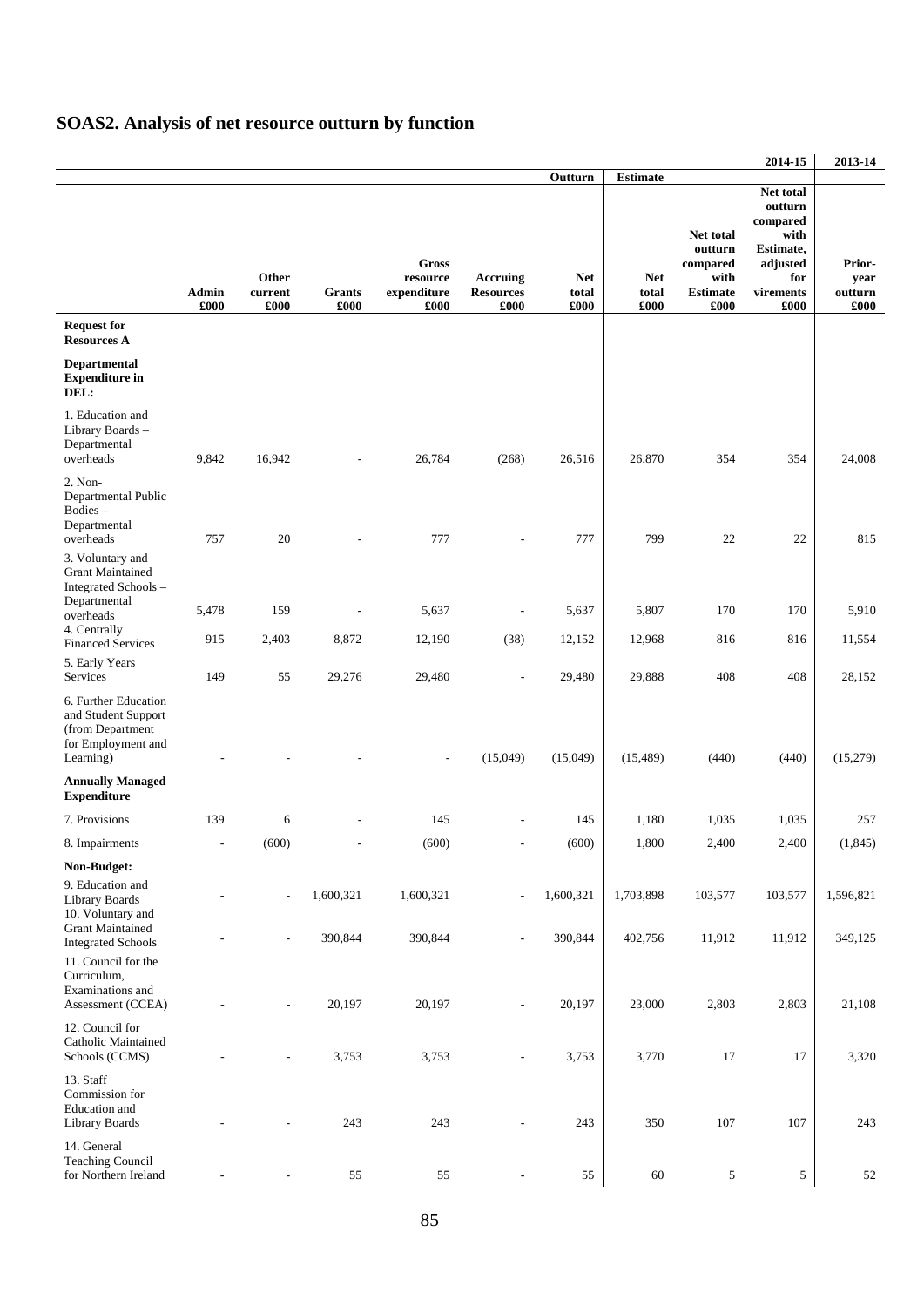|                                                                                               |                                            |                          |                 |                                                         |                                                      |                                        |                                                |                                                                     | 2014-15                                                                                       | 2013-14                           |
|-----------------------------------------------------------------------------------------------|--------------------------------------------|--------------------------|-----------------|---------------------------------------------------------|------------------------------------------------------|----------------------------------------|------------------------------------------------|---------------------------------------------------------------------|-----------------------------------------------------------------------------------------------|-----------------------------------|
|                                                                                               | <b>Admin</b><br>£000                       | Other<br>current<br>£000 | Grants<br>£000  | <b>Gross</b><br>${\bf resource}$<br>expenditure<br>£000 | Accruing<br><b>Resources</b><br>£000                 | Outturn<br><b>Net</b><br>total<br>£000 | <b>Estimate</b><br><b>Net</b><br>total<br>£000 | Net total<br>outturn<br>compared<br>with<br><b>Estimate</b><br>£000 | Net total<br>outturn<br>compared<br>with<br>Estimate,<br>adjusted<br>for<br>virements<br>£000 | Prior-<br>year<br>outturn<br>£000 |
| 15. Comhairle na<br>Gaelscolaíochta                                                           |                                            |                          | 756             | 756                                                     |                                                      | 756                                    | 776                                            | 20                                                                  | 20                                                                                            | 617                               |
| 16. Northern Ireland<br>Council for<br><b>Integrated Education</b>                            |                                            |                          | 683             | 683                                                     |                                                      | 683                                    | 700                                            | 17                                                                  | 17                                                                                            | 646                               |
| 17. Middletown<br>Centre for Autism<br>Ltd                                                    |                                            | $\overline{a}$           | 1,078           | 1,078                                                   | $\overline{a}$                                       | 1,078                                  | 1,566                                          | 488                                                                 | 488                                                                                           | 852                               |
| 18. Notional<br>Charges                                                                       | 3,509                                      | L,                       |                 | 3,509                                                   | $\overline{a}$                                       | 3,509                                  | 4,276                                          | 767                                                                 | 767                                                                                           | 3,451                             |
| <b>Total</b>                                                                                  | 20,789                                     | 18,985                   | 2,056,078       | 2,095,852                                               | (15,355)                                             | 2,080,497                              | 2,204,975                                      | 124,478                                                             | 124,478                                                                                       | 2,029,807                         |
| <b>Request for</b><br><b>Resources B</b>                                                      |                                            |                          |                 |                                                         |                                                      |                                        |                                                |                                                                     |                                                                                               |                                   |
| Departmental<br><b>Expenditure in</b><br>DEL:                                                 |                                            |                          |                 |                                                         |                                                      |                                        |                                                |                                                                     |                                                                                               |                                   |
| 1. Education and<br>Library Boards -<br>Departmental<br>overheads                             | 500                                        |                          |                 | 500                                                     |                                                      | 500                                    | 566                                            | 66                                                                  | 66                                                                                            | 521                               |
| 2. Youth Council -<br>Departmental<br>overheads                                               | 113                                        |                          |                 | 113                                                     | $\overline{a}$                                       | 113                                    | 128                                            | 15                                                                  | 15                                                                                            | 118                               |
| 3. Youth Services<br>4. Voluntary Bodies<br>and Other Services                                | 278                                        |                          | 1,329           | 1,607                                                   |                                                      | 1,607                                  | 2,183                                          | 576                                                                 | 576                                                                                           | 391                               |
| supporting<br>Community<br>Relations                                                          |                                            |                          |                 |                                                         |                                                      |                                        |                                                |                                                                     |                                                                                               |                                   |
| Non-Budget:<br>5. Education and<br>Library Boards<br>6. Youth Council for<br>Northern Ireland | $\overline{\phantom{a}}$<br>$\overline{a}$ | ۰<br>$\frac{1}{2}$       | 34,048<br>5,116 | 34,048<br>5,116                                         | $\overline{\phantom{a}}$<br>$\overline{\phantom{a}}$ | 34,048<br>5,116                        | 38,000<br>5,200                                | 3,952<br>84                                                         | 3,952<br>84                                                                                   | 35,223<br>4,976                   |
| 7. Notional Charges                                                                           | 184                                        | $\overline{\phantom{a}}$ | $\blacksquare$  | 184                                                     | $\overline{\phantom{a}}$                             | 184                                    | 224                                            | 40                                                                  | 40                                                                                            | 181                               |
| <b>Total</b>                                                                                  | 1,075                                      | $\blacksquare$           | 40,493          | 41,568                                                  | $\overline{\phantom{a}}$                             | 41,568                                 | 46,301                                         | 4,733                                                               | 4,733                                                                                         | 41,410                            |
| <b>Resource Outturn</b>                                                                       | 21,864                                     | 18,985                   | 2,096,571       | 2,137,420                                               | (15, 355)                                            | 2,122,065                              | 2,251,276                                      | 129,211                                                             | 129,211                                                                                       | 2,071,217                         |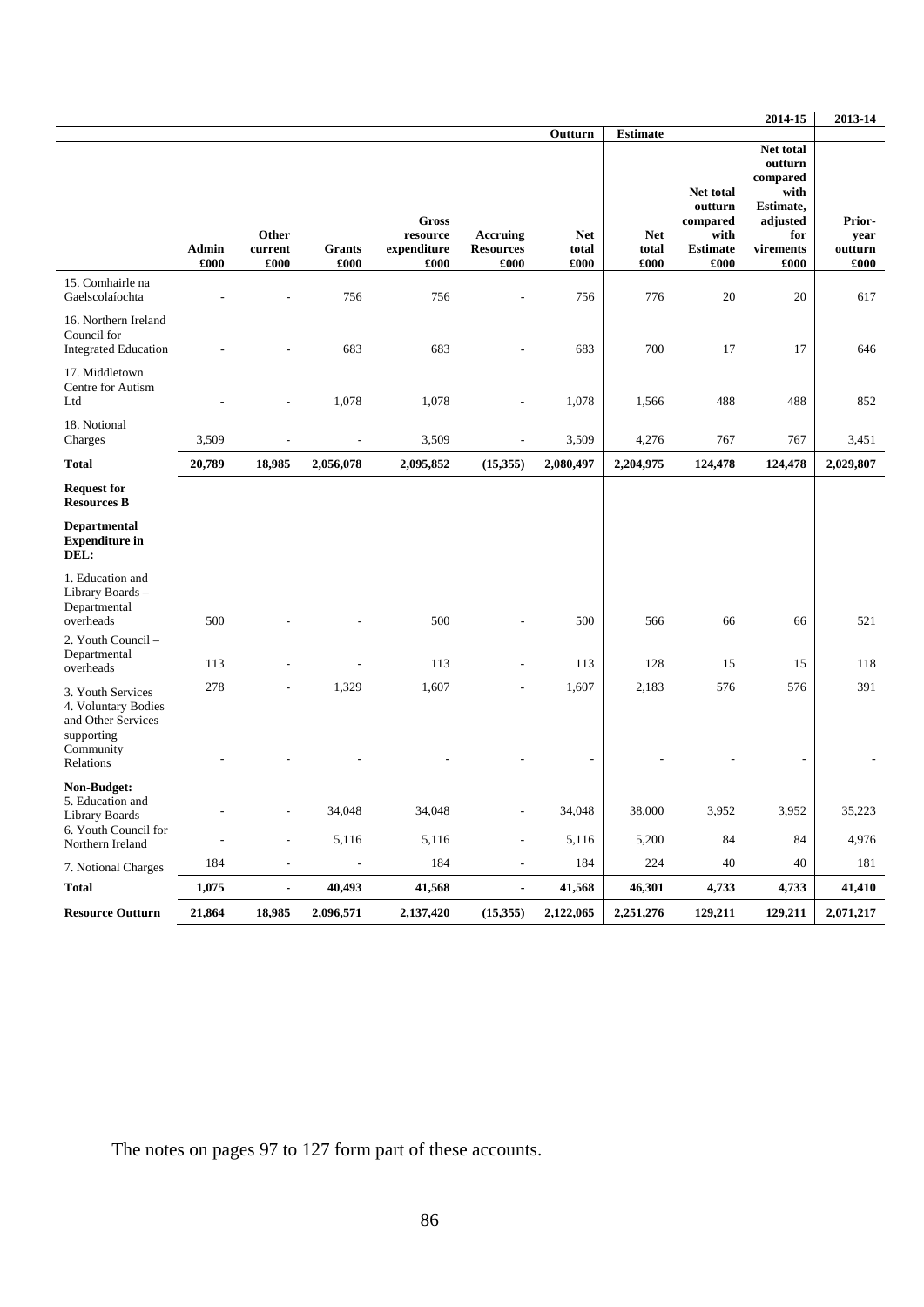## **Explanation of variance between Estimate and outturn**

#### **Request for Resources A**

Request for Resources A shows a total underspend of £124.5m (5.6%) against the Estimate for the year. The underspend was due to lower than anticipated drawdown of grant-in-aid by the Education and Library Boards in respect of schools, largely as a result of lower than anticipated payments to creditors.

#### **Request for Resources B**

Request for Resources B shows a total underspend of £4.7m (10.2%) against the Estimate for the year. The underspend was due to lower than anticipated expenditure in Youth Services and in drawdown of grant-in-aid by the Education and Library Boards in respect of youth.

Detailed explanations of the variances are given in the Management Commentary.

### **Key to Request for Resources**

#### **Request for Resources A**

Ensuring that all young people, through participation at school, reach the highest possible standards of educational achievement, that will give them a secure foundation for lifelong learning and employment; and develop the values and attitudes appropriate to citizenship in an inclusive society.

#### **Request for Resources B**

Promoting, through the youth service, the personal and social development of children and young people and assisting them to gain knowledge, skills and experience to reach their full potential as valued individuals: and, through community relations measures for young people, encouraging the development of mutual understanding and promoting recognition of and respect for cultural diversity.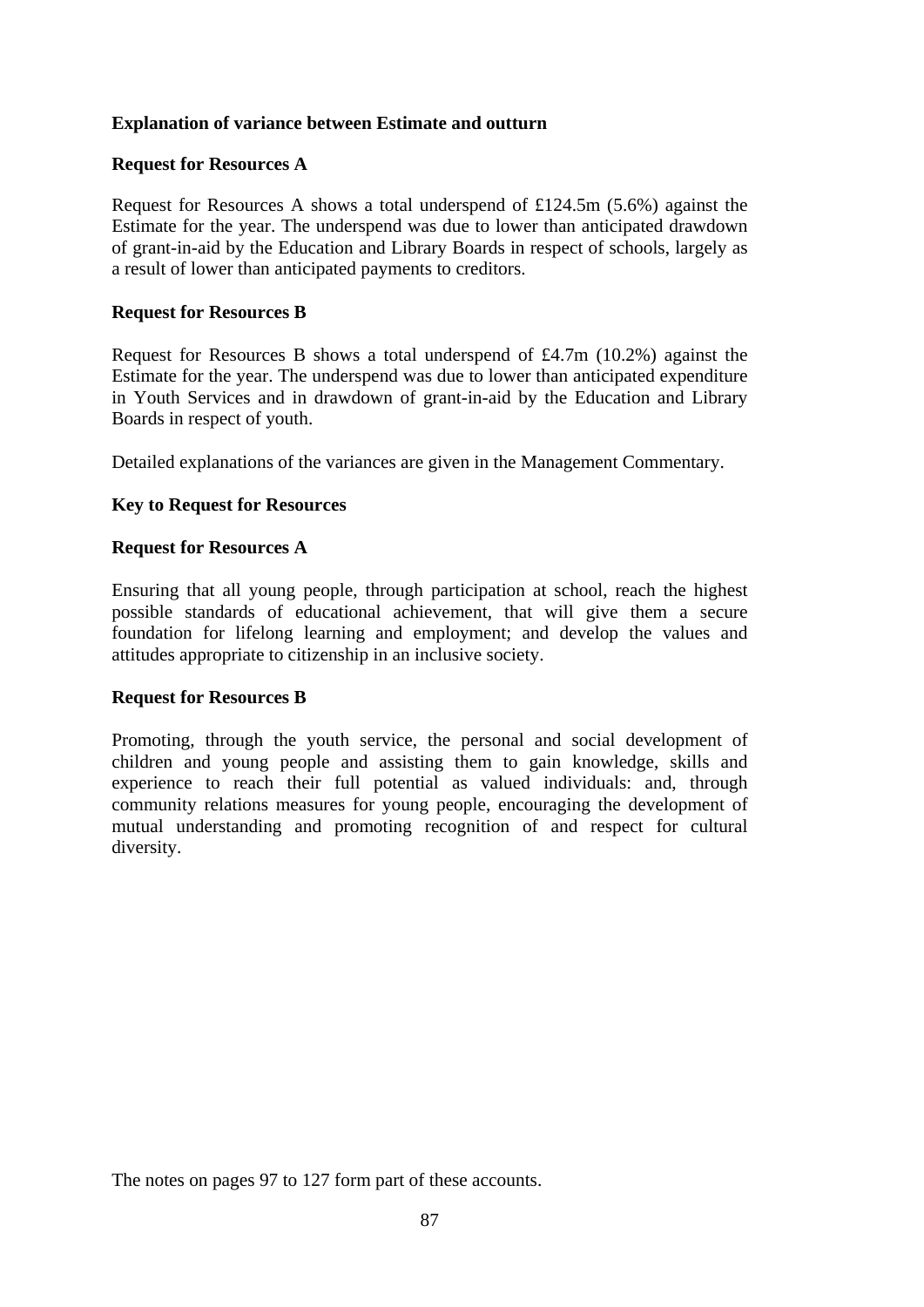## **SOAS3. Reconciliation of outturn to net operating cost and against administration budget**

|                                                                         |                   |                 |                                          | 2014-15                                             | 2013-14                |
|-------------------------------------------------------------------------|-------------------|-----------------|------------------------------------------|-----------------------------------------------------|------------------------|
|                                                                         | <b>Note</b>       | Outturn<br>£000 | <b>Supply</b><br><b>Estimate</b><br>£000 | <b>Outturn</b><br>compared<br>with Estimate<br>£000 | <b>Outturn</b><br>£000 |
| Net resource outturn                                                    | SOAS <sub>2</sub> | 2.122,065       | 2.251.276                                | 129,211                                             | 2,071,217              |
| Non-supply income (CFERs)                                               | SOAS5.1           | (3,287)         | (2,935)                                  | 352                                                 | (3,988)                |
| Net operating cost in the Statement<br>of Comprehensive Net Expenditure |                   | 2,118,778       | 2,248,341                                | 129,563                                             | 2,067,229              |

#### **SOAS3.1 Reconciliation of net resource outturn to net operating cost**

Net operating cost is the total of expenditure and income appearing in the statement of comprehensive net expenditure. Net resource outturn is the total of those elements of expenditure and income that are subject to Assembly approval and included in the Department's Supply Estimate.

#### **SOAS3.2 Outturn against final administration budget**

|                                                    |                       | 2014-15                | 2013-14                |
|----------------------------------------------------|-----------------------|------------------------|------------------------|
|                                                    | <b>Budget</b><br>£000 | <b>Outturn</b><br>£000 | <b>Outturn</b><br>£000 |
| Gross administration budget                        | 18,512                | 18,104                 | 18,931                 |
| Income allowable against the administration budget | (107)                 | (110)                  | (328)                  |
| Net outturn against final administration budget    | 18,405                | 17.994                 | 18,603                 |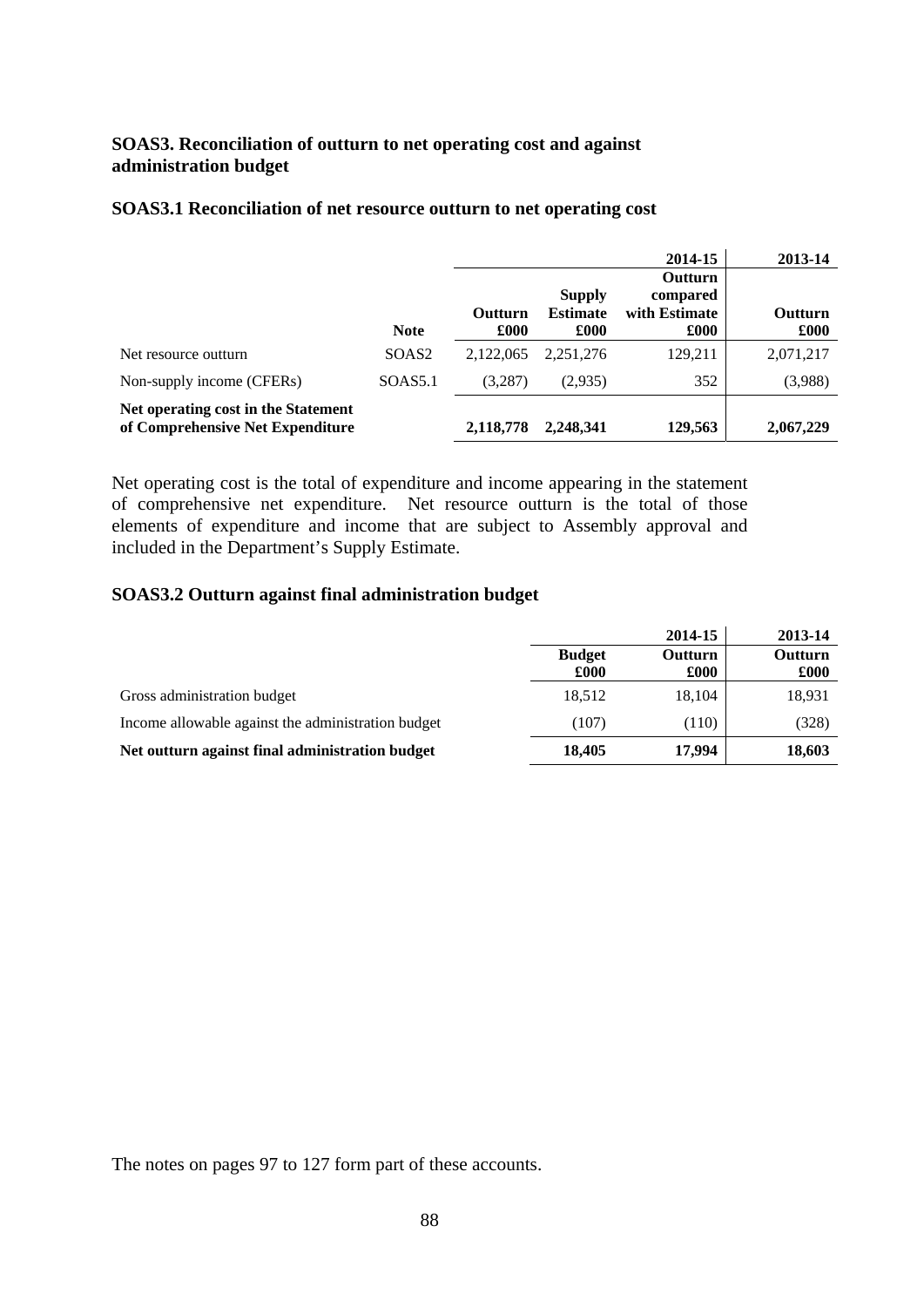| SOAS4. Reconciliation of net resource outturn to net cash requirement |
|-----------------------------------------------------------------------|
|-----------------------------------------------------------------------|

| <b>Resource Outturn</b>                                       | <b>Note</b><br>SOAS <sub>2</sub> | <b>Estimate</b><br>£000<br>2,251,276 | Outturn<br>£000<br>2,122,065 | 2014-15<br><b>Net total</b><br>outturn<br>compared<br>with<br><b>Estimate:</b><br>saving/<br>(excess)<br>£000<br>129,211 |
|---------------------------------------------------------------|----------------------------------|--------------------------------------|------------------------------|--------------------------------------------------------------------------------------------------------------------------|
|                                                               |                                  |                                      |                              |                                                                                                                          |
| Capital:<br>Acquisition of property, plant and<br>equipment   | 7,8                              | 2,730                                | 2,033                        | 697                                                                                                                      |
| Non-operating Accruing Resources                              |                                  |                                      |                              |                                                                                                                          |
| Proceeds of asset disposals                                   | SOAS7                            |                                      |                              |                                                                                                                          |
| Accruals to cash adjustments                                  |                                  |                                      |                              |                                                                                                                          |
| Adjustments to remove non-cash items:                         |                                  |                                      |                              |                                                                                                                          |
| Depreciation, amortisation and<br>revaluation credit to SOCNE | 4.1                              | (2,046)                              | 411                          | (2, 457)                                                                                                                 |
| New provisions, and adjustments to<br>previous provisions     | 4.1                              | (1,180)                              | (145)                        | (1,035)                                                                                                                  |
| Other non-cash items                                          | 4.1                              | (4,500)                              | (3,693)                      | (807)                                                                                                                    |
| Changes in working capital other than<br>cash                 | 14, 15                           | 40,000                               | (15, 421)                    | 55,421                                                                                                                   |
| Use of provision                                              | 16                               | 1,358                                | 1,179                        | 179                                                                                                                      |
| Net cash requirement                                          |                                  | 2,287,638                            | 2,106,429                    | 181,209                                                                                                                  |

Detailed explanations of the variances are given in the Management Commentary.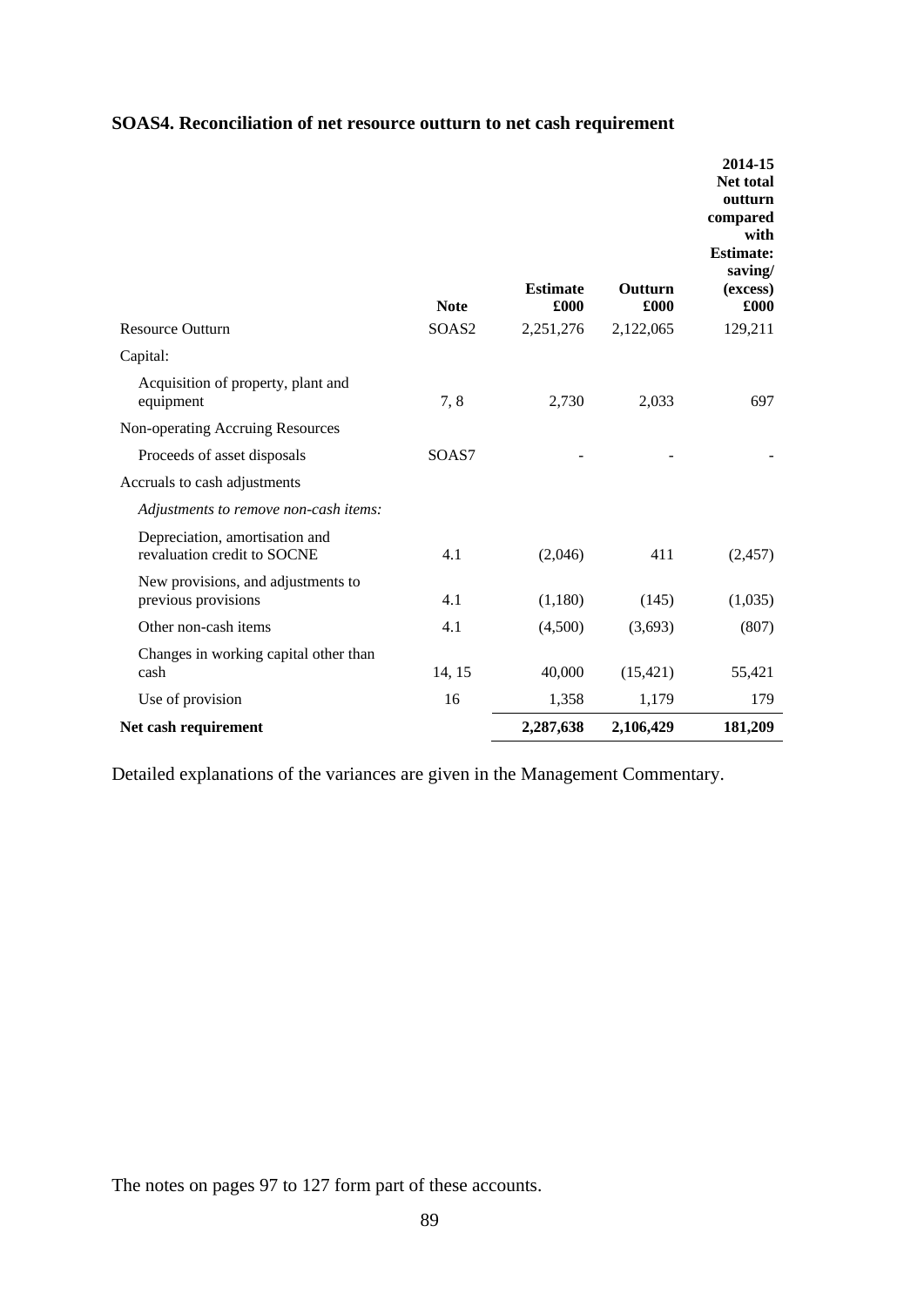### **SOAS5. Income payable to the Consolidated Fund**

#### **SOAS5.1 Analysis of income payable to the Consolidated Fund**

In addition to Accruing Resources, the following income relates to the Department and is payable to the Consolidated Fund (cash receipts being shown in italics).

|                                                                                 |             | <b>Forecast 2014-15</b> |                         | <b>Outfurn 2014-15</b> |                         |
|---------------------------------------------------------------------------------|-------------|-------------------------|-------------------------|------------------------|-------------------------|
|                                                                                 | <b>Note</b> | Income<br>£000          | <b>Receipts</b><br>£000 | Income<br>£000         | <b>Receipts</b><br>£000 |
| Other operating income and receipts not<br>classified as Accruing Resources     |             | 2,935                   | 2.935                   | 3.287                  | 3,037                   |
|                                                                                 | SOAS6       | 2,935                   | 2,935                   | 3,287                  | 3,037                   |
| Non-operating income and receipts $-\text{excess}$<br><b>Accruing Resources</b> | SOAS7       | ۰                       |                         |                        |                         |
| <b>Total income payable to the Consolidated</b><br><b>Fund</b>                  |             | 2,935                   | 2,935                   | 3,287                  | 3,037                   |

## **SOAS5.2 Consolidated Fund Income**

The Department did not collect any amounts where it was acting as agent for the Consolidated Fund rather than as principal.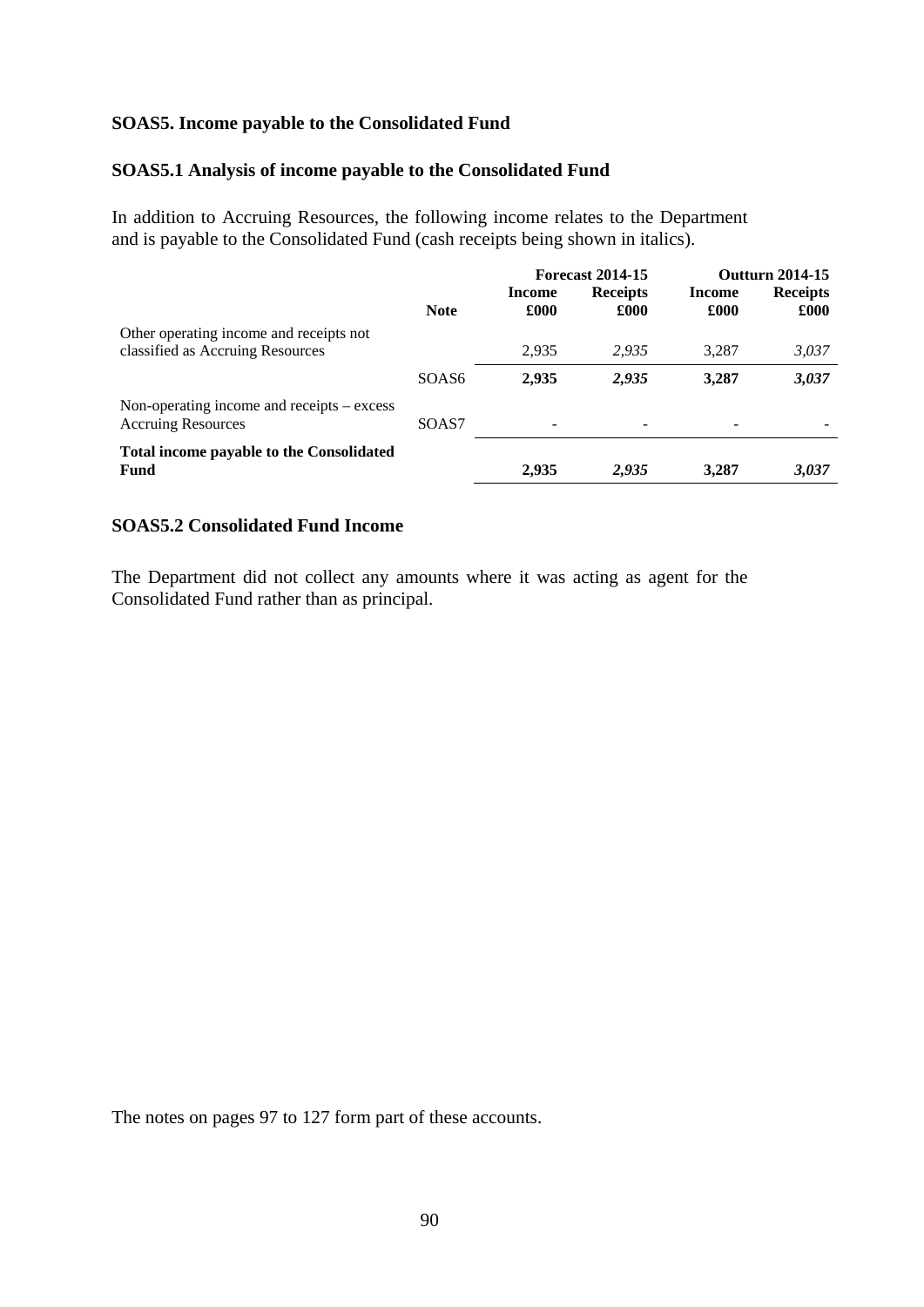## **SOAS6. Reconciliation of income recorded within the Statement of Comprehensive Net Expenditure to operating income payable to the Consolidated Fund**

|                                                   | <b>Note</b>         | 2014-15<br>£000 | 2013-14<br>£000 |
|---------------------------------------------------|---------------------|-----------------|-----------------|
| Operating income                                  | 6                   | 18,642          | 19,636          |
| Gross income                                      |                     | 18,642          | 19,636          |
| Income authorised to be Accruing Resources        | SOAS <sub>2</sub>   | (15,355)        | (15,750)        |
| CFER exchange gains                               |                     | -               | 102             |
| Operating income payable to the Consolidated Fund | SOAS <sub>5.1</sub> | 3,287           | 3,988           |

## **SOAS7. Non-operating income – Excess Accruing Resources**

|                                                  | 2014-15<br>£000          | 2013-14<br>£000 |
|--------------------------------------------------|--------------------------|-----------------|
| Proceeds on disposal of assets                   | $\overline{\phantom{a}}$ |                 |
| Non-operating income – excess Accruing Resources | ۰                        |                 |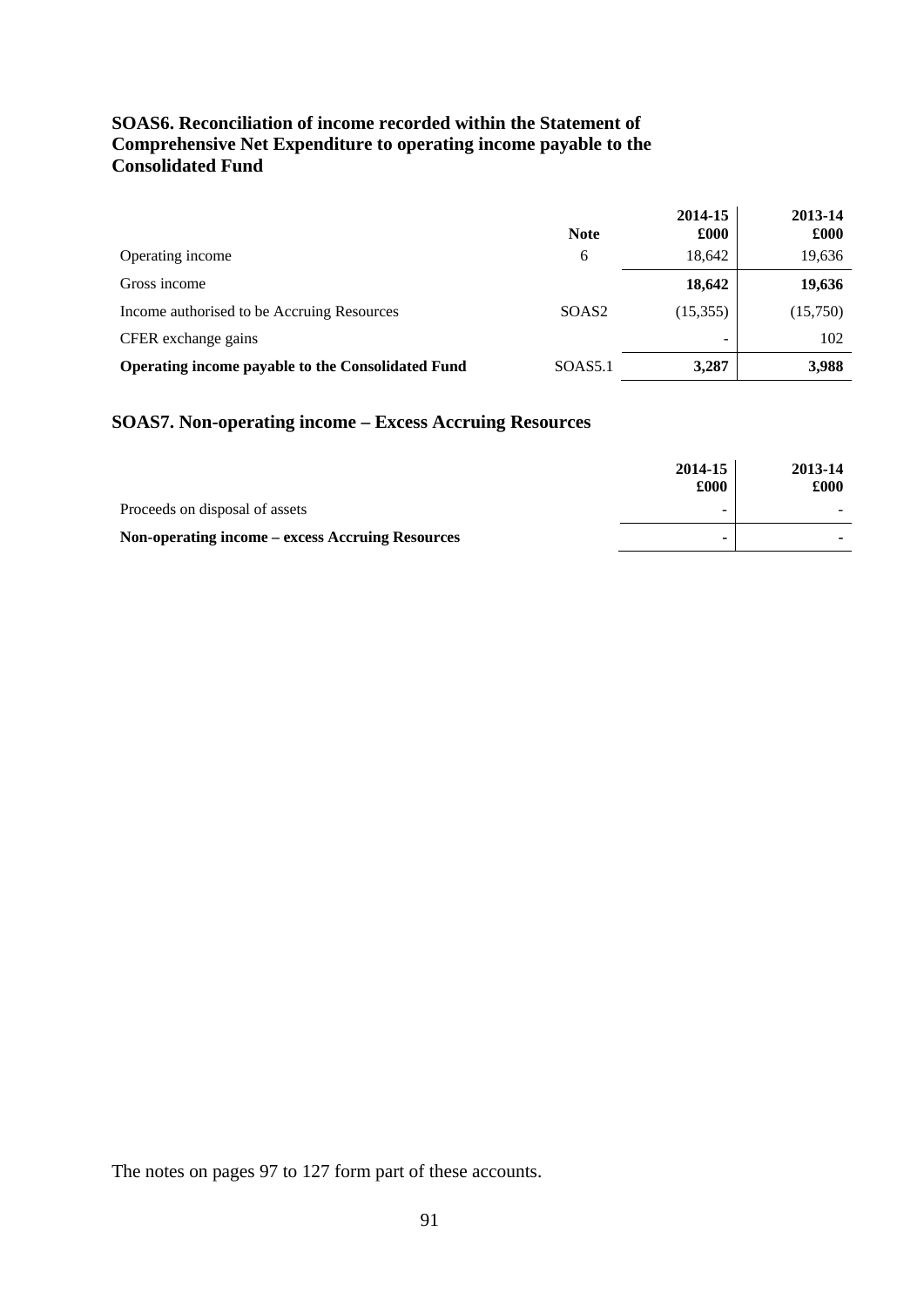## **Statement of Comprehensive Net Expenditure for the year ended 31 March 2015**

This account summarises the expenditure and income generated and consumed on an accruals basis. It also includes other comprehensive income and expenditure, which include changes to the values of non-current assets and other financial instruments that cannot yet be recognised as income or expenditure.

|                                                                         |                |                               |                               | 2014-15               | 2013-14   |
|-------------------------------------------------------------------------|----------------|-------------------------------|-------------------------------|-----------------------|-----------|
|                                                                         | <b>Note</b>    | <b>Staff</b><br>costs<br>£000 | <b>Other</b><br>costs<br>£000 | <b>Income</b><br>£000 | £000      |
| <b>Administration costs:</b>                                            |                |                               |                               |                       |           |
| Staff costs                                                             | 3              | 16,412                        |                               |                       | 17,069    |
| Other administration costs                                              | $\overline{4}$ |                               | 5,452                         |                       | 5,624     |
| Operating income                                                        | 6              |                               |                               | (110)                 | (328)     |
| <b>Programme costs:</b>                                                 |                |                               |                               |                       |           |
| <b>Request for Resources A</b>                                          |                |                               |                               |                       |           |
| Staff costs                                                             | 3              | 13,155                        |                               |                       | 11,876    |
| Programme costs                                                         | 5              |                               | 2,061,908                     |                       | 2,011,998 |
| Less: Income                                                            | 6              |                               | $\overline{a}$                | (18, 117)             | (19, 131) |
| <b>Request for Resources B</b>                                          |                |                               |                               |                       |           |
| Programme costs                                                         | 5              |                               | 40,493                        |                       | 40,298    |
| Less: Income                                                            | 6              |                               |                               | (415)                 | (177)     |
| <b>Totals</b>                                                           |                | 29,567                        | 2,107,853                     | (18, 642)             | 2,067,229 |
| Net operating cost for the year ended 31<br><b>March 2015</b>           | SOAS3          |                               |                               | 2,118,778             | 2,067,229 |
| <b>Other Comprehensive Expenditure</b>                                  |                |                               |                               |                       |           |
| Items that will not be reclassified to net<br>operating costs:          |                |                               |                               |                       |           |
| Net gain on revaluation of property, plant and<br>equipment             | 7              |                               |                               | (1,500)               | (1)       |
| Net gain on revaluation of intangible assets                            | 8              |                               |                               | (3)                   | (9)       |
| Total comprehensive net expenditure for the<br>year ended 31 March 2015 |                |                               |                               | 2,117,275             | 2,067,219 |

All income and expenditure are derived from continuing operations.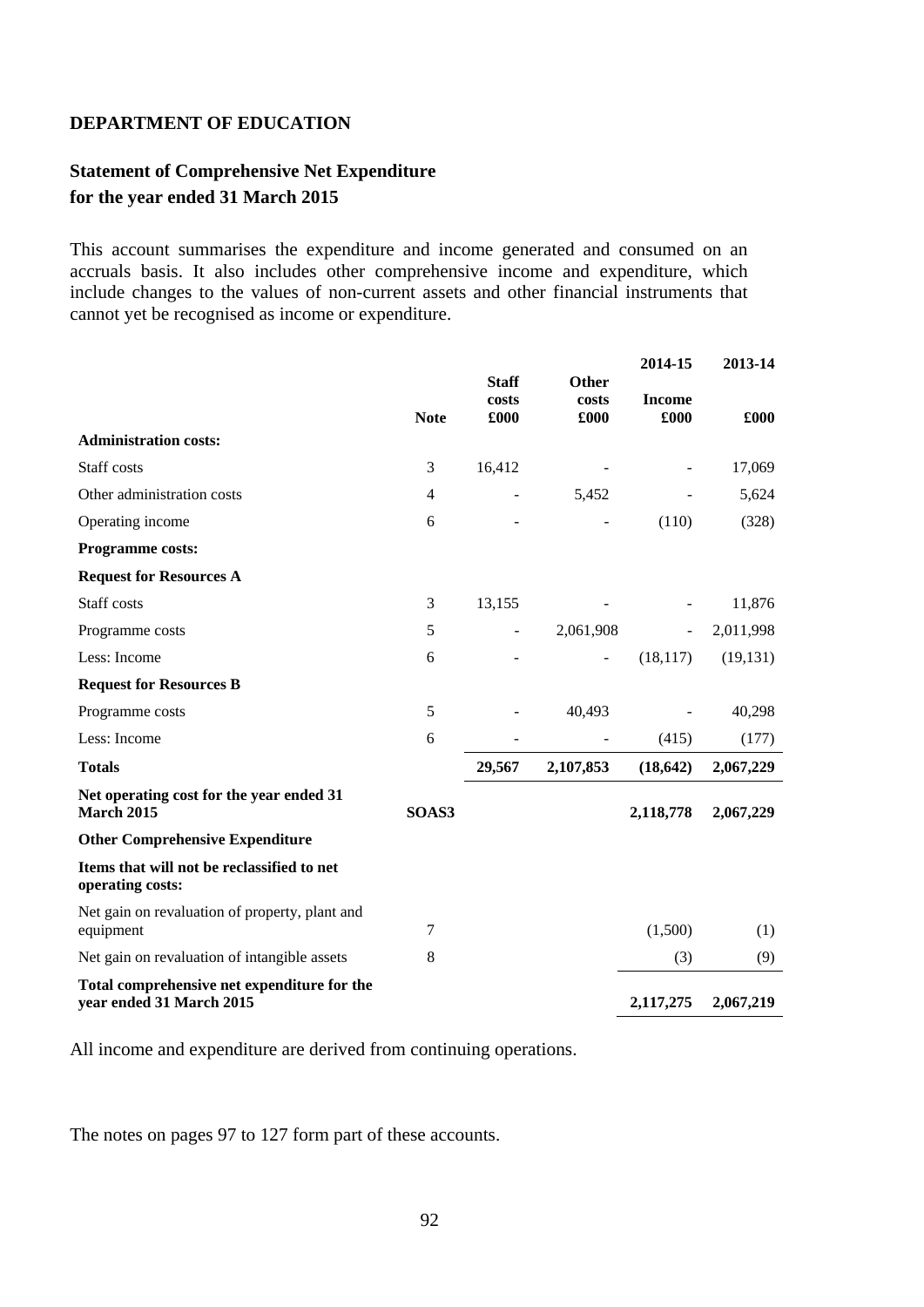#### **Statement of Financial Position as at 31 March 2015**

This statement presents the financial position of the Department of Education. It comprises three main components: assets owned or controlled; liabilities owed to other bodies; and equity, the remaining value of the entity.

|                                                    | <b>Note</b> | £000     | 2015<br>£000 | £000      | 2014<br>£000 |
|----------------------------------------------------|-------------|----------|--------------|-----------|--------------|
| <b>Non-current assets:</b>                         |             |          |              |           |              |
| Property, plant and<br>equipment                   | 7           | 12,795   |              | 8,698     |              |
| Intangible assets                                  | 8           | 205      |              | 355       |              |
| <b>Financial</b> assets                            | 12          | 565      |              | 565       |              |
| <b>Total non-current assets</b>                    |             |          | 13,565       |           | 9,618        |
| <b>Current assets:</b>                             |             |          |              |           |              |
| Trade and other receivables                        | 14          | 4,867    |              | 1,539     |              |
| Cash and cash equivalents                          | 13          |          |              | 2,323     |              |
| <b>Total current assets</b>                        |             |          | 4,867        |           | 3,862        |
| <b>Total assets</b>                                |             |          | 18,432       |           | 13,480       |
| <b>Current liabilities:</b>                        |             |          |              |           |              |
| Trade and other payables                           | 15          | (79,001) |              | (62, 575) |              |
| Provisions                                         | 16          | (197)    |              | (1,232)   |              |
| <b>Total current liabilities</b>                   |             |          | (79, 198)    |           | (63, 807)    |
| Non-current assets less net<br>current liabilities |             |          | (60, 766)    |           | (50, 327)    |
| <b>Non-current liabilities:</b>                    |             |          |              |           |              |
| Provisions                                         | 16          | (319)    |              | (318)     |              |
| <b>Total non-current liabilities</b>               |             |          | (319)        |           | (318)        |
| <b>Total assets less liabilities</b>               |             |          | (61,085)     |           | (50, 645)    |
| Taxpayers' equity and<br>other reserves:           |             |          |              |           |              |
| General fund                                       |             |          | (62, 616)    |           | (50, 694)    |
| Revaluation reserve                                |             |          | 1,531        |           | 49           |
| <b>Total equity</b>                                |             |          | (61,085)     |           | (50, 645)    |

Peux Summer

**Signed: \_\_\_\_\_\_\_\_\_\_\_\_\_\_\_\_\_\_\_\_\_\_\_\_\_\_\_\_ Date: 25 June 2015** 

**Accounting Officer**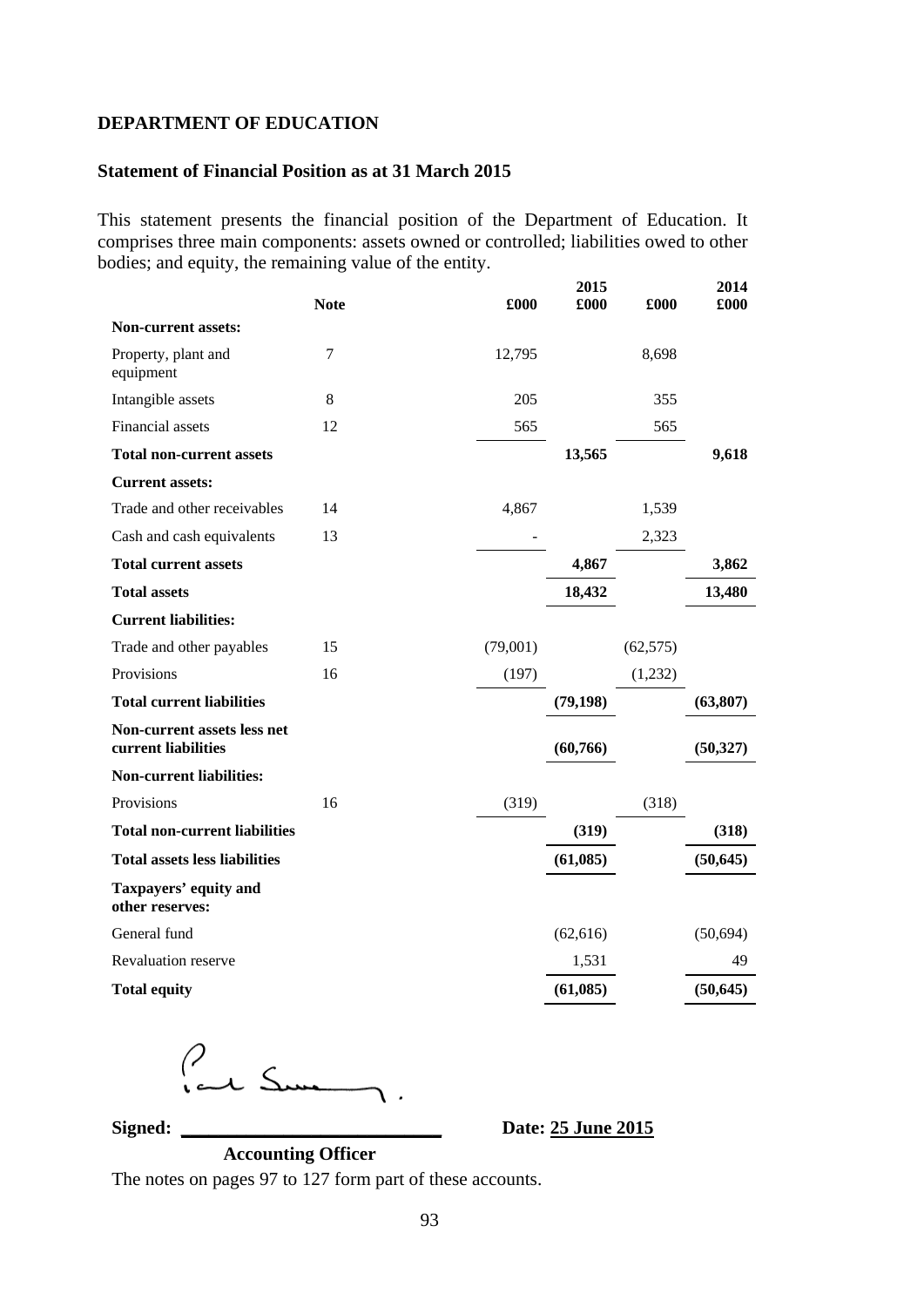## **Statement of Cash Flows for the year ended 31 March 2015**

The Statement of Cash Flows shows the changes in cash and cash equivalents of the Department during the reporting period. The statement shows how the Department generates and uses cash and cash equivalents by classifying cash flows as operating, investing and financing activities. The amount of net cash flows arising from operating activities is a key indicator of service costs and the extent to which these operations are funded by way of income from the recipients of services provided by the Department. Investing activities represent the extent to which cash inflows and outflows have been made for resources which are intended to contribute to the Department's future public service delivery. Cash flows arising from financing activities include Assembly Supply and other cash flows, including borrowing.

|                                                                                                                                 | <b>Note</b> | 2014-15<br>£000 | 2013-14<br>£000 |
|---------------------------------------------------------------------------------------------------------------------------------|-------------|-----------------|-----------------|
| <b>Cash flows from operating activities</b>                                                                                     |             |                 |                 |
| Net operating cost                                                                                                              | SOAS3       | (2,118,778)     | (2,067,229)     |
| Adjustments for non-cash transactions                                                                                           | 4.1         | 3,405           | 2,187           |
| (Increase)/decrease in trade and other receivables                                                                              | 14          | (3,328)         | 9,128           |
| less movements in receivables relating to items not passing through<br>the statement of comprehensive net expenditure           | 14          | 2,760           | (4,802)         |
| Increase in trade and other payables excluding bank overdraft                                                                   | 15          | 16,024          | 3,141           |
| less movements in payables relating to items not passing through<br>the statement of comprehensive net expenditure              | 15          | (474)           | 1,740           |
| Use of provisions                                                                                                               | 16          | (1,179)         | (127)           |
| Net cash outflow from operating activities                                                                                      |             | (2,101,570)     | (2,055,962)     |
| <b>Cash flows from investing activities</b>                                                                                     |             |                 |                 |
| Purchase of property, plant and equipment                                                                                       | 7           | (1, 816)        | (808)           |
| Purchase of intangible assets                                                                                                   | 8           | (6)             | (1)             |
| Net cash outflow from investing activities                                                                                      |             | (1,822)         | (809)           |
| <b>Cash flows from financing activities</b>                                                                                     |             |                 |                 |
| From the Consolidated Fund (supply) – current year                                                                              |             | 2,103,155       | 2,062,778       |
| From the Consolidated Fund (supply) – prior year                                                                                | 14          | 498             | 5,301           |
| <b>Net financing</b>                                                                                                            |             | 2,103,653       | 2,068,079       |
| Net increase in cash and cash equivalents in the period before<br>adjustment for receipts and payments to the Consolidated Fund |             | 261             | 11,308          |
| Payments of amounts due to the Consolidated Fund                                                                                |             | (2,986)         | (5,690)         |
| Net (decrease)/increase in cash and cash equivalents in the<br>period after adjustment for receipts and payments to the         |             |                 |                 |
| <b>Consolidated Fund</b>                                                                                                        | 13          | (2,725)         | 5,618           |
| Cash and cash equivalents at the beginning of the period                                                                        | 13          | 2,323           | (3,295)         |
| Cash and cash equivalents at the end of the period                                                                              | 13          | (402)           | 2,323           |
| The notes on pages 97 to 127 form part of these accounts.                                                                       |             |                 |                 |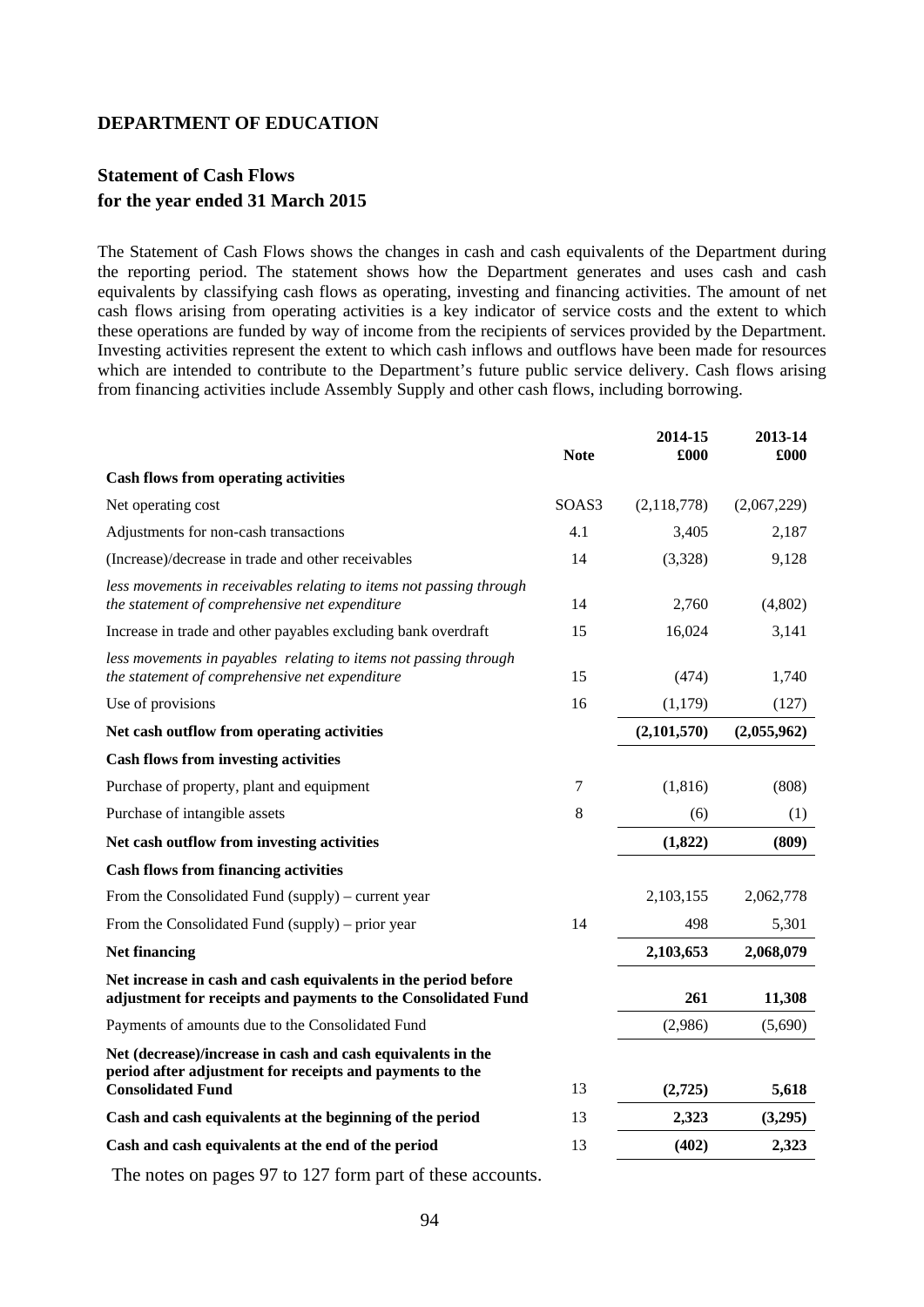## **Statement of Changes in Taxpayers' Equity for the year ended 31 March 2015**

This statement shows the movement in the year on the different reserves held by the Department of Education, analysed into "general fund reserves" (i.e. those reserves that reflect a contribution from the Consolidated Fund). Financing and the balance from the provision of services are recorded here. The Revaluation Reserve reflects the change in asset values that have not been recognised as income or expenditure.

|                                                           | <b>Note</b> | <b>General</b><br><b>Fund</b><br>£000 | <b>Revaluation</b><br>reserve<br>(property,<br>plant &<br>equipment)<br>£000 | <b>Revaluation</b><br>reserve<br><i>(intangible)</i><br>assets)<br>£000 | Taxpayers'<br>equity and<br>total<br>reserves<br>£000 |
|-----------------------------------------------------------|-------------|---------------------------------------|------------------------------------------------------------------------------|-------------------------------------------------------------------------|-------------------------------------------------------|
| <b>Balance at 31 March 2013</b>                           |             | (46, 405)                             | 3                                                                            | 56                                                                      | (46, 346)                                             |
| Net Assembly funding - drawn down                         |             | 2,062,778                             |                                                                              | $\overline{\phantom{a}}$                                                | 2,062,778                                             |
| Supply receivable adjustment                              | 14          | 498                                   |                                                                              |                                                                         | 498                                                   |
| CFERs payable to the Consolidated<br>Fund                 |             | (3,988)                               |                                                                              |                                                                         | (3,988)                                               |
| Comprehensive expenditure for the<br>year                 | SOAS3       | (2,067,229)                           | 1                                                                            | 9                                                                       | (2,067,219)                                           |
| Non-cash charges – accommodation<br>and other charges     | 4, 4.1      | 3,550                                 |                                                                              |                                                                         | 3,550                                                 |
| Non-cash charges – auditor's<br>remuneration and expenses | 4, 4.1      | 82                                    |                                                                              |                                                                         | 82                                                    |
| Transfers between reserves                                |             | 20                                    | (1)                                                                          | (19)                                                                    |                                                       |
| <b>Balance at 31 March 2014</b>                           |             | (50, 694)                             | 3                                                                            | 46                                                                      | (50, 645)                                             |
| Net Assembly funding - drawn down                         |             | 2,103,155                             | $\overline{\phantom{m}}$                                                     | $\overline{a}$                                                          | 2,103,155                                             |
| Supply receivable adjustment                              | 14          | 3,274                                 |                                                                              |                                                                         | 3,274                                                 |
| CFERs payable to the Consolidated<br>Fund                 | SOAS5.1     | (3,287)                               |                                                                              |                                                                         | (3,287)                                               |
| Comprehensive expenditure for the<br>year                 | SOAS3       | (2,118,778)                           | 1,500                                                                        | 3                                                                       | (2,117,275)                                           |
| Non-cash charges $-$ accommodation<br>and other charges   | 4, 4.1      | 3,608                                 |                                                                              |                                                                         | 3,608                                                 |
| Non-cash charges - auditor's<br>remuneration and expenses | 4, 4.1      | 85                                    |                                                                              |                                                                         | 85                                                    |
| Transfers between reserves                                |             | 21                                    | (1)                                                                          | (20)                                                                    |                                                       |
| <b>Balance at 31 March 2015</b>                           |             | (62, 616)                             | 1,502                                                                        | 29                                                                      | (61,085)                                              |

Under the Reinvestment and Reform Initiative, loans are made available to the Northern Ireland Block. The loans are financed by borrowing from the National Loans Fund and the funding is paid directly to the Northern Ireland Consolidated Fund. The associated cash,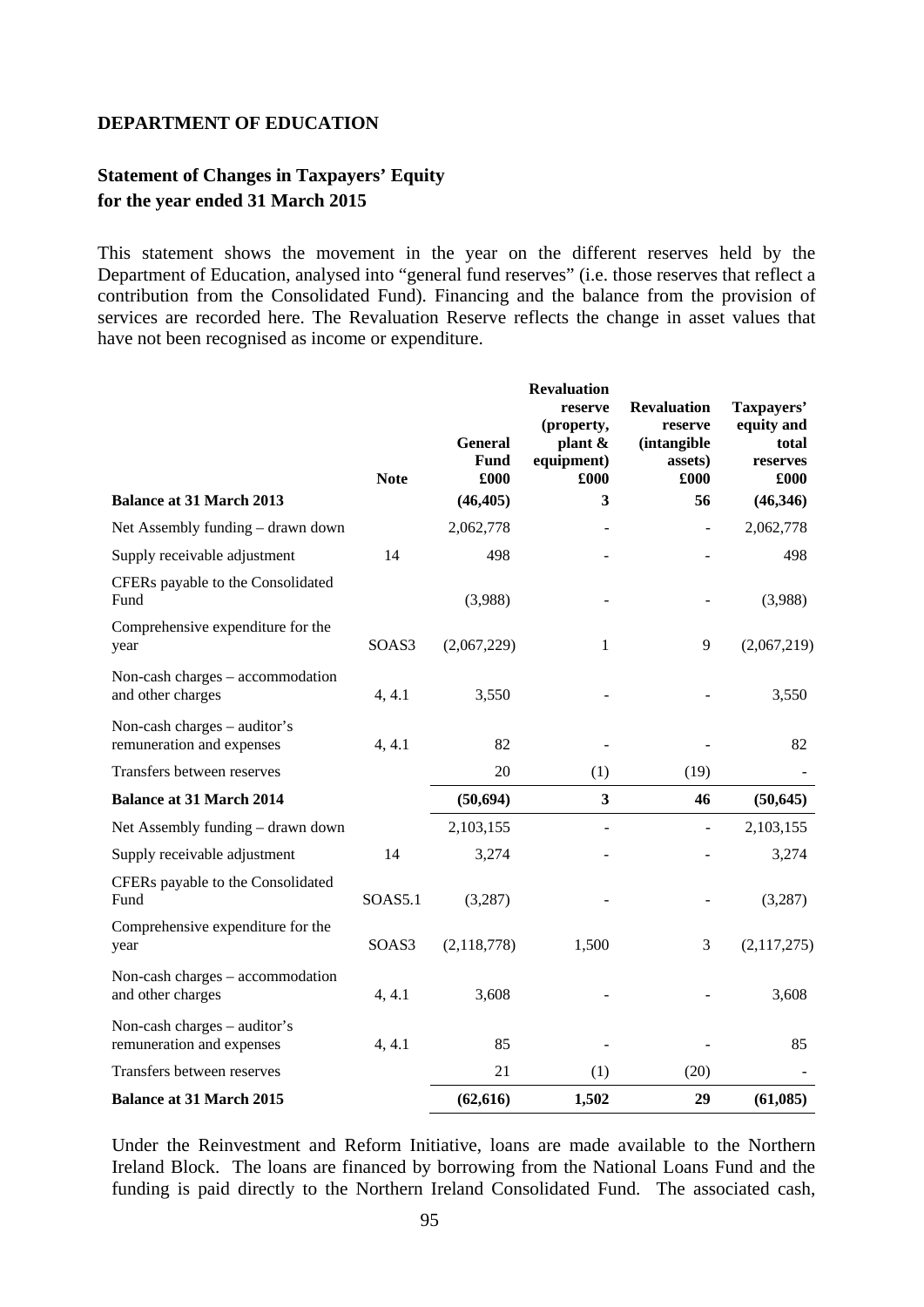£14,746,000 (2013-14: £5,760,000.00) is deemed paid to Departments from the Northern Ireland Consolidated Fund through the normal supply process.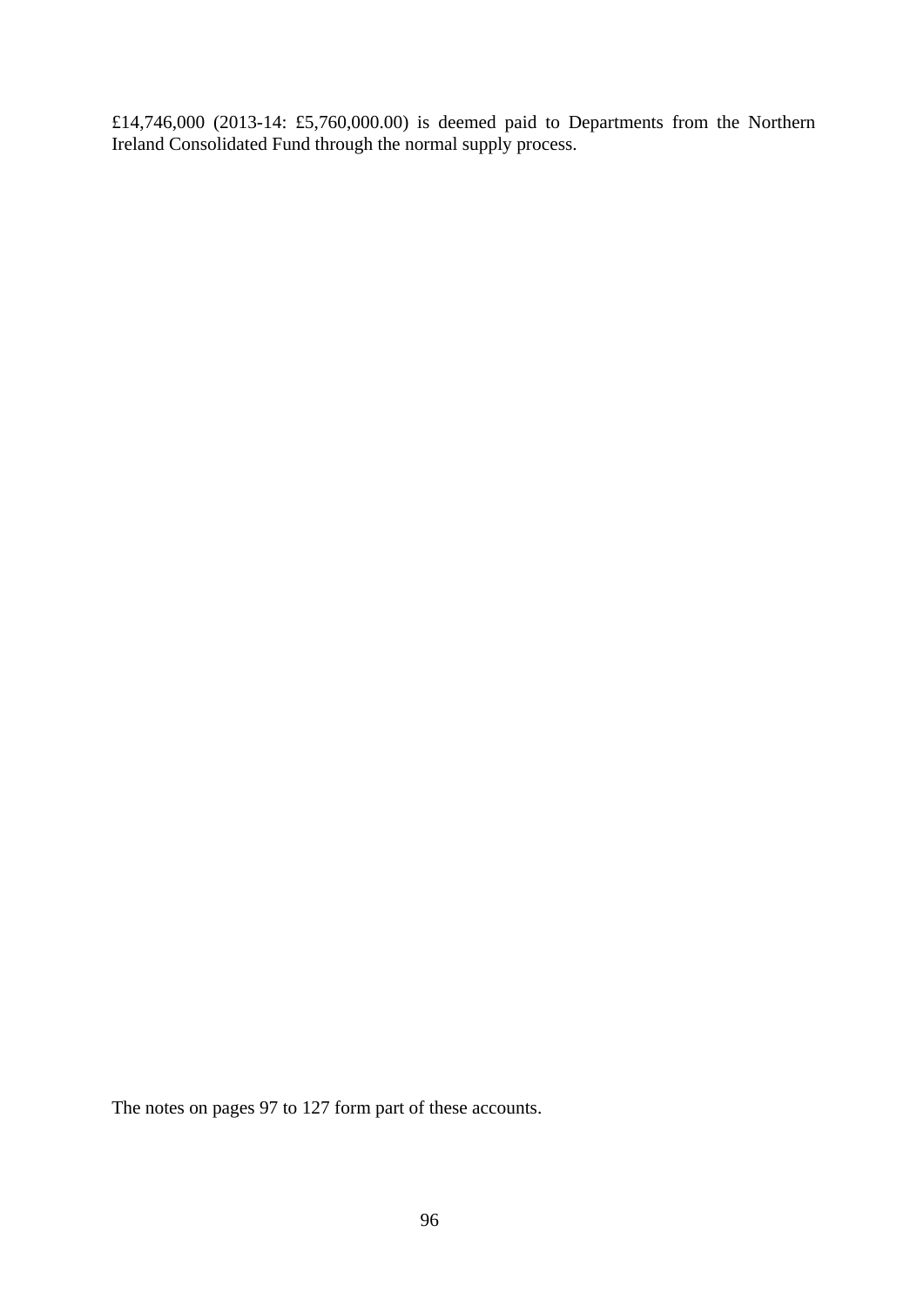## **ANNUAL REPORT AND ACCOUNTS 2014-15**

## **Notes to the Departmental Resource Accounts**

## **1. Statement of accounting policies**

These financial statements have been prepared in accordance with the 2014-15 *Government Financial Reporting Manual (FReM)* issued by the Department of Finance and Personnel. The accounting policies contained in the *FReM* apply International Financial Reporting Standards (IFRS) as adapted or interpreted for the public sector context. Where the *FReM* permits a choice of accounting policy, the accounting policy which is judged to be most appropriate to the particular circumstances of the Department of Education for the purpose of giving a true and fair view has been selected. The particular accounting policies adopted by the Department of Education are described below. They have been applied consistently in dealing with items considered material to the accounts.

In addition to the primary statements prepared under IFRS, the *FReM* also requires the Department to prepare one additional primary statement. The *Statement of Assembly Supply* and supporting notes show outturn against Estimate in terms of the net resource requirement and the net cash requirement.

In accordance with the *FReM*, the Department is not able to accrue funding due from the Consolidated Fund in respect of Assembly Grant to match net liabilities recorded within the statement of financial position. Under International Accounting Standard (IAS) 1 (revised), *Presentation of Financial Statements*, such a closing financial position which shows a surplus of liabilities over assets requires the Accounting Officer to make an assessment of the viability of the Department as a going concern. These accounts have been prepared under the going concern principle.

## **1.1 Accounting convention**

These accounts have been prepared under the historical cost convention modified to account for the revaluation of property, plant and equipment and intangible assets.

## **1.2 Basis of consolidation**

These accounts comprise a consolidation of the non-agency parts of the Department (the core department), and the Exceptional Circumstances Body which falls within the Departmental boundary as defined in the *FReM*, interpreted for Northern Ireland. Transactions between entities included in the consolidation are eliminated.

As the results of the Core Department are not materially different from those of the Consolidated Department, the results of the Exceptional Circumstances Body have not been separately disclosed on the Statement of Comprehensive Net Expenditure, Statement of Financial Position and supporting notes.

A list of all those entities within the Departmental boundary is given at note 21.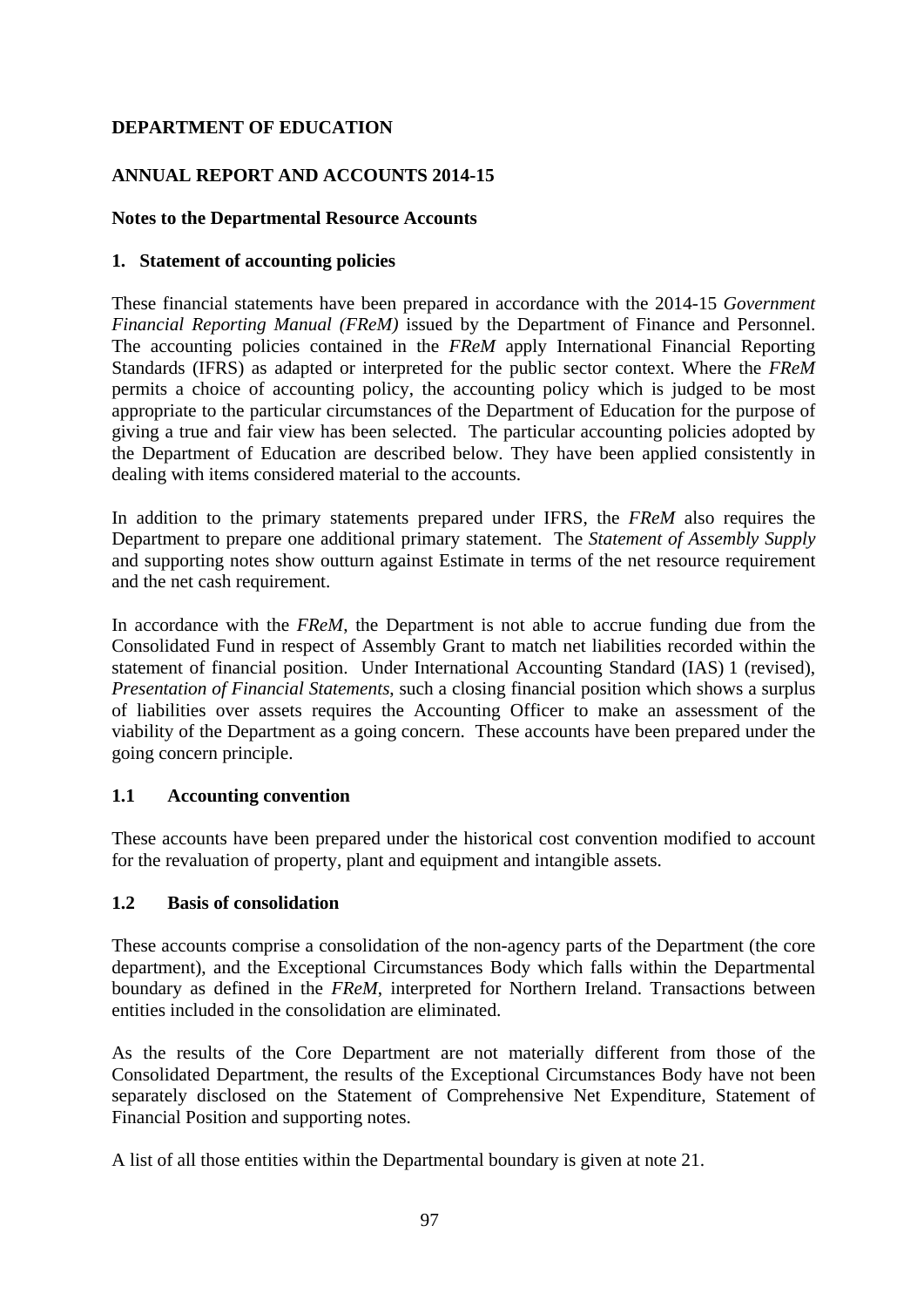## **1.3 Property, plant and equipment**

On initial recognition property, plant and equipment are measured at cost including any expenditure, such as installation, directly attributable to bringing them into working condition. Items classified as "under construction" are recognised in the Statement of Financial Position to the extent that money has been paid or a liability has been incurred.

Subsequent expenditure on an asset, that meets the criteria in compliance with IAS 16, *Property, Plant and Equipment*, is capitalised, otherwise it is written off to revenue.

At each annual reporting date, property, plant and equipment are stated at fair value, determined as follows:

• Land

Title to land shown in the accounts is held by the Department of Education. Land is stated at current value in the year of purchase using a professional valuation provided by Land and Property Services (LPS), an agency of the Department of Finance and Personnel, in accordance with the Appraisal and Valuation Manual produced jointly by the Royal Institute of Chartered Surveyors (RICS), the Incorporated Society of Valuers and Auctioneers (ISVA), and the Institute of Revenues Rating and Valuation (IRRV). Subsequently, a professional valuation is made by LPS every five years and in the intervening years these valuations are updated using appropriate indices obtained from LPS.

- Assets under construction are carried at cost.
- Other assets

With the exception of land, fair value is estimated by restating the value annually by reference to indices compiled by the Office of National Statistics (ONS).

The minimum level for capitalisation is £1,000. PCs (including laptops) and network equipment are grouped for all assets utilised in connection with the Departmental Local Area Network.

Revaluations below historic cost which are not temporary fluctuations in market value are treated as an impairment in accordance with IAS 36, *Impairment of Assets*, and charged in full to the Statement of Comprehensive Net Expenditure.

Impairment reviews of property, plant and equipment are performed annually and additionally where there is an indication of impairment as defined by IAS 36.

## **1.4 Depreciation**

Depreciation of property, plant and equipment is provided on a straight-line basis by reference to current values and to the remaining economic useful lives of assets and their estimated residual value. Freehold land and assets under construction are not depreciated.

Asset lives are reviewed annually and are normally within the following ranges: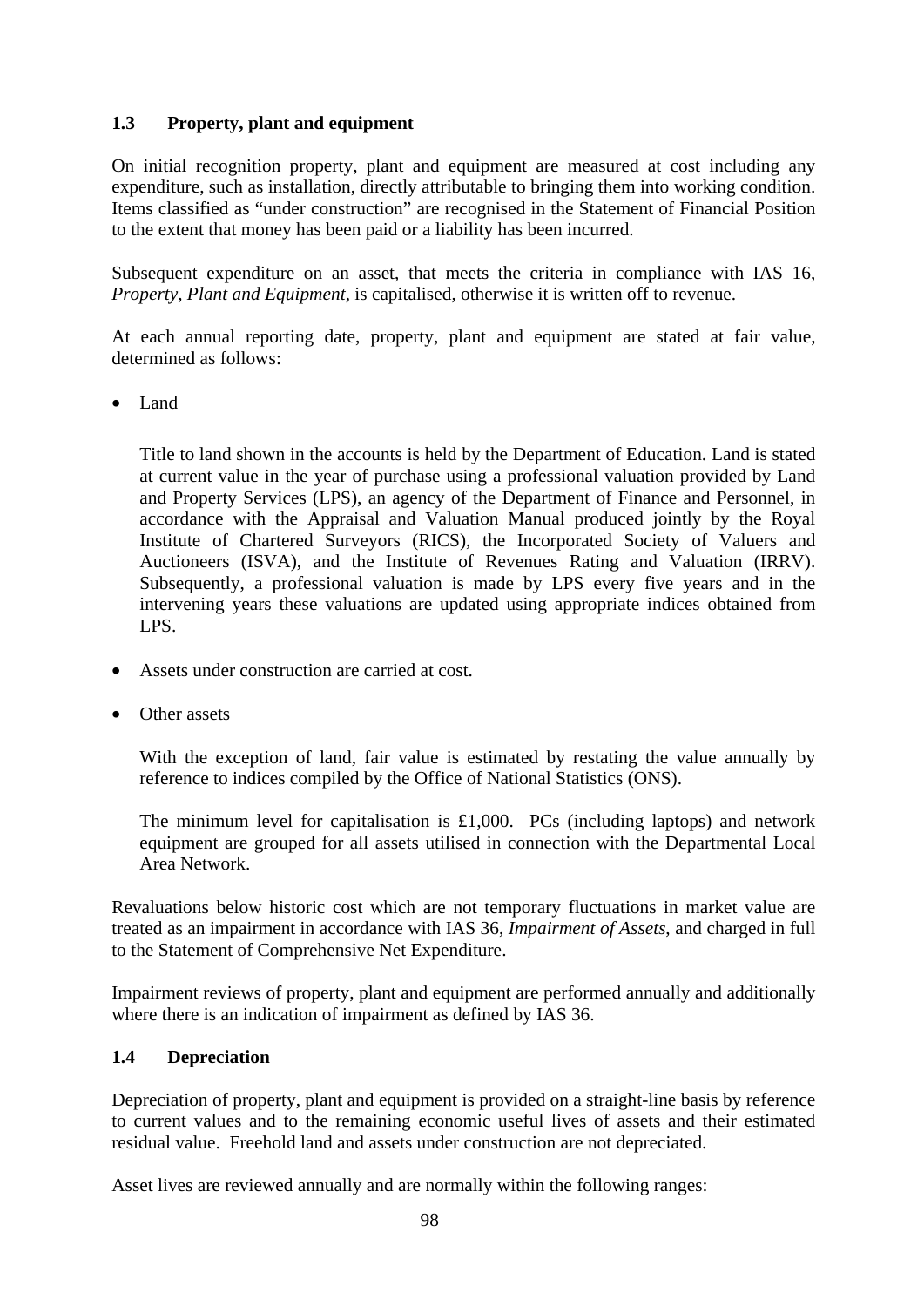| Transport equipment    | 3 to 5 years  |
|------------------------|---------------|
| Information technology | 3 to 10 years |
| Plant and machinery    | 3 to 5 years  |

#### **1.5 Intangible assets**

Software and associated licences are capitalised as intangible assets where expenditure of £1,000 or more is incurred on the purchase of an individual or grouped asset. Intangible assets are carried at fair value which is estimated by restating the value annually by reference to indices compiled by the ONS.

Software licences are amortised over the shorter of the term of the licence and their useful economic life. Other intangible assets are amortised over three years.

## **1.6 Assets funded by government grants**

Government grants to fund capital assets are recognised in the Statement of Comprehensive Net Expenditure as income. They are recognised when receivable unless there are conditions on their use which, if not met, would mean the grant is repayable. In such cases, the income is deferred and released when the obligations are met. Where grants have restricted use and there are no conditions on their use, the income is recognised immediately as income in the Statement of Comprehensive Net Expenditure.

### **1.7 Investments**

In 2004-05 the Department invested in the ''Middletown Centre for Autism (Holdings) Limited'', which is a company registered in Northern Ireland and limited by guarantee. The Company is a joint venture between the Department of Education in Northern Ireland and the Department of Education and Skills in the Republic of Ireland and is funded equally by each department.

The primary object of the company is to purchase, acquire and hold the property located at Middletown, Co Armagh, Northern Ireland for the purpose of supporting the promotion of excellence throughout Northern Ireland and Ireland in the development and harmonisation of education and allied services to children and young people with autistic spectrum disorders.

An Oversight Committee of four members monitors the effectiveness and management of the company. The Department of Education in Northern Ireland and the Department of Education and Skills in the Republic of Ireland each appoint two members to the committee.

Although categorised as a joint venture in line with IAS 28, *Investments in Associates and Joint Ventures*, the company falls outside the Departmental accounting boundary and has therefore been treated as an investment in the Departmental Resource Accounts. In accordance with paragraph 8 of FD (DFP) 12/14 the investment has been valued at historical cost less impairment, within the Department's Statement of Financial Position.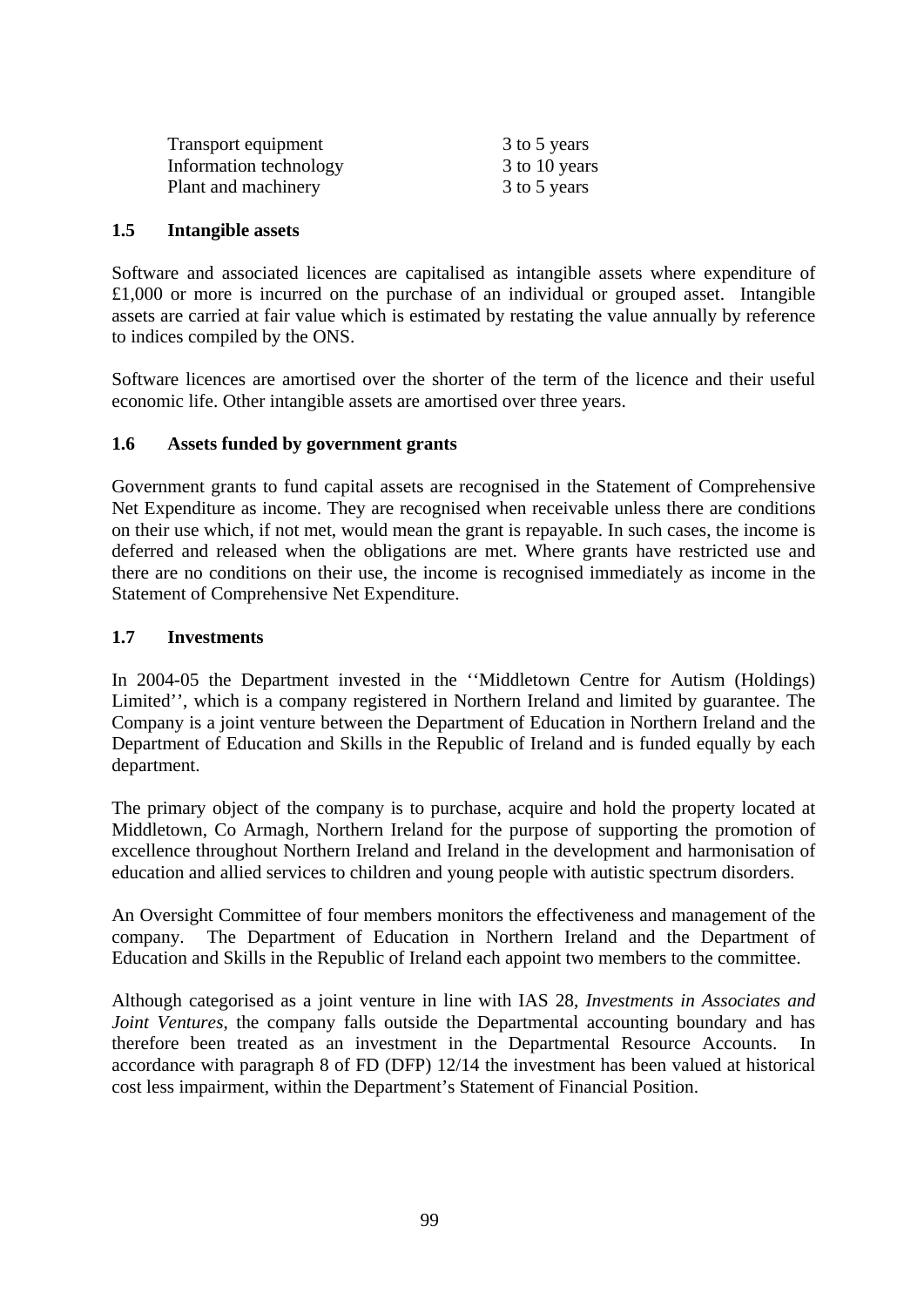## **1.8 Inventories**

Inventories are not deemed to be material, and are expensed to the Statement of Comprehensive Net Expenditure as purchased.

## **1.9 Operating income**

Operating income is income which relates directly to the operating activities of the Department. It includes funding from the Department for Employment and Learning for cofunded NDPBs and other income such as that from the sale of property, plant and equipment by NDPBs. It includes both operating Accruing Resources and income payable to the Consolidated Fund which in accordance with the *FReM* is treated as operating income. Operating income is stated net of Value Added Tax (VAT).

## **1.10 Administration and programme expenditure**

The Statement of Comprehensive Net Expenditure is analysed between administration and programme income and expenditure. The classification of expenditure and income as administration or as programme follows the definition of administration costs set by the Department of Finance and Personnel. Administration costs reflect the costs of running the Department. These include both administrative costs and associated operating income. Programme costs reflect non-administration costs, including payments of grants and other disbursements by the Department, as well as certain staff costs where they relate directly to service delivery.

## **1.11 Foreign exchange**

Transactions which are denominated in a foreign currency are translated into sterling at the exchange rate ruling on the date of each transaction. Monetary assets and liabilities denominated in foreign currency at the reporting period date are translated at the rates ruling at that date. These translation differences are dealt with in the Statement of Comprehensive Net Expenditure.

## **1.12 Employee Benefits including Pensions**

Under the requirements of IAS 19, *Employee Benefits*, staff costs must be recorded as an expense as soon as the organisation is obligated to pay them. This includes the cost of any untaken leave that has been earned at the year end. This cost has been calculated using untaken annual leave balances from the payroll system and untaken flexi-leave balances from the results of a survey. It is not anticipated that the level of untaken leave will vary significantly from year to year.

Past and present employees are covered by the provisions of the Principal Civil Service Pension Scheme (PCSPS(NI)). The defined benefit scheme is a multi-employer unfunded scheme, which produces its own resource accounts, but the Department of Education is unable to identify its share of the underlying assets and liabilities. The Department recognises the expected cost of these elements on a systematic and rational basis over the period during which it benefits from employees' services by payment to the PCSPS(NI) of amounts calculated on an accruing basis. Liability for payment of future benefits is a charge on the PCSPS(NI). In respect of the defined contribution schemes, the Department recognises the contributions payable for the year.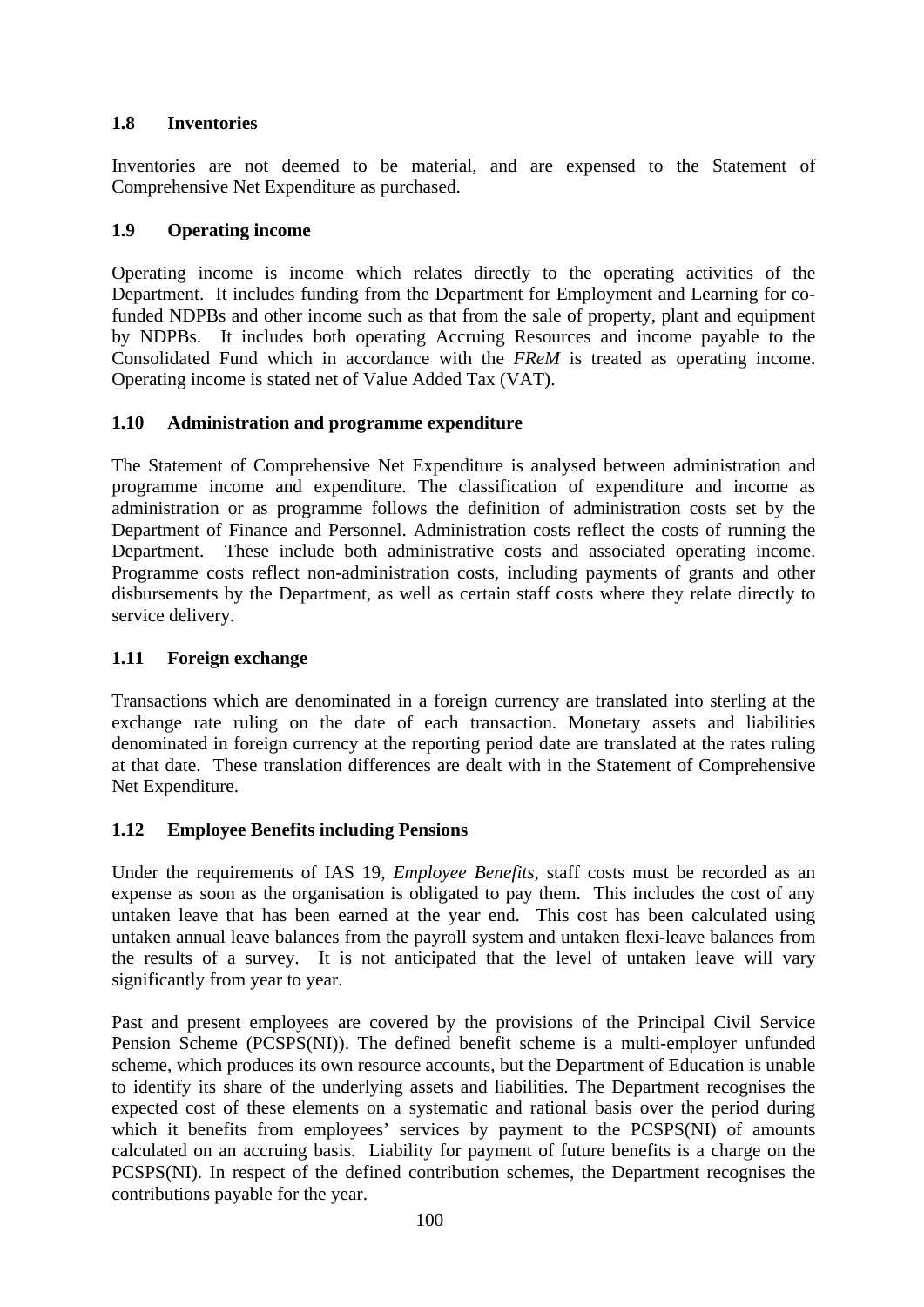## **1.13 Early departure costs**

## **DE employees**

The Department meets the additional cost of benefits beyond the normal PCSPS(NI) benefits in respect of employees who retire early by paying the required amounts annually to the PCSPS(NI) over the period between early departure and normal retirement date (or, in the case of Injury Awards, between early departure and estimated life expectancy). The Department provides in full for the cost of meeting pensions up to normal retirement age in respect of early retirement programmes announced in current or previous years or, to the estimated life expectancy in respect of Injury Awards. The Department may, in certain circumstances, settle some or all of its liability in advance by making a payment to the Department of Finance and Personnel Superannuation Vote. The amount provided is shown net of any such payments.

## **Teachers**

The Teachers' Premature Retirement Scheme for Northern Ireland recovers compensation costs via increased employer contributions. Compensation costs fall within the remit of the scheme and are therefore not included as a cost within the Departmental Resource Accounts.

## **1.14 Leases**

All leases are regarded as operating leases and the rentals are charged to the Statement of Comprehensive Net Expenditure on a straight-line basis over the term of the lease.

## **1.15 Grants payable**

In line with the *FReM*, the Department recognises grant on the basis of the underlying activity of the recipient as follows:

- The extent of the grant liability in relation to the ELBs and other NDPBs for both recurrent and capital expenditure is equal to their expenditure to the extent that the latter has been properly incurred. Expenditure in this context is when the ELBs/NDPBs make the payments which are due to be funded by the Department. This is equivalent to grant issued by the Department.
- Grant issued to Voluntary Grammar and Grant Maintained Integrated Schools in respect of recurrent funding each year reflects the totality of the schools' entitlement under the Local Management of Schools' arrangements.
- Grant issued to Voluntary and Grant Maintained Integrated Schools in respect of capital project funding is recognised based on the payments actually made plus accruals for valid grant claims in the possession of the Department.
- Other grant payments are recognised on an accruals basis where such information is available or on the basis of the extent of the grant issued or approved for payment as at 31 March each year.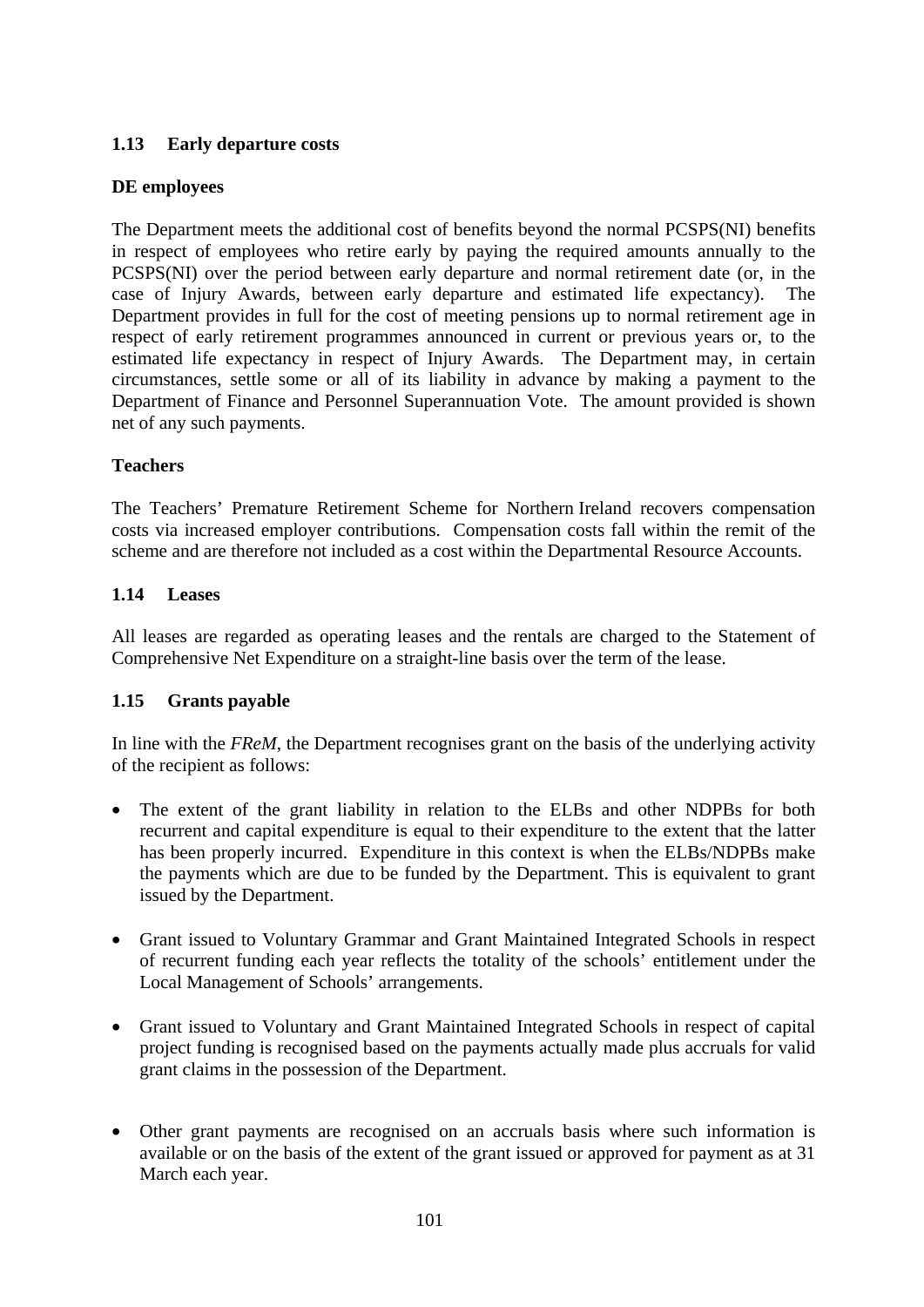## **1.16 Provisions**

The Department provides for legal or constructive obligations which are of uncertain timing or amount at the reporting period date on the basis of the best estimate of the expenditure required to settle the obligation. Where the effect of the time value of money is significant, the estimated risk-adjusted cash flows are discounted using the real rate set by HM Treasury (currently minus 1.5 per cent for general provisions and plus 1.3 per cent for early departure provisions).

## **1.17 Contingent liabilities**

In addition to contingent liabilities disclosed in accordance with IAS 37, *Provisions, Contingent Liabilities and Contingent Assets*, the Department discloses for Assembly reporting and accountability purposes certain statutory and non-statutory contingent liabilities where the likelihood of a transfer of economic benefit is remote, but which have been reported to the Assembly in accordance with the requirements of *Managing Public Money Northern Ireland*.

Where the time value of money is material, contingent liabilities which are required to be disclosed under IAS 37 are stated at discounted amounts and the amount reported to the Assembly separately noted. Contingent liabilities that are not required to be disclosed by IAS 37 are stated at the amounts reported to the Assembly.

## **1.18 Value Added Tax**

Most of the activities of the Department are outside the scope of VAT and in general output tax does not apply, however input tax on expenditure is recoverable. Irrecoverable VAT is charged to the relevant expenditure category or included in the capitalised purchase cost of non-current assets. Where output VAT is charged or input VAT is recoverable, the amounts are stated net of VAT.

## **1.19 Financial instruments**

A financial instrument is defined as any contract that gives rise to a financial asset of one entity and a financial liability or equity instrument of another entity.

A financial instrument is recognised when, and only when, the entity becomes a party to the contractual provisions of the instrument. A previously recognised financial asset is derecognised when, and only when, either the contractual rights to the cash flows from that asset expire, or the entity transfers the asset such that the transfer qualified for de-recognition. A financial liability is derecognised when, and only when, it is extinguished.

The Department has financial instruments in the form of an investment in the Middletown Centre for Autism (Holdings) Limited, trade receivables and payables and cash and cash equivalents.

In accordance with IAS 39, *Financial Instruments: Recognition and Measurement*, the investment in the Middletown Centre for Autism (Holdings) Limited is classified as "held to maturity" and trade receivables, cash and cash equivalents and trade payables are classified as "loans and receivables". The investment held to maturity is measured at historical cost less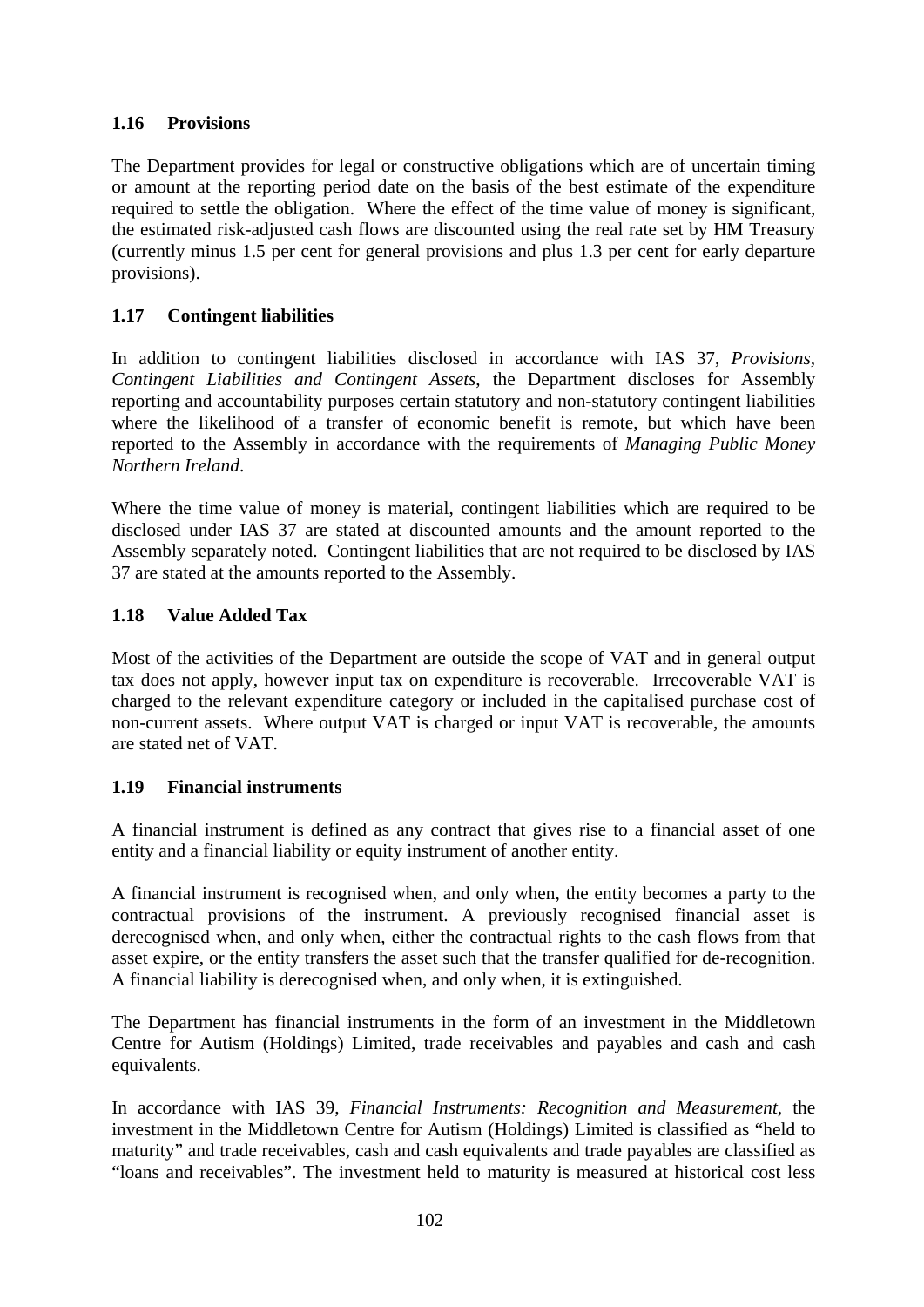any impairment. Loans and receivables are recognised and carried at fair value. Financial liabilities are recognised and carried at fair value, net of transaction costs.

The Department assesses at each reporting period date whether there is any objective evidence that a financial asset or group of financial assets classified as loans and receivables is impaired.

The Department measures the amount of the loss as the difference between the carrying amount of the asset and the present value of estimated future cash flows from the asset discounted at the effective interest rate of the instrument at initial recognition.

Impairment losses are assessed individually for financial assets that are individually significant and individually or collectively for assets that are not individually significant. In making collective assessment of impairment, financial assets are grouped into portfolios on the basis of similar risk characteristics. Future cash flows from these portfolios are estimated on the basis of the contractual cash flows and historical loss experience for assets with similar risk characteristics.

Impairment losses are recognised in the Statement of Comprehensive Net Expenditure and the carrying amount of the financial asset or group of financial assets reduced by establishing an allowance for impairment losses. If in a subsequent period the amount of the impairment loss reduces and the reduction can be ascribed to an event after the impairment was recognised, the previously recognised loss is reversed by adjusting the allowance.

When a financial asset is deemed unrecoverable the amount of the asset is reduced directly and the impairment loss is recognised in the Statement of Comprehensive Net Expenditure to the extent that a provision was not previously recognised.

## **1.20 Third party assets**

Third party assets are assets for which the Department acts as custodian or trustee but in which neither the Department nor government more generally has a direct beneficial interest. Third party assets are not public assets, and hence are not recorded in the primary financial statements. In the interests of general disclosure and transparency, details of the Department's third party assets are provided in note 20.

## **1.21 Currency and rounding**

The functional currency is Sterling and, except where otherwise stated, figures have been rounded to the nearest thousand pounds.

## **1.22 New accounting standards that have been issued but are not yet effective**

Management has reviewed new accounting standards that have been issued but are not yet effective, nor adopted early for these accounts. Management consider that these are unlikely to have a significant impact on the accounts in the period of initial application.

The International Accounting Standards Board has issued new and amended standards (IFRS 10, IFRS 11 & IFRS 12) that affect the consolidation and reporting of subsidiaries, associates and joint ventures. These standards are effective with EU adoption from 1 January 2014.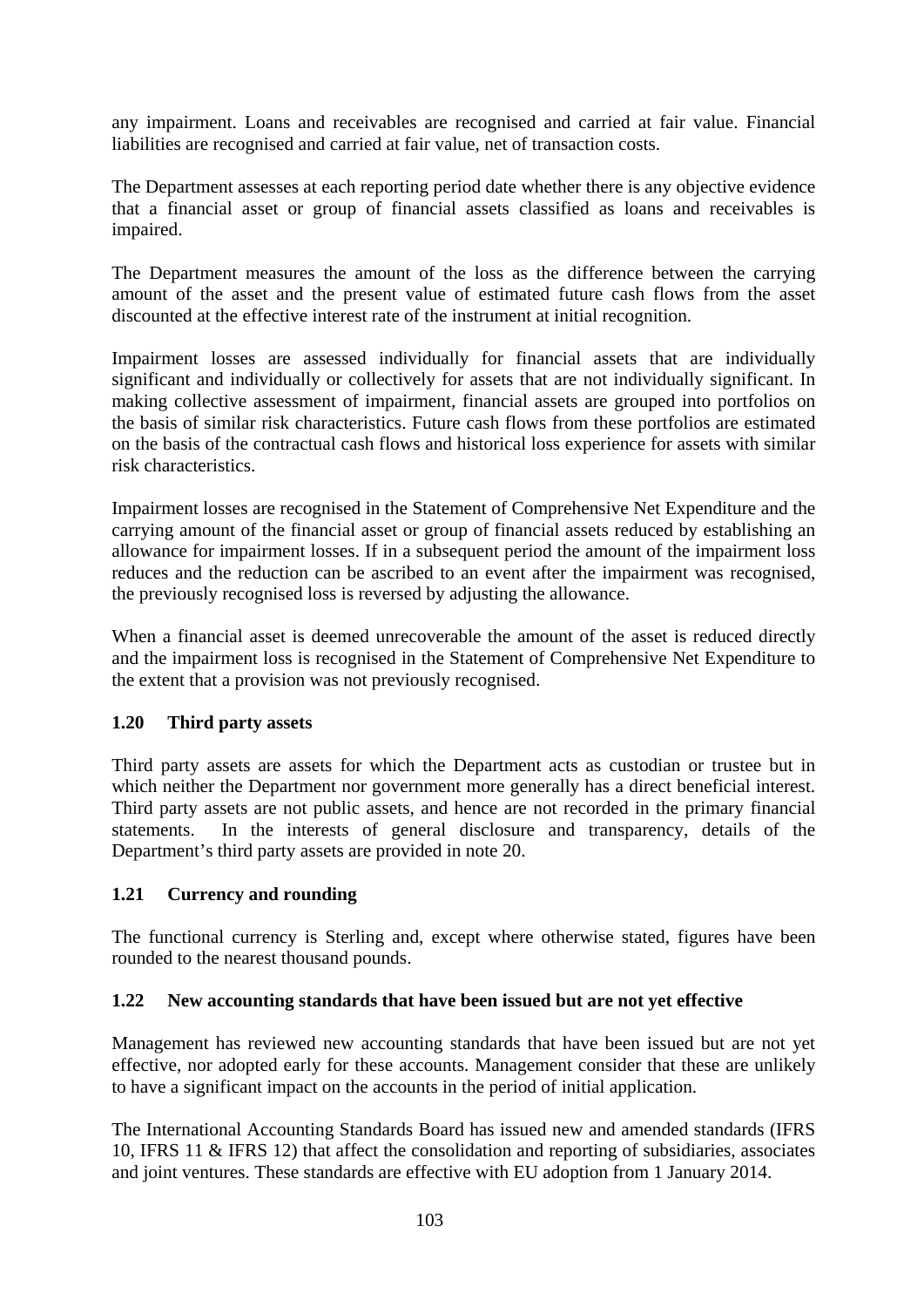Accounting boundary IFRSs are currently adapted in the FReM so that the Westminster departmental accounting boundary is based on ONS control criteria, as designated by Treasury. A review of the Northern Ireland financial process, which will bring Northern Ireland departments under the same adaptation, has been presented to the Executive, but a decision has yet to be made. Should the Executive agree to the recommendations, the accounting boundary for departments will change and there will also be an impact on departments around the disclosure requirements under IFRS 12. ALBs apply IFRS in full and their consolidation boundary may change as a result of the new Standards.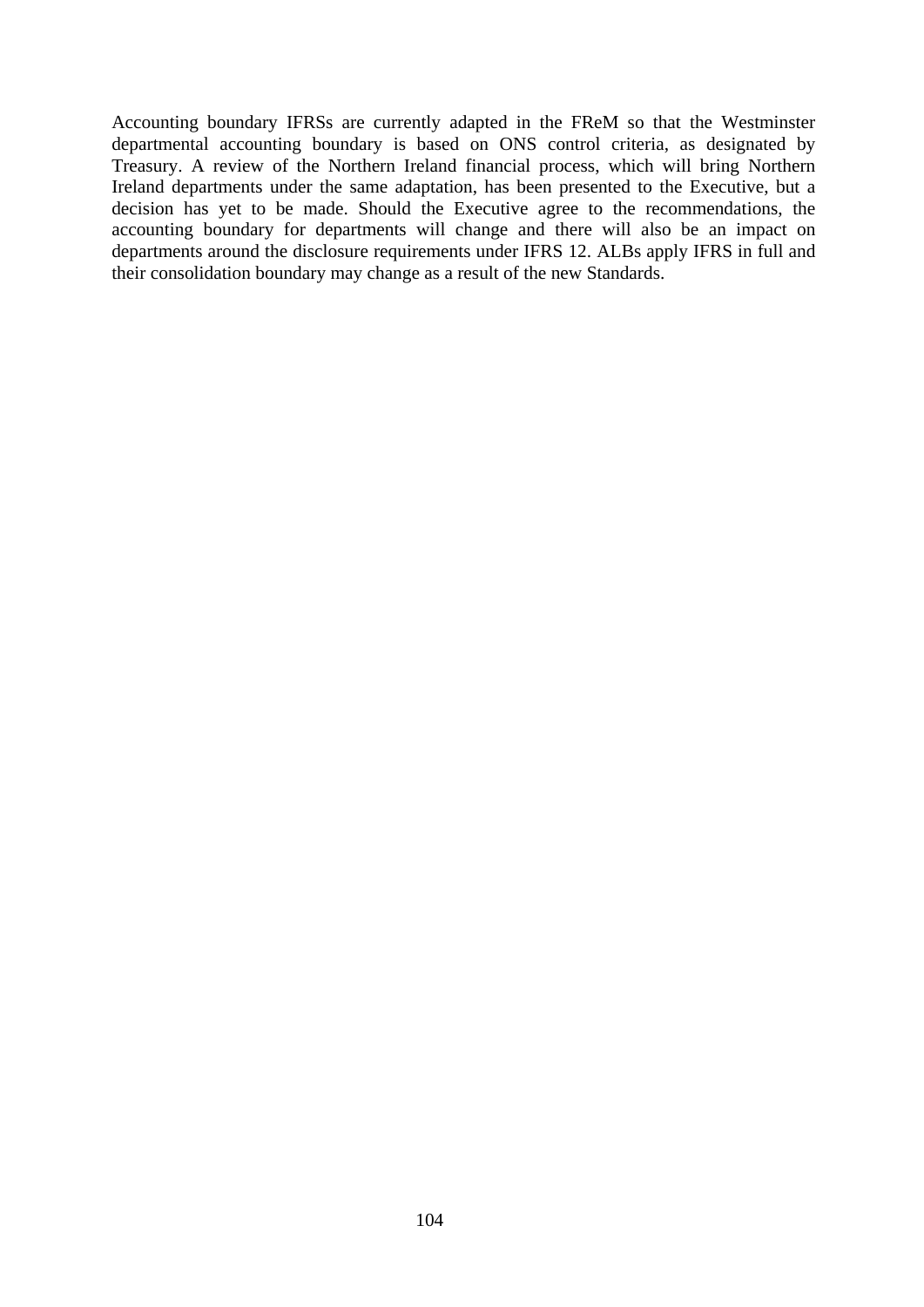### **2. Statement of Operating Costs by Operating Segment**

The Department's activities are carried out to fulfil a vision for education that is designed to ensure that all young people can achieve to their full potential.

The vision is of an education system that is recognised internationally for the quality of its teaching and learning and for the achievements of its young people and of an education service that has at its centre a focus on the needs of children and young people.

The key areas are the education and youth sectors.

Operating segment criteria set out in IFRS 8, *Operating Segments*, were applied to the key areas and all criteria met.

The financial information reported to the Accounting Officer is also focused on these key areas of activity.

Education Sector attracts funding for pre-school education and schools.

Youth Sector attracts funding for the youth service, community relations measures for young people and millennium volunteers.

A further split is applied to the education sector between those that are carried out by the Education and Library Boards and Others which primarily includes Voluntary Schools and Grant Maintained Integrated Schools.

The youth sector is further split between the Education and Library Boards and Others which includes the Youth Council.

| 2014-15<br>Gross expenditure | <b>Education</b><br>ELB's<br>£000<br>1,600,321 | <b>Education</b><br>Other<br>£000<br>455,812 | Youth<br>ELB's<br>£000<br>34,048 | Youth<br>Other/<br><b>Community</b><br><b>Relations</b><br>£000<br>6,445 | <b>Total</b><br>£000<br>2,096,626                    |
|------------------------------|------------------------------------------------|----------------------------------------------|----------------------------------|--------------------------------------------------------------------------|------------------------------------------------------|
| Income                       | (16, 818)                                      | (951)                                        | (415)                            | ۰                                                                        | (18, 184)                                            |
| Net expenditure              | 1,583,503                                      | 454,861                                      | 33,633                           | 6,445                                                                    | 2,078,442                                            |
| 2013-14<br>Gross expenditure | <b>Education</b><br>ELB's<br>£000<br>1,596,821 | <b>Education</b><br>Other<br>£000<br>412,757 | Youth<br>ELB's<br>£000<br>35,223 | Youth<br>Other/<br>Community<br><b>Relations</b><br>£000<br>5,075        | <b>Restated</b><br><b>Total</b><br>£000<br>2,049,876 |
| Income                       | (17,033)                                       | (1,839)                                      | (177)                            | ٠                                                                        | (19,049)                                             |
| Net expenditure              | 1,579,788                                      | 410,918                                      | 35,046                           | 5,075                                                                    | 2,030,827                                            |

The prior period figures have been restated to align them more accurately with the key financial areas reported to the Accounting Officer.

The total assets, total liabilities and net assets are not disclosed as they are not reported separately to the Accounting Officer.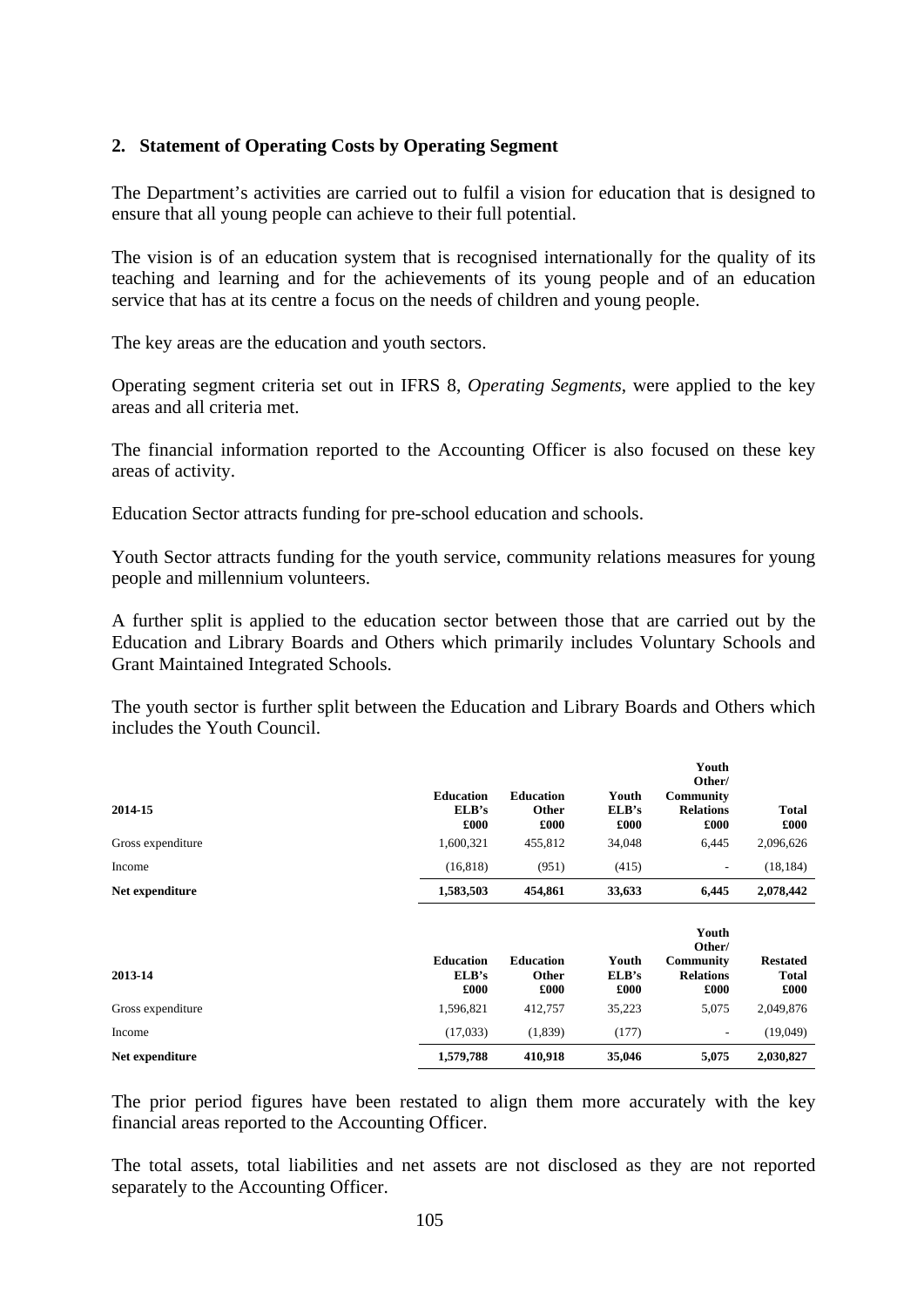# **2.1 Reconciliation between Operating Segments and the Statement of Comprehensive Net Expenditure**

| 2014-15                                                                     | <b>Note</b>    | <b>Education</b><br>ELB's<br>£000 | <b>Education</b><br>Other<br>£000 | Youth<br>ELB's<br>£000 | Youth<br>Other/<br>Community<br><b>Relations</b><br>£000 | <b>Total</b><br>£000                    |
|-----------------------------------------------------------------------------|----------------|-----------------------------------|-----------------------------------|------------------------|----------------------------------------------------------|-----------------------------------------|
| Total net expenditure reported for operating<br>segments                    | $\overline{c}$ | 1,583,503                         | 454,861                           | 33,633                 | 6,445                                                    | 2,078,442                               |
| Reconciling items:                                                          |                |                                   |                                   |                        |                                                          |                                         |
| Departmental Overheads                                                      |                |                                   |                                   |                        |                                                          | 40,336                                  |
| Total net expenditure per the statement of<br>comprehensive net expenditure | SOAS3          |                                   |                                   |                        |                                                          | 2,118,778                               |
| 2013-14                                                                     | <b>Note</b>    | <b>Education</b><br>ELB's<br>£000 | <b>Education</b><br>Other<br>£000 | Youth<br>ELB's<br>£000 | Youth<br>Other/<br>Community<br><b>Relations</b><br>£000 | <b>Restated</b><br><b>Total</b><br>£000 |
| Total net expenditure reported for operating<br>segments                    | $\mathfrak{2}$ | 1,579,788                         | 410,918                           | 35,046                 | 5,075                                                    | 2,030,827                               |
| Reconciling items:                                                          |                |                                   |                                   |                        |                                                          |                                         |
| Departmental Overheads                                                      |                |                                   |                                   |                        |                                                          | 36,402                                  |
| Total net expenditure per the statement of<br>comprehensive net expenditure | SOAS3          |                                   |                                   |                        |                                                          | 2,067,229                               |
|                                                                             |                |                                   |                                   |                        |                                                          |                                         |

The prior period figures have been restated to align them more accurately with the key financial areas reported to the Accounting Officer.

### **3. Staff numbers and related costs**

Staff costs comprise:

|                        | <b>Permanently</b><br>employed staff<br>£000 | <b>Others</b><br>£000    | <b>Ministers</b><br>£000 | 2014-15<br><b>Total</b><br>£000 | 2013-14<br><b>Total</b><br>£000 |
|------------------------|----------------------------------------------|--------------------------|--------------------------|---------------------------------|---------------------------------|
| Wages and salaries     | 21,240                                       | 2,746                    | 38                       | 24,024                          | 23,313                          |
| Social security costs  | 1,705                                        | $\overline{\phantom{a}}$ | 4                        | 1,709                           | 1,626                           |
| Other pension costs    | 4,252                                        | $\overline{\phantom{a}}$ | 8                        | 4,260                           | 4,006                           |
| <b>Total net costs</b> | 27,197                                       | 2,746                    | 50                       | 29,993                          | 28,945                          |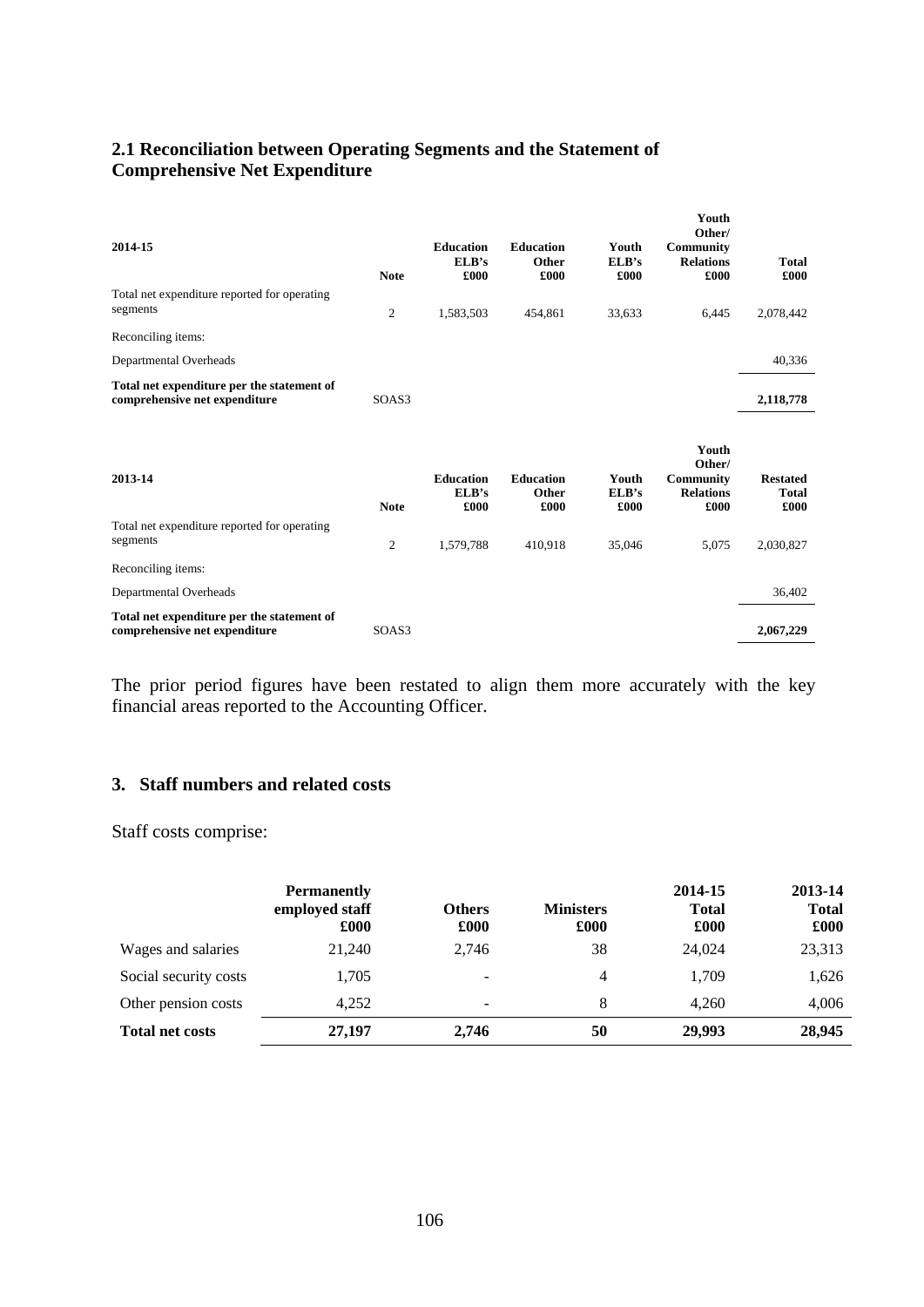| Analysed as:                                                      | 2014-15<br>£000 | 2013-14<br>£000 |
|-------------------------------------------------------------------|-----------------|-----------------|
| <b>Administration costs</b>                                       | 16,362          | 17,019          |
| Minister's costs (notional)                                       | 50              | 50              |
| Administration costs - Statement of Comprehensive Net Expenditure | 16,412          | 17,069          |
| Programme costs - Statement of Comprehensive Net Expenditure      | 13,155          | 11,876          |
| Capitalised                                                       | 426             |                 |
| <b>Total net costs</b>                                            | 29.993          | 28,945          |

Permanently employed staff include the cost of the Department's Special Adviser, who was paid in the pay band £59,037-£91,809 (2013-14: £58,452-£91,809).

The Northern Ireland Civil Service pension arrangements are unfunded multi-employer defined benefit schemes but the Department of Education is unable to identify its share of the underlying assets and liabilities. The most up to date actuarial valuation was carried out as at 31 March 2012. This valuation is then reviewed by the Scheme Actuary and updated to reflect current conditions and rolled forward to the reporting date of the DFP Superannuation and Other Allowances Resource Accounts as at 31 March 2015.

For 2014-15, employers' contributions of £4,246,733.68 were payable to the NICS pension arrangements (2013-14: £3,993,088.53) at one of four rates in the range 18% to 25% of pensionable pay, based on salary bands. The scheme's Actuary reviews employer contributions every four years following a full scheme valuation. A new scheme funding valuation based on data as at 31 March 2012 was completed by the Actuary during 2014-15. This valuation was used to determine employer contribution rates for the introduction of a new career average earning scheme from April 2015. From 2015-16, the rates will range from 20.8% to 26.3%. The contribution rates are set to meet the cost of the benefits accruing during 2014-15 to be paid when the member retires, and not the benefits paid during this period to existing pensioners.

Employees can opt to open a partnership pension account, a stakeholder pension with an employer contribution. Employers' contributions of £5,234.63 (2013-14: £4,420.97) were paid to one or more of the panel of three appointed stakeholder pension providers. Employer contributions are age-related and range from 3% to 12.5% (2013-14: 3% to 12.5%) of pensionable pay. Employers also match employee contributions up to 3% of pensionable pay. In addition, employer contributions of £328.09, 0.8% (2013-14: £264.90, 0.8%) of pensionable pay, were payable to the PCSPS(NI) to cover the cost of the future provision of lump sum benefits on death in service and ill health retirement of these employees.

Contributions due to the partnership pension providers at the reporting period date were £nil. Contributions prepaid at that date were £nil.

Three people (2013-14: three people) retired early on ill-health grounds; the total additional accrued pension liabilities in the year amounted to £4,761.87 (2013-14: £7,613.15).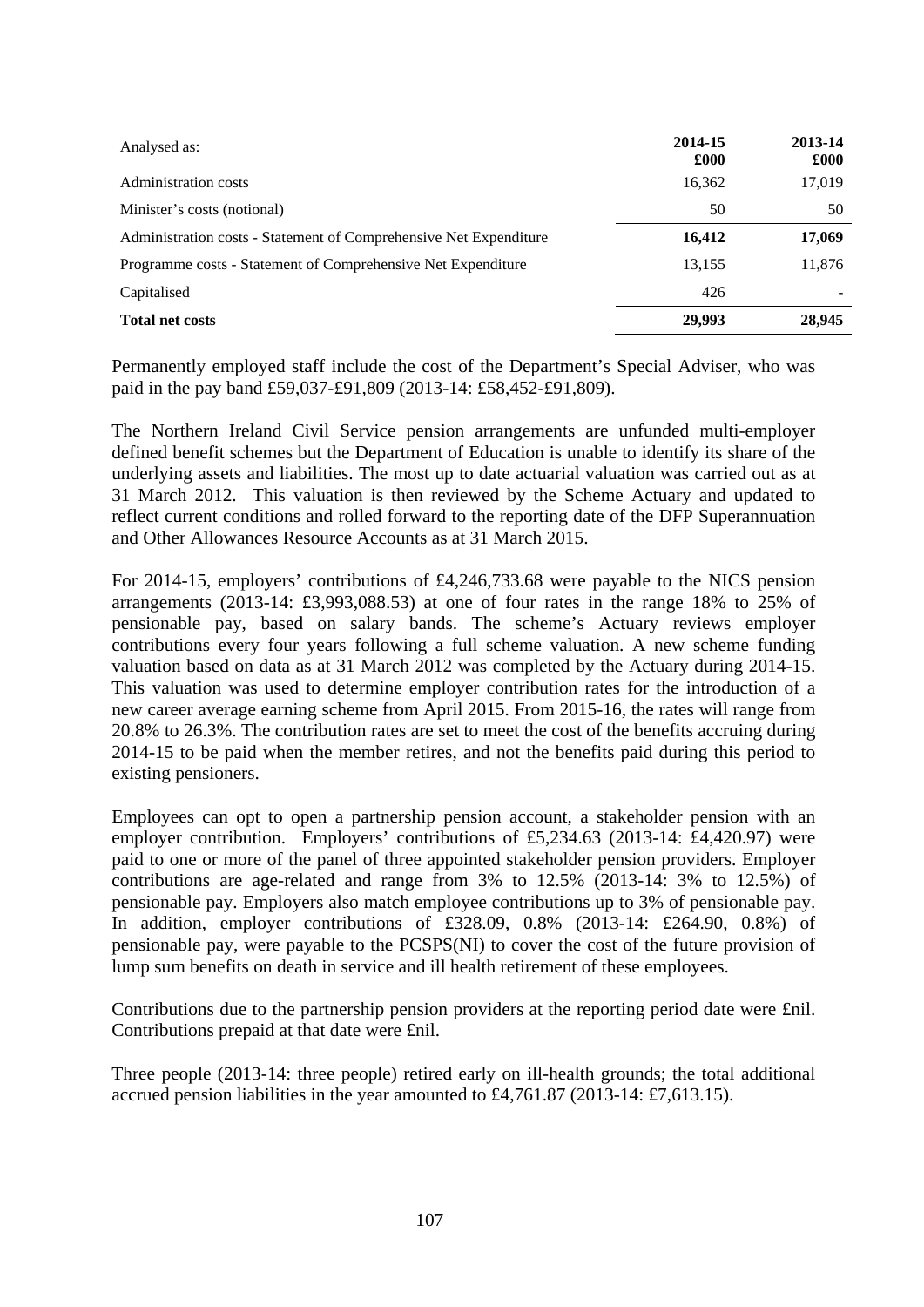### **Average number of persons employed**

The average number of whole-time equivalent persons employed during the year was as follows.

| <b>Activity</b>                      | <b>Permanently</b><br>employed<br>staff<br><b>Number</b> | <b>Others</b><br><b>Number</b> | <b>Ministers</b><br><b>Number</b> | <b>Special</b><br>advisers<br><b>Number</b> | 2014-15<br><b>Total</b><br><b>Number</b> | 2013-14<br><b>Total</b><br><b>Number</b> |
|--------------------------------------|----------------------------------------------------------|--------------------------------|-----------------------------------|---------------------------------------------|------------------------------------------|------------------------------------------|
| Education ELB's                      | 460                                                      | 46                             |                                   |                                             | 508                                      | 526                                      |
| <b>Education Other</b>               | 132                                                      | 13                             |                                   | ۰                                           | 145                                      | 124                                      |
| Youth ELB's<br>Youth Other/          | 10                                                       |                                |                                   |                                             | 11                                       | 11                                       |
| Community<br>Relations               | 2                                                        |                                |                                   |                                             | 2                                        | 2                                        |
| Staff engaged on<br>capital projects | 7                                                        |                                |                                   |                                             | 7                                        |                                          |
| <b>Total</b>                         | 611                                                      | 60                             |                                   | 1                                           | 673                                      | 663                                      |

The above disclosure relates to the core department, split proportionately across the operating segments detailed in Note 2. The staff numbers are apportioned on the basis of the total net costs of each segment. The department does not have any agencies.

#### **3.1 Reporting of compensation and exit packages for all staff**

| <b>Exit package</b><br>cost band<br>Less than | Number of<br>compulsory<br>redundancies | Number of<br>other<br>departures<br>agreed | 2014-15<br><b>Total</b><br>number of<br>exit<br>packages by<br>cost band | Number of<br>compulsory<br>redundancies | Number of<br>other<br>departures<br>agreed | 2013-14<br><b>Total</b><br>number of<br>exit<br>packages by<br>cost band |
|-----------------------------------------------|-----------------------------------------|--------------------------------------------|--------------------------------------------------------------------------|-----------------------------------------|--------------------------------------------|--------------------------------------------------------------------------|
| £10,000                                       |                                         | 1                                          | 1                                                                        |                                         |                                            |                                                                          |
| £10,000 -<br>£25,000                          |                                         | 1                                          | 1                                                                        |                                         |                                            |                                                                          |
| £25,000 -<br>£50,000                          |                                         | $\overline{4}$                             | $\overline{4}$                                                           |                                         |                                            |                                                                          |
| £50,000 -<br>£100,000                         |                                         | 1                                          | 1                                                                        |                                         |                                            |                                                                          |
| <b>Total number</b><br>of exit<br>packages    |                                         | 7                                          | 7                                                                        |                                         |                                            |                                                                          |
| <b>Total</b><br>resource cost                 | £nil                                    | £198,265.83                                | £198,265.83                                                              | £nil                                    | £nil                                       | £nil                                                                     |

The above disclosure relates to the core department. The department does not have any agencies.

Redundancy and other departure costs have been paid in accordance with the provisions of the Civil Service Compensation Scheme (Northern Ireland), a statutory scheme made under the Superannuation (Northern Ireland) Order 1972. Exit costs are accounted for in full in the year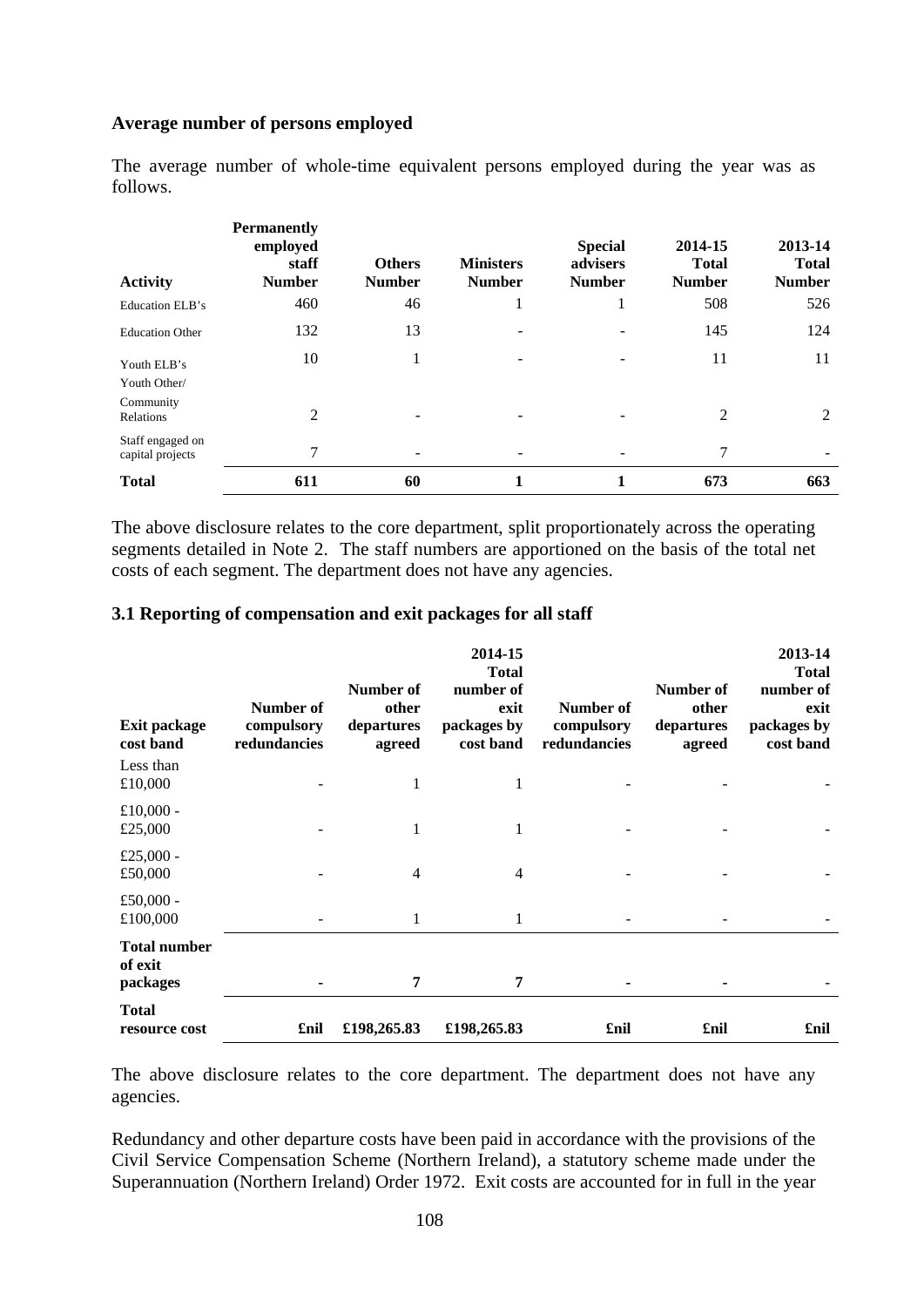of departure. Where the Department has agreed early retirements, the additional costs are met by the Department and not by the Civil Service pension scheme. Ill-health retirement costs are met by the pension scheme and are not included in the table.

### **4 Other administration costs**

|                                              | <b>Note</b> | £000           | 2014-15<br>£000 | £000  | 2013-14<br>£000 |
|----------------------------------------------|-------------|----------------|-----------------|-------|-----------------|
| Rentals under operating leases               |             |                | 9               |       | 10              |
| Other expenditure                            |             |                |                 |       |                 |
| Travel and subsistence                       |             |                | 127             |       | 138             |
| Other staff related costs                    |             |                | 199             |       | 144             |
| Accommodation costs                          |             |                | 37              |       | 46              |
| Office services                              |             |                | 364             |       | 368             |
| Contracted out services                      |             |                | 539             |       | 553             |
| Other professional fees                      |             |                | 111             |       | 18              |
| Managed services – information<br>technology |             |                | 19              |       | 30              |
| Other expenses                               |             |                | 261             |       | 295             |
| Non-cash items (Note 4.1)                    |             |                |                 |       |                 |
| Depreciation                                 |             | $\overline{2}$ |                 | 21    |                 |
| Amortisation                                 |             | $\overline{2}$ |                 | 162   |                 |
|                                              |             |                | $\overline{4}$  |       | 183             |
| Notional charges                             |             |                |                 |       |                 |
| - auditor's remuneration and expenses        |             | 85             |                 | 82    |                 |
| - accommodation                              |             | 1,367          |                 | 1,340 |                 |
| - others                                     |             | 2,191          |                 | 2,160 |                 |
|                                              |             |                | 3,643           |       | 3,582           |
| Provision provided for in-year               | 16          | 156            |                 | 371   |                 |
| Provision not required written back          | 16          | (17)           |                 | (114) |                 |
|                                              |             |                | 139             |       | 257             |
| <b>Total</b>                                 |             |                | 5,452           |       | 5,624           |

During the year the Department paid £7,158.00 to the Northern Ireland Audit Office for the completion of non-audit work relating to the National Fraud Initiative.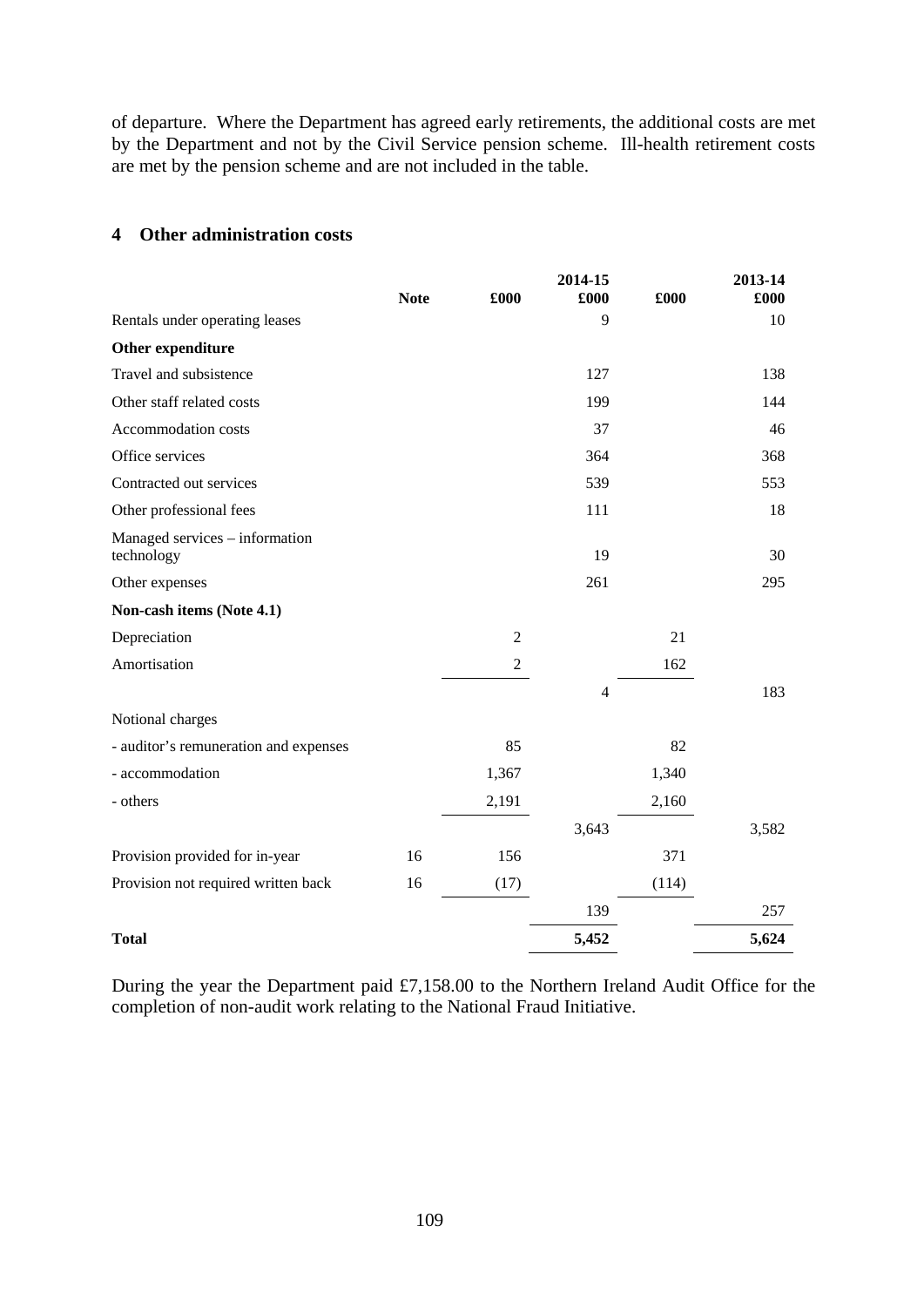## **4.1 Non-cash transactions included in the reconciliation of resources to net cash requirement in note SOAS4 and the Statement of Cash Flows**

|                                                                         |                | 2014-15 |          | 2013-14 |
|-------------------------------------------------------------------------|----------------|---------|----------|---------|
|                                                                         | £000           | £000    | £000     | £000    |
| Depreciation and amortisation (Note 4)                                  | $\overline{4}$ |         | 183      |         |
| Depreciation, amortisation and revaluation credit to<br>SOCNE (Note 5)  |                |         |          |         |
|                                                                         | (415)          |         | (1, 819) |         |
|                                                                         |                | (411)   |          | (1,636) |
| New provisions, and adjustments to previous                             |                |         |          |         |
| provisions (Note 4)                                                     | 139            |         | 257      |         |
| New provisions, and adjustments to previous<br>provisions (Note 5)      | 6              |         |          |         |
|                                                                         |                |         |          | 257     |
|                                                                         |                | 145     |          |         |
| Other non-cash items                                                    |                |         |          |         |
| Notional charges (Note 4)                                               | 3,643          |         | 3,582    |         |
| Notional Minister's salary (Note 3)                                     | 50             |         | 50       |         |
|                                                                         |                | 3,693   |          | 3,632   |
| <b>Total non-cash transactions (Note SOAS4)</b>                         |                | 3,427   |          | 2,253   |
| Programme income – SIB contribution                                     |                | (22)    |          | (66)    |
| <b>Total non-cash transactions (Statement of Cash</b><br><b>Flows</b> ) |                | 3,405   |          | 2,187   |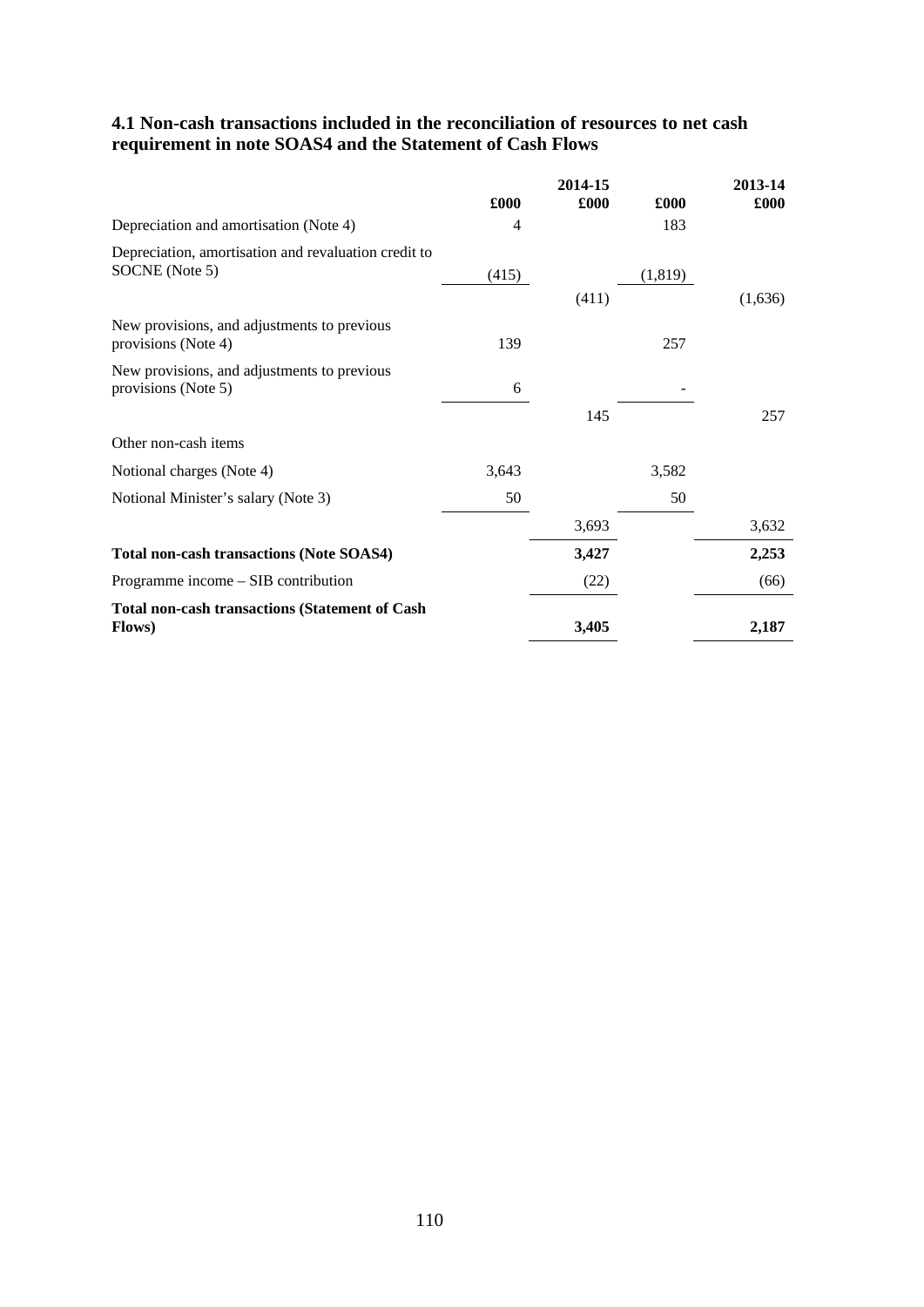# **5 Programme costs**

|                                |             |       | 2014-15   |          | 2013-14   |
|--------------------------------|-------------|-------|-----------|----------|-----------|
|                                | <b>Note</b> | £000  | £000      | £000     | £000      |
| Grants                         |             |       | 2,096,571 |          | 2,049,854 |
| Rentals under operating leases |             |       | 176       |          | 92        |
| Other expenditure              |             |       |           |          |           |
| Travel and subsistence         |             |       | 356       |          | 341       |
| Other staff related costs      |             |       | 83        |          | 105       |
| Accommodation costs            |             |       | 78        |          | 103       |
| Office services                |             |       | 2,903     |          | 2,063     |
| Contracted out services        |             |       | 341       |          | 407       |
| Other expenses                 |             |       | 2,302     |          | 1,150     |
| Non-cash items (Note 4.1)      |             |       |           |          |           |
| Depreciation                   |             | 28    |           | 16       |           |
| Amortisation                   |             | 157   |           | 10       |           |
| Revaluation credit to SOCNE    |             | (600) |           | (1, 845) |           |
|                                |             |       | (415)     |          | (1,819)   |
| Provision provided for in-year | 16          |       | 6         |          |           |
| <b>Total</b>                   |             |       | 2,102,401 |          | 2,052,296 |

### **6 Income**

|                                                                                        | <b>RfRA</b><br>£000 | <b>RfRB</b><br>£000 | 2014-15<br><b>Total</b><br>£000 | 2013-14<br>Total<br>£000 |
|----------------------------------------------------------------------------------------|---------------------|---------------------|---------------------------------|--------------------------|
| <b>Administration income:</b>                                                          |                     |                     |                                 |                          |
| Contribution from IFI                                                                  |                     |                     |                                 | 221                      |
| Other income                                                                           | 110                 |                     | 110                             | 107                      |
|                                                                                        | <b>110</b>          |                     | <b>110</b>                      | 328                      |
| <b>Programme income:</b>                                                               |                     |                     |                                 |                          |
| Further Education and Student Support (from<br>Department for Employment and Learning) | 15,049              |                     | 15,049                          | 15,279                   |
| Capital Grant – SIB Contribution                                                       | 38                  |                     | 38                              | 87                       |
| Sale of property, plant and equipment (NDPBs)                                          | 2,720               | 415                 | 3,135                           | 3,770                    |
| Other income                                                                           | 310                 |                     | 310                             | 172                      |
|                                                                                        | 18,117              | 415                 | 18,532                          | 19,308                   |
| <b>Total operating income</b>                                                          | 18,227              | 415                 | 18,642                          | 19,636                   |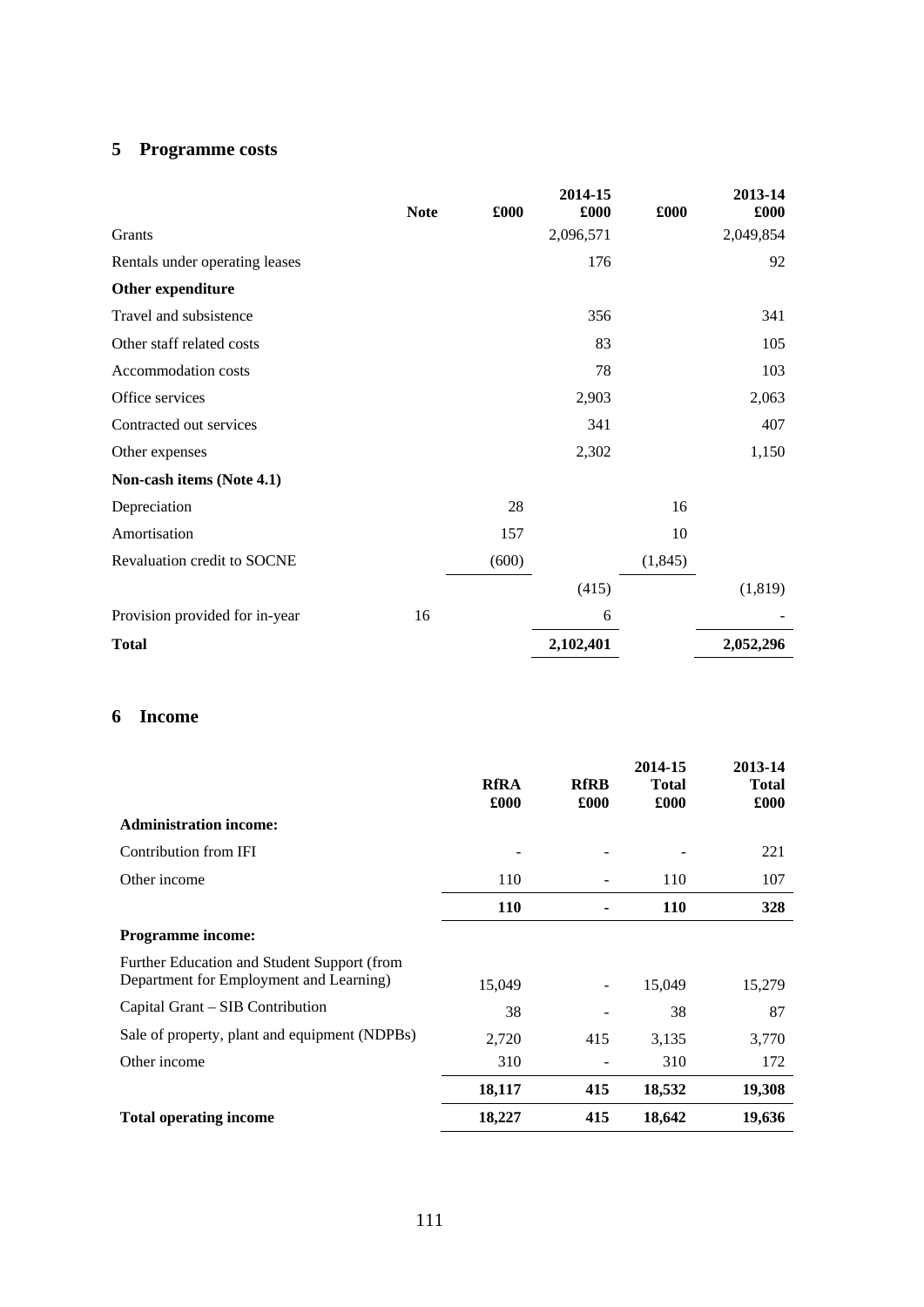## **7 Property, plant and equipment**

|                                                       | Land<br>£000 | <b>Transport</b><br>equipment<br>£000 | <b>Information</b><br>technology<br>£000 | <b>Plant</b> and<br>machinery<br>£000 | <b>Asset under</b><br>construction<br>£000 | <b>Total</b><br>£000 |
|-------------------------------------------------------|--------------|---------------------------------------|------------------------------------------|---------------------------------------|--------------------------------------------|----------------------|
| <b>Cost or valuation</b>                              |              |                                       |                                          |                                       |                                            |                      |
| At 1 April 2014                                       | 4,900        | 32                                    | 195                                      | 90                                    | 3,703                                      | 8,920                |
| <b>Additions</b>                                      |              | 26                                    | 53                                       |                                       | 1,948                                      | 2,027                |
| Disposals                                             |              | $\blacksquare$                        | (1)                                      | (6)                                   | $\overline{\phantom{a}}$                   | (7)                  |
| Revaluation credit to<br><b>SOCNE</b>                 | 600          |                                       |                                          |                                       | $\overline{\phantom{a}}$                   | 600                  |
| Revaluations                                          | 1,500        | $\overline{a}$                        | $\overline{\phantom{a}}$                 | 1                                     | $\overline{\phantom{a}}$                   | 1,501                |
| At 31 March 2015                                      | 7,000        | 58                                    | 247                                      | 85                                    | 5,651                                      | 13,041               |
| <b>Depreciation</b>                                   |              |                                       |                                          |                                       |                                            |                      |
| At 1 April 2014                                       |              | 32                                    | 112                                      | 78                                    | $\overline{\phantom{a}}$                   | 222                  |
| Charged in year                                       |              | $\mathbf{1}$                          | 27                                       | $\overline{2}$                        | $\blacksquare$                             | 30                   |
| Disposals                                             |              |                                       | (1)                                      | (6)                                   |                                            | (7)                  |
| Revaluations                                          | ÷.           | ٠                                     | $\sim$                                   | 1                                     | $\blacksquare$                             | 1                    |
| <b>At 31 March 2015</b>                               |              | 33                                    | 138                                      | 75                                    |                                            | 246                  |
| <b>Carrying amount at</b><br>31 March 2015            | 7,000        | 25                                    | 109                                      | 10                                    | 5,651                                      | 12,795               |
| <b>Carrying amount at</b><br><b>31 March 2014</b>     | 4,900        |                                       | 83                                       | 12                                    | 3,703                                      | 8,698                |
| <b>Asset financing</b>                                |              |                                       |                                          |                                       |                                            |                      |
| Owned                                                 | 7,000        | 25                                    | 109                                      | 10                                    | 5,651                                      | 12,795               |
| <b>Carrying amount at</b><br>31 March 2015            | 7,000        | 25                                    | 109                                      | 10                                    | 5,651                                      | 12,795               |
| Fair value of assets<br>funded by<br>government grant | 7,000        | ۰                                     |                                          |                                       | 1,577                                      | 8,577                |

Land comprises former military sites in Omagh (known as Lisanelly and St. Lucia floodplain), which were transferred from the Ministry of Defence to the Department of Education on 15 April 2011. This land was "gifted" under the Hillsborough Agreement 2010, made 5 February 2010.

Land is stated at current value in the year of purchase using a professional valuation provided by Land and Property Services (LPS), an agency of the Department of Finance and Personnel. Subsequently, a professional valuation is made by LPS every five years and in the intervening years these valuations are updated using appropriate indices obtained from LPS. The last full professional valuation of land was undertaken by LPS as at 31 March 2013. All other assets are re-valued using indices.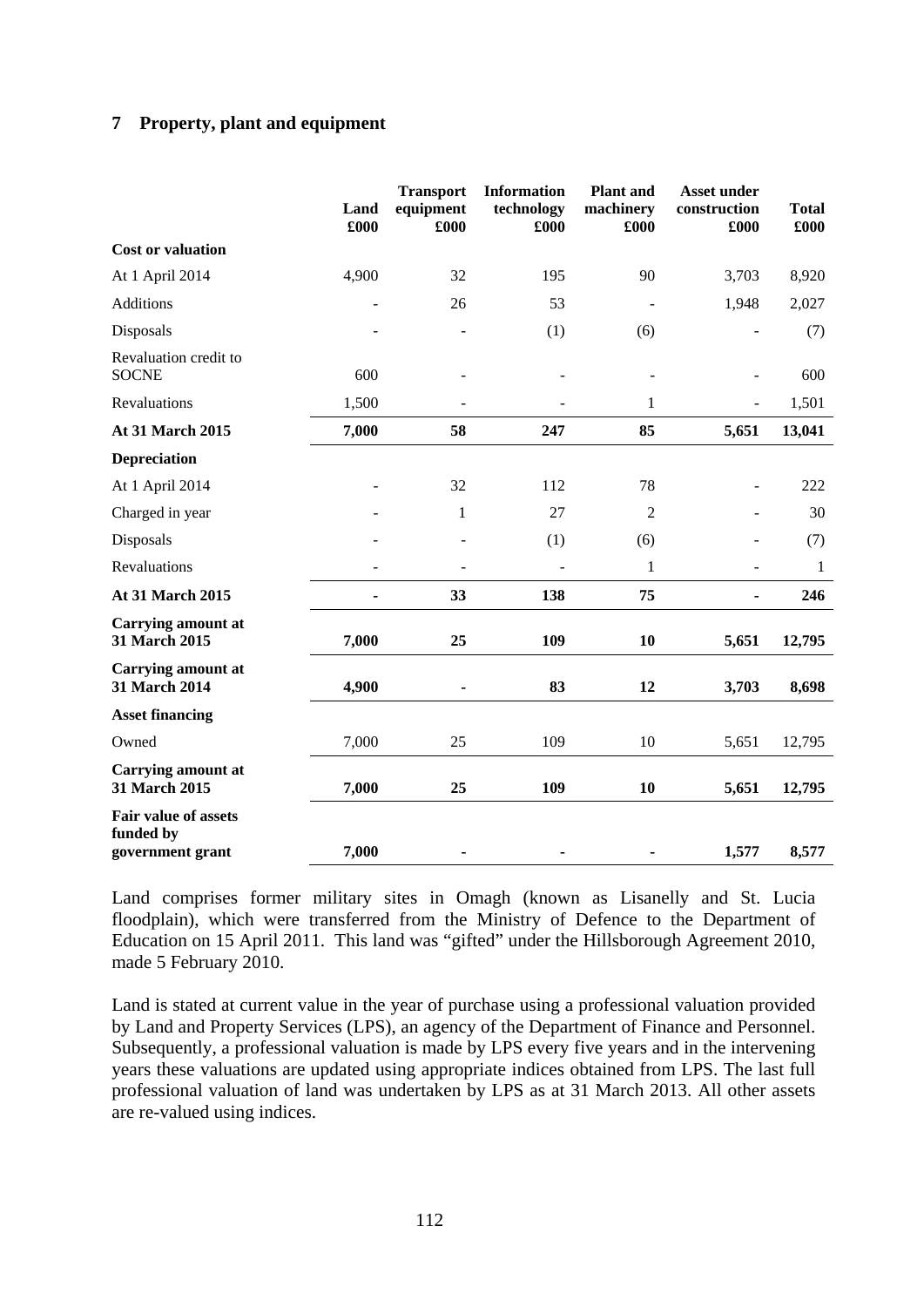|                                                              | Land<br>£000 | <b>Transport</b><br>equipment<br>£000 | <b>Information</b><br>technology<br>£000 | <b>Plant</b> and<br>machinery<br>£000 | <b>Asset under</b><br>construction<br>£000 | <b>Total</b><br>£000 |
|--------------------------------------------------------------|--------------|---------------------------------------|------------------------------------------|---------------------------------------|--------------------------------------------|----------------------|
| <b>Cost or valuation</b>                                     |              |                                       |                                          |                                       |                                            |                      |
| At 1 April 2013                                              | 3,200        | 32                                    | 163                                      | 90                                    | 2,915                                      | 6,400                |
| <b>Additions</b>                                             |              |                                       | 47                                       |                                       | 788                                        | 835                  |
| Disposals                                                    |              |                                       | (16)                                     | (1)                                   |                                            | (17)                 |
| Revaluation credit to<br><b>SOCNE</b>                        | 1,700        |                                       |                                          |                                       | $\overline{\phantom{a}}$                   | 1,700                |
| Revaluations                                                 |              |                                       | $\mathbf{1}$                             | 1                                     |                                            | $\boldsymbol{2}$     |
| <b>At 31 March 2014</b>                                      | 4,900        | 32                                    | 195                                      | 90                                    | 3,703                                      | 8,920                |
| <b>Depreciation</b>                                          |              |                                       |                                          |                                       |                                            |                      |
| At 1 April 2013                                              |              | 20                                    | 108                                      | 73                                    | $\ddot{\phantom{1}}$                       | 201                  |
| Charged in year                                              |              | 12                                    | 20                                       | 5                                     |                                            | 37                   |
| Disposals                                                    |              |                                       | (16)                                     | (1)                                   |                                            | (17)                 |
| Revaluations                                                 |              | $\overline{\phantom{a}}$              | ÷,                                       | 1                                     | $\overline{a}$                             | 1                    |
| At 31 March 2014                                             |              | 32                                    | 112                                      | 78                                    | $\blacksquare$                             | 222                  |
| <b>Carrying amount at</b><br>31 March 2014                   | 4,900        | $\blacksquare$                        | 83                                       | 12                                    | 3,703                                      | 8,698                |
| <b>Carrying amount at</b><br>31 March 2013                   | 3200         | 12                                    | 55                                       | 17                                    | 2,915                                      | 6,199                |
| <b>Asset financing</b>                                       |              |                                       |                                          |                                       |                                            |                      |
| Owned                                                        | 4,900        |                                       | 83                                       | 12                                    | 3,703                                      | 8,698                |
| <b>Carrying amount at</b><br>31 March 2014                   | 4,900        | ä,                                    | 83                                       | 12                                    | 3,703                                      | 8,698                |
| <b>Fair value of assets</b><br>funded by<br>government grant | 4,900        |                                       |                                          |                                       | 1,539                                      | 6,439                |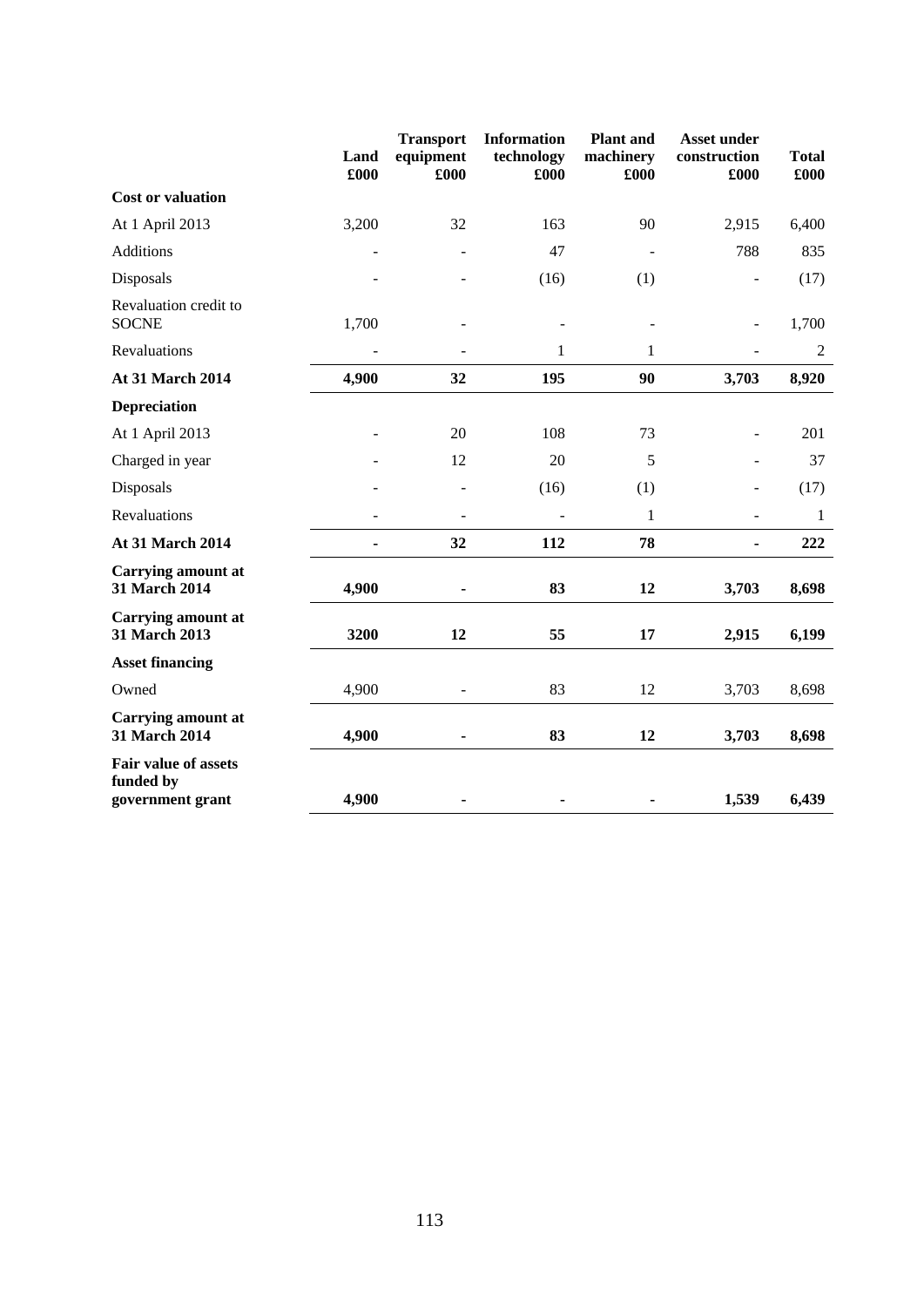# **8 Intangible assets**

|                                         | <b>Information</b><br>technology<br>£000 | <b>Software</b><br>licences<br>£000 | <b>Total</b><br>£000 |
|-----------------------------------------|------------------------------------------|-------------------------------------|----------------------|
| <b>Cost or valuation</b>                |                                          |                                     |                      |
| At 1 April 2014                         | 1,245                                    | 39                                  | 1,284                |
| <b>Additions</b>                        | 6                                        |                                     | 6                    |
| Revaluations                            | $20\,$                                   | $\qquad \qquad \blacksquare$        | 20                   |
| At 31 March 2015                        | 1,271                                    | 39                                  | 1,310                |
| <b>Amortisation</b>                     |                                          |                                     |                      |
| At 1 April 2014                         | 893                                      | 36                                  | 929                  |
| Charged in year                         | 156                                      | 3                                   | 159                  |
| Revaluations                            | 17                                       | $\overline{\phantom{a}}$            | 17                   |
| At 31 March 2015                        | 1,066                                    | 39                                  | 1,105                |
| <b>Carrying amount at 31 March 2015</b> | 205                                      | $\blacksquare$                      | 205                  |
| <b>Carrying amount at 31 March 2014</b> | 352                                      | 3                                   | 355                  |
| <b>Asset financing</b>                  |                                          |                                     |                      |
| Owned                                   | 205                                      |                                     | 205                  |
| <b>Carrying amount at 31 March 2015</b> | 205                                      | ٠                                   | 205                  |
|                                         |                                          |                                     |                      |
|                                         | <b>Information</b><br>technology<br>£000 | <b>Software</b><br>licences<br>£000 | <b>Total</b><br>£000 |
| <b>Cost or valuation</b>                |                                          |                                     |                      |
| At 1 April 2013                         | 1,213                                    | 37                                  | 1,250                |
| Additions                               |                                          | $\mathbf{1}$                        | $\mathbf{1}$         |
| Revaluations                            | 32                                       | $\mathbf{1}$                        | 33                   |
| At 31 March 2014                        | 1,245                                    | 39                                  | 1,284                |
| Amortisation                            |                                          |                                     |                      |
| At 1 April 2013                         | 707                                      | 26                                  | 733                  |
| Charged in year                         | 163                                      | $\mathbf{9}$                        | 172                  |
| Revaluations                            | 23                                       | $\mathbf{1}$                        | 24                   |
| At 31 March 2014                        | 893                                      | 36                                  | 929                  |
| <b>Carrying amount at 31 March 2014</b> | 352                                      | $\mathbf{3}$                        | 355                  |
| <b>Carrying amount at 31 March 2013</b> | 506                                      | 11                                  | 517                  |
| <b>Asset financing</b>                  |                                          |                                     |                      |
| Owned                                   | 352                                      | 3                                   | 355                  |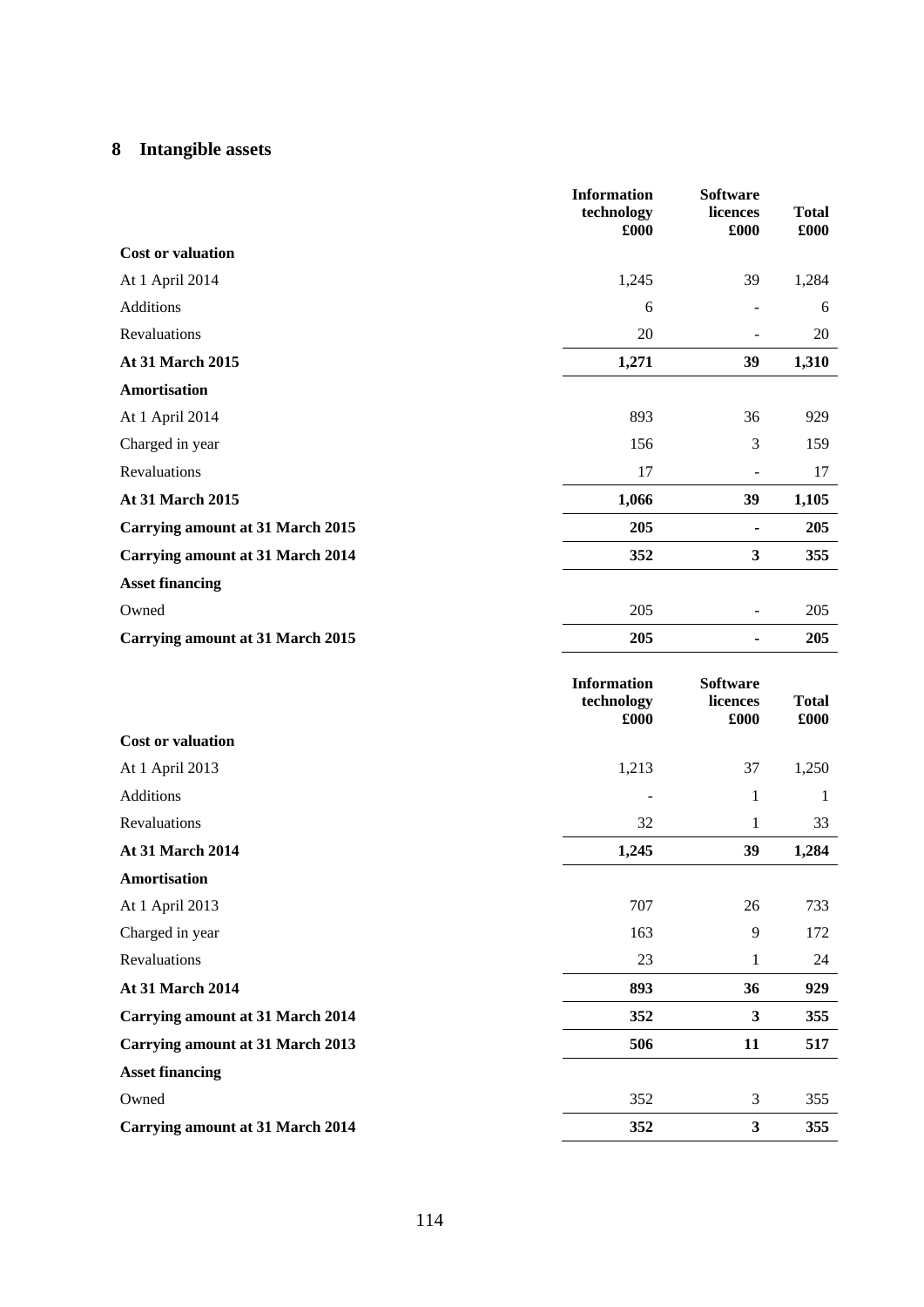### **9 Impairments**

|                                                       | 2014-15<br>£000 | 2013-14<br>£000 |
|-------------------------------------------------------|-----------------|-----------------|
| Charged to statement of comprehensive net expenditure | -               |                 |
|                                                       | -               |                 |
|                                                       |                 |                 |

These costs relate to impairment losses which arise from a clear consumption of economic benefit as opposed to losses arising from the movement in indices used for the revaluation of non-current assets.

### **10 Capital and other commitments**

#### **10.1 Capital commitments**

|                                                                                                    | 2015<br>£000 | 2014<br>£000 |
|----------------------------------------------------------------------------------------------------|--------------|--------------|
| Contracted capital commitments at 31 March not otherwise included in these<br>financial statements |              |              |
| Property, plant and equipment                                                                      | 8.961        | 834          |
|                                                                                                    | 8.961        | 834          |

### **10.2 Commitments under leases**

## **10.2.1 Operating leases**

Total future minimum lease payments under operating leases are given in the table below for each of the following periods:

|                                                                 | 2015<br>£000 | 2014<br>£000 |
|-----------------------------------------------------------------|--------------|--------------|
| <b>Obligations under operating leases at 31 March comprise:</b> |              |              |
| <b>Buildings</b>                                                |              |              |
| Not later than one year                                         |              | 65           |
|                                                                 |              | 65           |
| <b>Other</b>                                                    |              |              |
| Not later than one year                                         | 6            | 6            |
| Later than one year and not later than five years               | 17           |              |
|                                                                 | 23           | 7            |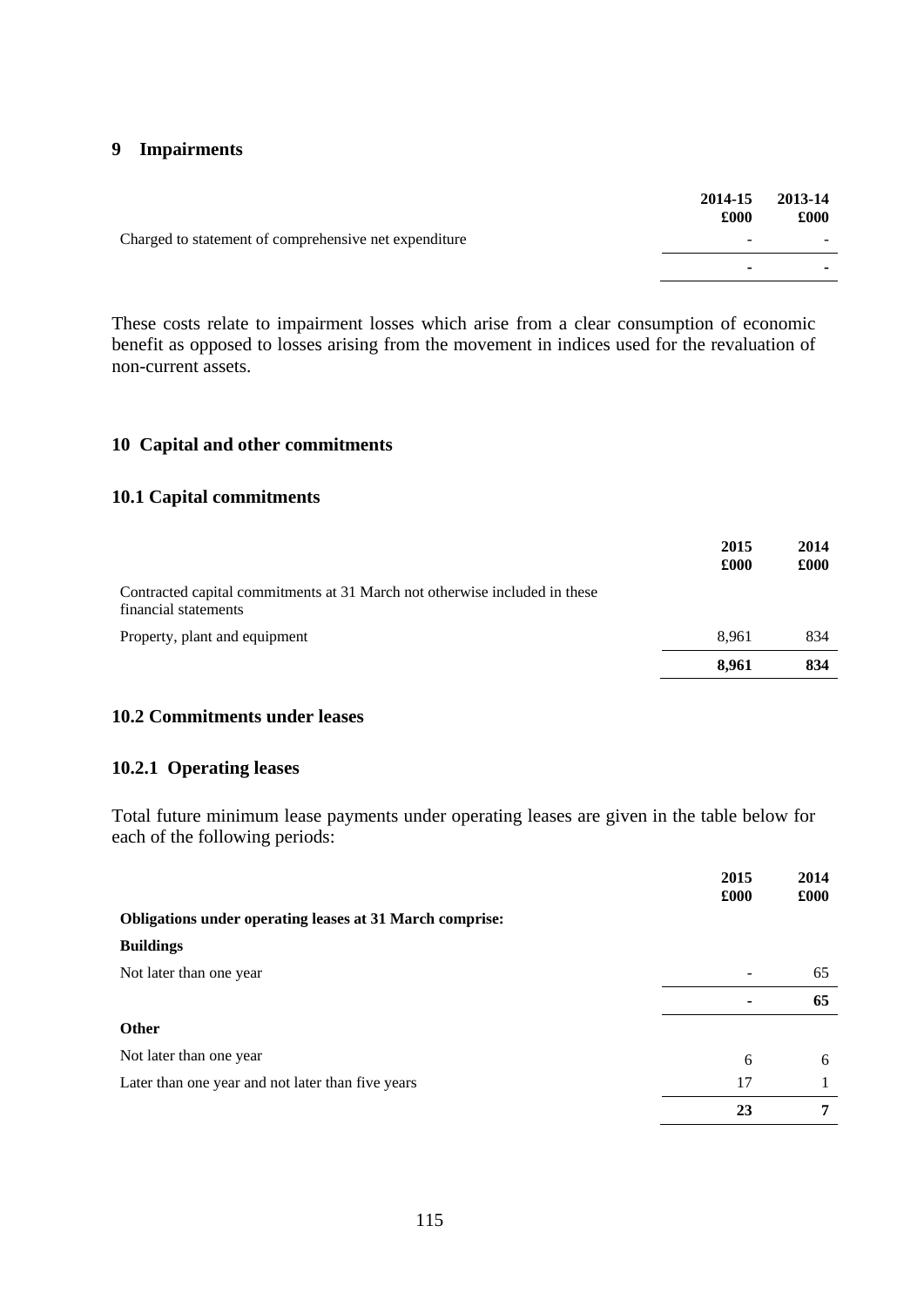### **10.2.2 Finance leases**

The Department does not have any finance leases.

### **10.3 Other financial commitments**

The Department has entered into non-cancellable contracts (which are not leases or PFI contracts or service concession arrangements), for the provision of security, facilities management, evaluation and other services.

The payments to which the Department is committed at 31 March are as follows.

|                                                   | 2015<br>£000 | 2014<br>£000 |
|---------------------------------------------------|--------------|--------------|
| Not later than one year                           | 5,137        | 2,625        |
| Later than one year and not later than five years | 5,867        | 1,149        |
| Later than five years                             |              | 99           |
|                                                   | 11,004       | 3,873        |

### **11 Financial Instruments**

International Financial Reporting Standard 7 (IFRS 7), *Financial Instruments: Disclosures*, requires disclosure that enables evaluation of the significance of financial instruments for the Department's financial position and performance, the nature and extent of risks arising from financial instruments to which the Department is exposed during the period and at the reporting date, and how the Department manages those risks. As a result of the non-trading nature of its activities and the way in which Government Departments are financed, the Department of Education is not exposed to the degree of financial risk faced by business entities.

### **Classification of financial instruments**

The Department's investments are measured at historical cost less any impairment, while all other financial instruments are measured at fair value. The Department's financial assets include investments which are classified as held to maturity, trade and other receivables and cash and cash equivalents which are classified as loans and receivables. The Department's financial liabilities are classified as loans and receivables and comprise payables and accruals, excluding tax liabilities. The carrying value of these financial assets and liabilities, as disclosed in the notes to the accounts, approximates to fair value because of their short maturities.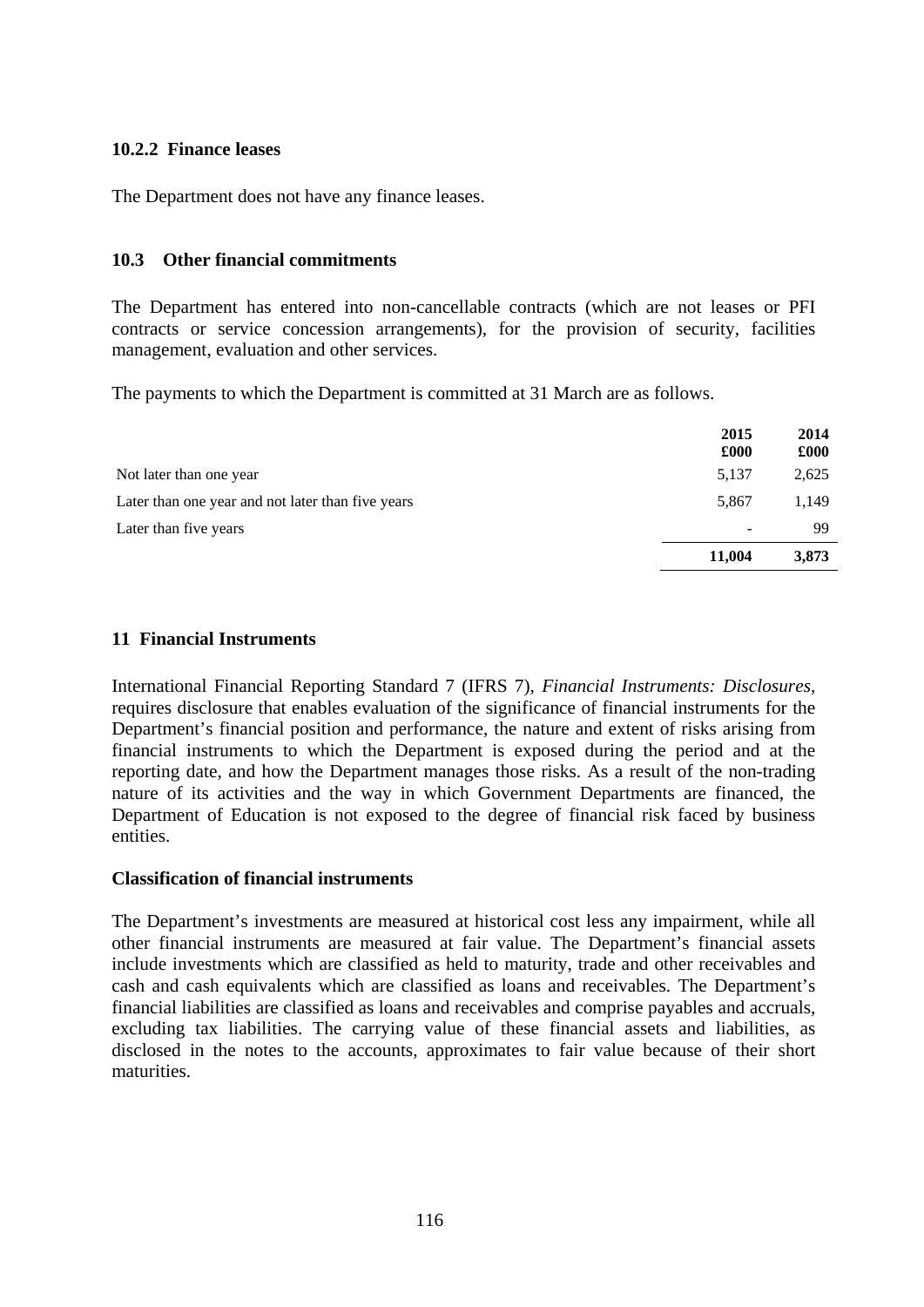The following table shows the net gains/losses recognised through the Statement of Comprehensive Net Expenditure by measurement category:

|                          |                          | From subsequent measurement<br>Impairment |                                        |                                         |                              | Net (gain)/loss |
|--------------------------|--------------------------|-------------------------------------------|----------------------------------------|-----------------------------------------|------------------------------|-----------------|
|                          | From<br>interest<br>£000 | At fair<br>value<br>£000                  | <b>Currency</b><br>translation<br>£000 | $/$ (reversal of<br>impairment)<br>£000 | 2014-15<br>£000              | 2013-14<br>£000 |
| Held to maturity         | ۰                        | $\overline{\phantom{0}}$                  |                                        | -                                       | $\qquad \qquad \blacksquare$ | (145)           |
| Loans and<br>receivables | -                        |                                           | -                                      | 7                                       |                              | (124)           |
| Total                    | ٠                        | ۰                                         | $\overline{\phantom{a}}$               | 7                                       | 7                            | (269)           |

### **Risk management**

Financial risks include credit risk, liquidity risk and market risks (interest rate and currency).

### **Credit risk**

Credit risk is the risk that one party to a financial instrument will cause a financial loss for the other party by failing to discharge an obligation. The Department is not exposed to significant credit risk and manages its exposure via credit risk management policies which require review of the credit history of the organisations that the Department wishes to trade with. Publicly available credit information from recognised providers is utilised for this purpose where available. The maximum exposure to credit risk is represented by the carrying amounts of the trade receivables carried in the Statement of Financial Position.

## **Liquidity risk**

The Department's net revenue resource requirements are financed by resources voted annually by the Northern Ireland Assembly, as is its capital expenditure. The Department of Education is not, therefore, exposed to significant liquidity risks.

### **Currency risk**

Currency risk is the risk that the fair value of future cash flows of a financial instrument will fluctuate because of changes in foreign exchange rates.

The Department receives reimbursement of certain grant payments from the EU. Transactions with the EU are denominated in euro and therefore exposed to currency risk. The revenue due from the EU is recognised as a receivable when it is initially paid to grant recipients. However, only when the Department submits claims to the EU is the relevant portion of the receivable subject to exchange rate risk.

The Department does not have the authority to manage currency risk through hedging.

### **Interest rate risk**

Interest rate risk is the risk that the fair value or future cash flows of a financial instrument will fluctuate because of changes in market interest rates.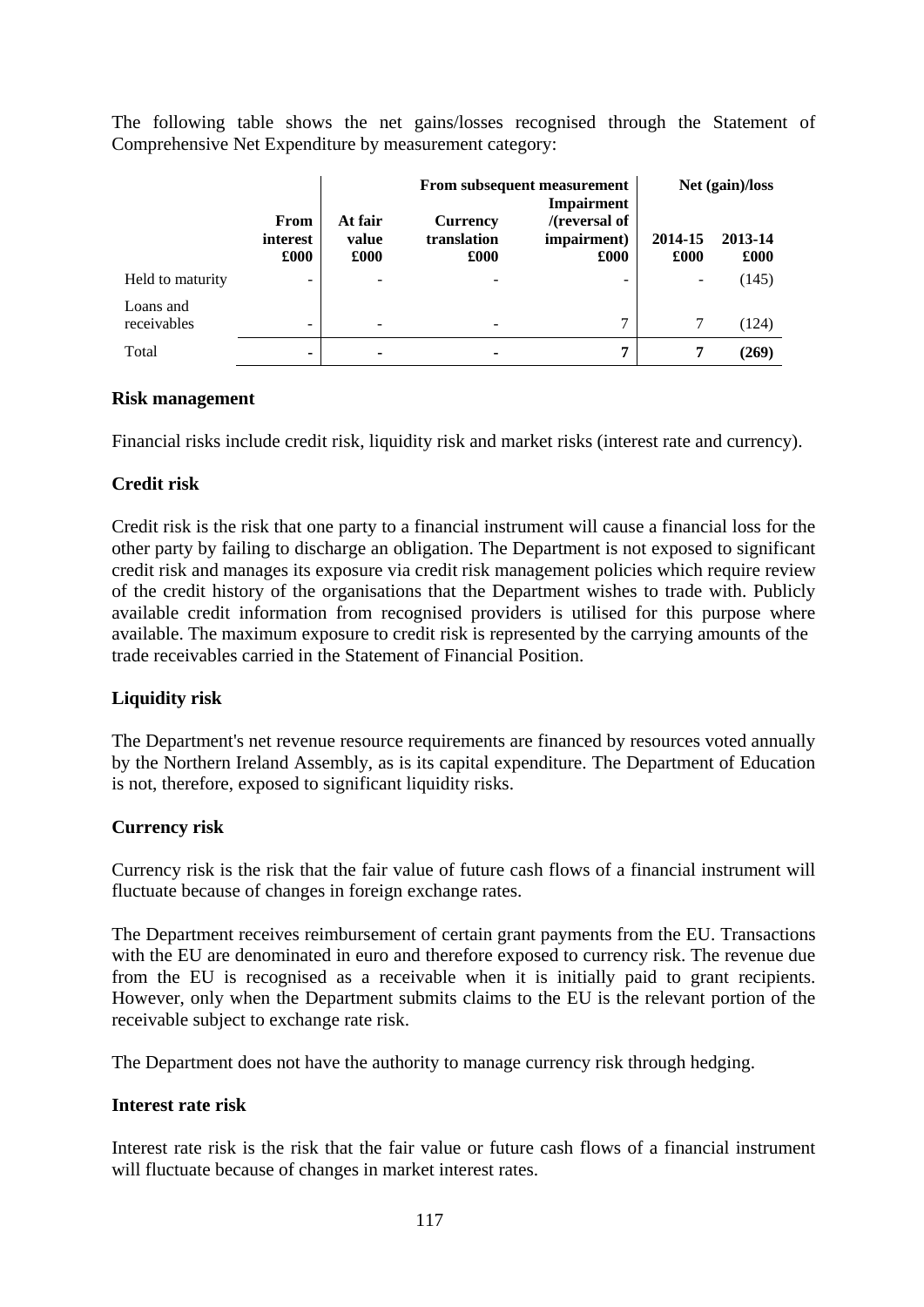All of the Department's financial assets and liabilities carry nil or fixed rates of interest. The Department is therefore not exposed to any interest rate risk.

### **12 Investments in other public sector bodies**

|                         | <b>Middletown</b><br><b>Centre for</b><br><b>Autism</b><br>(Holdings)<br><b>Limited</b><br>£000 |
|-------------------------|-------------------------------------------------------------------------------------------------|
| At 1 April 2014         | 565                                                                                             |
| <b>At 31 March 2015</b> | 565                                                                                             |
| <b>At 31 March 2014</b> | 565                                                                                             |

In the year to 31 March 2005 the Department invested in the "Middletown Centre for Autism (Holdings) Limited" as a joint venture with the Department of Education and Skills in the Republic of Ireland. Both parties fund the company equally.

Although categorised as a joint venture in line with IAS 28, the company falls outside the departmental accounting boundary and therefore has been treated as an investment in the Departmental Resource Accounts. In accordance with paragraph 8 of FD (DFP) 12/14 the investment has been valued at historical cost less impairment, within the Department's Statement of Financial Position.

### **13 Cash and cash equivalents**

|                                                  | 2014-15<br>£000 | 2013-14<br>£000 |
|--------------------------------------------------|-----------------|-----------------|
| At 1 April 2014                                  | 2,323           | (3,295)         |
| Net change in cash and cash equivalents          | (2,725)         | 5,618           |
| <b>At 31 March 2015</b>                          | (402)           | 2,323           |
| The following balances at 31 March were held at: |                 |                 |
| Commercial banks and cash in hand                | (402)           | 2,323           |
| <b>At 31 March 2015</b>                          | (402)           | 2,323           |
| The balance comprises:                           |                 |                 |
| Cash at bank                                     |                 | 2,323           |
| Bank overdraft                                   | (402)           |                 |
|                                                  | (402)           | 2,323           |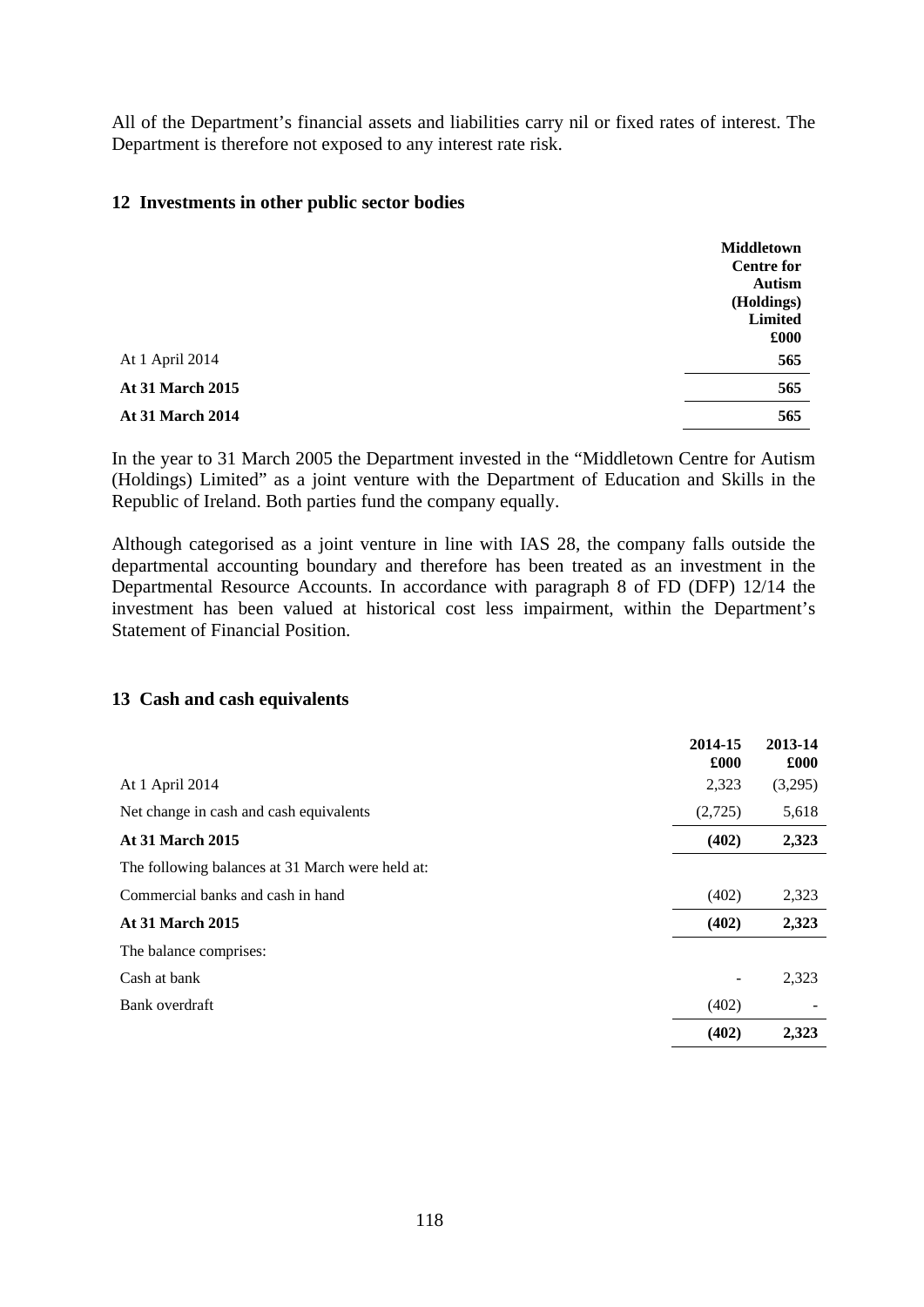### **14 Trade receivables and other current assets**

|                                                             | 2014-15<br>£000 | 2013-14<br>£000 |
|-------------------------------------------------------------|-----------------|-----------------|
| Amounts falling due within one year:                        |                 |                 |
| <b>VAT</b>                                                  | 434             | 137             |
| Trade receivables                                           | 193             | 208             |
| Other receivables                                           | 106             | 57              |
| Prepayments and accrued income                              | 860             | 639             |
|                                                             | 1,593           | 1,041           |
| Amounts due from the Consolidated Fund in respect of Supply | 3,274           | 498             |
|                                                             | 4,867           | 1,539           |

Included within trade receivables is £415,000.00 (2013–14: £164,898.25) that will be due to the Consolidated Fund once the debts are collected.

There were no amounts falling due after more than one year at 31 March 2015 or 31 March 2014.

The following table shows the impairment of trade receivables through the bad debt provision account at the reporting period date:

|                                                   | 2014-15<br>£000 | 2013-14<br>£000 |
|---------------------------------------------------|-----------------|-----------------|
| At 1 April 2014                                   | 65              | 54              |
| Impairment losses recognised on trade receivables | 7               | 27              |
| Amounts written off as uncollectible              | (31)            | (16)            |
| At 31 March 2015                                  | 41              | 65              |

In determining the recoverability of a trade receivable, the Department considers any change in the credit quality of the trade receivable from the date credit was initially granted up to the reporting date.

No interest is charged on the trade receivables. The Department has provided for trade receivables over six months old where there have been no cash receipts in the six months prior to the year end because historical experience is such that trade receivables that are past due beyond six months are generally not recoverable.

The following table shows the ageing of receivables past due but not impaired; no provision has been made as there has not been a significant change in credit quality and the Department believes that the amounts are still fully recoverable: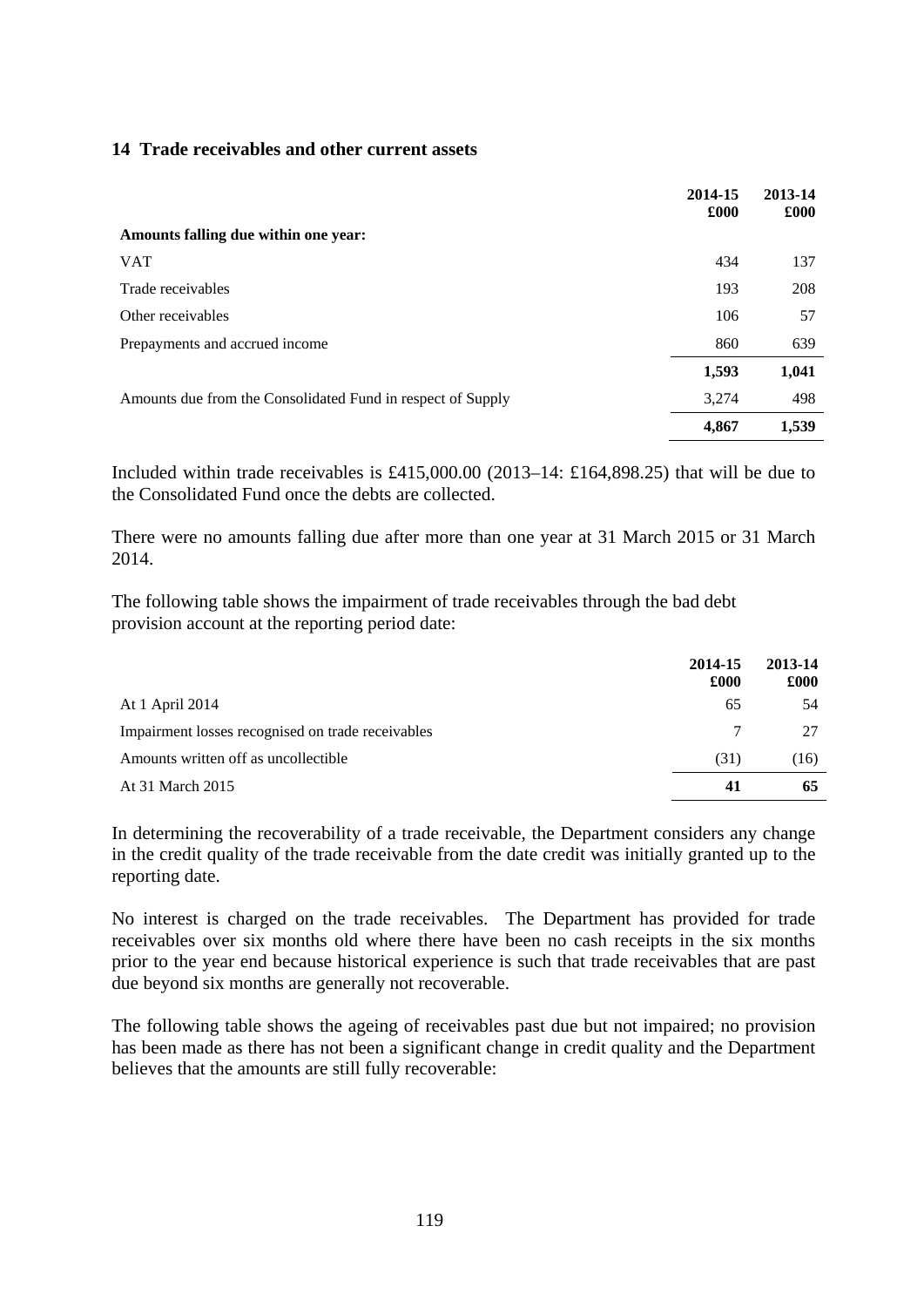|                                                 | 2014-15<br>£000 | 2013-14<br>£000 |
|-------------------------------------------------|-----------------|-----------------|
| Neither past due nor impaired trade receivables |                 |                 |
| Less than 1 month                               | 60              | 83              |
| 1 to 3 months                                   | 28              | 20              |
| 3 to 6 months                                   | 23              | 6               |
| Past due but not impaired trade receivables     | 82              | 99              |
| Impaired trade receivables                      | 41              | 65              |
| Gross carrying value                            | 234             | 273             |
| Less: impairment                                | (41)            | (65)            |
| Net carrying value                              | 193             | 208             |
|                                                 |                 |                 |

# **14.1 Intra-government balances**

|                                               | Amounts falling due within one |                         |
|-----------------------------------------------|--------------------------------|-------------------------|
|                                               | 2014-15<br>£000                | year<br>2013-14<br>£000 |
| Balances with other central government bodies | 4,253                          | 910                     |
| Sub-total: intra-government balances          | 4,253                          | 910                     |
| Balances with bodies external to government   | 614                            | 629                     |
| <b>Total receivables at 31 March</b>          | 4.867                          | 1,539                   |

# **15 Trade payables and other current liabilities**

|                                                                             | 2014-15<br>£000 | 2013-14<br>£000 |
|-----------------------------------------------------------------------------|-----------------|-----------------|
| Amounts falling due within one year:                                        |                 |                 |
| Bank overdraft (Note 13)                                                    | 402             |                 |
| Other taxation and social security                                          | 15,699          | 15,651          |
| Trade payables                                                              | 48,795          | 37,194          |
| Other payables                                                              | 679             | 660             |
| Accruals and deferred income                                                | 10,139          | 6,084           |
|                                                                             | 75,312          | 59,589          |
| Consolidated Fund extra receipts due to be paid to the Consolidated<br>Fund |                 |                 |
| received from EU                                                            | -               | 2,724           |
| received from other sources                                                 | 2,872           | 97              |
| receivable from other sources                                               | 415             | 165             |
|                                                                             | 3,287           | 2,986           |
|                                                                             | 79,001          | 62,575          |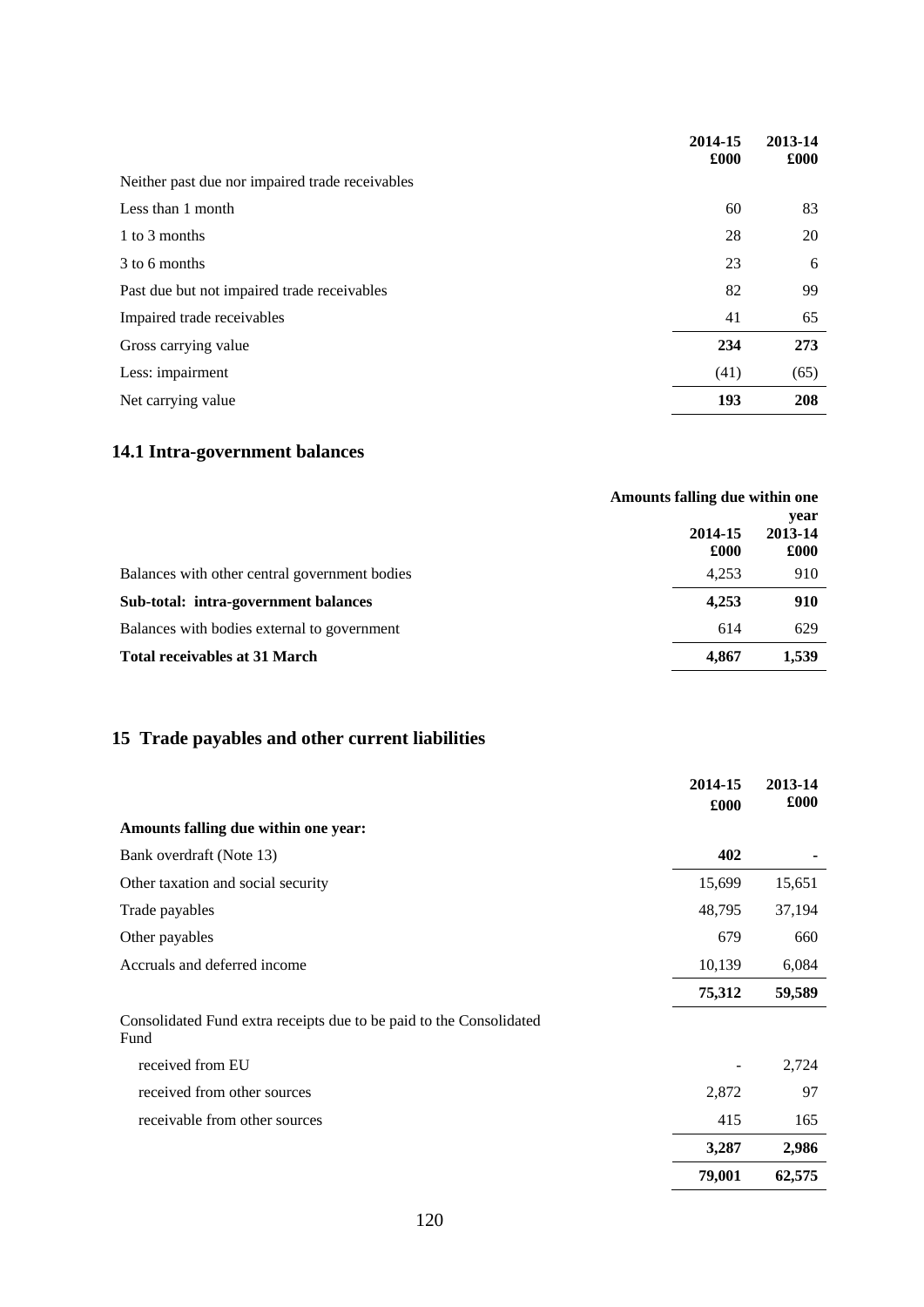There were no amounts falling due after more than one year at 31 March 2015 or 31 March 2014.

## **15.1 Intra-government balances**

|                                                                 | Amounts falling due within one |                         |
|-----------------------------------------------------------------|--------------------------------|-------------------------|
|                                                                 | 2014-15<br>£000                | year<br>2013-14<br>£000 |
| Balances with other central government bodies                   | 23,026                         | 21,551                  |
| Balances with Voluntary and Grant Maintained Integrated Schools | 48,057                         | 37,502                  |
| Balances with local authorities                                 | 5                              |                         |
| Sub total: intra-government balances                            | 71,088                         | 59,053                  |
| Balances with bodies external to government                     | 7.913                          | 3,522                   |
| <b>Total payables at 31 March</b>                               | 79,001                         | 62,575                  |

# **16 Provisions for liabilities and charges**

|                                                   | Early<br>departure<br>costs<br>£000 | Legal<br><b>Claims</b><br>£000 | <b>Total</b><br>£000 |
|---------------------------------------------------|-------------------------------------|--------------------------------|----------------------|
| At 1 April 2014                                   | 375                                 | 1,175                          | 1,550                |
| Provided in the year                              | 33                                  | 129                            | 162                  |
| Provisions not required written back              | (6)                                 | (11)                           | (17)                 |
| Provisions utilised in the year                   | (53)                                | (1,126)                        | (1,179)              |
| <b>At 31 March 2015</b>                           | 349                                 | 167                            | 516                  |
| Analysis of expected timing of cash flows         |                                     |                                |                      |
| Not later than one year                           | 30                                  | 167                            | 197                  |
| Later than one year and not later than five years | 61                                  |                                | 61                   |
| Later than five years                             | 258                                 | $\overline{a}$                 | 258                  |
| <b>At 31 March 2015</b>                           | 349                                 | 167                            | 516                  |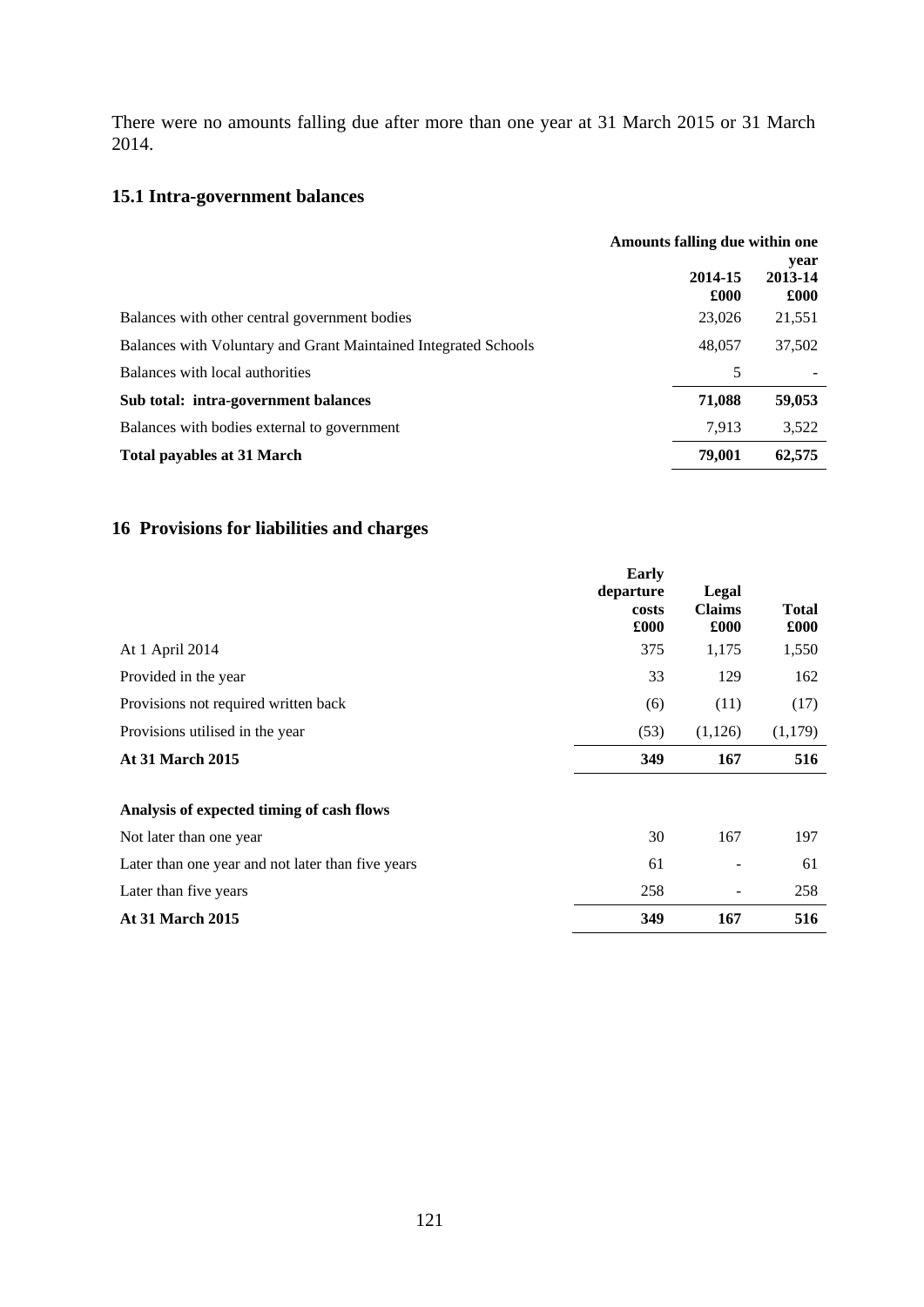|                                                   | Early<br>departure<br>costs<br>$\pmb{.}600$ | Legal<br><b>Claims</b><br>£000 | <b>Total</b><br>£000 |
|---------------------------------------------------|---------------------------------------------|--------------------------------|----------------------|
| At 1 April 2013                                   | 128                                         | 1,292                          | 1,420                |
| Provided in the year                              | 340                                         | 31                             | 371                  |
| Provisions not required written back              |                                             | (114)                          | (114)                |
| Provisions utilised in the year                   | (93)                                        | (34)                           | (127)                |
| <b>At 31 March 2014</b>                           | 375                                         | 1,175                          | 1,550                |
| Analysis of expected timing of cash flows         |                                             |                                |                      |
| Not later than one year                           | 57                                          | 1,175                          | 1,232                |
| Later than one year and not later than five years | 74                                          |                                | 74                   |
| Later than five years                             | 244                                         |                                | 244                  |
| <b>At 31 March 2014</b>                           | 375                                         | 1,175                          | 1,550                |

### **16.1 Early departure costs**

The Department is required to meet the costs of paying the pensions of employees who retire early, from the date of their retirement until they reach normal pensionable age (or, in the case of Injury Awards estimated life expectancy), and must provide in full for the cost of meeting pensions resulting from such early retirement schemes. The Department may, in certain circumstances, settle some or all of its liability in advance by making a payment to the Department of Finance and Personnel Superannuation Vote. The Treasury discount rate of 1.3 per cent in real terms has been applied to early departure provisions where the time value of money is significant.

## **16.2 Legal claims**

Provision has been made for various legal claims against the Department. The provision reflects all known claims where legal advice indicates that it is more than 50% probable that the claim will be successful and the amount of the claim can be reliably estimated. A discount rate has not been applied to the provisions for legal claims as the time value of money is not significant.

Legal claims which may succeed but are less likely to do so or cannot be estimated reliably are disclosed as contingent liabilities in note 17.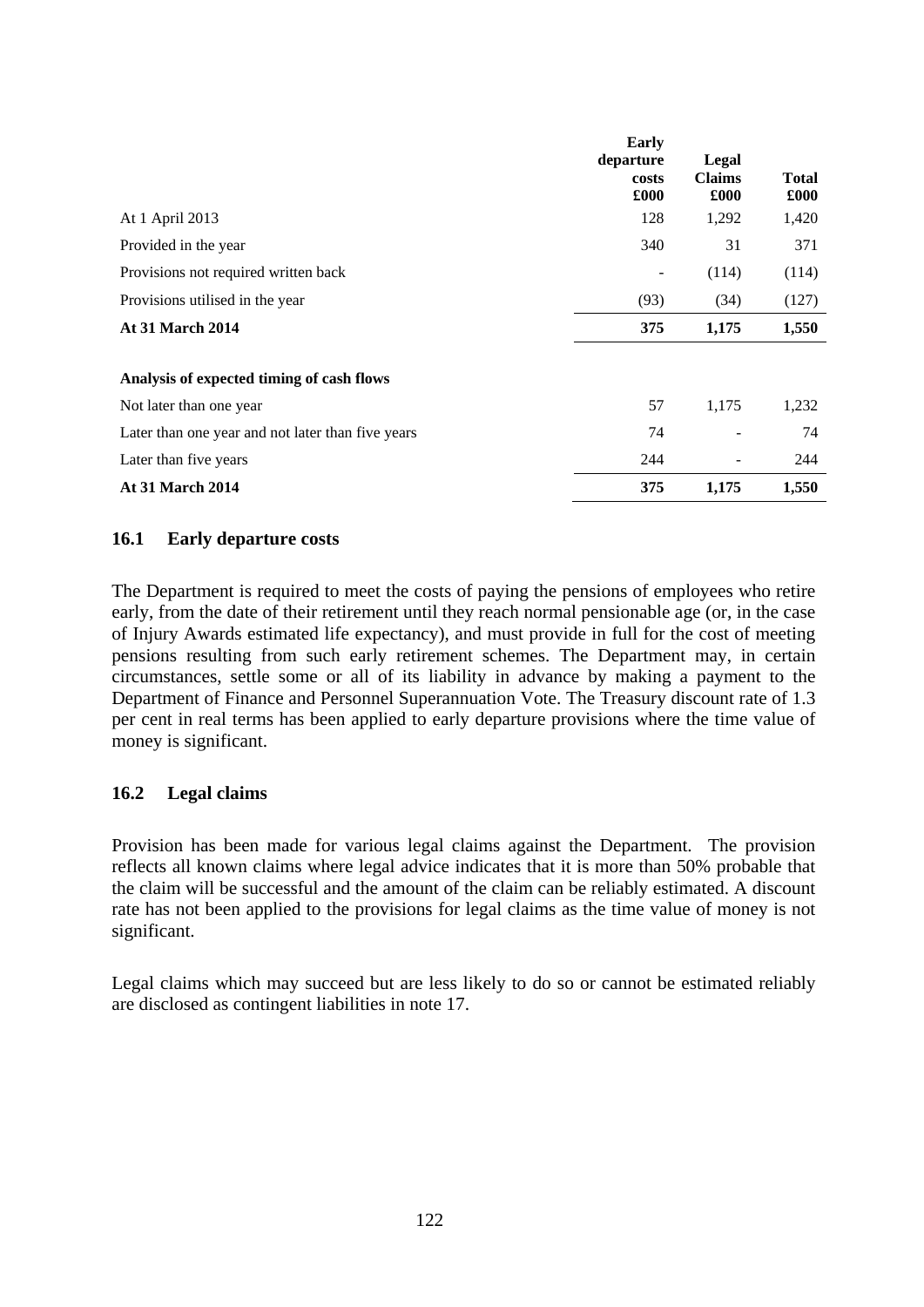### **17 Contingent liabilities and contingent assets**

## **17.1 Contingent liabilities**

The Department has entered into the following contingent liabilities.

### **Voluntary Exit Scheme (VES)**

The Northern Ireland Civil Service launched a Voluntary Exit Scheme (VES) across all departments on 2 March 2015. The closing date for applications was 27 March 2015. At the balance sheet date, there is a possible obligation on the Department which may give rise to a liability should any of the Department's employees apply and be successful. It is not possible, at the balance sheet date, to quantify what this potential liability may be.

### **Legal challenges**

| <b>Nature</b>    | <b>Number of cases</b> | Value<br>$\pmb{.}600\pmb{.}$ |
|------------------|------------------------|------------------------------|
| Legal challenges | -                      | 168                          |

In addition to the above, the Department has entered into a number of guarantees, indemnities or provided letters of comfort, but the possibility of these crystallising is considered to be too remote to require disclosure.

In addition to contingent liabilities reported within the meaning of IAS37, the Department also reports liabilities for which the likelihood of a transfer of economic benefit in settlement is too remote to meet the definition of contingent liability. The Department has no contingent liabilities to report for the purpose of Northern Ireland Assembly reporting and accountability.

### **17.2 Contingent assets**

The following contingent assets at 31 March 2015 have not been included in the financial statements:

| <b>Nature</b>                                                           | Number of cases | Value<br>£000 |
|-------------------------------------------------------------------------|-----------------|---------------|
| Probable recoupment of monies from school trustees following<br>closure | 18              | 6.789         |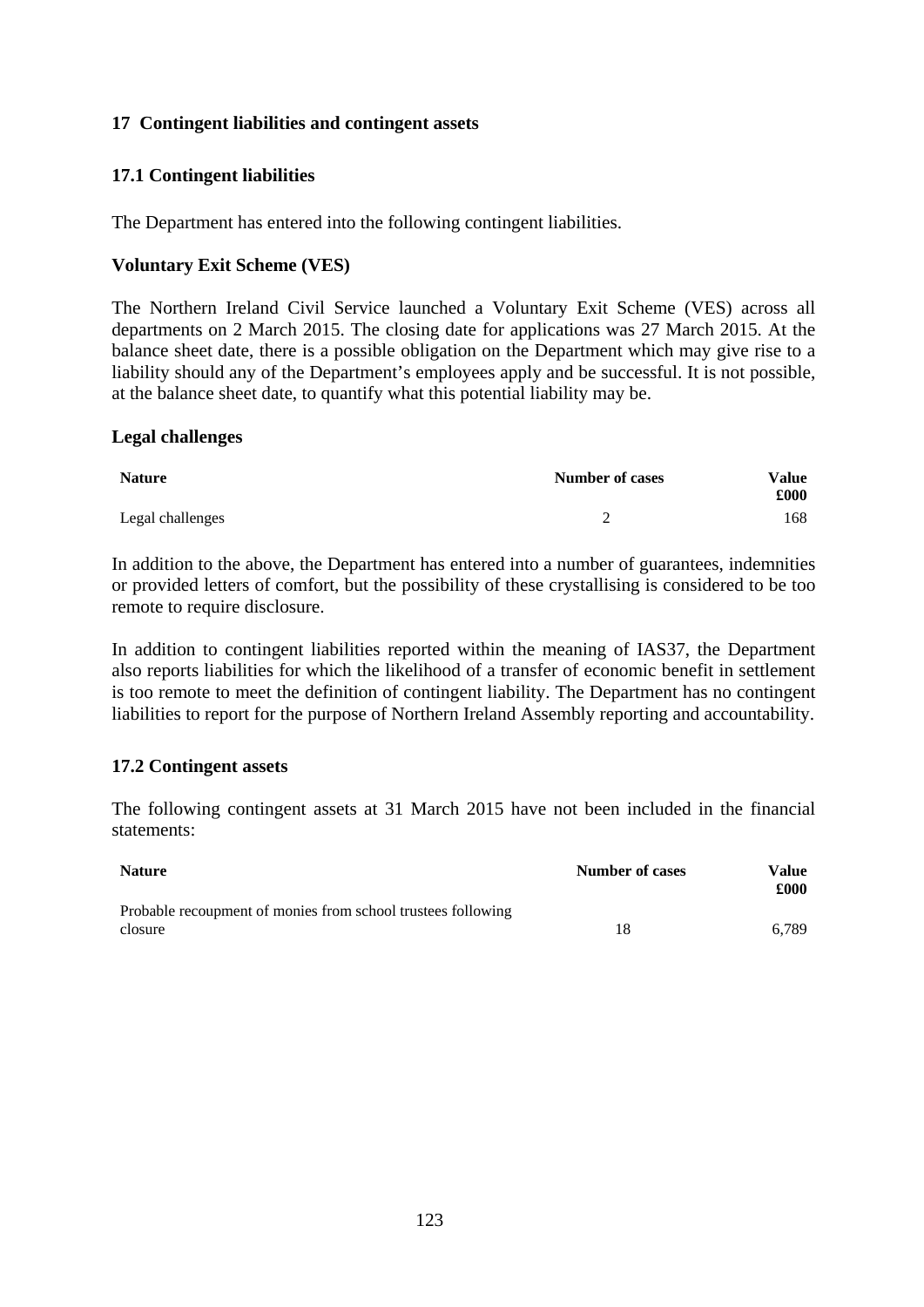## **18 Losses and special payments**

### **18.1 Losses statement**

|                                                          | 2014-15<br>Number of<br>cases | 2014-15<br>£000 | 2013-14<br>Number of<br>cases | 2013-14<br>£000 |
|----------------------------------------------------------|-------------------------------|-----------------|-------------------------------|-----------------|
| Write offs                                               | 9                             | 31              |                               | 16              |
| Loss arising from a failure to make<br>adequate charges  |                               | 9               |                               | 26              |
| Losses of pay, allowances and<br>superannuation benefits |                               | 23              |                               |                 |
|                                                          |                               | 63              | 6                             | 42              |

No individual cases in 2014-15 or 2013-14 exceeded £250,000.

## **18.2 Special Payments**

|                          | 2014-15<br>Number of<br>cases | 2014-15<br>£000 | 2013-14<br>Number of<br>cases | 2013-14<br>£000 |
|--------------------------|-------------------------------|-----------------|-------------------------------|-----------------|
| Compensation             | 3                             | 35              |                               |                 |
| Ex-gratia                | $\overline{\phantom{a}}$      |                 |                               | 27              |
| Extra statutory payments | 150                           | 48              | 166                           | 49              |
|                          | 153                           | 83              | 168                           | 77              |

No individual cases in 2014-15 or 2013-14 exceeded £250,000.

## **18.3 Other notes**

Details of any losses and special payments made by the Department's executive NDPBs will be reported in the accounts of those bodies.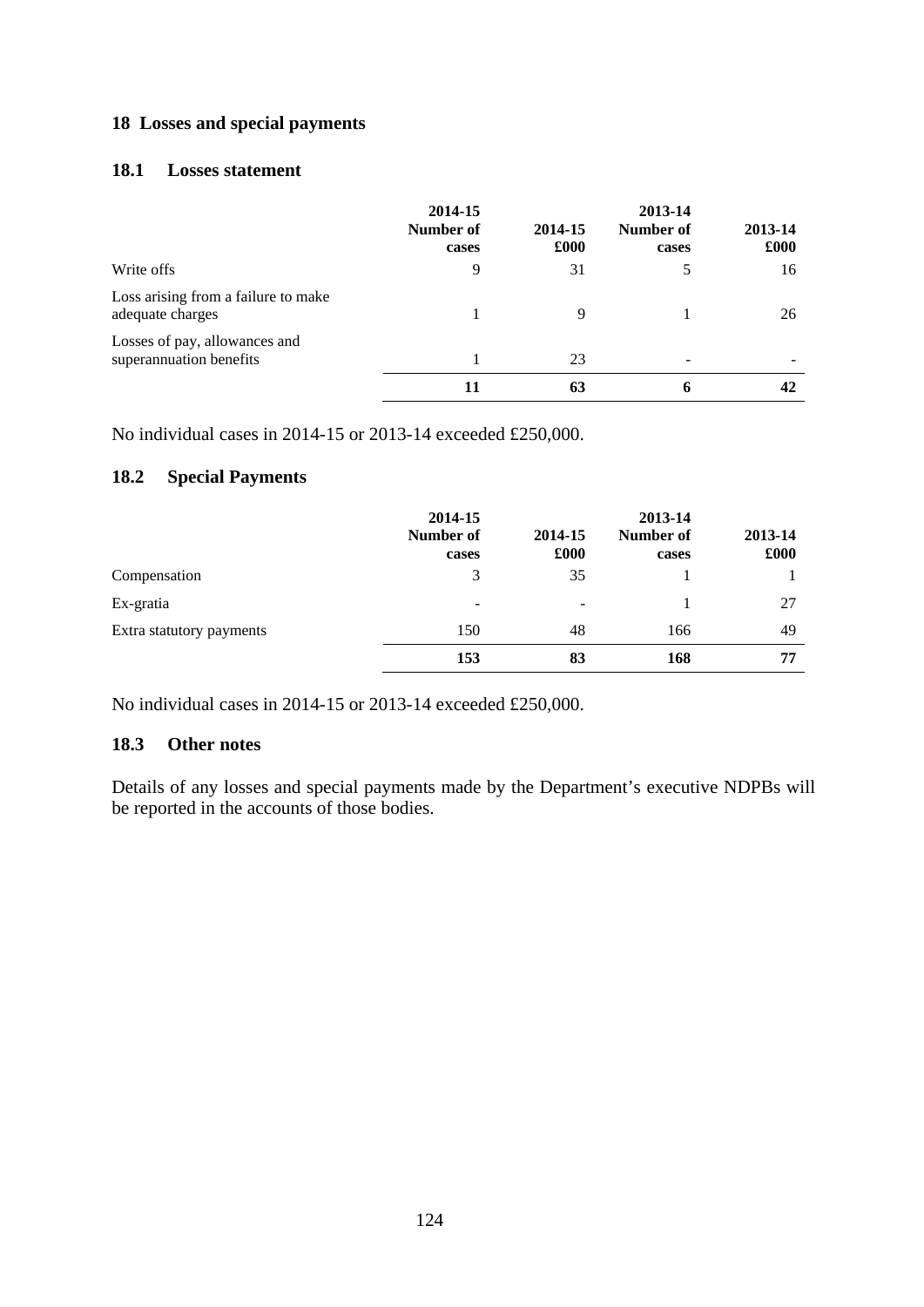## **19 Related-party transactions**

The following list represents those bodies for which the Department had direct funding responsibility during this financial year. These bodies are regarded as related parties with which the Department has had material transactions during the year*.*

### **Executive NDPBs**

Belfast Education and Library Board\* Comhairle na Gaelscolaíochta Council for Catholic Maintained Schools General Teaching Council for Northern Ireland Middletown Centre for Autism Northern Ireland Council for Integrated Education Northern Ireland Council for the Curriculum, Examinations and Assessment North Eastern Education and Library Board\* Southern Education and Library Board\* South Eastern Education and Library Board\* Staff Commission for Education and Library Boards\* Western Education and Library Board\* Youth Council for Northern Ireland

### **Tribunals**

Exceptional Circumstances Body

### **Other Public sector bodies**

Grant Maintained Integrated Schools\*\* Voluntary Grammar Schools\*\* Health and Social Care Board in respect of the Sure Start programme

\* Note: Following Royal Assent on 11 December 2014, a new public sector body, the Education Authority, was established under the Education Act (Northern Ireland) 2014. With effect from 1 April 2015, the Education Authority subsumed 6 of the Department's 13 current NDPBs (the 5 Education and Library Boards (ELBs) and the Staff Commission for Education and Library Boards). There were no transactions between the Department and the Education Authority during the year ended 31 March 2015.

\*\* Note: Other schools, maintained and controlled, were funded via the Education and Library Boards.

The Department of Education has had a small number of transactions with other Government Departments and other Central Government bodies. Most of these transactions have been with the Department of Finance and Personnel. The Department of Education paid £8,468.78 in respect of the Middletown Centre for Autism (Holdings) Limited.

No minister, board member, key manager or other related parties has undertaken any material transactions with the Department during the year.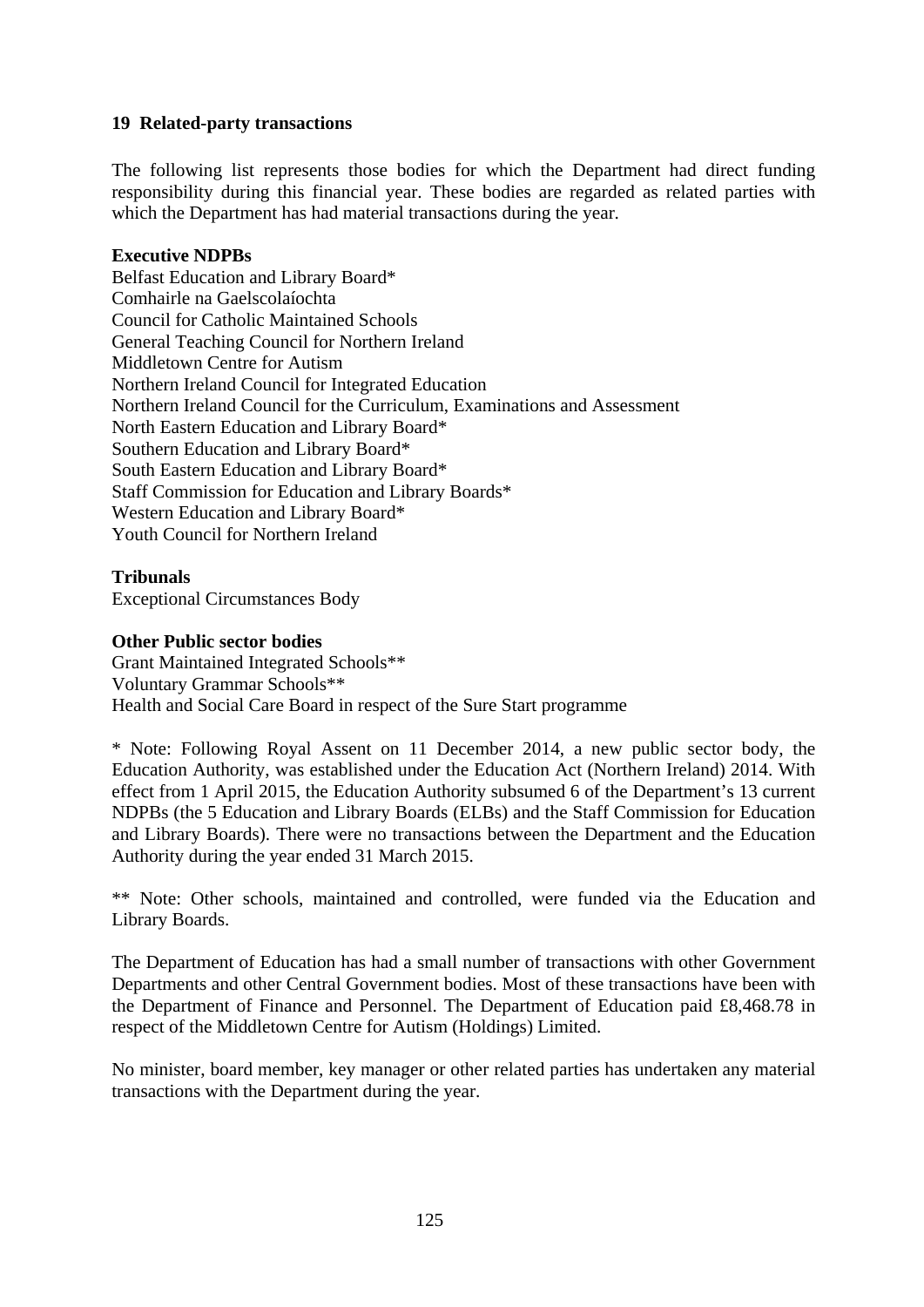### **20 Third-party assets**

The Department administers the Endowment and Miscellaneous Trust Funds on behalf of a number of Royal Schools. These are not Departmental assets and are not included in the Statement of Financial Position. The assets held at the reporting period date to which it was practical to ascribe monetary values comprised monetary assets, such as bank balances, and listed securities. They are set out in the table below.

|                                       | 31 March<br>2015<br>£000 | 31 March<br>2014<br>£000 |
|---------------------------------------|--------------------------|--------------------------|
| Monetary assets such as bank balances | 6                        |                          |
| Listed securities                     | 688                      | 650                      |
| <b>Total</b>                          | 694                      | 658                      |

The Department also holds legal title to a number of Turbary rights (the right to extract peat) and associated land which is held in Trust. These assets are not included within the Departmental accounts on the grounds that the legal basis of the trusts involved ensures that the Department cannot obtain economic benefit from these assets.

## **21 Entities within the departmental boundary**

The entities within the boundary during 2014–15 were as follows:

| <b>Supply-financed agencies:</b> | None                                  |
|----------------------------------|---------------------------------------|
| <b>Non-executive NDPBs:</b>      | <b>Exceptional Circumstances Body</b> |
| <b>Other entities:</b>           | None                                  |

## **22 Events after the reporting period**

## **Voluntary Exit Scheme (VES)**

Since 31 March 2015, applications for the Voluntary Exit Scheme have been processed and communications have issued to staff. Exits through the Scheme will be dependent on confirmation of funding. As one of its measures to live within budget, and to achieve paybill savings, the Department estimates that around 70 staff will need to be lost through the Scheme. That number may increase depending on the timing of staff exits. This is a non-adjusting event and consequently, the 2014-15 accounts have not been adjusted.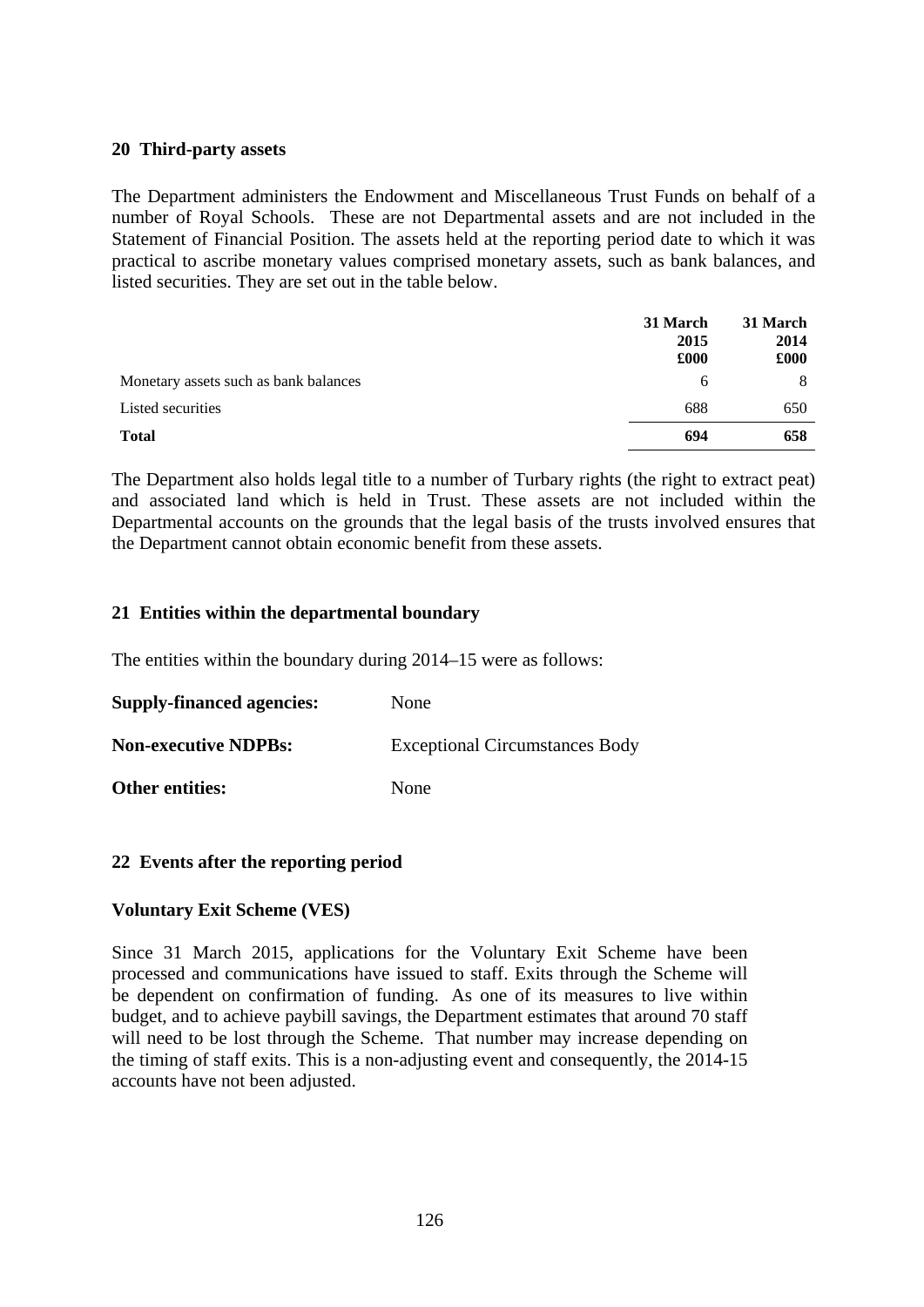### **Transfer of the Education Authority Implementation Team from the Department to the Education Authority**

The Education Authority is a new public sector body which was established under the Education Act (Northern Ireland) 2014, following Royal Assent on 11 December 2014. The Education Authority subsumed 6 of the Department's 13 current NDPBs (the 5 Education and Library Boards (ELBs) and the Staff Commission for Education and Library Boards).

The dissolution of the ELBs came into effect on the 1 April 2015 following the Education (2014 Act) (Commencement No.1) Order (Northern Ireland) 2015, and on this date the ELBs and the Staff Commission transferred to the Education Authority. A team within the Department of Education, the Education Authority Implementation Team (EAIT), also transferred assets and liabilities to the Education Authority on the transfer date.

In accordance with the FReM the transfer of the assets and liabilities of the EAIT to the Education Authority will be accounted for under absorption accounting.

The following assets and liabilities were transferred as a result of this machinery of government change. **£000** 

| <b>Non-current assets</b>                       |       |
|-------------------------------------------------|-------|
| Property, plant and equipment                   | 55    |
| <b>Total non-current assets</b>                 | 55    |
| <b>Current Assets</b>                           |       |
| Trade and other receivables                     | 7     |
| <b>Total current assets</b>                     | 7     |
| <b>Total Assets</b>                             | 62    |
| <b>Current Liabilities</b>                      |       |
| Trade and other payables                        | (178) |
| <b>Total current liabilities</b>                | (178) |
| Non-current assets less net current liabilities | (116) |
| <b>Total assets less liabilities</b>            | (116) |
| Taxpayers' equity                               |       |
| General fund                                    | (117) |
| <b>Revaluation reserve</b>                      | 1     |
| <b>Total equity</b>                             | (116) |

The net liability position will be recognised in 'Other Comprehensive Expenditure' of the Department's 2015-16 accounts. The impact on 'Other Comprehensive Expenditure' in 2015- 16 as a result of the EAIT assets and liabilities transferring is £116k.

There are no other events after the reporting period relating to the 2014-15 financial year.

### **Date of authorisation for issue**

The Accounting Officer authorised the issue of these financial statements on 30 June 2015.